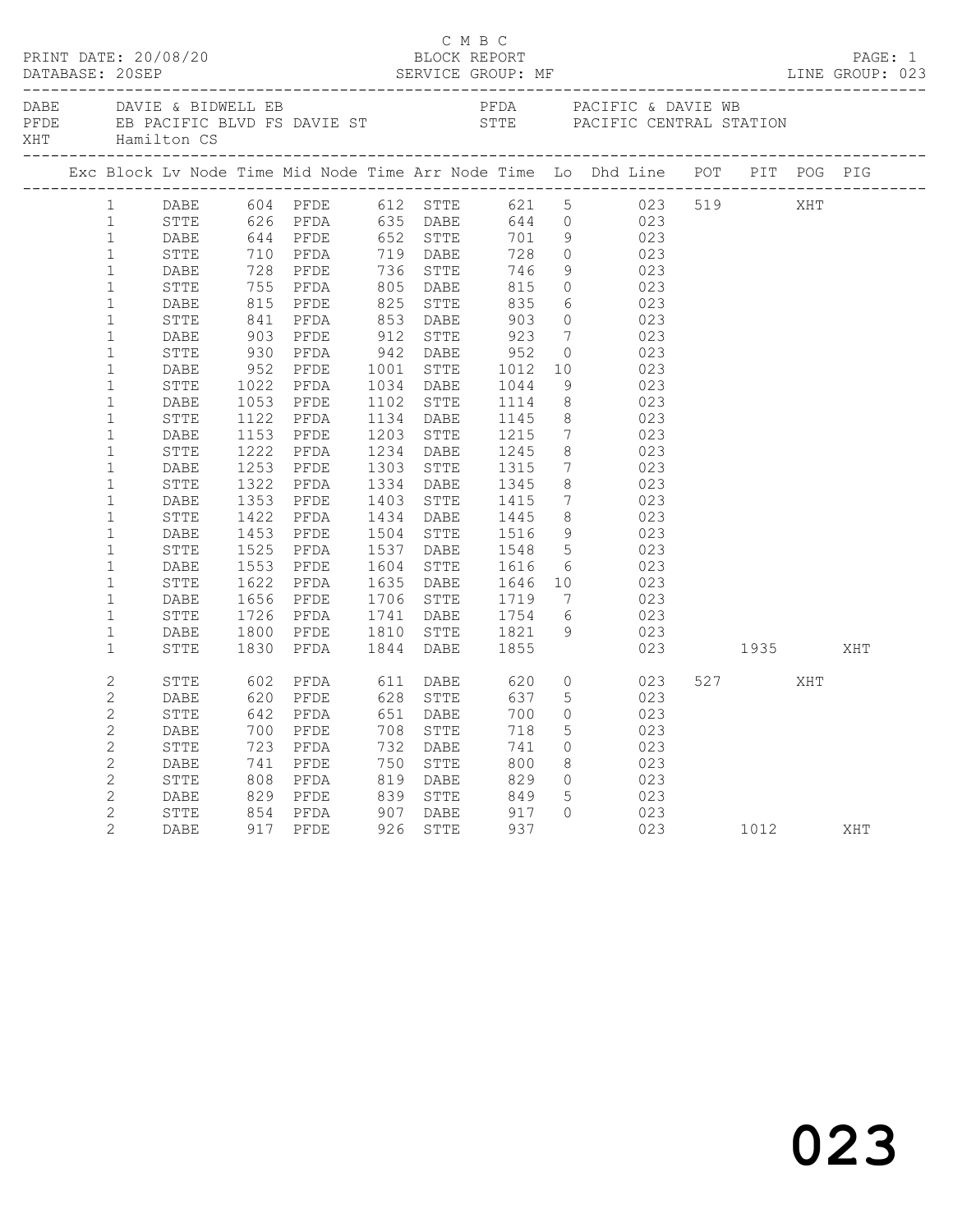#### C M B C<br>BLOCK REPORT SERVICE GROUP: MF

|                |             |      |          |      |              |      |                 | Exc Block Lv Node Time Mid Node Time Arr Node Time Lo Dhd Line POT |     |      | PIT POG PIG |     |
|----------------|-------------|------|----------|------|--------------|------|-----------------|--------------------------------------------------------------------|-----|------|-------------|-----|
| 3              | DABE        |      | 612 PFDE | 620  | STTE         | 629  | $5\overline{)}$ | 023                                                                | 527 |      | XHT         |     |
| $\mathfrak{Z}$ | STTE        | 634  | PFDA     | 643  | DABE         | 652  | $\circ$         | 023                                                                |     |      |             |     |
| 3              | DABE        | 652  | PFDE     | 700  | STTE         | 709  | $7\phantom{.0}$ | 023                                                                |     |      |             |     |
| 3              | STTE        | 716  | PFDA     | 725  | DABE         | 734  | $\circ$         | 023                                                                |     |      |             |     |
| 3              | DABE        | 734  | PFDE     | 743  | STTE         | 753  | 9               | 023                                                                |     |      |             |     |
| 3              | STTE        | 802  | PFDA     | 813  | DABE         | 823  | $\circ$         | 023                                                                |     |      |             |     |
| 3              | DABE        | 823  | PFDE     | 833  | ${\tt STTE}$ | 843  | 5               | 023                                                                |     |      |             |     |
| 3              | STTE        | 848  | PFDA     | 901  | DABE         | 911  | $\circ$         | 023                                                                |     |      |             |     |
| 3              | DABE        | 911  | PFDE     | 920  | STTE         | 931  | 9               | 023                                                                |     |      |             |     |
| 3              | STTE        | 940  | PFDA     | 952  | DABE         | 1002 | 5               | 023                                                                |     |      |             |     |
| 3              | <b>DABE</b> | 1007 | PFDE     | 1016 | STTE         | 1027 | 7               | 023                                                                |     |      |             |     |
| 3              | STTE        | 1034 | PFDA     | 1046 | DABE         | 1056 | 9               | 023                                                                |     |      |             |     |
| 3              | DABE        | 1105 | PFDE     | 1114 | STTE         | 1126 | 8               | 023                                                                |     |      |             |     |
| 3              | STTE        | 1134 | PFDA     | 1146 | DABE         | 1157 | 8               | 023                                                                |     |      |             |     |
| 3              | DABE        | 1205 | PFDE     | 1215 | STTE         | 1227 | $7\phantom{.0}$ | 023                                                                |     |      |             |     |
| 3              | STTE        | 1234 | PFDA     | 1246 | DABE         | 1257 | 8               | 023                                                                |     |      |             |     |
| 3              | DABE        | 1305 | PFDE     | 1315 | STTE         | 1327 | $7\phantom{.0}$ | 023                                                                |     |      |             |     |
| 3              | <b>STTE</b> | 1334 | PFDA     | 1346 | DABE         | 1357 | 8               | 023                                                                |     |      |             |     |
| 3              | DABE        | 1405 | PFDE     | 1415 | STTE         | 1427 | 7               | 023                                                                |     |      |             |     |
| 3              | STTE        | 1434 | PFDA     | 1446 | DABE         | 1457 | 8               | 023                                                                |     |      |             |     |
| 3              | DABE        | 1505 | PFDE     | 1516 | STTE         | 1528 | $5\phantom{.0}$ | 023                                                                |     |      |             |     |
| 3              | STTE        | 1533 | PFDA     | 1546 | DABE         | 1557 | $5\phantom{.0}$ | 023                                                                |     |      |             |     |
| 3              | <b>DABE</b> | 1602 | PFDE     | 1613 | STTE         | 1625 | 5               | 023                                                                |     |      |             |     |
| 3              | STTE        | 1630 | PFDA     | 1643 | DABE         | 1654 | 10              | 023                                                                |     |      |             |     |
| 3              | DABE        | 1704 | PFDE     | 1714 | STTE         | 1727 | 7               | 023                                                                |     |      |             |     |
| 3              | STTE        | 1734 | PFDA     | 1749 | DABE         | 1802 | 6               | 023                                                                |     |      |             |     |
| 3              | DABE        | 1808 | PFDE     | 1818 | STTE         | 1829 | 8               | 023                                                                |     |      |             |     |
| 3              | STTE        | 1837 | PFDA     | 1851 | DABE         | 1902 | 5               | 023                                                                |     |      |             |     |
| 3              | DABE        | 1907 | PFDE     | 1917 | STTE         | 1927 | 5               | 023                                                                |     |      |             |     |
| 3              | STTE        | 1932 | PFDA     | 1944 | DABE         | 1953 | $\Omega$        | 023                                                                |     |      |             |     |
| 3              | DABE        | 1953 | PFDE     | 2001 | STTE         | 2011 | 8               | 023                                                                |     |      |             |     |
| 3              | STTE        | 2019 | PFDA     | 2031 | DABE         | 2040 | $\bigcap$       | 023                                                                |     |      |             |     |
| 3              | DABE        | 2040 | PFDE     | 2048 | STTE         | 2058 |                 | 023                                                                |     | 2128 |             | XHT |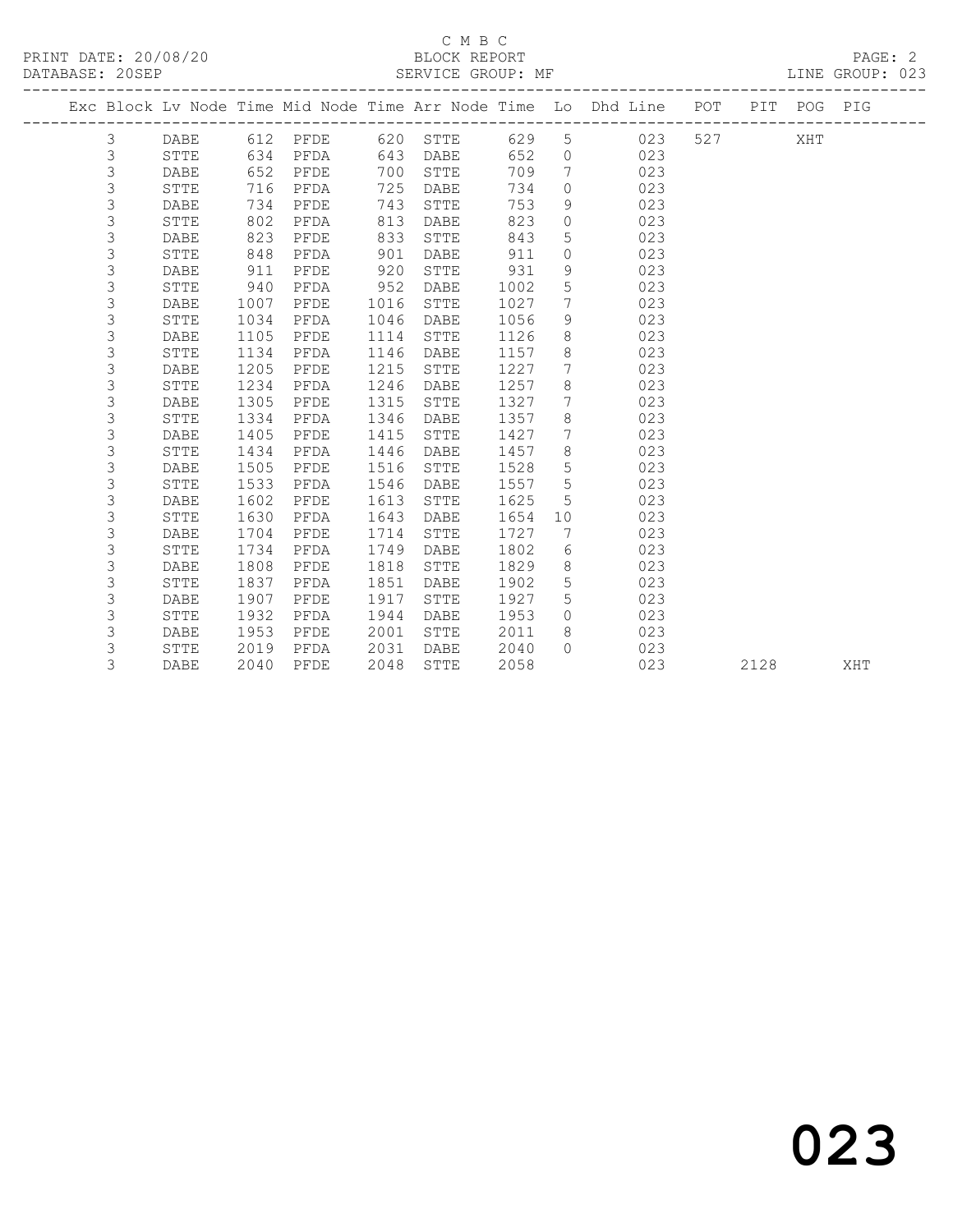## C M B C<br>BLOCK REPORT

LINE GROUP: 023

|                |              |                 |                            |              |              |              |                 | Exc Block Lv Node Time Mid Node Time Arr Node Time Lo Dhd Line POT PIT POG PIG |     |      |     |     |
|----------------|--------------|-----------------|----------------------------|--------------|--------------|--------------|-----------------|--------------------------------------------------------------------------------|-----|------|-----|-----|
| 4              | STTE         |                 | 610 PFDA 619 DABE          |              |              |              |                 | 628 0 023 535                                                                  |     |      | XHT |     |
| 4              | DABE         | 628             | PFDE                       |              | 636 STTE     | 645 5        |                 | 023                                                                            |     |      |     |     |
| $\overline{4}$ | STTE         |                 | PFDA                       |              | 659 DABE     | 708          | $\overline{0}$  | 023                                                                            |     |      |     |     |
| 4              | DABE         | 650<br>708      | PFDE                       |              | 716 STTE     | 726          | 10              | 023                                                                            |     |      |     |     |
| 4              | STTE         | 736             | PFDA                       | 746          | DABE         | 756          | $\overline{0}$  | 023                                                                            |     |      |     |     |
| 4              | DABE         | 756             | PFDE                       | 805          | STTE         | 815          | 6               | 023                                                                            |     |      |     |     |
| $\overline{4}$ | STTE         | 821             | PFDA                       | 833          | DABE         | 843          | $\circ$         | 023                                                                            |     |      |     |     |
| 4              | DABE         | $\frac{1}{843}$ | PFDE                       | 852          | STTE         | 903          | $7\overline{ }$ | 023                                                                            |     |      |     |     |
| 4              | STTE         | 910             | PFDA                       | 922          | DABE         | 932          | $\circ$         | 023                                                                            |     |      |     |     |
| 4              | DABE         | 932             | PFDE                       | 941          | STTE         | 952          | 8               | 023                                                                            |     |      |     |     |
| 4              | STTE         | 1000            | PFDA                       | 1012         | DABE         | 1022         | 6               | 023                                                                            |     |      |     |     |
| 4              | DABE         | 1028            | PFDE                       | 1037         | ${\tt STTE}$ | 1049         | 9               | 023                                                                            |     |      |     |     |
| 4              | STTE         | 1058            | PFDA                       | 1110         | DABE         | 1120         | 8               | 023                                                                            |     |      |     |     |
| 4              | DABE         | 1128            | PFDE                       | 1138         | ${\tt STTE}$ | 1150         | 8               | 023                                                                            |     |      |     |     |
| 4              | STTE         | 1158            | PFDA                       | 1210         | DABE         | 1221         | 8               | 023                                                                            |     |      |     |     |
| 4              | DABE         | 1229            | PFDE                       | 1239         | STTE         | 1251         | $7\overline{ }$ | 023                                                                            |     |      |     |     |
| 4              | STTE         | 1258            | PFDA                       | 1310         | DABE         | 1321         | 8               | 023                                                                            |     |      |     |     |
| 4              | DABE         | 1329            | PFDE                       | 1339         | STTE         | 1351         | $7\phantom{.0}$ | 023                                                                            |     |      |     |     |
| 4              | STTE         | 1358            | PFDA                       | 1410         | DABE         | 1421         | 7               | 023                                                                            |     |      |     |     |
| 4              | DABE         | 1428            | PFDE                       | 1439         | ${\tt STTE}$ | 1451         | $7\overline{ }$ | 023                                                                            |     |      |     |     |
| 4              | STTE         | 1458            | PFDA                       | 1510         | DABE         | 1521         | 8               | 023                                                                            |     |      |     |     |
| 4              | DABE         | 1529            | PFDE                       | 1540         | STTE         | 1552         | - 6             | 023                                                                            |     |      |     |     |
| 4              | STTE         | 1558            | PFDA                       | 1611         | DABE         | 1622         | 10              | 023                                                                            |     |      |     |     |
| 4              | DABE         | 1632            | PFDE                       | 1642         | STTE         | 1655         | $\overline{7}$  | 023                                                                            |     |      |     |     |
| 4              | STTE         | 1702            | PFDA                       | 1717         | DABE         | 1729         | $7\overline{ }$ | 023                                                                            |     |      |     |     |
| 4              | DABE         | 1736            | PFDE                       | 1746         | STTE         | 1757         | 9               | 023                                                                            |     |      |     |     |
| 4              | STTE         | 1806            | PFDA                       | 1821         | DABE         | 1834         | 6               | 023                                                                            |     |      |     |     |
| $\overline{4}$ | DABE         | 1840            | PFDE                       | 1850         | STTE         | 1900         | $\overline{7}$  | 023                                                                            |     |      |     |     |
| 4              | STTE         | 1907            | PFDA                       | 1920         | DABE         | 1931         | $\circ$         | 023                                                                            |     |      |     |     |
| 4              | DABE<br>STTE | 1931<br>1955    | PFDE                       | 1939<br>2007 | STTE         | 1949<br>2016 | 6<br>11         | 023<br>023                                                                     |     |      |     |     |
| 4<br>4         | DABE         | 2027            | PFDA<br>PFDE               | 2035         | DABE<br>STTE | 2045         | $\circ$         | 023                                                                            |     |      |     |     |
| 4              | STTE         | 2045            | PFDA                       | 2057         | DABE         | 2106         | 6               | 023                                                                            |     |      |     |     |
| 4              | DABE         | 2112            | PFDE                       | 2120         | STTE         | 2130         | $\overline{0}$  | 023                                                                            |     |      |     |     |
| 4              | STTE         | 2130            | PFDA                       | 2140         | DABE         | 2149         | - 9             | 023                                                                            |     |      |     |     |
| 4              | DABE         | 2158            | PFDE                       | 2206         | ${\tt STTE}$ | 2215         | $\overline{0}$  | 023                                                                            |     |      |     |     |
| 4              | STTE         | 2215            | PFDA                       | 2225         | DABE         | 2233 10      |                 | 023                                                                            |     |      |     |     |
| 4              | DABE         | 2243            | PFDE                       | 2251         | STTE         | 2300         | $\overline{0}$  | 023                                                                            |     |      |     |     |
| 4              | STTE         | 2300            | PFDA                       | 2308         | DABE         | 2316 12      |                 | 023                                                                            |     |      |     |     |
| 4              | <b>DABE</b>  |                 | 2328 PFDE 2336 STTE 2345 0 |              |              |              |                 | 023                                                                            |     |      |     |     |
| 4              | STTE         | 2345            | PFDA                       | 2353         | DABE         | 2401         | 9               | 023                                                                            |     |      |     |     |
| 4              | DABE         | 2410            | PFDE                       | 2418         | ${\tt STTE}$ | 2427         |                 | 023                                                                            |     | 2457 |     | XHT |
| 5              | STTE         | 618             | PFDA                       | 627          | DABE         | 636          | 0               | 023                                                                            | 543 |      | XHT |     |
| 5              | DABE         | 636             | PFDE                       | 644          | ${\tt STTE}$ | 653          | 10              | 023                                                                            |     |      |     |     |
| 5              | STTE         | 703             | PFDA                       | 712          | DABE         | 721          | $\overline{0}$  | 023                                                                            |     |      |     |     |
| 5              | DABE         | 721             | PFDE                       | 729          | STTE         | 739          | 10              | 023                                                                            |     |      |     |     |
| 5              | STTE         | 749             | PFDA                       | 759          | DABE         | 809          | $\circ$         | 023                                                                            |     |      |     |     |
| 5              | DABE         | 809             | PFDE                       | 819          | STTE         | 829          | 5               | 023                                                                            |     |      |     |     |
| 5              | ${\tt STTE}$ | 834             | PFDA                       | 846          | DABE         | 856          | 0               | 023                                                                            |     |      |     |     |
| 5              | DABE         | 856             | PFDE                       | 905          | ${\tt STTE}$ | 916          |                 | 023                                                                            |     | 951  |     | XHT |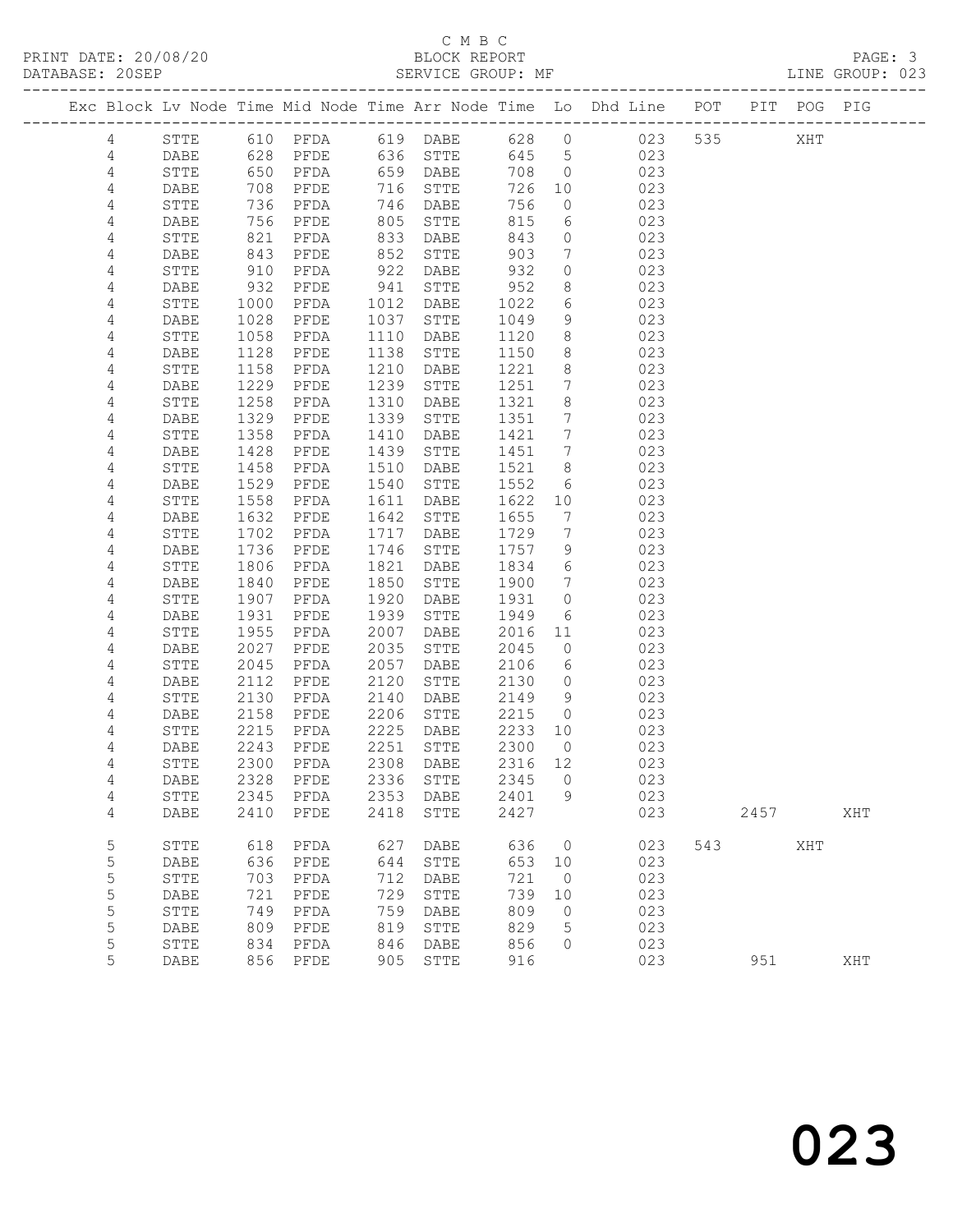## C M B C<br>BLOCK REPORT

LINE GROUP: 023

|                |              |              |                            |              |                        |              |                                  | Exc Block Lv Node Time Mid Node Time Arr Node Time Lo Dhd Line POT |     |         | PIT POG PIG |     |
|----------------|--------------|--------------|----------------------------|--------------|------------------------|--------------|----------------------------------|--------------------------------------------------------------------|-----|---------|-------------|-----|
| 6              | STTE         |              | 657 PFDA                   |              | 706 DABE               | 715 0        |                                  | 023                                                                | 622 |         | XHT         |     |
| 6              | DABE         |              | 715 PFDE<br>742 PFDA       |              | 723 STTE               | 733          | 9                                | 023                                                                |     |         |             |     |
| 6              | STTE         |              |                            |              | 752 DABE               | 802          | $\overline{0}$                   | 023                                                                |     |         |             |     |
| 6              | DABE         | 802          | PFDE                       | 812          | STTE                   | 822          | 6                                | 023                                                                |     |         |             |     |
| 6              | STTE         | 828          | PFDA                       | 840          | DABE                   | 850          | $\overline{0}$                   | 023                                                                |     |         |             |     |
| 6              | DABE         | 850<br>920   | PFDE                       | 859          | STTE                   | 910          | 10                               | 023                                                                |     |         |             |     |
| 6              | STTE         |              | PFDA                       | 932          | DABE                   | 942          | $\circ$                          | 023                                                                |     |         |             |     |
| 6              | DABE         | 942          | PFDE                       | 951          | STTE                   | 1002         | 8                                | 023                                                                |     |         |             |     |
| 6              | STTE         | 1010         | PFDA                       | 1022         | DABE                   | 1032         | 9                                | 023                                                                |     |         |             |     |
| 6<br>6         | DABE<br>STTE | 1041<br>1110 | PFDE<br>PFDA               | 1050<br>1122 | ${\tt STTE}$<br>DABE   | 1102<br>1133 | 8<br>8 <sup>8</sup>              | 023<br>023                                                         |     |         |             |     |
| 6              | DABE         | 1141         | PFDE                       | 1151         | STTE                   | 1203         | $\overline{7}$                   | 023                                                                |     |         |             |     |
| 6              | STTE         | 1210         | PFDA                       | 1222         | DABE                   | 1233         | 8                                | 023                                                                |     |         |             |     |
| 6              | DABE         | 1241         | PFDE                       | 1251         | ${\tt STTE}$           | 1303         | 7                                | 023                                                                |     |         |             |     |
| 6              | STTE         | 1310         | PFDA                       | 1322         | DABE                   | 1333         | 8                                | 023                                                                |     |         |             |     |
| 6              | DABE         | 1341         | PFDE                       | 1351         | STTE                   | 1403         | $\overline{7}$                   | 023                                                                |     |         |             |     |
| 6              | STTE         | 1410         | PFDA                       | 1422         | DABE                   | 1433         | 8                                | 023                                                                |     |         |             |     |
| 6              | DABE         | 1441         | PFDE                       | 1452         | STTE                   | 1504         | 13                               | 023                                                                |     |         |             |     |
| 6              | STTE         | 1517         | PFDA                       | 1529         | DABE                   | 1540         | $5^{\circ}$                      | 023                                                                |     |         |             |     |
| 6              | DABE         | 1545         | PFDE                       | 1556         | STTE                   | 1608         | 6                                | 023                                                                |     |         |             |     |
| 6              | STTE         | 1614         | PFDA                       | 1627         | DABE                   | 1638         | 10                               | 023                                                                |     |         |             |     |
| 6              | DABE         | 1648         | PFDE                       | 1658         | STTE                   | 1711         | 7                                | 023                                                                |     |         |             |     |
| 6              | STTE         | 1718         | PFDA                       | 1733         | DABE                   | 1746         | 6                                | 023                                                                |     |         |             |     |
| 6              | DABE         | 1752         | PFDE                       | 1802         | STTE                   | 1813         | 9                                | 023                                                                |     |         |             |     |
| 6              | STTE         | 1822         | PFDA                       | 1837         | DABE                   | 1850         | $5\overline{)}$                  | 023                                                                |     |         |             |     |
| 6              | DABE         | 1855         | PFDE                       | 1905         | STTE                   | 1915         | 5                                | 023                                                                |     |         |             |     |
| 6              | STTE         | 1920         | PFDA                       | 1933         | DABE                   | 1944         |                                  | 023                                                                |     | 2024    |             | XHT |
| 7              | STTE         | 729          | PFDA                       | 738          | DABE                   | 747          | $\circ$                          | 023                                                                |     | 654 657 | XHT         |     |
| 7              | DABE         | 747          | PFDE                       | 756          | STTE                   | 806          | 9                                | 023                                                                |     |         |             |     |
| 7              | STTE         | 815          | PFDA                       | 827          | DABE                   | 837          | $\circ$                          | 023                                                                |     |         |             |     |
| 7              | DABE         | 837          | PFDE                       | 847          | STTE                   | 857          | $5\phantom{.0}$                  | 023                                                                |     |         |             |     |
| 7              | STTE         | 902          | PFDA                       | 914          | DABE                   | 924          | $\circ$                          | 023                                                                |     |         |             |     |
| 7              | DABE         | 924          | PFDE                       | 933          | STTE                   | 944          | 6                                | 023                                                                |     |         |             |     |
| 7              | STTE         | 950          | PFDA                       | 1002         | DABE                   | 1012         | $4\overline{ }$                  | 023                                                                |     |         |             |     |
| 7              | DABE         | 1016<br>1046 | PFDE                       | 1025         | STTE                   | 1037         | 9                                | 023                                                                |     |         |             |     |
| 7              | STTE         |              | PFDA                       |              | 1058 DABE              | 1108<br>1138 | 8 <sup>8</sup>                   | 023                                                                |     |         |             |     |
| 7<br>7         | DABE<br>STTE | 1116<br>1146 | PFDE<br>PFDA               |              | 1126 STTE<br>1158 DABE | 1209         | 8 <sup>8</sup><br>8 <sup>8</sup> | 023<br>023                                                         |     |         |             |     |
| 7              | DABE         |              | 1217 PFDE 1227 STTE 1239 7 |              |                        |              |                                  | 023                                                                |     |         |             |     |
| 7              | STTE         | 1246         | PFDA                       | 1258         | DABE                   | 1309         | 8                                | 023                                                                |     |         |             |     |
| 7              | DABE         | 1317         | PFDE                       | 1327         | STTE                   | 1339         | 7                                | 023                                                                |     |         |             |     |
| 7              | STTE         | 1346         | PFDA                       | 1358         | DABE                   | 1409         | 7                                | 023                                                                |     |         |             |     |
| 7              | DABE         | 1416         | PFDE                       | 1427         | STTE                   | 1439         | 6                                | 023                                                                |     |         |             |     |
| 7              | ${\tt STTE}$ | 1445         | PFDA                       | 1457         | DABE                   | 1508         | 5                                | 023                                                                |     |         |             |     |
| 7              | <b>DABE</b>  | 1513         | PFDE                       | 1524         | STTE                   | 1536         | 6                                | 023                                                                |     |         |             |     |
| 7              | STTE         | 1542         | PFDA                       | 1555         | DABE                   | 1606         | 10                               | 023                                                                |     |         |             |     |
| 7              | DABE         | 1616         | PFDE                       | 1626         | STTE                   | 1639         | 7                                | 023                                                                |     |         |             |     |
| 7              | ${\tt STTE}$ | 1646         | PFDA                       | 1701         | DABE                   | 1713         | 9                                | 023                                                                |     |         |             |     |
| 7              | DABE         | 1722         | PFDE                       | 1732         | STTE                   | 1743         | 7                                | 023                                                                |     |         |             |     |
| 7              | STTE         | 1750         | PFDA                       | 1805         | DABE                   | 1818         | 7                                | 023                                                                |     |         |             |     |
| 7              | DABE         | 1825         | PFDE                       | 1835         | STTE                   | 1845         | 8                                | 023                                                                |     |         |             |     |
| $\overline{7}$ | STTE         | 1853         | PFDA                       | 1906         | DABE                   | 1917         |                                  | 023                                                                |     | 1957    |             | XHT |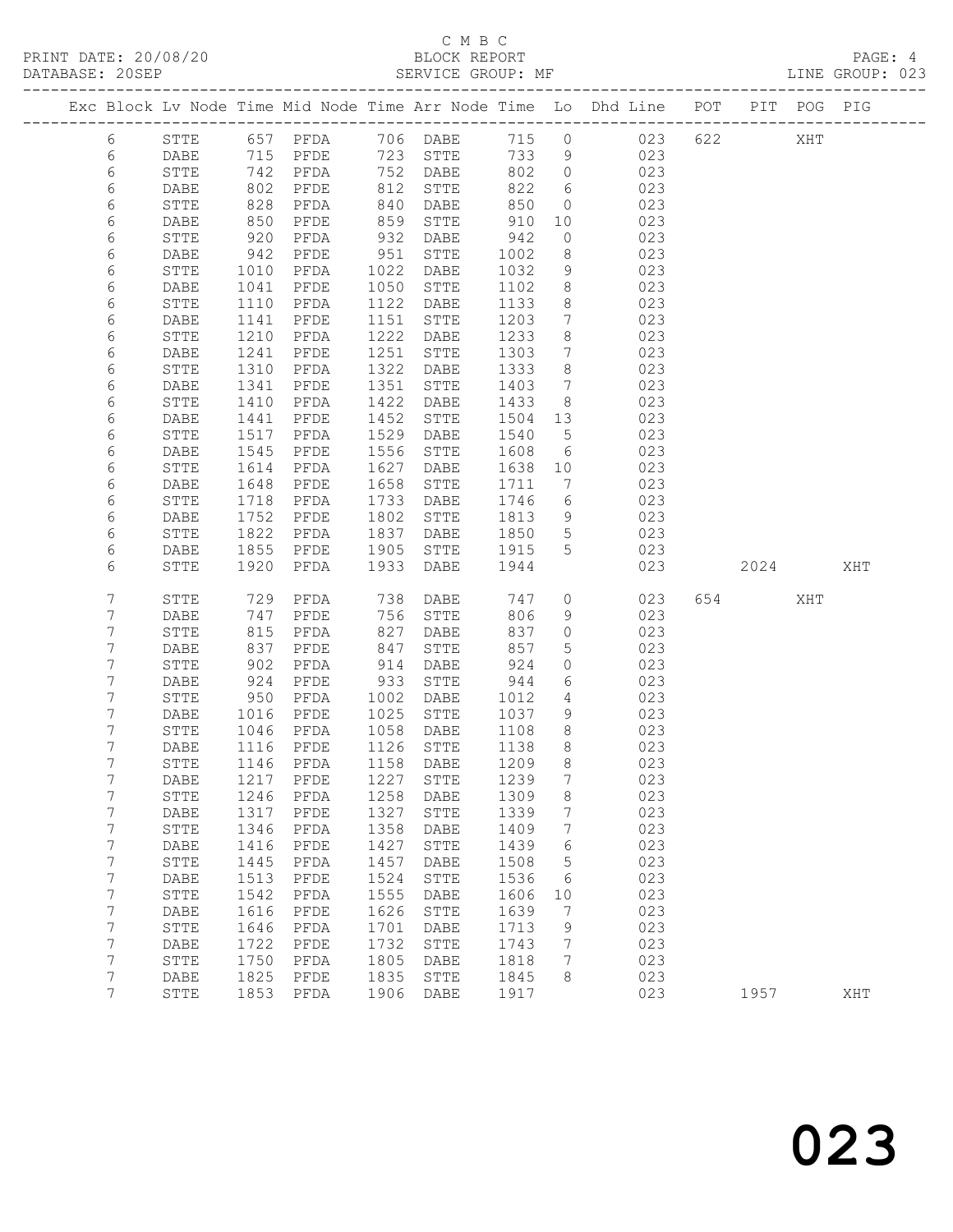## C M B C<br>BLOCK REPORT

LINE GROUP: 023

|         |    |              |              |              |              |                               |                |                 | Exc Block Lv Node Time Mid Node Time Arr Node Time Lo Dhd Line POT                                       |              |      | PIT POG PIG |     |
|---------|----|--------------|--------------|--------------|--------------|-------------------------------|----------------|-----------------|----------------------------------------------------------------------------------------------------------|--------------|------|-------------|-----|
| 8       |    | DABE         |              |              |              |                               |                |                 | 1521 PFDE 1532 STTE 1544 6 023 1426<br>1550 PFDA 1603 DABE 1614 10 023<br>1624 PFDE 1634 STTE 1647 7 023 |              |      | XHT         |     |
| 8       |    | STTE         |              |              |              |                               |                |                 |                                                                                                          |              |      |             |     |
| 8       |    | DABE         |              |              |              |                               | 1647 7         |                 |                                                                                                          |              |      |             |     |
| $\,8\,$ |    | STTE         | 1654         | PFDA         |              | 1709 DABE                     | 1721           | 9               | 023                                                                                                      |              |      |             |     |
| 8       |    | DABE         | 1730         | PFDE         | 1740         | STTE                          | 1751           | $7\overline{ }$ | 023                                                                                                      |              |      |             |     |
| $\,8\,$ |    | STTE         | 1758         | PFDA         | 1813         | DABE                          | 1826           | $6\overline{6}$ | 023                                                                                                      |              |      |             |     |
| 8       |    | DABE         | 1832         | PFDE         | 1842         | STTE                          | 1852           | 8 <sup>8</sup>  | 023                                                                                                      |              |      |             |     |
| 8       |    | STTE         | 1900         | PFDA         | 1913         | DABE                          | 1924           | 18              | 023                                                                                                      |              |      |             |     |
| $\,8\,$ |    | DABE         | 1942         | PFDE         | 1950         | STTE                          | 2000           | $5^{\circ}$     | 023                                                                                                      |              |      |             |     |
| $\,8\,$ |    | STTE         | 2005         | PFDA         | 2017         | DABE                          | 2026           | $5\overline{)}$ | 023                                                                                                      |              |      |             |     |
| 8       |    | DABE         | 2031         | PFDE         | 2039         | STTE                          | 2049 11        |                 | 023                                                                                                      |              |      |             |     |
| 8       |    | STTE         | 2100         | PFDA         | 2112         | DABE                          | 2121           | 6               | 023                                                                                                      |              |      |             |     |
| 8       |    | DABE         | 2127         | PFDE         | 2135         | STTE                          | 2145           | $\overline{0}$  | 023                                                                                                      |              |      |             |     |
| $\,8\,$ |    | STTE         | 2145         | PFDA         | 2155         | DABE                          | 2204           | 9               | 023                                                                                                      |              |      |             |     |
| $\,8\,$ |    | DABE         | 2213         | PFDE         | 2221         | STTE                          | 2230           | $\overline{0}$  | 023                                                                                                      |              |      |             |     |
| 8       |    | STTE         | 2230         | PFDA         | 2240         | DABE                          | 2248           | 10              | 023                                                                                                      |              |      |             |     |
| 8       |    | DABE         | 2258         | PFDE         | 2306         | STTE                          | 2315           | $\overline{0}$  | 023                                                                                                      |              |      |             |     |
| $\,8\,$ |    | STTE         | 2315         | PFDA         | 2323         | DABE                          | 2331 12        |                 | 023                                                                                                      |              |      |             |     |
| 8       |    | DABE         | 2343         | PFDE         | 2351         | STTE                          | 2400 0         |                 | 023                                                                                                      |              |      |             |     |
| 8       |    | STTE         | 2400         | PFDA         | 2408         | DABE                          | 2416           |                 | 023                                                                                                      |              | 2446 |             | XHT |
|         |    |              |              |              |              |                               |                |                 |                                                                                                          |              |      |             |     |
| 9       |    | STTE         | 1510         | PFDA         | 1522         | DABE                          | 1533           | $5\overline{)}$ |                                                                                                          | 023 1430     |      | XHT         |     |
| 9<br>9  |    | DABE         | 1538<br>1606 | PFDE         | 1549<br>1619 | STTE                          | 1601 5         |                 | 023<br>023                                                                                               |              |      |             |     |
| 9       |    | STTE         |              | PFDA         | 1650         | DABE<br>STTE                  | 1630 10        | $\overline{7}$  |                                                                                                          |              |      |             |     |
| 9       |    | DABE<br>STTE | 1640<br>1710 | PFDE<br>PFDA | 1725         | DABE                          | 1703<br>1737 7 |                 | 023<br>023                                                                                               |              |      |             |     |
| 9       |    | DABE         | 1744         | PFDE         | 1754         | STTE                          | 1805           | 9               | 023                                                                                                      |              |      |             |     |
| 9       |    | STTE         | 1814         | PFDA         | 1829         | DABE                          | 1842 5         |                 | 023                                                                                                      |              |      |             |     |
| 9       |    | DABE         | 1847         | PFDE         | 1857         | STTE                          | 1907           |                 |                                                                                                          | 023 1937 XHT |      |             |     |
|         |    |              |              |              |              |                               |                |                 |                                                                                                          |              |      |             |     |
|         | 10 | DABE         | 1609         | PFDE         |              | 1619 STTE                     | 1632           |                 | $6\overline{}$                                                                                           | 023 1514     |      | XHT         |     |
|         | 10 | STTE         | 1638         | PFDA         | 1651         | DABE                          | 1702 12        |                 | 023                                                                                                      |              |      |             |     |
|         | 10 | DABE         | 1714         | PFDE         | 1724         | STTE                          | 1735           | $\overline{7}$  | 023                                                                                                      |              |      |             |     |
|         | 10 | STTE         | 1742         | PFDA         | 1757         | DABE                          | 1810           | $\overline{7}$  | 023                                                                                                      |              |      |             |     |
|         | 10 | DABE         | 1817         | PFDE         | 1827         | STTE                          | 1837           | 9               | 023                                                                                                      |              |      |             |     |
|         | 10 | ${\tt STTE}$ | 1846         | PFDA         | 1859         | DABE                          | 1910 10        |                 | 023                                                                                                      |              |      |             |     |
|         | 10 | DABE         | 1920         | PFDE         |              | 1928 STTE                     | 1938           | $5\overline{)}$ | 023                                                                                                      |              |      |             |     |
|         | 10 | STTE         | 1943         | PFDA         |              | 1955 DABE                     | 2004           | $5\overline{)}$ | 023                                                                                                      |              |      |             |     |
|         | 10 | DABE         | 2009         | PFDE         |              | 2017 STTE                     | 2027 5         |                 | 023                                                                                                      |              |      |             |     |
|         | 10 |              |              |              |              | STTE 2032 PFDA 2044 DABE 2053 |                | 5 <sup>5</sup>  | 023                                                                                                      |              |      |             |     |
|         | 10 | DABE         | 2058         | PFDE         | 2106         | STTE                          | 2116           | $\circ$         | 023                                                                                                      |              |      |             |     |
|         | 10 | ${\tt STTE}$ | 2116         | PFDA         | 2128         | DABE                          | 2137           | 6               | 023                                                                                                      |              |      |             |     |
|         | 10 | DABE         | 2143         | PFDE         | 2151         | STTE                          | 2200           | $\overline{0}$  | 023                                                                                                      |              |      |             |     |
|         | 10 | ${\tt STTE}$ | 2200         | PFDA         | 2210         | DABE                          | 2218           | 10              | 023                                                                                                      |              |      |             |     |
|         | 10 | DABE         | 2228         | PFDE         | 2236         | STTE                          | 2245           | $\overline{0}$  | 023                                                                                                      |              |      |             |     |
|         | 10 | STTE         | 2245         | PFDA         | 2253         | DABE                          | 2301           | 12              | 023                                                                                                      |              |      |             |     |
|         | 10 | DABE         | 2313         | PFDE         | 2321         | STTE                          | 2330           | $\circ$         | 023                                                                                                      |              |      |             |     |
|         | 10 | STTE         | 2330         | PFDA         | 2338         | DABE                          | 2346           | 9               | 023                                                                                                      |              |      |             |     |
|         | 10 | DABE         | 2355         | PFDE         | 2403         | STTE                          | 2412           |                 | 023                                                                                                      |              | 2442 |             | XHT |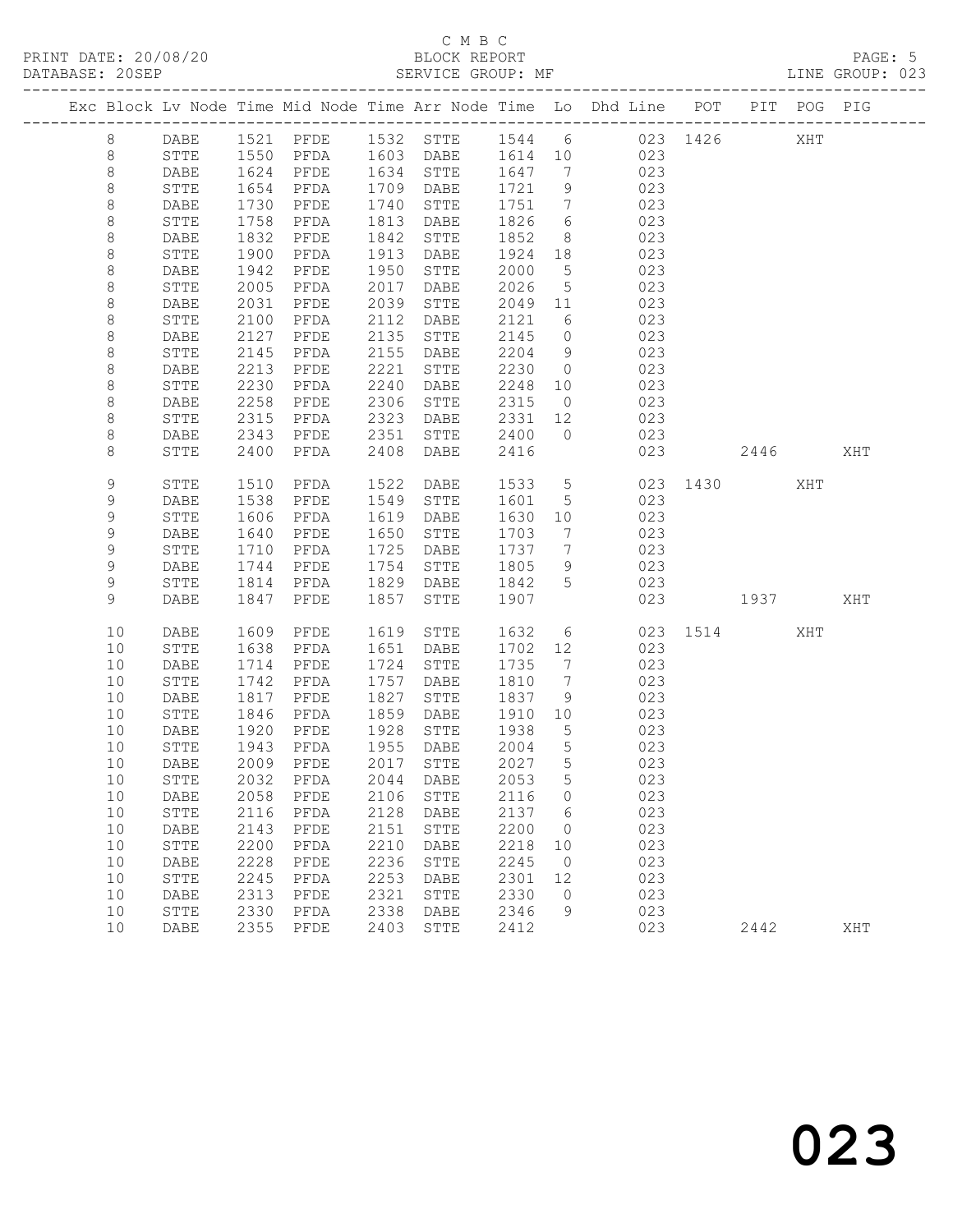|  | DATABASE: 20SEP | PRINT DATE: 20/08/20                                    |     |  | C M B C<br>BLOCK REPORT<br>SERVICE GROUP: MF |       |            |                                                                                                              |  |           | PAGE: 6<br>LINE GROUP: 901 |  |
|--|-----------------|---------------------------------------------------------|-----|--|----------------------------------------------|-------|------------|--------------------------------------------------------------------------------------------------------------|--|-----------|----------------------------|--|
|  |                 | CAGR CAMBRIDGE & GROSVENOR<br>MAHA MACDONALD & HASTINGS |     |  |                                              |       |            | KTLP KOOTENAY LOOP<br>XHT Hamilton CS                                                                        |  |           |                            |  |
|  |                 |                                                         |     |  |                                              |       |            | Exc Block Lv Node Time Mid Node Time Arr Node Time Lo Dhd Line POT PIT POG PIG<br>-------------------------- |  |           |                            |  |
|  | 11              | KTLP                                                    | 600 |  |                                              |       |            | MAHA 610 0 131 525                                                                                           |  | XHT       |                            |  |
|  | 11              | MAHA                                                    | 610 |  | CAGR                                         |       |            | 619 0 132                                                                                                    |  |           |                            |  |
|  | 11              | CAGR                                                    | 619 |  | MAHA                                         | 630 0 |            | 132                                                                                                          |  |           |                            |  |
|  | 11              | MAHA                                                    | 630 |  | KTLP                                         | 642   | 18         | 131                                                                                                          |  |           |                            |  |
|  | 11              | KTLP                                                    | 700 |  | MAHA                                         | 713   | $\bigcirc$ | 131                                                                                                          |  |           |                            |  |
|  | 11              | MAHA                                                    | 713 |  | CAGR                                         | 722 0 |            | 132                                                                                                          |  |           |                            |  |
|  | 11              | CAGR                                                    | 722 |  | MAHA                                         | 733 0 |            | 132                                                                                                          |  |           |                            |  |
|  | 11              | MAHA                                                    | 733 |  | KTLP                                         | 747   | 13         | 131                                                                                                          |  |           |                            |  |
|  | 11              | KTLP                                                    | 800 |  | MAHA                                         | 813   | $\Omega$   | 131                                                                                                          |  |           |                            |  |
|  | 11              | MAHA                                                    | 813 |  | CAGR                                         | 823   | $\Omega$   | 132                                                                                                          |  |           |                            |  |
|  | 11              | CAGR                                                    | 823 |  | MAHA                                         | 835   | $\bigcap$  | 132                                                                                                          |  |           |                            |  |
|  | 11              | MAHA                                                    | 835 |  | KTLP                                         | 849   |            | 131                                                                                                          |  | 924 — 100 | XHT                        |  |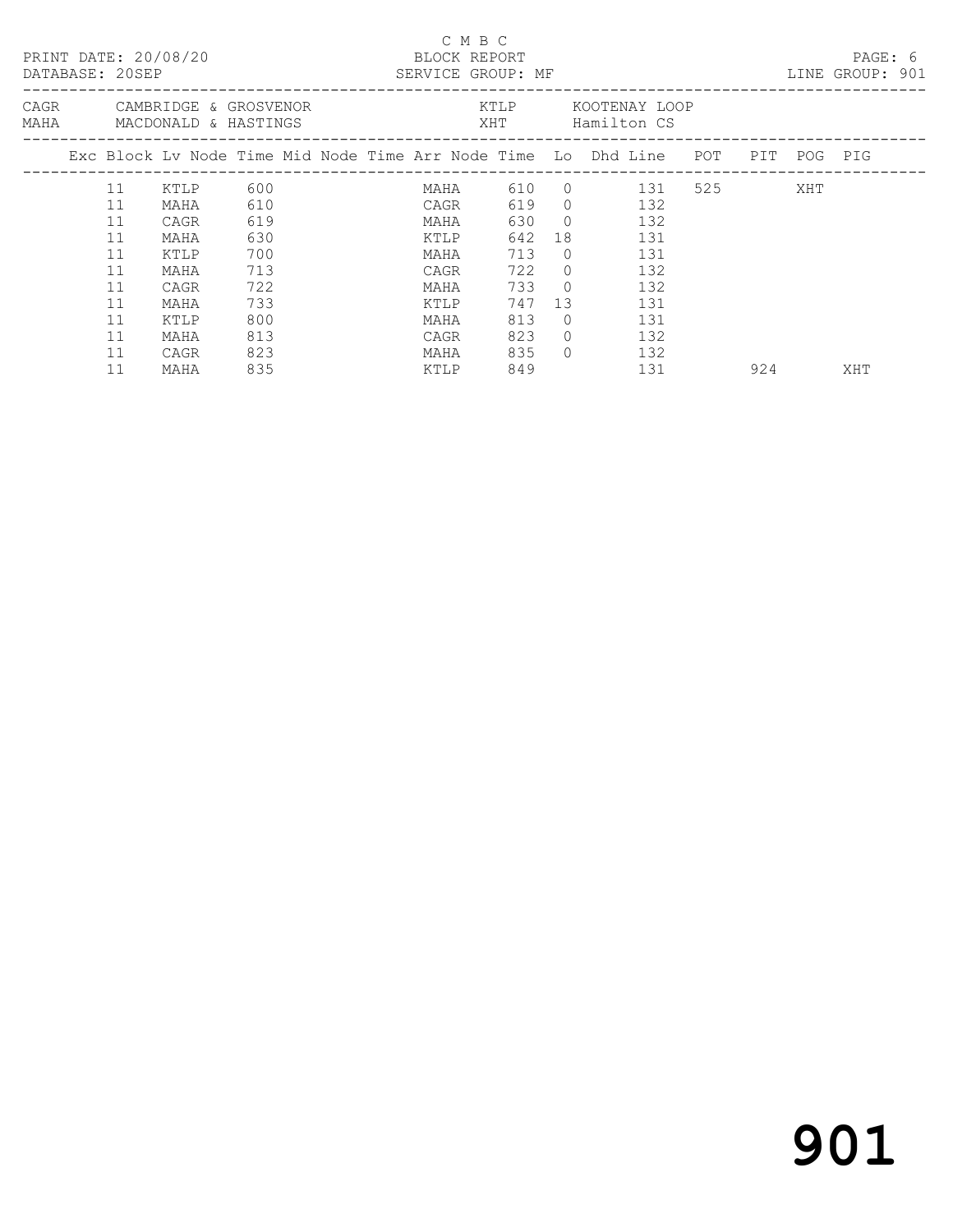#### C M B C<br>BLOCK REPORT SERVICE GROUP: MF

PRINT DATE: 20/08/20 BLOCK REPORT PAGE: 7

|  |          | Exc Block Lv Node Time Mid Node Time Arr Node Time Lo Dhd Line POT PIT POG PIG |              |  |              |              |                          |                                  |     |            |                    |     |  |
|--|----------|--------------------------------------------------------------------------------|--------------|--|--------------|--------------|--------------------------|----------------------------------|-----|------------|--------------------|-----|--|
|  |          |                                                                                |              |  |              |              |                          |                                  |     |            |                    |     |  |
|  | 12       | KTLP                                                                           | 630          |  |              |              |                          |                                  |     |            | MAHA 643 0 131 555 | XHT |  |
|  | 12       | MAHA                                                                           | 643<br>652   |  |              |              | CAGR 652 0<br>MAHA 703 0 |                                  |     | 132        |                    |     |  |
|  | 12       | CAGR                                                                           |              |  |              |              |                          |                                  |     | 132        |                    |     |  |
|  | 12       | MAHA                                                                           | 703          |  |              | KTLP         | 715 15                   |                                  | 131 |            |                    |     |  |
|  | 12<br>12 | KTLP<br>MAHA                                                                   | 730<br>743   |  | MAHA<br>CAGR |              | 743<br>752               | $\overline{0}$<br>$\overline{0}$ |     | 131<br>132 |                    |     |  |
|  | 12       | CAGR                                                                           | 752          |  | MAHA         |              | 804                      | $\overline{0}$                   |     | 132        |                    |     |  |
|  | 12       | MAHA                                                                           | 804          |  |              | KTLP         | 818                      | 12                               | 131 |            |                    |     |  |
|  | 12       | KTLP                                                                           | 830          |  | MAHA         |              | 844                      | $\overline{0}$                   |     | 131        |                    |     |  |
|  | 12       | MAHA                                                                           | 844          |  |              |              | 854                      | $\overline{0}$                   |     | 132        |                    |     |  |
|  | 12       | CAGR                                                                           | 854          |  |              | CAGR<br>MAHA | 906                      | $\overline{0}$                   |     | 132        |                    |     |  |
|  | 12       | MAHA                                                                           | 906          |  |              | KTLP         |                          | 919 11                           | 131 |            |                    |     |  |
|  | 12       | KTLP                                                                           | 930          |  | MAHA         |              | 944                      | $\overline{0}$                   |     | 131        |                    |     |  |
|  | 12       | MAHA                                                                           | 944          |  |              |              | CAGR 954<br>MAHA 1004    | $\overline{0}$                   |     | 132        |                    |     |  |
|  | 12       | CAGR                                                                           | 954          |  |              |              |                          | $\overline{0}$                   |     | 132        |                    |     |  |
|  | 12       | MAHA                                                                           | 1004         |  | KTLP         |              | 1017 13                  |                                  | 131 |            |                    |     |  |
|  | 12       | KTLP                                                                           | 1030         |  | MAHA         |              | 1044                     | $\overline{0}$                   |     | 131        |                    |     |  |
|  | 12       | MAHA                                                                           | 1044         |  |              |              | CAGR 1054<br>MAHA 1104   | $\overline{0}$                   |     | 132        |                    |     |  |
|  | 12       | CAGR                                                                           | 1054         |  |              |              | KTLP 1117 13             | $\overline{0}$                   | 131 | 132        |                    |     |  |
|  | 12       | MAHA<br>KTLP                                                                   | 1104         |  |              | MAHA         | 1144                     | $\overline{0}$                   |     | 131        |                    |     |  |
|  | 12<br>12 | MAHA                                                                           | 1130<br>1144 |  | CAGR         |              | 1154                     | $\overline{0}$                   |     | 132        |                    |     |  |
|  | 12       | CAGR                                                                           | 1154         |  | MAHA         |              | 1204                     | $\overline{0}$                   |     | 132        |                    |     |  |
|  | 12       | MAHA                                                                           | 1204         |  | KTLP         |              | 1218 12                  |                                  |     | 131        |                    |     |  |
|  | 12       | KTLP                                                                           | 1230         |  | MAHA         |              | 1244                     | $\overline{0}$                   | 131 |            |                    |     |  |
|  | 12       | MAHA                                                                           | 1244         |  | CAGR         |              | 1256                     | $\overline{0}$                   |     | 132        |                    |     |  |
|  | 12       | CAGR                                                                           | 1256         |  | MAHA         |              | 1306                     | $\overline{0}$                   |     | 132        |                    |     |  |
|  | 12       | MAHA                                                                           | 1306         |  |              |              | KTLP 1320 10             |                                  |     | 131        |                    |     |  |
|  | 12       | KTLP                                                                           | 1330         |  |              |              | MAHA 1344                | $\overline{0}$                   |     | 131        |                    |     |  |
|  | 12       | MAHA                                                                           | 1344         |  | CAGR         |              | 1356                     | $\overline{0}$                   |     | 132        |                    |     |  |
|  | 12       | CAGR                                                                           | 1356         |  | MAHA         |              | 1406                     | $\overline{0}$                   |     | 132        |                    |     |  |
|  | 12       | MAHA                                                                           | 1406         |  | KTLP         |              | 1420                     | 10                               |     | 131        |                    |     |  |
|  | 12       | KTLP                                                                           | 1430         |  | MAHA         |              | 1444                     | $\overline{0}$                   | 131 |            |                    |     |  |
|  | 12       | MAHA                                                                           | 1444         |  | CAGR         |              | 1456                     | $\circ$                          |     | 132        |                    |     |  |
|  | 12<br>12 | CAGR<br>MAHA                                                                   | 1456<br>1506 |  | MAHA         |              | 1506<br>KTLP 1522        | $\circ$<br>8 <sup>8</sup>        |     | 132<br>131 |                    |     |  |
|  | 12       | KTLP                                                                           | 1530         |  |              |              | MAHA 1544 0              |                                  | 131 |            |                    |     |  |
|  | 12       | MAHA                                                                           | 1544         |  | CAGR         |              | 1556                     | $\Omega$                         |     | 132        |                    |     |  |
|  | 12       | CAGR                                                                           | 1556         |  | MAHA         |              | 1606                     | $\circ$                          |     | 132        |                    |     |  |
|  |          | 12 MAHA 1606                                                                   |              |  |              |              | KTLP 1621 9              |                                  |     | 131        |                    |     |  |
|  | 12       | KTLP                                                                           | 1630         |  | MAHA         |              | 1643                     | $\circ$                          |     | 131        |                    |     |  |
|  | 12       | MAHA                                                                           | 1643         |  | CAGR         |              | 1655                     | 0                                |     | 132        |                    |     |  |
|  | 12       | CAGR                                                                           | 1655         |  | MAHA         |              | 1705                     | 0                                |     | 132        |                    |     |  |
|  | 12       | MAHA                                                                           | 1705         |  | KTLP         |              | 1719                     | 11                               |     | 131        |                    |     |  |
|  | 12       | KTLP                                                                           | 1730         |  | MAHA         |              | 1743                     | $\circ$                          |     | 131        |                    |     |  |
|  | 12       | MAHA                                                                           | 1743         |  | CAGR         |              | 1755                     | $\circ$                          |     | 132        |                    |     |  |
|  | 12       | CAGR                                                                           | 1755         |  | MAHA         |              | 1805                     | 0                                |     | 132        |                    |     |  |
|  | 12       | MAHA                                                                           | 1805         |  | KTLP         |              | 1819                     | 11                               |     | 131        |                    |     |  |
|  | 12<br>12 | KTLP<br>MAHA                                                                   | 1830<br>1843 |  | MAHA<br>CAGR |              | 1843<br>1855             | $\circ$<br>0                     |     | 131<br>132 |                    |     |  |
|  | $12$     | CAGR                                                                           | 1855         |  | MAHA         |              | 1904                     | 0                                |     | 132        |                    |     |  |
|  | 12       | MAHA                                                                           | 1904         |  | KTLP         |              | 1916                     | 14                               |     | 131        |                    |     |  |
|  | 12       | $\verb KTLP $                                                                  | 1930         |  | MAHA         |              | 1942                     | $\mathbf 0$                      |     | 131        |                    |     |  |
|  | 12       | MAHA                                                                           | 1942         |  | CAGR         |              | 1953                     | $\circ$                          |     | 132        |                    |     |  |
|  | 12       | CAGR                                                                           | 1953         |  | MAHA         |              | 2002                     | 0                                |     | 132        |                    |     |  |
|  | 12       | MAHA                                                                           | 2002         |  | KTLP         |              | 2014                     | 16                               |     | 131        |                    |     |  |
|  | 12       | KTLP                                                                           | 2030         |  | MAHA         |              | 2042                     | $\circ$                          |     | 131        |                    |     |  |
|  |          |                                                                                |              |  |              |              |                          |                                  |     |            |                    |     |  |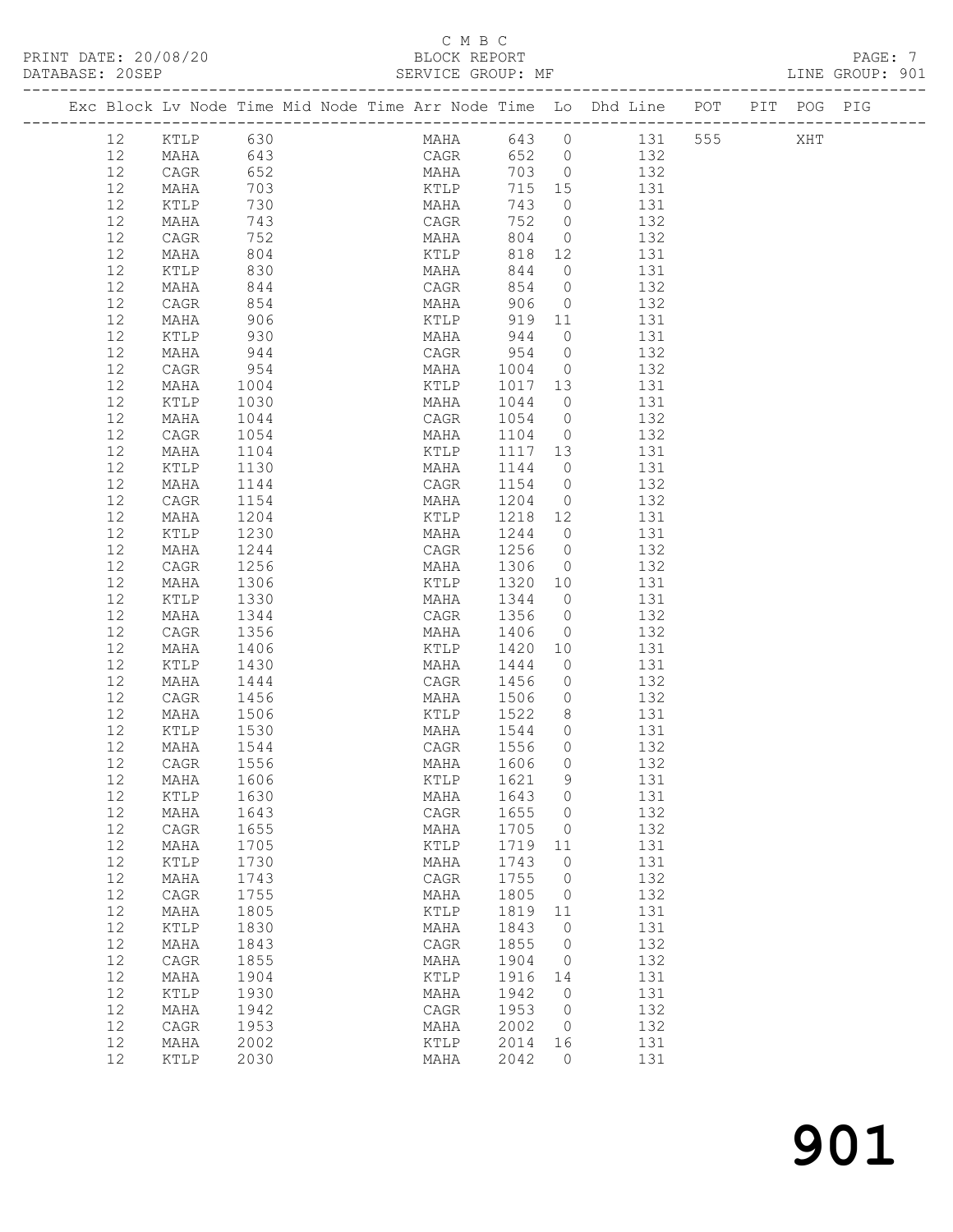#### C M B C<br>BLOCK REPORT

| DATABASE: 20SEP |                 |                                                                                |      |  |             |      |           |                |                  |     |                                                                                                                                                                                                                                 |      |     |  |
|-----------------|-----------------|--------------------------------------------------------------------------------|------|--|-------------|------|-----------|----------------|------------------|-----|---------------------------------------------------------------------------------------------------------------------------------------------------------------------------------------------------------------------------------|------|-----|--|
|                 |                 | Exc Block Lv Node Time Mid Node Time Arr Node Time Lo Dhd Line POT PIT POG PIG |      |  |             |      |           |                |                  |     |                                                                                                                                                                                                                                 |      |     |  |
|                 |                 | 12 MAHA 2042 CAGR 2051 0 132                                                   |      |  |             |      |           |                |                  |     |                                                                                                                                                                                                                                 |      |     |  |
|                 | 12              | CAGR                                                                           | 2051 |  |             |      |           |                | MAHA 2100 0 132  |     |                                                                                                                                                                                                                                 |      |     |  |
|                 | 12              | MAHA                                                                           | 2100 |  |             |      |           |                | KTLP 2111 19 131 |     |                                                                                                                                                                                                                                 |      |     |  |
|                 | 12              | KTLP                                                                           | 2130 |  |             | MAHA | 2142      |                | 0 131            |     |                                                                                                                                                                                                                                 |      |     |  |
|                 | 12              | MAHA                                                                           | 2142 |  | <b>CAGR</b> |      | 2151      |                | $0$ 132          |     |                                                                                                                                                                                                                                 |      |     |  |
|                 | 12              | CAGR                                                                           | 2151 |  |             | MAHA | 2158      |                | $0$ 132          |     |                                                                                                                                                                                                                                 |      |     |  |
|                 | 12 <sup>°</sup> | MAHA                                                                           | 2158 |  |             |      | KTLP 2209 |                |                  |     | 131 — 131 — 131 — 131 — 131 — 131 — 132 — 132 — 132 — 132 — 132 — 132 — 132 — 132 — 132 — 132 — 132 — 132 — 132 — 132 — 132 — 132 — 132 — 132 — 132 — 133 — 133 — 133 — 133 — 133 — 133 — 133 — 133 — 133 — 133 — 133 — 133 — 1 | 2239 | XHT |  |
|                 | 13              | KTLP                                                                           | 1500 |  |             |      | MAHA 1514 |                | 0 131 1425 XHT   |     |                                                                                                                                                                                                                                 |      |     |  |
|                 | 13              | MAHA                                                                           | 1514 |  |             | CAGR | 1526      |                | $0$ 132          |     |                                                                                                                                                                                                                                 |      |     |  |
|                 | 13              | CAGR                                                                           | 1526 |  |             | MAHA | 1536      |                | $0 \t 132$       |     |                                                                                                                                                                                                                                 |      |     |  |
|                 | 13              | MAHA                                                                           | 1536 |  |             | KTLP | 1551      |                | 9 131            |     |                                                                                                                                                                                                                                 |      |     |  |
|                 | 13              | KTLP                                                                           | 1600 |  |             | MAHA | 1613      |                | $0$ 131          |     |                                                                                                                                                                                                                                 |      |     |  |
|                 | 13              | MAHA                                                                           | 1613 |  |             | CAGR | 1625      | $\Omega$       | 132              |     |                                                                                                                                                                                                                                 |      |     |  |
|                 | 13              | CAGR                                                                           | 1625 |  |             | MAHA | 1635      |                | $0$ 132          |     |                                                                                                                                                                                                                                 |      |     |  |
|                 | 13              | MAHA                                                                           | 1635 |  |             |      | KTLP 1649 |                | 11 131           |     |                                                                                                                                                                                                                                 |      |     |  |
|                 | 13              | KTLP                                                                           | 1700 |  |             | MAHA | 1713      |                | 0 131            |     |                                                                                                                                                                                                                                 |      |     |  |
|                 | 13              | MAHA                                                                           | 1713 |  |             | CAGR | 1725      |                | $0$ 132          |     |                                                                                                                                                                                                                                 |      |     |  |
|                 | 13              | CAGR                                                                           | 1725 |  |             | MAHA | 1735      | $\overline{0}$ | 132              |     |                                                                                                                                                                                                                                 |      |     |  |
|                 | 13              | MAHA                                                                           | 1735 |  |             | KTLP | 1749      | 11             |                  | 131 |                                                                                                                                                                                                                                 |      |     |  |
|                 | 13              | KTLP                                                                           | 1800 |  |             | MAHA | 1813      |                | 0 131            |     |                                                                                                                                                                                                                                 |      |     |  |
|                 | 13              | MAHA                                                                           | 1813 |  |             | CAGR | 1825      |                | $0$ 132          |     |                                                                                                                                                                                                                                 |      |     |  |
|                 | 13              | CAGR                                                                           | 1825 |  |             | MAHA | 1835      | $\Omega$       | 132              |     |                                                                                                                                                                                                                                 |      |     |  |
|                 | 13              | MAHA                                                                           | 1835 |  |             |      | KTLP 1849 |                | 131 1924         |     |                                                                                                                                                                                                                                 |      | XHT |  |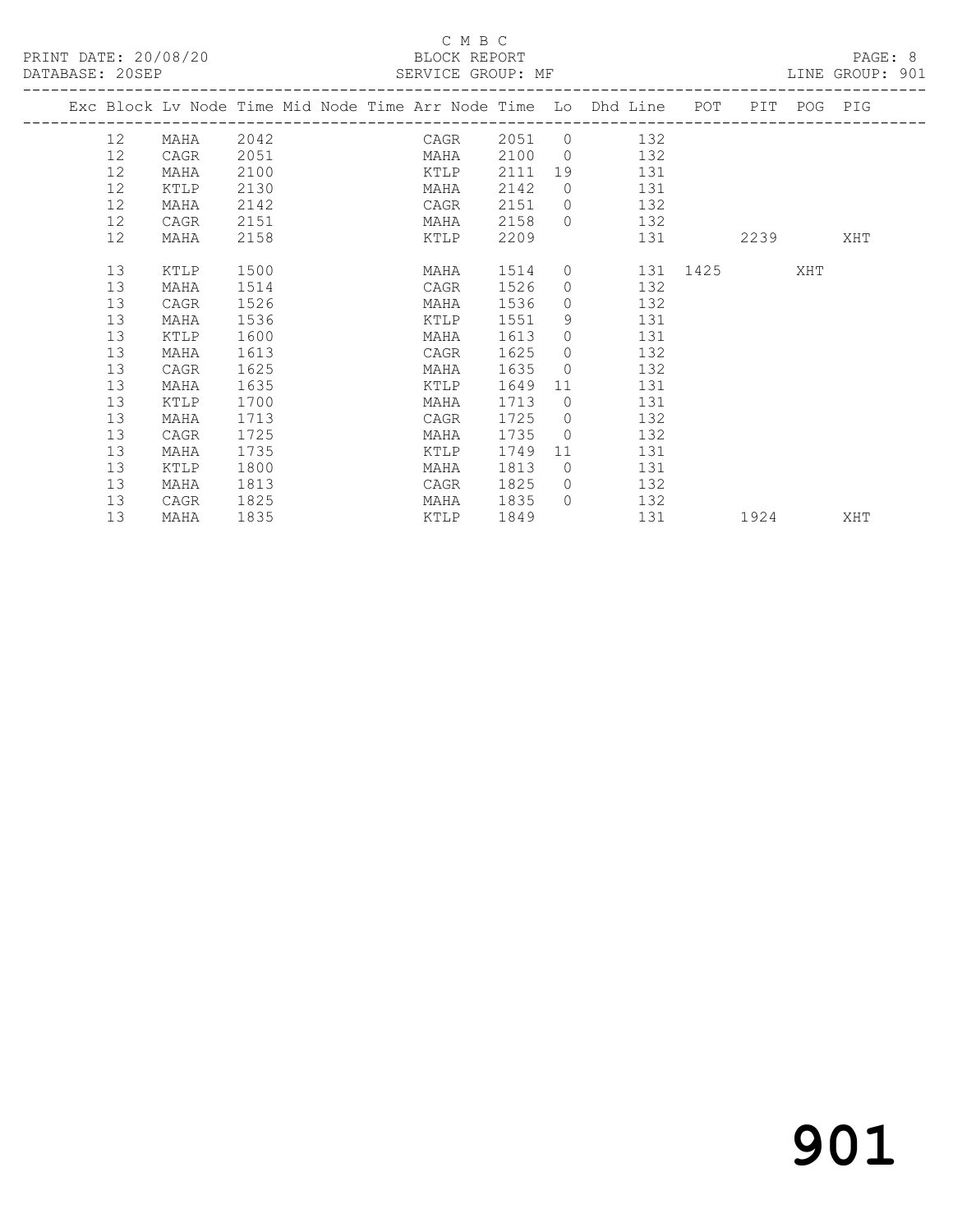|      | DATABASE: 20SEP                                                                                                                                                                        | PRINT DATE: 20/08/20                                                                                                                                                                                                                                                    |                                                                                                                                                                                                                                                  |                              |                                                                                                                                                                                            | C M B C<br>BLOCK REPORT<br>SERVICE GROUP: MF                                                                                                                                                                                                         |                                                                                                                                                                |                                                                                                                                                                                                                                                                                                                                                                                                                                                         |              |  | PAGE: 9<br>LINE GROUP: 903 |  |
|------|----------------------------------------------------------------------------------------------------------------------------------------------------------------------------------------|-------------------------------------------------------------------------------------------------------------------------------------------------------------------------------------------------------------------------------------------------------------------------|--------------------------------------------------------------------------------------------------------------------------------------------------------------------------------------------------------------------------------------------------|------------------------------|--------------------------------------------------------------------------------------------------------------------------------------------------------------------------------------------|------------------------------------------------------------------------------------------------------------------------------------------------------------------------------------------------------------------------------------------------------|----------------------------------------------------------------------------------------------------------------------------------------------------------------|---------------------------------------------------------------------------------------------------------------------------------------------------------------------------------------------------------------------------------------------------------------------------------------------------------------------------------------------------------------------------------------------------------------------------------------------------------|--------------|--|----------------------------|--|
| 8S7A | XHT Hamilton CS                                                                                                                                                                        |                                                                                                                                                                                                                                                                         | 8 ST & 7 AV                                                                                                                                                                                                                                      | QPCC QUEENS PARK CARE CENTRE |                                                                                                                                                                                            |                                                                                                                                                                                                                                                      |                                                                                                                                                                | NWST        NEW WESTMINSTER STN<br>RNSQ        QUAYSIDE DR AT RENAISSANCE SQ                                                                                                                                                                                                                                                                                                                                                                            |              |  |                            |  |
|      |                                                                                                                                                                                        |                                                                                                                                                                                                                                                                         |                                                                                                                                                                                                                                                  |                              |                                                                                                                                                                                            |                                                                                                                                                                                                                                                      |                                                                                                                                                                | Exc Block Lv Node Time Mid Node Time Arr Node Time Lo Dhd Line POT PIT POG PIG                                                                                                                                                                                                                                                                                                                                                                          |              |  |                            |  |
|      | 21<br>21<br>21<br>21<br>21<br>21<br>21<br>21<br>21<br>21<br>21<br>21<br>21<br>21<br>21<br>21<br>21<br>21<br>21<br>21<br>21<br>21<br>21<br>21<br>21<br>21<br>21<br>21<br>21<br>21<br>21 | 21 NWST 610<br>8S7A 630<br>NWST<br>8S7A<br>NWST<br>8S7A<br>NWST<br>8S7A<br>NWST<br>8S7A<br>NWST<br>8S7A<br>NWST<br>8S7A<br>NWST<br>8S7A<br>NWST<br>8S7A<br>NWST<br>8S7A<br>NWST<br>8S7A<br>NWST<br>8S7A<br>NWST<br>8S7A<br>NWST<br>8S7A<br>NWST<br>8S7A<br>NWST<br>8S7A | $710$<br>$733$<br>$810$<br>$836$<br>$910$<br>935<br>1010<br>1035<br>1110<br>1135<br>1210<br>1235<br>1310<br>1335<br>1410<br>1437<br>1510<br>1537<br>1610<br>1638<br>1710<br>1739<br>1810<br>1837<br>1910<br>1935<br>2010<br>2033<br>2110<br>2133 |                              | 8S7A<br>NWST<br>NWST<br>8S7A<br>NWST<br>8 S 7 A<br>NWST<br>8S7A<br>NWST<br>8S7A<br>NWST<br>8S7A<br>NWST<br>8S7A<br>NWST<br>8 S 7 A<br>NWST<br>8S7A<br>NWST<br>8S7A<br>NWST<br>8S7A<br>NWST | 836<br>900 10<br>8S7A 935<br>NWST 957<br>8S7A 1035<br>1057 13<br>1235 0<br>1256 14<br>1335<br>1356<br>1437<br>1501<br>1537<br>1604<br>1638<br>1703<br>1739<br>NWST 1802<br>8S7A 1837<br>1856<br>1935<br>1954<br>2033<br>2051<br>2133<br>2151<br>2233 | $\overline{0}$<br>13<br>$\overline{0}$<br>$\overline{0}$<br>$\overline{0}$<br>9<br>$7\overline{ }$<br>$\overline{0}$<br>$\overline{0}$<br>$\overline{0}$<br>19 | 8S7A 630 0 105 555 XHT<br>NWST 652 18 105<br>8S7A 733 0 105<br>NWST 757 13 105<br>105<br>105<br>$0$ 105<br>105<br>105<br>105<br>1135 0 105<br>1157 13 105<br>105<br>105<br>$0$ 105<br>105<br>14<br>105<br>105<br>$\begin{array}{c} 0 \\ 6 \end{array}$<br>105<br>105<br>$0$ 105<br>105<br>$\begin{matrix} 0 & 105 \end{matrix}$<br>8 <sup>1</sup><br>105<br>105<br>14<br>105<br>105<br>$16$ $105$<br>105<br>105<br>$\overline{O}$<br>105<br>$19 \t 105$ |              |  |                            |  |
|      | 21<br>21<br>21<br>21                                                                                                                                                                   | NWST<br>8S7A<br>NWST<br>8S7A                                                                                                                                                                                                                                            | 2210<br>2233<br>2309<br>2332                                                                                                                                                                                                                     |                              | 8S7A<br>NWST<br>8S7A<br>NWST                                                                                                                                                               | 2249<br>2332<br>2348                                                                                                                                                                                                                                 | $\bigcirc$<br>20<br>$\bigcirc$                                                                                                                                 | 105<br>105<br>105                                                                                                                                                                                                                                                                                                                                                                                                                                       | 105 2400 XHT |  |                            |  |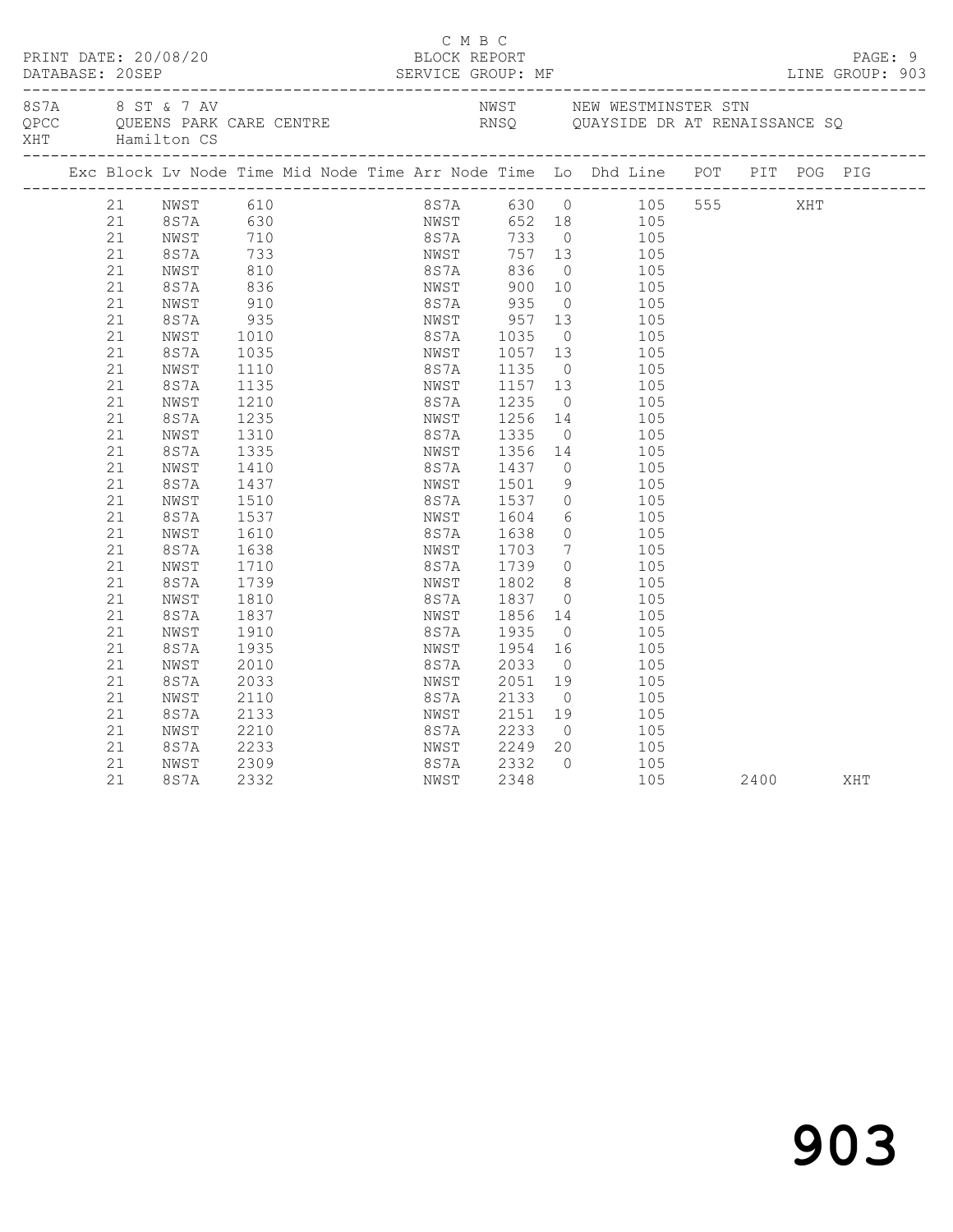#### C M B C DATABASE: 20SEP SERVICE GROUP: MF LINE GROUP: 903

-------------------------------------------------------------------------------------------------

 22 8S7A 1205 NWST 1227 13 105 22 NWST 1240 8S7A 1305 0 105 22 8S7A 1305 NWST 1326 14 105 22 NWST 1340 8S7A 1405 0 105 22 8S7A 1405 NWST 1426 14 105 22 NWST 1440 8S7A 1507 0 105 22 8S7A 1507 NWST 1534 6 105 22 NWST 1540 8S7A 1607 0 105 22 8S7A 1607 NWST 1633 7 105 22 NWST 1640 8S7A 1708 0 105 22 8S7A 1708 NWST 1732 8 105 22 NWST 1740 8S7A 1807 0 105 22 8S7A 1807 NWST 1827 13 105 22 NWST 1840 8S7A 1907 0 105 22 8S7A 1907 NWST 1926 14 105 22 NWST 1940 8S7A 2003 0 105 22 8S7A 2003 NWST 2022 18 105 22 NWST 2040 8S7A 2103 0 105 22 8S7A 2103 NWST 2121 19 105 22 NWST 2140 8S7A 2203 0 105 22 8S7A 2203 NWST 2219 21 105 22 NWST 2240 8S7A 2303 0 105 22 8S7A 2303 NWST 2319 20 105 22 NWST 2339 8S7A 2402 0 105

|    |      |      | Exc Block Ly Node Time Mid Node Time Arr Node Time Lo Dhd Line |      |           |     | POT | PTT | POG | PIG |
|----|------|------|----------------------------------------------------------------|------|-----------|-----|-----|-----|-----|-----|
| 22 | NWST | 640  | 8S7A                                                           | 700  | $\Omega$  | 105 | 625 |     | XHT |     |
| 22 | 8S7A | 700  | NWST                                                           | 722  | 18        | 105 |     |     |     |     |
| 22 | NWST | 740  | 8S7A                                                           | 806  | $\Omega$  | 105 |     |     |     |     |
| 22 | 8S7A | 806  | NWST                                                           | 830  | 10        | 105 |     |     |     |     |
| 22 | NWST | 840  | 8 S 7 A                                                        | 905  | $\bigcap$ | 105 |     |     |     |     |
| 22 | 8S7A | 905  | NWST                                                           | 927  | - 13      | 105 |     |     |     |     |
| 22 | NWST | 940  | 8 S 7 A                                                        | 1005 | $\Omega$  | 105 |     |     |     |     |
| 22 | 8S7A | 1005 | NWST                                                           | 1027 | 13        | 105 |     |     |     |     |
| 22 | NWST | 1040 | 8 S 7 A                                                        | 1105 | $\Omega$  | 105 |     |     |     |     |
| 22 | 8S7A | 1105 | NWST                                                           | 1127 | 13        | 105 |     |     |     |     |
| 22 | NWST | 1140 | 8S7A                                                           | 1205 |           | 105 |     |     |     |     |

22 8S7A 2402 NWST 2418 105 2430 XHT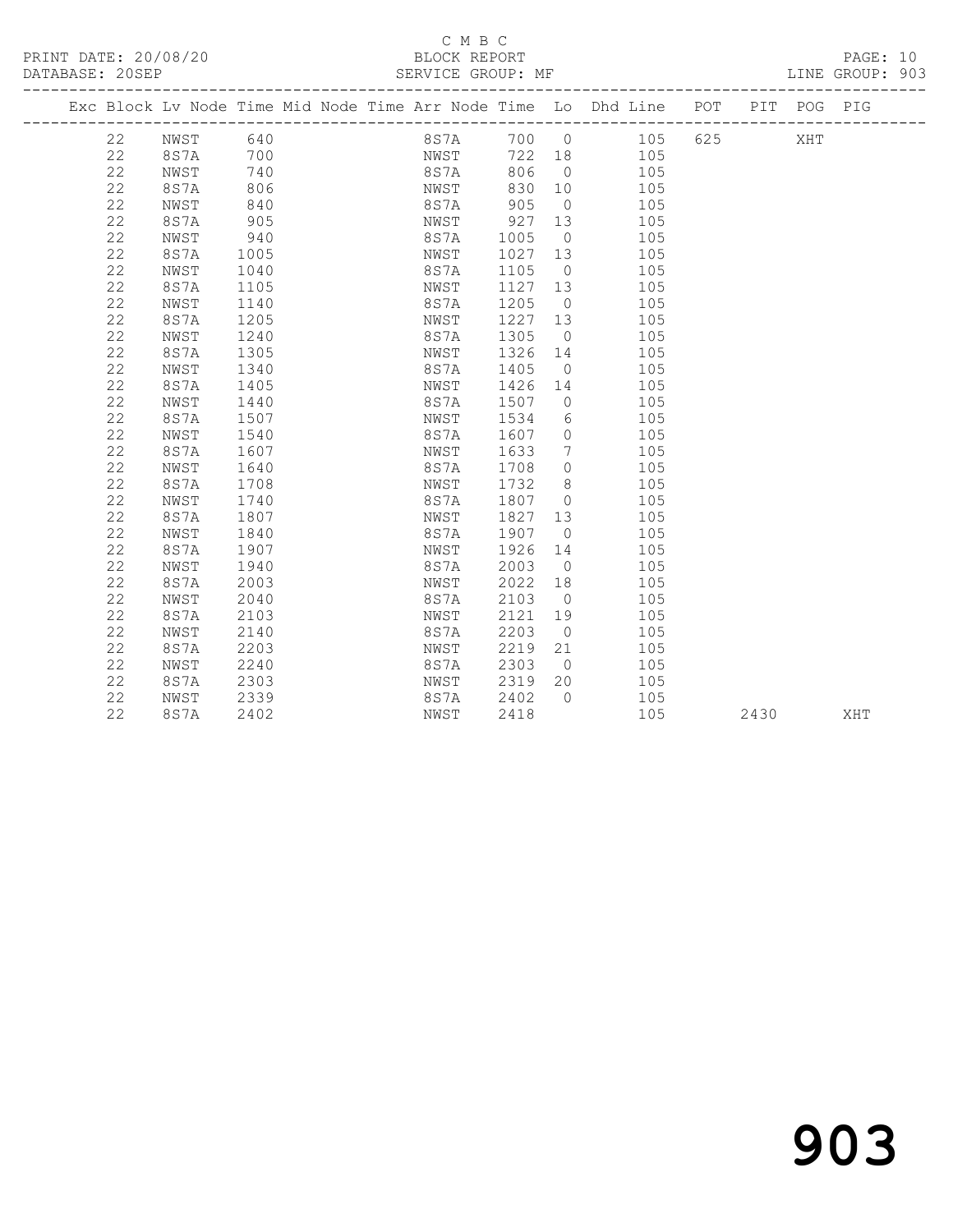### C M B C<br>BLOCK REPORT

LINE GROUP: 903

|  |          |                |                   |              |              |                  |              |                    | Exc Block Lv Node Time Mid Node Time Arr Node Time Lo Dhd Line POT PIT POG PIG   |      |     |     |
|--|----------|----------------|-------------------|--------------|--------------|------------------|--------------|--------------------|----------------------------------------------------------------------------------|------|-----|-----|
|  | 25       |                |                   |              |              |                  |              |                    | NWST 540<br>QPCC 550 NWST 600 RNSQ 615 0 103<br>RNSQ 615 NWST 620 QPCC 630 0 103 | 525  | XHT |     |
|  | 25       |                |                   |              |              |                  |              |                    |                                                                                  |      |     |     |
|  | 25       |                |                   |              |              |                  |              |                    |                                                                                  |      |     |     |
|  | $2\,5$   | QPCC           | 630<br>655<br>710 | NWST         |              | 643 RNSQ         | 655          | $\circ$            | 103                                                                              |      |     |     |
|  | 25       | RNSQ           |                   | NWST         | 700          | QPCC             | 710          | $\circ$            | 103                                                                              |      |     |     |
|  | $2\,5$   | QPCC           | 710               | NWST         | 723          | RNSQ             | 735          | $\circ$            | 103                                                                              |      |     |     |
|  | 25       | RNSQ           | 735               | NWST         | 740          | QPCC             | 750          | $\circ$            | 103                                                                              |      |     |     |
|  | $25\,$   | QPCC           | 750               | NWST         | 803          | RNSQ             | 815          | $\circ$            | 103                                                                              |      |     |     |
|  | 25       | RNSQ           |                   | NWST         | 820          | QPCC             | 830          | $\circ$            | 103                                                                              |      |     |     |
|  | $25\,$   | QPCC           |                   | NWST         | 843          | RNSQ             | 855          | $\circ$            | 103                                                                              |      |     |     |
|  | 25       | RNSQ           | 815<br>830<br>855 | NWST         | 900          | QPCC             | 910          | $\circ$            | 103                                                                              |      |     |     |
|  | $25\,$   | QPCC           | 910               | NWST         | 923          | RNSQ             | 940          | $\circledcirc$     | 103                                                                              |      |     |     |
|  | 25       | RNSQ           | 940<br>955        | NWST         | 945          | QPCC             | 955          | $\circ$            | 103                                                                              |      |     |     |
|  | $25\,$   | QPCC           |                   | NWST         | 1008         | RNSQ             | 1025         | $\circ$            | 103                                                                              |      |     |     |
|  | 25       | RNSQ           | 1025              | NWST         | 1030         | QPCC             | 1040         | $\circ$            | 103                                                                              |      |     |     |
|  | 25       | QPCC           | 1040              | NWST         |              | 1053 RNSQ        | 1110         | $\circ$            | 103                                                                              |      |     |     |
|  | 25       | RNSQ           | 1110              | NWST         | 1115         | QPCC             | 1125         | $\circ$            | 103                                                                              |      |     |     |
|  | 25       | QPCC           | 1125              | NWST         | 1138         | RNSQ             | 1155         | $\circ$            | 103                                                                              |      |     |     |
|  | 25       | RNSQ           | 1155              | NWST         | 1200         | QPCC             | 1210         | $\circ$            | 103                                                                              |      |     |     |
|  | 25       | QPCC           | 1210              | NWST         | 1223         | RNSQ             | 1240         | $\circ$            | 103                                                                              |      |     |     |
|  | 25       | RNSQ           | 1240              | NWST         | 1245         | QPCC             | 1255         | $\circ$            | 103                                                                              |      |     |     |
|  | 25       | QPCC           | 1255              | NWST         | 1306         | RNSQ             | 1325         | $\circ$            | 103                                                                              |      |     |     |
|  | $2\,5$   | RNSQ           | 1325              | NWST         | 1330         | QPCC             | 1340         | $\circ$            | 103                                                                              |      |     |     |
|  | 25       | QPCC           | 1340              | NWST         | 1351         | RNSQ             | 1410         | $\circ$            | 103                                                                              |      |     |     |
|  | $25\,$   | RNSQ           | 1410              | NWST         | 1415         | QPCC             | 1427         | $\circ$            | 103                                                                              |      |     |     |
|  | 25       | QPCC           | 1427              | NWST         | 1440         | RNSQ             | 1455         | $\circ$            | 103                                                                              |      |     |     |
|  | 25       | RNSQ           | 1455              | NWST         | 1500         | QPCC             | 1512         | $\overline{0}$     | 103                                                                              |      |     |     |
|  | 25       | QPCC           | 1512              | NWST         | 1525         | RNSQ             | 1536         | $\overline{0}$     | 103                                                                              |      |     |     |
|  | $25\,$   | RNSQ           | 1536              | NWST         | 1541         | QPCC             | 1553         | $\circ$            | 103                                                                              |      |     |     |
|  | 25       | QPCC           | 1553              | NWST         | 1606         | RNSQ             | 1618         | $\circ$            | 103                                                                              |      |     |     |
|  | $2\,5$   | RNSQ           | 1618              | NWST         | 1623         | QPCC             | 1635         | $\circ$            | 103                                                                              |      |     |     |
|  | 25       | QPCC           | 1635              | NWST         | 1646         | RNSQ             | 1700         | $\circ$            | 103                                                                              |      |     |     |
|  | $25\,$   | RNSQ           | 1700              | NWST         | 1705         | QPCC             | 1717         | $\circ$            | 103                                                                              |      |     |     |
|  | 25       | QPCC           | 1717              | NWST         | 1728         | RNSQ             | 1742         | $\circ$            | 103                                                                              |      |     |     |
|  | $25\,$   | RNSQ           | 1742              | NWST         | 1747         | QPCC             | 1759         | $\circ$            | 103                                                                              |      |     |     |
|  | 25       | QPCC           | 1759              | NWST         | 1810         | RNSQ             | 1824         | $\overline{0}$     | 103                                                                              |      |     |     |
|  | $25\,$   | RNSQ           | 1824              | NWST         |              | 1829 QPCC 1839   |              | $\circ$            | 103                                                                              |      |     |     |
|  | 25       | QPCC           | 1839<br>1911      | NWST         |              | 1850 RNSQ        | 1911         | $\overline{0}$     | 103                                                                              |      |     |     |
|  | 25       | RNSQ           | 1911              | NWST         |              | 1916 QPCC        | 1925         | $\overline{0}$     | 103                                                                              |      |     |     |
|  | 25       | QPCC 1925 NWST |                   |              |              | 1934 RNSQ 1956 0 |              |                    | 103                                                                              |      |     |     |
|  | 25       | RNSQ           | 1956              | NWST         | 2001         | QPCC             | 2010         | 0                  | 103                                                                              |      |     |     |
|  | 25       | QPCC           | 2010              | NWST         | 2019         | RNSQ             | 2046         | 0                  | 103                                                                              |      |     |     |
|  | 25       | RNSQ           | 2046              | NWST         | 2051         | QPCC             | 2100         | 0                  | 103                                                                              |      |     |     |
|  | 25       | QPCC           | 2100              | NWST         | 2109         | RNSQ             | 2126         | 0                  | 103                                                                              |      |     |     |
|  | 25       | RNSQ           | 2126              | NWST         | 2131         | QPCC             | 2140         | 0                  | 103                                                                              |      |     |     |
|  | 25<br>25 | QPCC           | 2140              | NWST         | 2149<br>2211 | RNSQ             | 2206         | 0                  | 103                                                                              |      |     |     |
|  | 25       | RNSQ<br>QPCC   | 2206<br>2220      | NWST         | 2229         | QPCC             | 2220<br>2246 | $\circ$<br>$\circ$ | 103<br>103                                                                       |      |     |     |
|  | 25       | RNSQ           | 2246              | NWST<br>NWST | 2251         | RNSQ<br>QPCC     | 2300         | 0                  | 103                                                                              |      |     |     |
|  | 25       | QPCC           | 2300              | NWST         | 2309         | RNSQ             | 2326         | $\circ$            | 103                                                                              |      |     |     |
|  | 25       | <b>RNSQ</b>    | 2326              | NWST         | 2331         | QPCC             | 2340         | 0                  | 103                                                                              |      |     |     |
|  | 25       | QPCC           | 2340              | NWST         | 2349         | RNSQ             | 2406         | $\circ$            | 103                                                                              |      |     |     |
|  | 25       | RNSQ           | 2406              |              |              | NWST             | 2411         |                    | 103                                                                              | 2423 |     | XHT |
|  |          |                |                   |              |              |                  |              |                    |                                                                                  |      |     |     |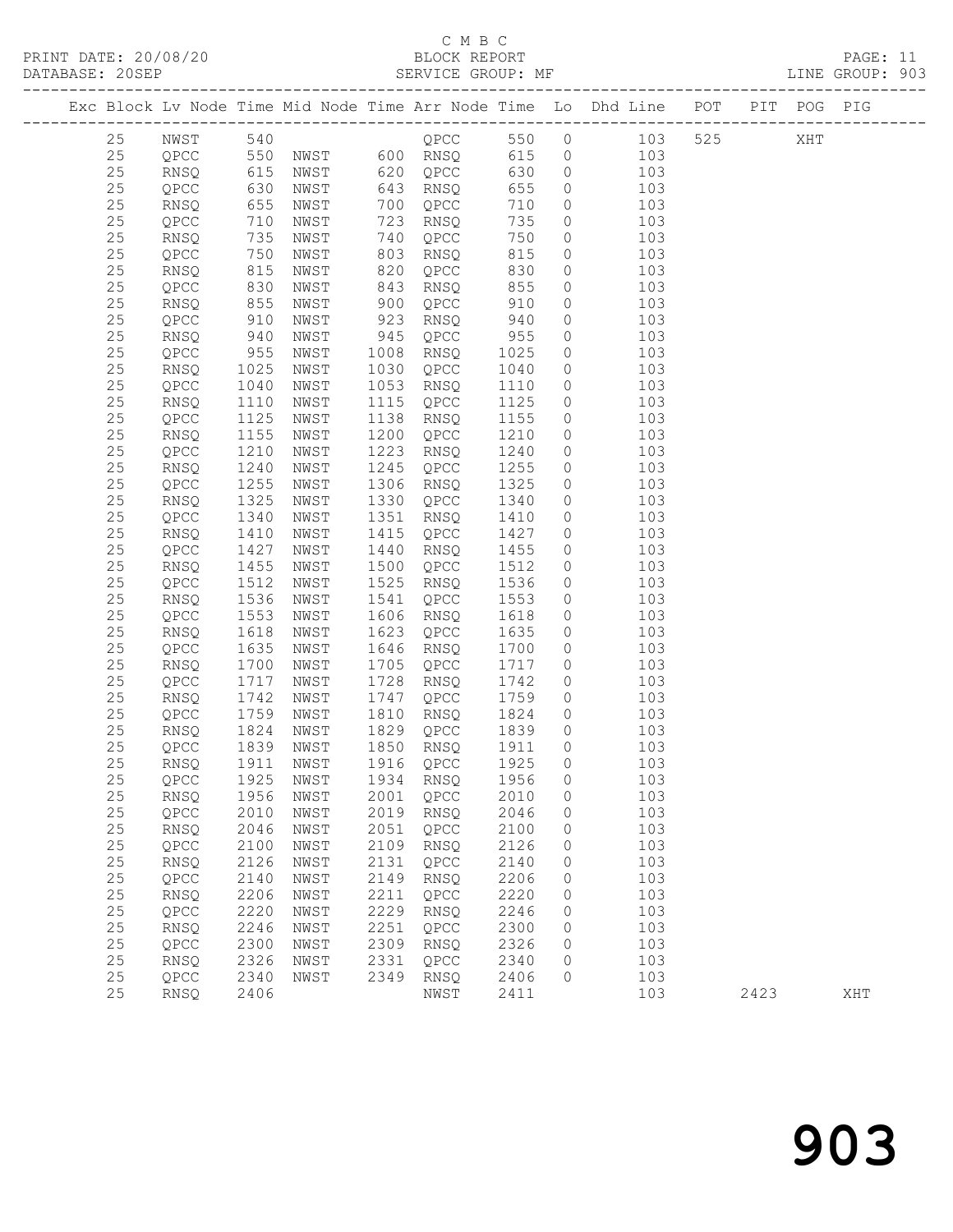## C M B C<br>BLOCK REPORT

PAGE: 12<br>LINE GROUP: 903

|    |             |      |      |      |               |      |          | Exc Block Lv Node Time Mid Node Time Arr Node Time Lo Dhd Line POT PIT POG PIG |     |      |     |     |  |
|----|-------------|------|------|------|---------------|------|----------|--------------------------------------------------------------------------------|-----|------|-----|-----|--|
| 26 | NWST        | 550  |      |      | QPCC          | 600  |          | $0$ 103                                                                        | 535 |      | XHT |     |  |
| 26 | QPCC        | 600  |      |      | NWST 610 RNSQ | 625  |          | 103<br>$\overline{0}$                                                          |     |      |     |     |  |
| 26 | RNSQ        | 625  | NWST | 630  | QPCC          | 640  | $\circ$  | 103                                                                            |     |      |     |     |  |
| 26 | QPCC        | 640  | NWST | 653  | RNSQ          | 705  | $\circ$  | 103                                                                            |     |      |     |     |  |
| 26 | RNSQ        | 705  | NWST | 710  | QPCC          | 720  | $\circ$  | 103                                                                            |     |      |     |     |  |
| 26 | QPCC        | 720  | NWST | 733  | RNSQ          | 745  | $\circ$  | 103                                                                            |     |      |     |     |  |
| 26 | <b>RNSQ</b> | 745  | NWST | 750  | QPCC          | 800  | $\circ$  | 103                                                                            |     |      |     |     |  |
| 26 | QPCC        | 800  | NWST | 813  | RNSQ          | 825  | $\circ$  | 103                                                                            |     |      |     |     |  |
| 26 | RNSQ        | 825  | NWST | 830  | QPCC          | 840  | $\circ$  | 103                                                                            |     |      |     |     |  |
| 26 | QPCC        | 840  | NWST | 853  | RNSQ          | 910  | $\circ$  | 103                                                                            |     |      |     |     |  |
| 26 | RNSQ        | 910  | NWST | 915  | QPCC          | 925  | $\circ$  | 103                                                                            |     |      |     |     |  |
| 26 | QPCC        | 925  | NWST | 938  | RNSQ          | 955  | $\circ$  | 103                                                                            |     |      |     |     |  |
| 26 | <b>RNSO</b> | 955  | NWST | 1000 | QPCC          | 1010 | $\circ$  | 103                                                                            |     |      |     |     |  |
| 26 | QPCC        | 1010 | NWST | 1023 | RNSQ          | 1040 | $\circ$  | 103                                                                            |     |      |     |     |  |
| 26 | <b>RNSQ</b> | 1040 | NWST | 1045 | QPCC          | 1055 | $\circ$  | 103                                                                            |     |      |     |     |  |
| 26 | QPCC        | 1055 | NWST | 1108 | RNSQ          | 1125 | $\circ$  | 103                                                                            |     |      |     |     |  |
| 26 | RNSQ        | 1125 | NWST | 1130 | QPCC          | 1140 | $\circ$  | 103                                                                            |     |      |     |     |  |
| 26 | QPCC        | 1140 | NWST | 1153 | RNSQ          | 1210 | $\circ$  | 103                                                                            |     |      |     |     |  |
| 26 | RNSQ        | 1210 | NWST | 1215 | QPCC          | 1225 | $\circ$  | 103                                                                            |     |      |     |     |  |
| 26 | QPCC        | 1225 | NWST | 1236 | RNSQ          | 1255 | $\circ$  | 103                                                                            |     |      |     |     |  |
| 26 | RNSQ        | 1255 | NWST | 1300 | QPCC          | 1310 | $\circ$  | 103                                                                            |     |      |     |     |  |
| 26 | QPCC        | 1310 | NWST | 1321 | RNSQ          | 1340 | $\circ$  | 103                                                                            |     |      |     |     |  |
| 26 | RNSQ        | 1340 | NWST | 1345 | QPCC          | 1355 | $\circ$  | 103                                                                            |     |      |     |     |  |
| 26 | QPCC        | 1355 | NWST | 1406 | RNSQ          | 1425 | $\circ$  | 103                                                                            |     |      |     |     |  |
| 26 | <b>RNSQ</b> | 1425 | NWST | 1430 | QPCC          | 1442 | $\circ$  | 103                                                                            |     |      |     |     |  |
| 26 | QPCC        | 1442 | NWST | 1455 | RNSQ          | 1505 | $\circ$  | 103                                                                            |     |      |     |     |  |
| 26 | RNSQ        | 1505 | NWST | 1510 | QPCC          | 1522 | $\circ$  | 103                                                                            |     |      |     |     |  |
| 26 | QPCC        | 1522 | NWST | 1535 | RNSQ          | 1547 | $\circ$  | 103                                                                            |     |      |     |     |  |
| 26 | <b>RNSO</b> | 1547 | NWST | 1552 | QPCC          | 1604 | $\circ$  | 103                                                                            |     |      |     |     |  |
| 26 | OPCC        | 1604 | NWST | 1617 | RNSO          | 1629 | $\circ$  | 103                                                                            |     |      |     |     |  |
| 26 | <b>RNSO</b> | 1629 | NWST | 1634 | QPCC          | 1646 | $\circ$  | 103                                                                            |     |      |     |     |  |
| 26 | QPCC        | 1646 | NWST | 1657 | RNSQ          | 1711 | $\circ$  | 103                                                                            |     |      |     |     |  |
| 26 | RNSQ        | 1711 | NWST | 1716 | QPCC          | 1728 | $\circ$  | 103                                                                            |     |      |     |     |  |
| 26 | QPCC        | 1728 | NWST | 1739 | RNSQ          | 1753 | $\circ$  | 103                                                                            |     |      |     |     |  |
| 26 | <b>RNSO</b> | 1753 | NWST | 1758 | QPCC          | 1810 | $\circ$  | 103                                                                            |     |      |     |     |  |
| 26 | QPCC        | 1810 | NWST | 1821 | RNSQ          | 1835 | $\circ$  | 103                                                                            |     |      |     |     |  |
| 26 | RNSQ        | 1835 | NWST | 1840 | QPCC          | 1850 | $\Omega$ | 103                                                                            |     |      |     |     |  |
| 26 | QPCC        | 1850 |      |      | NWST          | 1901 |          | 103                                                                            |     | 1913 |     | XHT |  |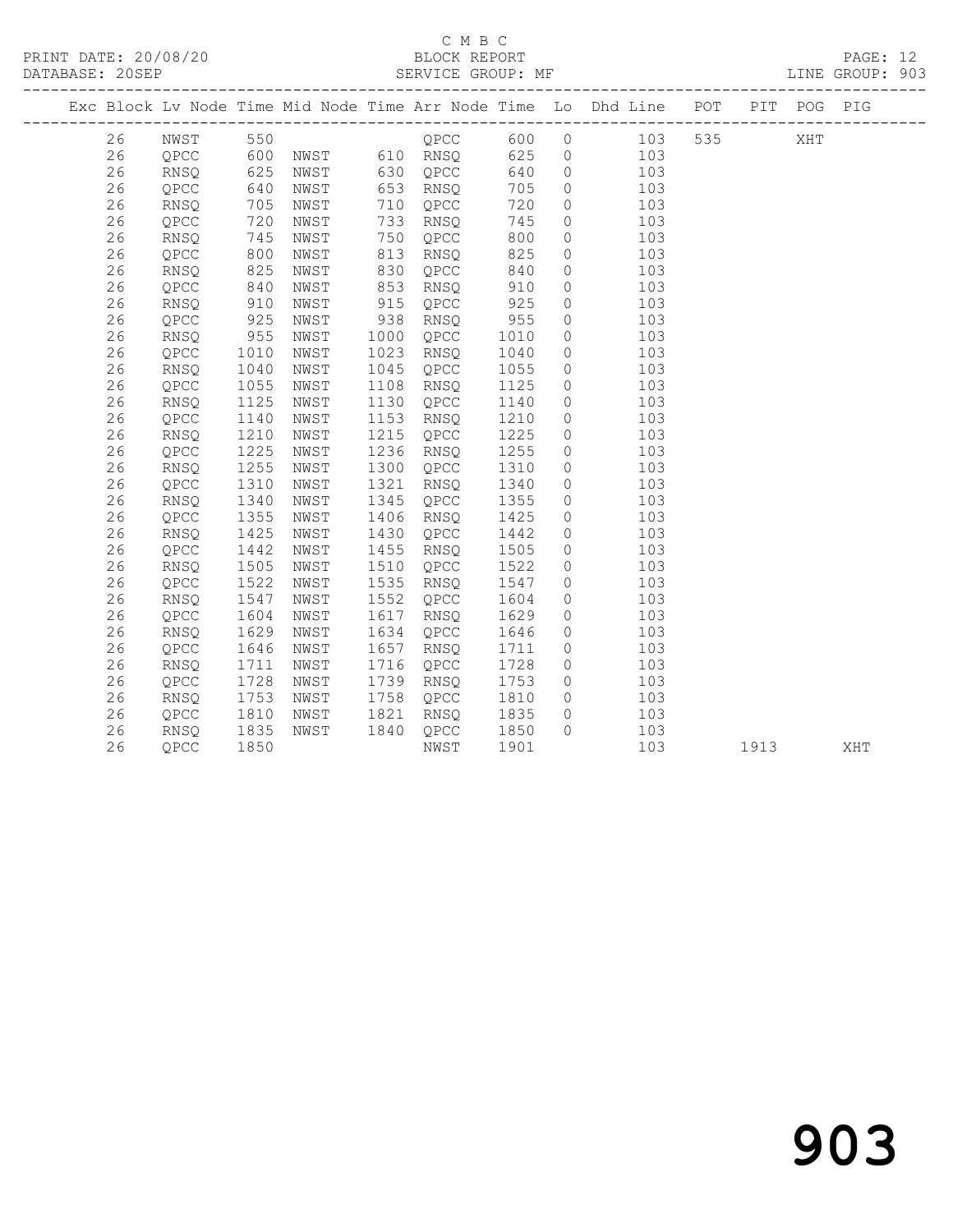## C M B C<br>BLOCK REPORT

|  |          |              |              |              |      |                                 |              |                    | Exc Block Lv Node Time Mid Node Time Arr Node Time Lo Dhd Line POT PIT POG PIG                                                                  |      |     |     |
|--|----------|--------------|--------------|--------------|------|---------------------------------|--------------|--------------------|-------------------------------------------------------------------------------------------------------------------------------------------------|------|-----|-----|
|  | 27       |              |              |              |      |                                 |              |                    |                                                                                                                                                 |      | XHT |     |
|  | 27       |              |              |              |      |                                 |              |                    | NWST 600                            545<br>QPCC   610  NWST    623  RNSQ    635   0     103<br>RNSQ   635  NWST    640  QPCC    650   0     103 |      |     |     |
|  | 27       |              |              |              |      |                                 |              |                    |                                                                                                                                                 |      |     |     |
|  | 27       | QPCC         | 650          | NWST         |      | 703 RNSQ                        | 715          | $\circ$            | 103                                                                                                                                             |      |     |     |
|  | 27       | RNSQ         | 715          | NWST         |      | 720 QPCC                        | 730          | $\circ$            | 103                                                                                                                                             |      |     |     |
|  | 27       | QPCC         | 730          | NWST         |      | 743 RNSQ                        | 755          | $\circ$            | 103                                                                                                                                             |      |     |     |
|  | 27       | <b>RNSQ</b>  | 755          | NWST         | 800  | QPCC                            | 810          | $\circ$            | 103                                                                                                                                             |      |     |     |
|  | 27       | QPCC         | 810          | NWST         | 823  | RNSQ                            | 835          | $\circ$            | 103                                                                                                                                             |      |     |     |
|  | 27       | RNSQ         | 835          | NWST         | 840  | QPCC                            | 850          | $\circ$            | 103                                                                                                                                             |      |     |     |
|  | 27       | QPCC         |              | NWST         | 903  | RNSQ                            | 925          | $\circ$            | 103                                                                                                                                             |      |     |     |
|  | 27       | RNSQ         | 850<br>925   | NWST         | 930  | QPCC                            | 940          | $\circ$            | 103                                                                                                                                             |      |     |     |
|  | 27       | QPCC         | 940          | NWST         |      | 953 RNSQ                        | 1010         | $\circ$            | 103                                                                                                                                             |      |     |     |
|  | 27       | RNSQ         | 1010         | NWST         |      | 1015 QPCC                       | 1025         | $\circ$            | 103                                                                                                                                             |      |     |     |
|  | 27       | QPCC         | 1025         | NWST         | 1038 | RNSQ                            | 1055         | $\circ$            | 103                                                                                                                                             |      |     |     |
|  | 27       | RNSQ         | 1055         | NWST         |      | 1100 QPCC                       | 1110         | $\circ$            | 103                                                                                                                                             |      |     |     |
|  | 27       | QPCC         | 1110         | NWST         | 1123 | RNSQ                            | 1140         | $\circ$            | 103                                                                                                                                             |      |     |     |
|  | 27       | RNSQ         | 1140         | NWST         | 1145 | QPCC                            | 1155         | $\circ$            | 103                                                                                                                                             |      |     |     |
|  | 27       | QPCC         | 1155         | NWST         | 1208 | RNSQ                            | 1225         | $\circ$            | 103                                                                                                                                             |      |     |     |
|  | 27       | RNSQ         | 1225         | NWST         | 1230 | QPCC                            | 1240         | $\circ$            | 103                                                                                                                                             |      |     |     |
|  | 27       | QPCC         | 1240         | NWST         | 1251 | RNSQ                            | 1310         | $\circ$            | 103                                                                                                                                             |      |     |     |
|  | 27       | RNSQ         | 1310         | NWST         | 1315 | QPCC                            | 1325         | $\circ$            | 103                                                                                                                                             |      |     |     |
|  | 27       | QPCC         | 1325         | NWST         | 1336 | RNSQ                            | 1355         | $\circ$            | 103                                                                                                                                             |      |     |     |
|  | 27       | RNSQ         | 1355         | NWST         |      | 1400 QPCC                       | 1410         | $\circ$            | 103                                                                                                                                             |      |     |     |
|  | 27       | QPCC         | 1410         | NWST         |      | 1421 RNSQ                       | 1440         | $\circ$            | 103                                                                                                                                             |      |     |     |
|  | 27       | RNSQ         | 1440         | NWST         | 1445 | QPCC                            | 1457         | $\circ$            | 103                                                                                                                                             |      |     |     |
|  | 27       | QPCC         | 1457         | NWST         |      | 1510 RNSQ                       | 1526         | $\circ$            | 103                                                                                                                                             |      |     |     |
|  | 27       | RNSQ         | 1526         | NWST         |      | 1531 QPCC                       | 1543         | $\circ$            | 103                                                                                                                                             |      |     |     |
|  | 27       | QPCC         | 1543         | NWST         | 1556 | RNSQ                            | 1608         | $\circ$            | 103                                                                                                                                             |      |     |     |
|  | 27       | RNSQ         | 1608         | NWST         | 1613 | QPCC                            | 1625         | $\circ$            | 103                                                                                                                                             |      |     |     |
|  | 27       | QPCC         | 1625         | NWST         | 1636 | RNSQ                            | 1650         | $\circ$            | 103                                                                                                                                             |      |     |     |
|  | 27       | RNSQ         | 1650         | NWST         |      | 1655 QPCC                       | 1707<br>1732 | $\circ$            | 103                                                                                                                                             |      |     |     |
|  | 27<br>27 | QPCC         | 1707<br>1732 | NWST<br>NWST | 1737 | 1718 RNSQ                       |              | $\circ$<br>$\circ$ | 103                                                                                                                                             |      |     |     |
|  | 27       | RNSQ         | 1749         | NWST         | 1800 | QPCC                            | 1749<br>1814 | $\circ$            | 103<br>103                                                                                                                                      |      |     |     |
|  | 27       | QPCC         | 1814         | NWST         | 1819 | RNSQ                            | 1829         | $\circ$            | 103                                                                                                                                             |      |     |     |
|  | 27       | RNSQ<br>QPCC | 1829         | NWST         | 1840 | QPCC<br>RNSQ                    | 1856         | $\overline{0}$     | 103                                                                                                                                             |      |     |     |
|  | 27       | RNSQ         | 1856         | NWST         |      | 1901 QPCC                       | 1911         | $\circ$            | 103                                                                                                                                             |      |     |     |
|  | 27       | QPCC         | 1911         | NWST         |      | 1920 RNSQ                       | 1940         | $\circ$            | 103                                                                                                                                             |      |     |     |
|  | 27       | RNSQ         | 1940         | NWST         |      | 1945 QPCC                       | 1954         | $\circ$            | 103                                                                                                                                             |      |     |     |
|  | 27       |              |              |              |      | QPCC 1954 NWST 2003 RNSQ 2026 0 |              |                    | 103                                                                                                                                             |      |     |     |
|  | 27       | <b>RNSQ</b>  | 2026         | NWST         | 2031 | QPCC                            | 2040         | 0                  | 103                                                                                                                                             |      |     |     |
|  | 27       | QPCC         | 2040         | NWST         | 2049 | RNSQ                            | 2106         | 0                  | 103                                                                                                                                             |      |     |     |
|  | 27       | RNSQ         | 2106         | NWST         | 2111 | QPCC                            | 2120         | 0                  | 103                                                                                                                                             |      |     |     |
|  | 27       | QPCC         | 2120         | NWST         | 2129 | RNSQ                            | 2146         | 0                  | 103                                                                                                                                             |      |     |     |
|  | 27       | RNSQ         | 2146         | NWST         | 2151 | QPCC                            | 2200         | 0                  | 103                                                                                                                                             |      |     |     |
|  | 27       | QPCC         | 2200         | NWST         | 2209 | RNSQ                            | 2226         | 0                  | 103                                                                                                                                             |      |     |     |
|  | 27       | RNSQ         | 2226         | NWST         | 2231 | QPCC                            | 2240         | 0                  | 103                                                                                                                                             |      |     |     |
|  | 27       | QPCC         | 2240         | NWST         | 2249 | RNSQ                            | 2306         | 0                  | 103                                                                                                                                             |      |     |     |
|  | 27       | RNSQ         | 2306         | NWST         | 2311 | QPCC                            | 2320         | 0                  | 103                                                                                                                                             |      |     |     |
|  | 27       | QPCC         | 2320         | NWST         | 2329 | RNSQ                            | 2346         | $\mathbf{0}$       | 103                                                                                                                                             |      |     |     |
|  | 27       | RNSQ         | 2346         | NWST         | 2351 | QPCC                            | 2400         | $\Omega$           | 103                                                                                                                                             |      |     |     |
|  | 27       | QPCC         | 2400         |              |      | NWST                            | 2409         |                    | 103                                                                                                                                             | 2421 |     | XHT |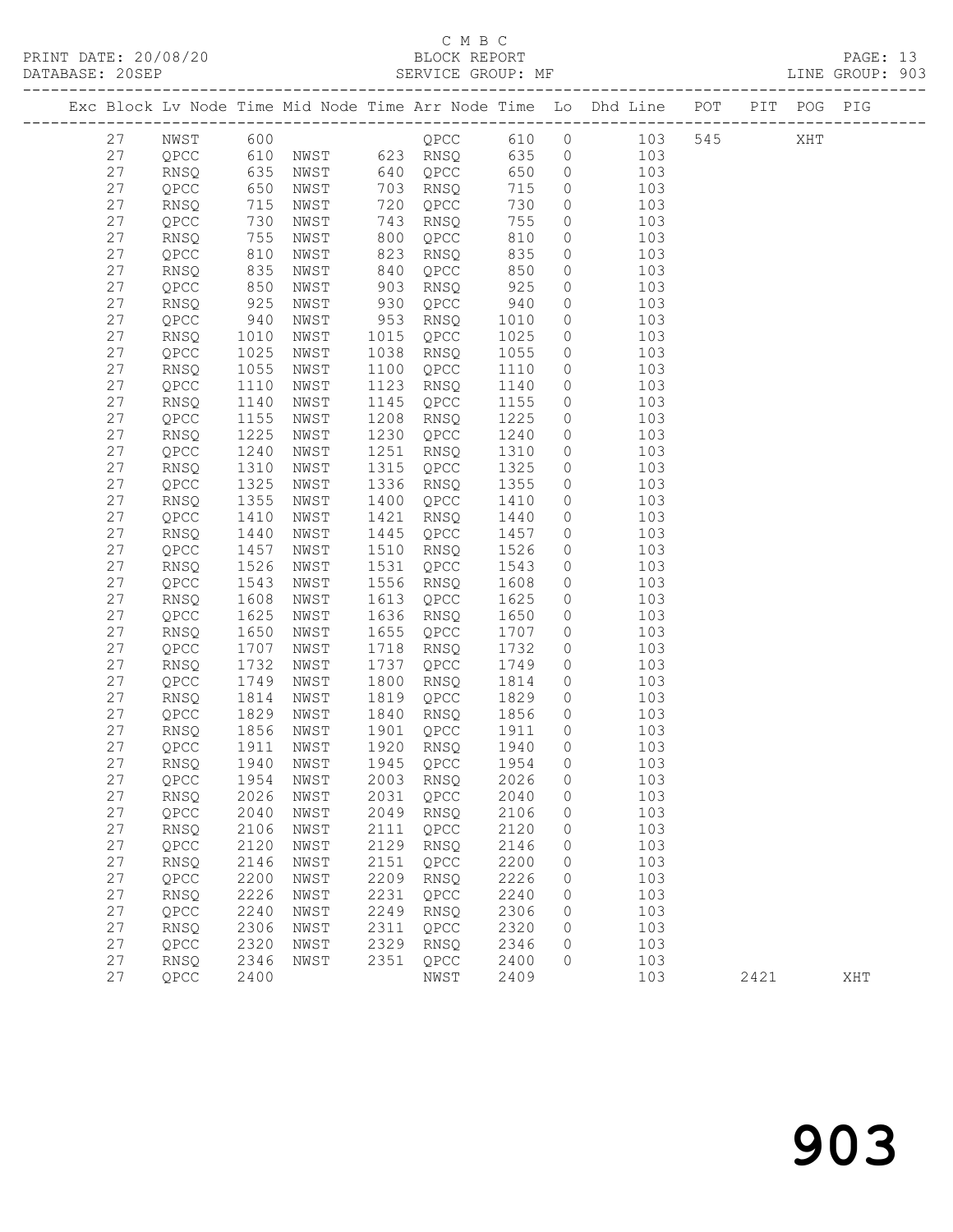#### C M B C<br>BLOCK REPORT

PAGE: 14<br>LINE GROUP: 903

|  |    |             |      |      |      |          |      |                | Exc Block Lv Node Time Mid Node Time Arr Node Time Lo Dhd Line POT |       |      | PIT POG PIG |     |
|--|----|-------------|------|------|------|----------|------|----------------|--------------------------------------------------------------------|-------|------|-------------|-----|
|  | 28 | NWST        | 610  |      |      | OPCC     | 620  |                | $\overline{0}$<br>103                                              | 555 7 |      | XHT         |     |
|  | 28 | QPCC        | 620  | NWST |      | 633 RNSQ | 645  |                | 103<br>$\overline{0}$                                              |       |      |             |     |
|  | 28 | RNSO        | 645  | NWST | 650  | QPCC     | 700  | $\circ$        | 103                                                                |       |      |             |     |
|  | 28 | QPCC        | 700  | NWST | 713  | RNSQ     | 725  |                | $\overline{0}$<br>103                                              |       |      |             |     |
|  | 28 | RNSQ        | 725  | NWST | 730  | QPCC     | 740  | $\overline{0}$ | 103                                                                |       |      |             |     |
|  | 28 | QPCC        | 740  | NWST | 753  | RNSO     | 805  | $\circ$        | 103                                                                |       |      |             |     |
|  | 28 | RNSQ        | 805  | NWST | 810  | QPCC     | 820  | $\circ$        | 103                                                                |       |      |             |     |
|  | 28 | QPCC        | 820  | NWST | 833  | RNSQ     | 845  |                | 103<br>$\overline{0}$                                              |       |      |             |     |
|  | 28 | RNSO        | 845  | NWST | 850  | OPCC     | 900  |                | 103<br>$\Omega$                                                    |       |      |             |     |
|  | 28 | QPCC        | 900  |      |      | NWST     | 913  |                | 103                                                                |       | 927  |             | XHT |
|  | 29 | NWST        | 1510 |      |      | RNSQ     | 1515 |                | $\overline{0}$<br>103                                              | 1446  |      | XHT         |     |
|  | 29 | RNSQ        | 1515 | NWST | 1520 | QPCC     | 1532 | $\overline{0}$ | 103                                                                |       |      |             |     |
|  | 29 | OPCC        | 1532 | NWST | 1545 | RNSQ     | 1557 |                | 103<br>$\overline{0}$                                              |       |      |             |     |
|  | 29 | <b>RNSO</b> | 1557 | NWST | 1602 | OPCC     | 1614 | $\circ$        | 103                                                                |       |      |             |     |
|  | 29 | OPCC        | 1614 | NWST | 1627 | RNSQ     | 1639 | $\circ$        | 103                                                                |       |      |             |     |
|  | 29 | RNSQ        | 1639 | NWST | 1644 | QPCC     | 1656 | $\circ$        | 103                                                                |       |      |             |     |
|  | 29 | QPCC        | 1656 | NWST | 1707 | RNSQ     | 1721 | $\circ$        | 103                                                                |       |      |             |     |
|  | 29 | RNSO        | 1721 | NWST | 1726 | OPCC     | 1738 | $\circ$        | 103                                                                |       |      |             |     |
|  | 29 | QPCC        | 1738 | NWST | 1749 | RNSQ     | 1803 | $\circ$        | 103                                                                |       |      |             |     |
|  | 29 | <b>RNSO</b> | 1803 | NWST | 1808 | OPCC     | 1820 | $\circ$        | 103                                                                |       |      |             |     |
|  | 29 | QPCC        | 1820 | NWST | 1831 | RNSQ     | 1845 | $\circ$        | 103                                                                |       |      |             |     |
|  | 29 | <b>RNSO</b> | 1845 | NWST | 1850 | QPCC     | 1900 | $\circ$        | 103                                                                |       |      |             |     |
|  | 29 | QPCC        | 1900 | NWST | 1911 | RNSQ     | 1926 | $\circ$        | 103                                                                |       |      |             |     |
|  | 29 | <b>RNSO</b> | 1926 | NWST | 1931 | OPCC     | 1940 | $\Omega$       | 103                                                                |       |      |             |     |
|  | 29 | QPCC        | 1940 | NWST | 1949 | RNSQ     | 2011 | $\circ$        | 103                                                                |       |      |             |     |
|  | 29 | <b>RNSO</b> | 2011 | NWST | 2016 | QPCC     | 2025 | $\Omega$       | 103                                                                |       |      |             |     |
|  | 29 | OPCC        | 2025 |      |      | NWST     | 2034 |                | 103                                                                |       | 2046 |             | XHT |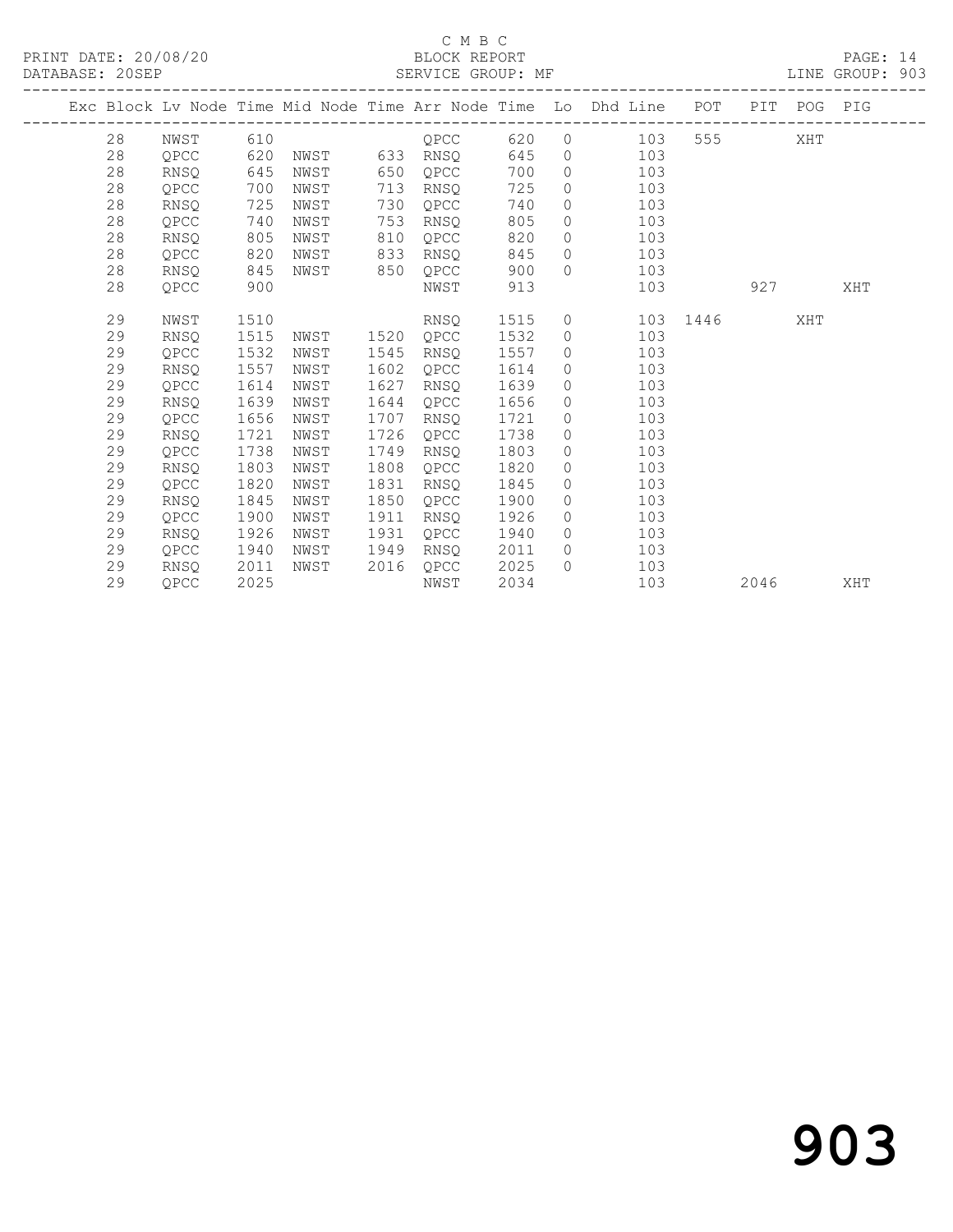|          | PRINT DATE: 20/08/20                                                                |                   |                                                                   |      | C M B C   | BLOCK REPORT |                 |                                                                                                                            |         |      | PAGE: 15 |  |
|----------|-------------------------------------------------------------------------------------|-------------------|-------------------------------------------------------------------|------|-----------|--------------|-----------------|----------------------------------------------------------------------------------------------------------------------------|---------|------|----------|--|
|          | EDST EDMONDS STN<br>ROST ROYAL OAK STN BAY 1<br>XHT         Hamilton CS             |                   |                                                                   |      |           |              |                 | MAGI MARINE DR & GILLEY<br>SMRD WB SAWMILL CRES FS RIVER DISTRIC                                                           |         |      |          |  |
|          | Exc Block Lv Node Time Mid Node Time Arr Node Time Lo Dhd Line POT PIT POG PIG      |                   |                                                                   |      |           |              |                 |                                                                                                                            |         |      |          |  |
|          | 31 EDST 515 MAGI 521 ROST 528 7 148 500 XHT<br>31 ROST 535 MAGI 541 EDST 547 13 148 |                   |                                                                   |      |           |              |                 |                                                                                                                            |         |      |          |  |
|          |                                                                                     |                   |                                                                   |      |           |              |                 |                                                                                                                            |         |      |          |  |
| 31       |                                                                                     |                   |                                                                   |      |           |              |                 | EDST 600 MAGI 606 ROST 613 7 148                                                                                           |         |      |          |  |
| 31       | ROST                                                                                |                   |                                                                   |      |           |              |                 | 620 MAGI 626 EDST 632 13 148<br>645 MAGI 651 ROST 659 6 148<br>705 MAGI 711 EDST 717 13 148<br>730 MAGI 736 ROST 746 5 148 |         |      |          |  |
| 31       | EDST                                                                                |                   |                                                                   |      |           |              |                 |                                                                                                                            |         |      |          |  |
| 31       | ROST                                                                                |                   |                                                                   |      |           |              |                 |                                                                                                                            |         |      |          |  |
| 31       | EDST                                                                                |                   |                                                                   |      |           |              |                 |                                                                                                                            |         |      |          |  |
| 31       | ROST                                                                                |                   |                                                                   |      |           |              |                 |                                                                                                                            |         |      |          |  |
| 31       | EDST                                                                                |                   |                                                                   |      |           |              |                 |                                                                                                                            |         |      |          |  |
| 31       | ROST                                                                                |                   |                                                                   |      |           |              |                 |                                                                                                                            |         |      |          |  |
| 31       | EDST                                                                                |                   |                                                                   |      |           |              |                 | 751 MAGI 759 EDST 805 10 148<br>815 MAGI 821 ROST 831 5 148<br>836 MAGI 843 EDST 849 16 148<br>905 MTST 923 147 943 XHT    |         |      |          |  |
| 32       | MTST                                                                                | 545<br>605        |                                                                   |      |           |              |                 | EDST 600 5 147<br>MTST 619 11 147                                                                                          | 525 XHT |      |          |  |
| 32       | EDST                                                                                |                   |                                                                   |      |           |              |                 |                                                                                                                            |         |      |          |  |
| 32       | MTST                                                                                | 630               |                                                                   |      |           |              |                 | EDST 645 5 147                                                                                                             |         |      |          |  |
| 32       | EDST                                                                                | 650               |                                                                   |      |           |              |                 | MTST 706 9 147                                                                                                             |         |      |          |  |
| 32       | MTST                                                                                |                   |                                                                   |      |           |              |                 |                                                                                                                            |         |      |          |  |
| 32       | EDST                                                                                | 715<br>750<br>815 |                                                                   |      |           |              |                 | EDST 732 18 147<br>MTST 808 7 147<br>EDST 835 15 147                                                                       |         |      |          |  |
| 32       | MTST                                                                                |                   |                                                                   |      |           |              |                 |                                                                                                                            |         |      |          |  |
| 32       | EDST                                                                                | 850               |                                                                   |      |           |              |                 | MTST 910 10 147                                                                                                            |         |      |          |  |
| 32       | MTST                                                                                |                   | 920 EDST 938<br>945 MAGI 951 ROST 959<br>1001 MAGI 1007 EDST 1013 |      |           |              |                 | 7 147                                                                                                                      |         |      |          |  |
| 32       | EDST                                                                                |                   |                                                                   |      |           |              | $\overline{2}$  | $\begin{array}{ccc} 2 & \hspace{1.5cm} 148 \\ 7 & \hspace{1.5cm} 148 \end{array}$                                          |         |      |          |  |
| 32       | ROST                                                                                |                   |                                                                   |      |           |              |                 |                                                                                                                            |         |      |          |  |
| 32<br>32 | EDST                                                                                |                   |                                                                   |      |           |              |                 | 1020 MTST 1038 12 147<br>1050 EDST 1108 7 147<br>1115 MAGI 1121 ROST 1129 2 148<br>1131 MAGI 1137 EDST 1143 7 148          |         |      |          |  |
| 32       | MTST                                                                                |                   |                                                                   |      |           |              |                 |                                                                                                                            |         |      |          |  |
| 32       | EDST<br>ROST                                                                        |                   |                                                                   |      |           |              |                 |                                                                                                                            |         |      |          |  |
| 32       | EDST                                                                                | 1150              |                                                                   |      |           |              |                 | MTST 1208 12 147                                                                                                           |         |      |          |  |
| 32       | MTST                                                                                | 1220              |                                                                   |      |           |              |                 | EDST 1238 7 147                                                                                                            |         |      |          |  |
| 32       | EDST                                                                                |                   |                                                                   |      |           |              |                 |                                                                                                                            |         |      |          |  |
| 32       | ROST                                                                                |                   |                                                                   |      |           |              |                 | 1245 MAGI 1251 ROST 1259 2 148<br>1301 MAGI 1308 EDST 1314 6 148                                                           |         |      |          |  |
|          | 32 EDST 1320 MTST 1338 12 147                                                       |                   |                                                                   |      |           |              |                 |                                                                                                                            |         |      |          |  |
| 32       | MTST                                                                                | 1350              |                                                                   |      | EDST      | 1408         | $7\phantom{.0}$ | 147                                                                                                                        |         |      |          |  |
| 32       | EDST                                                                                | 1415              | MAGI                                                              |      | 1421 ROST | 1429         | $\overline{2}$  | 148                                                                                                                        |         |      |          |  |
| 32       | ROST                                                                                | 1431              | MAGI                                                              |      | 1438 EDST | 1444         | $6\overline{6}$ | 148                                                                                                                        |         |      |          |  |
| 32       | EDST                                                                                | 1450              |                                                                   |      | MTST      | 1508         | 12              | 147                                                                                                                        |         |      |          |  |
| 32       | MTST                                                                                | 1520              |                                                                   |      | EDST      | 1540         | $5^{\circ}$     | 147                                                                                                                        |         |      |          |  |
| 32       | EDST                                                                                | 1545              | MAGI                                                              | 1552 | ROST      | 1600         | $5^{\circ}$     | 148                                                                                                                        |         |      |          |  |
| 32       | ROST                                                                                | 1605              | MAGI                                                              | 1613 | EDST      | 1619         | 11              | 148                                                                                                                        |         |      |          |  |
| 32       | EDST                                                                                | 1630              | MAGI                                                              | 1637 | ROST      | 1645         | 5               | 148                                                                                                                        |         |      |          |  |
| 32       | ROST                                                                                | 1650              | MAGI                                                              | 1700 | EDST      | 1706         | 9               | 148                                                                                                                        |         |      |          |  |
| 32       | EDST                                                                                | 1715              | MAGI                                                              | 1722 | ROST      | 1731         | $5\phantom{.0}$ | 148                                                                                                                        |         |      |          |  |
| 32       | ROST                                                                                | 1736              | MAGI                                                              | 1746 | EDST      | 1752         | 8               | 148                                                                                                                        |         |      |          |  |
| 32       | EDST                                                                                | 1800              | MAGI                                                              | 1806 | ROST      | 1814         | $7\phantom{.0}$ | 148                                                                                                                        |         |      |          |  |
| 32       | ROST                                                                                | 1821              | MAGI                                                              | 1830 | EDST      | 1836         | 9               | 148                                                                                                                        |         |      |          |  |
| 32       | EDST                                                                                | 1845              | MAGI                                                              | 1851 | ROST      | 1859         | $\mathbf{2}$    | 148                                                                                                                        |         |      |          |  |
| 32       | ROST                                                                                |                   | 1901 MAGI                                                         | 1908 | EDST      | 1914         |                 | 148                                                                                                                        |         | 1929 | XHT      |  |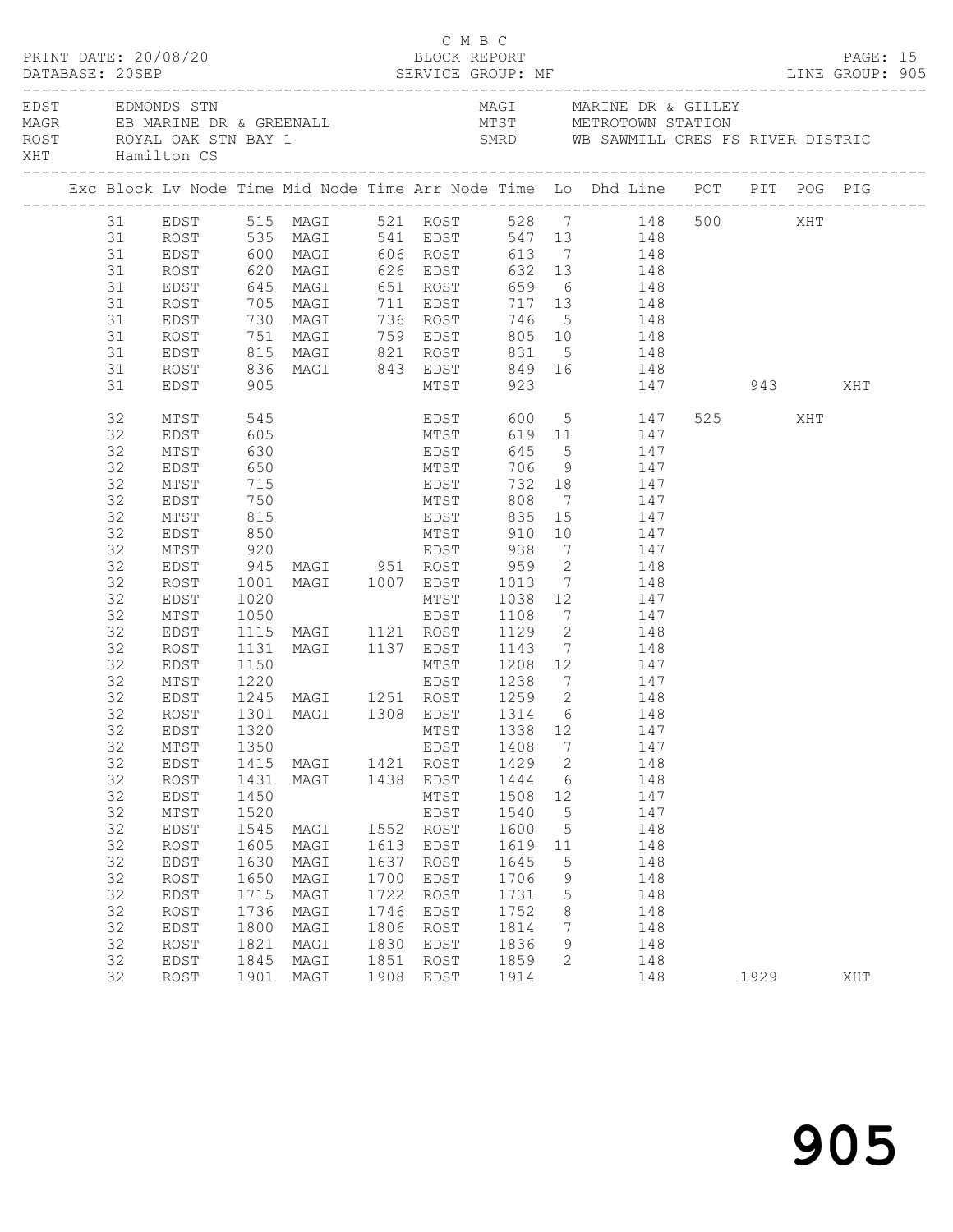#### C M B C<br>BLOCK REPORT

PAGE: 16<br>LINE GROUP: 905

|    |      |                   |                                    |      |              |         |                                                    | Exc Block Lv Node Time Mid Node Time Arr Node Time Lo Dhd Line POT PIT POG PIG |     |           |     |     |
|----|------|-------------------|------------------------------------|------|--------------|---------|----------------------------------------------------|--------------------------------------------------------------------------------|-----|-----------|-----|-----|
| 33 | EDST |                   |                                    |      |              |         |                                                    | 545 MAGI 551 ROST 558 7 148 530                                                |     |           | XHT |     |
| 33 | ROST |                   |                                    |      |              |         |                                                    | 605 MAGI 611 EDST 617 13 148                                                   |     |           |     |     |
| 33 | EDST |                   | 630 MAGI                           |      | 636 ROST     | 643     |                                                    | $7 \qquad \qquad 148$                                                          |     |           |     |     |
| 33 | ROST | 650<br>715<br>735 | MAGI                               |      | 656 EDST     |         | 702 13                                             | 148                                                                            |     |           |     |     |
| 33 | EDST |                   | MAGI                               |      | 721 ROST     | 729     | $6\overline{6}$                                    | 148                                                                            |     |           |     |     |
| 33 | ROST |                   | MAGI                               |      | 742 EDST     |         | 748 12                                             | 148                                                                            |     |           |     |     |
| 33 | EDST | 800               | MAGI                               |      | 806 ROST     | 816     |                                                    | 5 148                                                                          |     |           |     |     |
| 33 | ROST | 821               | MAGI                               |      | 828 EDST     |         | 834 11                                             | 148                                                                            |     |           |     |     |
| 33 | EDST |                   |                                    |      |              |         | 902 8                                              | 148                                                                            |     |           |     |     |
| 33 | ROST |                   |                                    |      |              | 922     |                                                    | 148                                                                            |     | 937       |     | XHT |
| 34 | EDST | 550               |                                    |      | MTST         |         |                                                    | 604 11 147                                                                     |     | 535 7     | XHT |     |
| 34 | MTST | 615               |                                    |      | EDST<br>MTST | 630     | 5 <sup>5</sup>                                     | 147                                                                            |     |           |     |     |
| 34 | EDST | 635               |                                    |      |              |         | $\begin{array}{c}\n649 \\ \hline\n11\n\end{array}$ | 147                                                                            |     |           |     |     |
| 34 | MTST | 700               |                                    |      | EDST         | 715     | $5\overline{)}$                                    | 147                                                                            |     |           |     |     |
| 34 | EDST | 720               |                                    |      | MTST         | 738     | $7\overline{ }$                                    | 147                                                                            |     |           |     |     |
| 34 | MTST | 745               |                                    |      | EDST         |         | 803 17                                             | 147                                                                            |     |           |     |     |
| 34 | EDST | 820               |                                    |      | MTST         | 840     | $5\overline{)}$                                    | 147                                                                            |     |           |     |     |
| 34 | MTST | 845               |                                    |      | EDST         |         | 905 10                                             | 147                                                                            |     |           |     |     |
| 34 | EDST | 915               | MAGI 921 ROST                      |      |              | 929     | $\overline{2}$                                     | 148                                                                            |     |           |     |     |
| 34 | ROST | 931               | MAGI 937 EDST                      |      |              | 943     | $7\overline{ }$                                    | 148                                                                            |     |           |     |     |
| 34 | EDST | 950               |                                    |      | MTST         | 1008    | 12                                                 | 147                                                                            |     |           |     |     |
| 34 | MTST | 1020              |                                    |      | EDST         | 1038    |                                                    | 7 147                                                                          |     |           |     |     |
| 34 | EDST | 1045              | MAGI 1051 ROST                     |      |              | 1059    | $\overline{2}$                                     | 148                                                                            |     |           |     |     |
| 34 | ROST | 1101              | MAGI 1107 EDST                     |      |              | 1113    | $7\overline{ }$                                    | 148                                                                            |     |           |     |     |
| 34 | EDST | 1120              |                                    |      | MTST         |         | 1138 12                                            | 147                                                                            |     |           |     |     |
| 34 | MTST | 1150              |                                    |      | EDST         | 1208    |                                                    | 7 147                                                                          |     |           |     |     |
| 34 | EDST |                   | 1215 MAGI 1221 ROST                |      |              | 1229    |                                                    | 2 148                                                                          |     |           |     |     |
| 34 | ROST | 1231              | MAGI 1238 EDST                     |      |              | 1244    | $6\overline{6}$                                    | 148                                                                            |     |           |     |     |
| 34 | EDST | 1250              |                                    |      | MTST         |         | 1308 12                                            | 147                                                                            |     |           |     |     |
| 34 | MTST | 1320              |                                    |      | EDST         | 1338    | $7\overline{ }$                                    | 147                                                                            |     |           |     |     |
| 34 | EDST | 1345              | MAGI 1351 ROST                     |      |              | 1359    | $\overline{2}$                                     | 148                                                                            |     |           |     |     |
| 34 | ROST | 1401              | MAGI                               |      | 1408 EDST    | 1414    | $6\overline{6}$                                    | 148                                                                            |     |           |     |     |
| 34 | EDST | 1420              |                                    |      | MTST         |         | 1438 12                                            | 147                                                                            |     |           |     |     |
| 34 | MTST | 1450              |                                    |      | EDST         | 1510    | 5 <sup>5</sup>                                     | 147                                                                            |     |           |     |     |
| 34 | EDST |                   | 1515 MAGI 1521 ROST 1530           |      |              |         | 5 <sup>5</sup>                                     | 148                                                                            |     |           |     |     |
| 34 | ROST | 1535              | MAGI                               |      | 1543 EDST    | 1549 11 |                                                    | 148                                                                            |     |           |     |     |
| 34 | EDST | 1600              | MAGI                               |      | 1607 ROST    | 1615    | $5\overline{)}$                                    | 148                                                                            |     |           |     |     |
| 34 | ROST | 1620              | MAGI                               |      | $1629$ EDST  |         | 1635 10                                            | 148                                                                            |     |           |     |     |
|    |      |                   | 34 EDST 1645 MAGI 1652 ROST 1700 5 |      |              |         |                                                    | 148                                                                            |     |           |     |     |
| 34 | ROST | 1705              | MAGI                               |      | 1715 EDST    | 1721    | 9                                                  | 148                                                                            |     |           |     |     |
| 34 | EDST | 1730              | MAGI                               | 1737 | ROST         | 1746    | 5                                                  | 148                                                                            |     |           |     |     |
| 34 | ROST | 1751              | MAGI                               | 1801 | EDST         | 1807    | 8                                                  | 148                                                                            |     |           |     |     |
| 34 | EDST | 1815              | MAGI                               | 1821 | ROST         | 1829    | 6                                                  | 148                                                                            |     |           |     |     |
| 34 | ROST | 1835              | MAGI                               | 1844 | EDST         | 1850    |                                                    | 148                                                                            |     | 1905 1905 |     | XHT |
| 35 | MTST | 600               |                                    |      | EDST         | 615     | $5^{\circ}$                                        | 147                                                                            | 540 |           | XHT |     |
| 35 | EDST | 620               |                                    |      | MTST         | 634     | 11                                                 | 147                                                                            |     |           |     |     |
| 35 | MTST | 645               |                                    |      | EDST         | 700     | $5\phantom{0}$                                     | 147                                                                            |     |           |     |     |
| 35 | EDST | 705               |                                    |      | MTST         | 723     | $\overline{7}$                                     | 147                                                                            |     |           |     |     |
| 35 | MTST | 730               |                                    |      | EDST         | 747     | 18                                                 | 147                                                                            |     |           |     |     |
| 35 | EDST | 805               |                                    |      | MTST         | 825     | 5                                                  | 147                                                                            |     |           |     |     |
| 35 | MTST | 830               |                                    |      | EDST         | 850     |                                                    | 147                                                                            |     | 905       |     | XHT |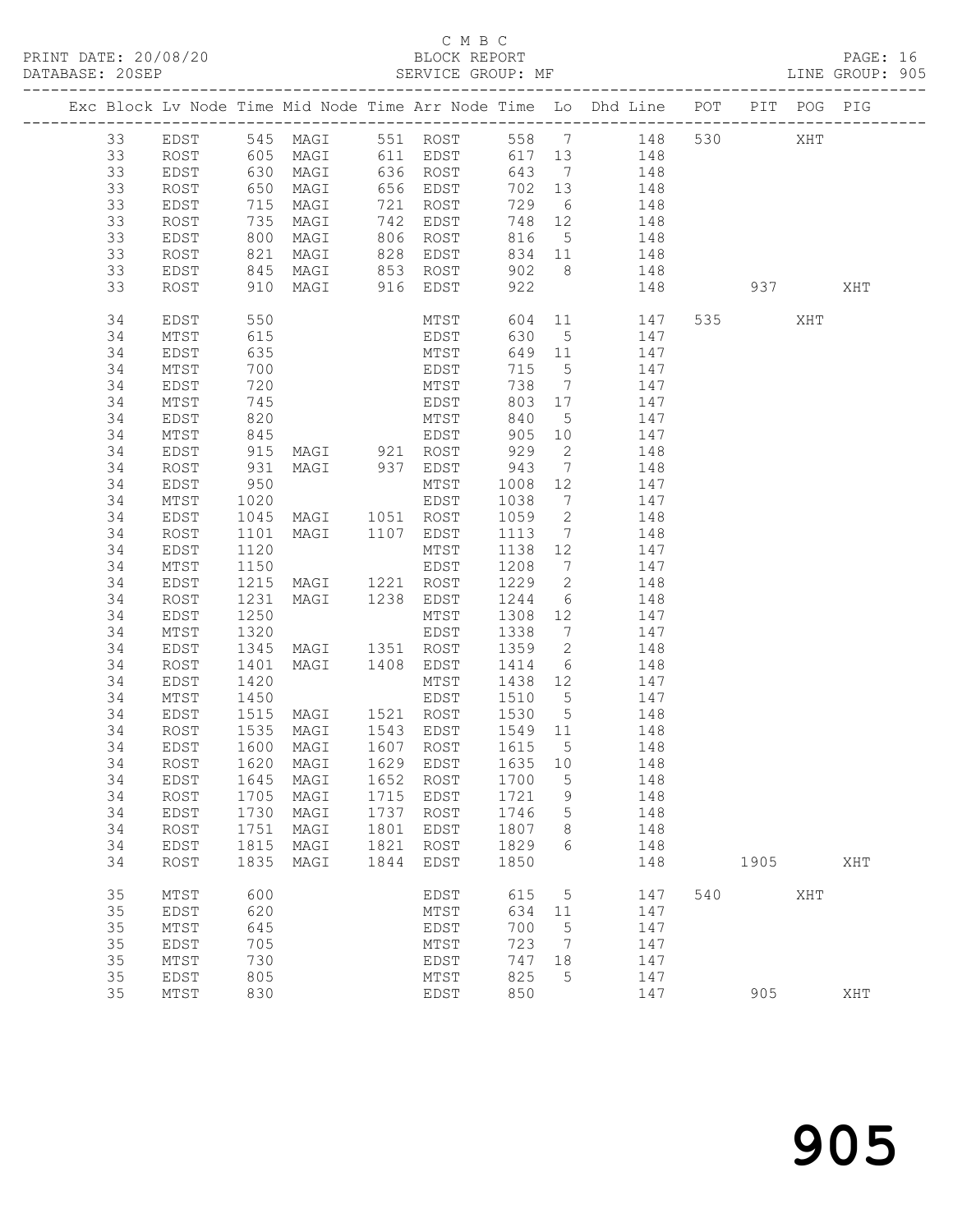## C M B C<br>BLOCK REPORT

PAGE: 17<br>LINE GROUP: 905

|    |      |     |  |      |     |            | Exc Block Ly Node Time Mid Node Time Arr Node Time Lo Dhd Line | POT | PIT | POG | PIG |
|----|------|-----|--|------|-----|------------|----------------------------------------------------------------|-----|-----|-----|-----|
| 36 | MTST | 605 |  | MAGR | 612 | $\bigcirc$ | 146                                                            | 545 |     | XHT |     |
| 36 | MAGR | 612 |  | MTST | 619 | 16         | 146                                                            |     |     |     |     |
| 36 | MTST | 635 |  | MAGR | 642 | $\cup$ 0   | 146                                                            |     |     |     |     |
| 36 | MAGR | 642 |  | MTST | 649 | 16         | 146                                                            |     |     |     |     |
| 36 | MTST | 705 |  | MAGR | 712 | $\cup$ 0   | 146                                                            |     |     |     |     |
| 36 | MAGR | 712 |  | MTST | 719 | 16         | 146                                                            |     |     |     |     |
| 36 | MTST | 735 |  | MAGR | 742 | $\Omega$   | 146                                                            |     |     |     |     |
| 36 | MAGR | 742 |  | MTST | 750 | 15         | 146                                                            |     |     |     |     |
| 36 | MTST | 805 |  | MAGR | 812 | $\bigcap$  | 146                                                            |     |     |     |     |
| 36 | MAGR | 812 |  | MTST | 820 | 15         | 146                                                            |     |     |     |     |
| 36 | MTST | 835 |  | MAGR | 842 | $\Omega$   | 146                                                            |     |     |     |     |
| 36 | MAGR | 842 |  | MTST | 850 |            | 146                                                            |     | 913 |     | XHT |
|    |      |     |  |      |     |            |                                                                |     |     |     |     |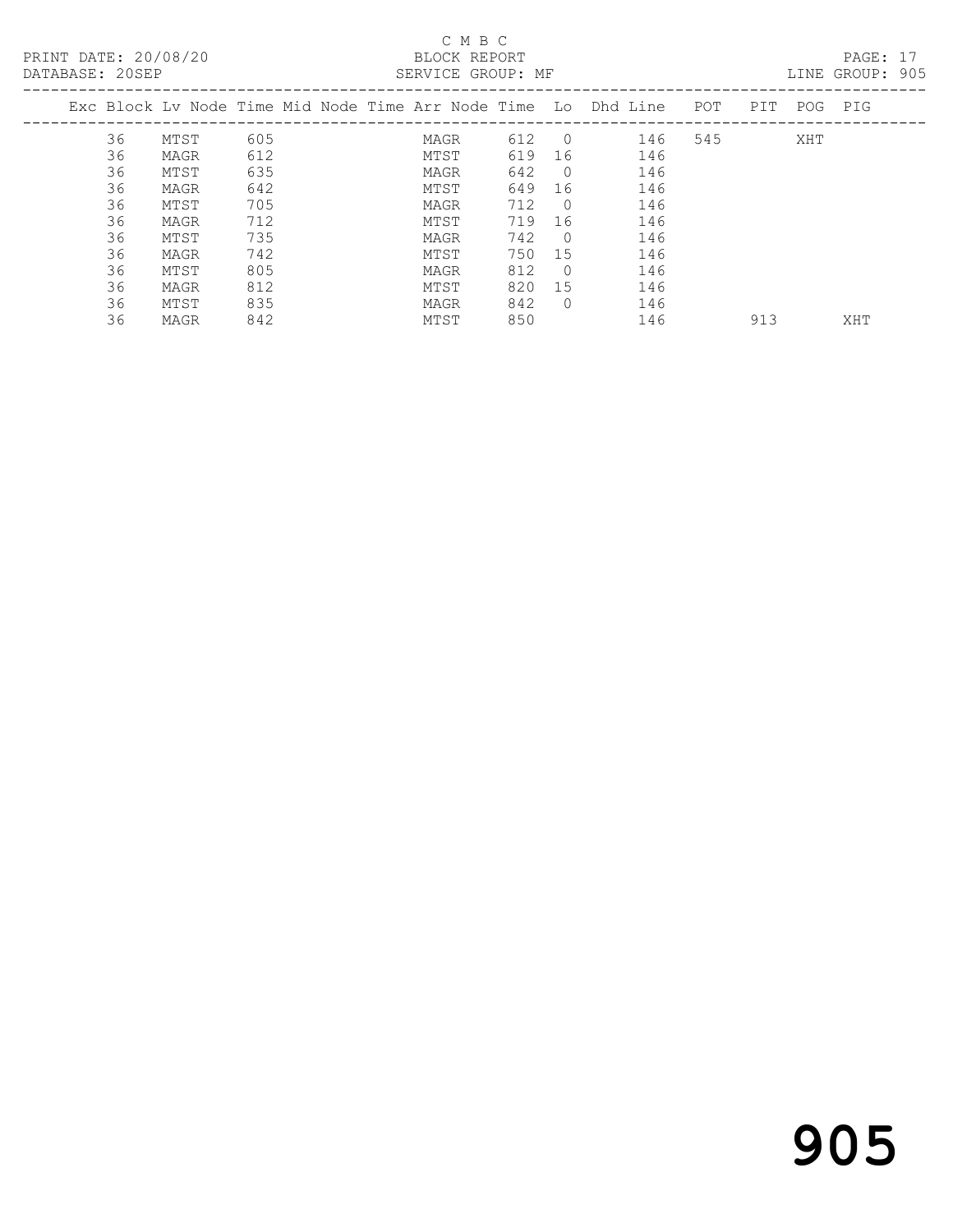## C M B C<br>BLOCK REPORT

PRINT DATE: 20/08/20 BLOCK REPORT DATABASE: 20SEP

PAGE: 18<br>LINE GROUP: 905

|  |          |              |                      |                                 |                                                                                                                 |              |                                    | Exc Block Lv Node Time Mid Node Time Arr Node Time Lo Dhd Line POT PIT POG PIG |      |     |     |
|--|----------|--------------|----------------------|---------------------------------|-----------------------------------------------------------------------------------------------------------------|--------------|------------------------------------|--------------------------------------------------------------------------------|------|-----|-----|
|  | 37       |              |                      |                                 |                                                                                                                 |              |                                    | EDST 615 MAGI 621 ROST 628 7 148 600                                           |      | XHT |     |
|  | 37       | ROST         |                      | 635 MAGI 641 EDST               |                                                                                                                 | 647 13       |                                    | 148                                                                            |      |     |     |
|  | 37       | EDST         |                      | 700 MAGI                        | 706 ROST                                                                                                        | 714          | $6\overline{6}$                    | 148                                                                            |      |     |     |
|  | 37       | ROST         | 720<br>745<br>806    | MAGI                            | 727 EDST                                                                                                        | 733 12       |                                    | 148                                                                            |      |     |     |
|  | 37       | EDST         |                      | MAGI                            | 751 ROST<br>814 EDST                                                                                            | 801          | $5\overline{)}$                    | 148                                                                            |      |     |     |
|  | 37       | ROST         |                      | MAGI                            |                                                                                                                 | 820 10       |                                    | 148                                                                            |      |     |     |
|  | 37       | EDST         | 830                  |                                 | MAGI 836 ROST                                                                                                   | 846          | $5\overline{)}$                    | 148                                                                            |      |     |     |
|  | 37       | ROST         | 851                  | MAGI                            | 857 EDST                                                                                                        | 903          | 17                                 | 148                                                                            |      |     |     |
|  | 37       | EDST         | 920<br>950           |                                 | $\begin{array}{ccc}\n 903 \\  -15T & 938 \\  \text{EDST} & 100 \\  \text{RO}^{\text{cm}} & & & \\  \end{array}$ |              | 12                                 | 147                                                                            |      |     |     |
|  | 37       | MTST         |                      |                                 |                                                                                                                 |              | $7\overline{ }$                    | 147                                                                            |      |     |     |
|  | 37       | EDST         |                      | 1015 MAGI 1021 ROST 1029        |                                                                                                                 |              | $\overline{2}$                     | 148                                                                            |      |     |     |
|  | 37       | ROST         | 1031                 | MAGI 1037 EDST                  |                                                                                                                 | 1043         | $7\overline{ }$                    | 148                                                                            |      |     |     |
|  | 37       | EDST         | 1050                 |                                 | MTST                                                                                                            | 1108 12      |                                    | 147                                                                            |      |     |     |
|  | 37       | MTST         | 1120                 |                                 | EDST                                                                                                            | 1138         | $7\overline{ }$                    | 147                                                                            |      |     |     |
|  | 37       | EDST         | 1145                 | MAGI 1151 ROST                  |                                                                                                                 | 1159         | $\overline{2}$                     | 148                                                                            |      |     |     |
|  | 37       | ROST         | 1201                 | MAGI 1207 EDST                  |                                                                                                                 | 1213         | $7\overline{)}$                    | 148                                                                            |      |     |     |
|  | 37       | EDST         | 1220                 |                                 | MTST                                                                                                            | 1238 12      |                                    | 147                                                                            |      |     |     |
|  | 37       | MTST         | 1250                 | 1315 MAGI 1321 ROST 1329        | EDST                                                                                                            | 1308 7       |                                    | 147<br>148                                                                     |      |     |     |
|  | 37       | EDST         |                      |                                 |                                                                                                                 |              | $\overline{2}$                     |                                                                                |      |     |     |
|  | 37       | ROST         | 1331                 |                                 | MAGI 1338 EDST                                                                                                  | 1344         |                                    | $6\overline{6}$<br>148                                                         |      |     |     |
|  | 37       | EDST         | 1350                 |                                 | MTST                                                                                                            | 1408 12      |                                    | 147                                                                            |      |     |     |
|  | 37<br>37 | MTST         | 1420<br>1445         | MAGI 1451 ROST                  | EDST                                                                                                            | 1440<br>1500 | $5\overline{)}$<br>$5\overline{)}$ | 147<br>148                                                                     |      |     |     |
|  | 37       | EDST<br>ROST | 1505                 | MAGI 1512 EDST                  |                                                                                                                 | 1518 12      |                                    | 148                                                                            |      |     |     |
|  | 37       | EDST         |                      | MAGI                            | 1537 ROST                                                                                                       | 1545         | $5\overline{)}$                    | 148                                                                            |      |     |     |
|  | 37       | ROST         | 1530<br>1550<br>1550 | MAGI                            | 1558 EDST                                                                                                       | $1604$ 11    |                                    | 148                                                                            |      |     |     |
|  | 37       | EDST         | 1615                 | MAGI                            | 1622 ROST                                                                                                       | 1630         | 5 <sup>5</sup>                     | 148                                                                            |      |     |     |
|  | 37       | ROST         | 1635                 | MAGI                            | 1644 EDST                                                                                                       | 1650 10      |                                    | 148                                                                            |      |     |     |
|  | 37       | EDST         | 1700                 | MAGI                            | 1707 ROST                                                                                                       | 1716         | $5\overline{)}$                    | 148                                                                            |      |     |     |
|  | 37       | ROST         | 1721                 | MAGI                            | 1731 EDST                                                                                                       | 1737 8       |                                    | 148                                                                            |      |     |     |
|  | 37       | EDST         | 1745                 | MAGI                            | 1752 ROST                                                                                                       | 1801         | $5\overline{)}$                    | 148                                                                            |      |     |     |
|  | 37       | ROST         | 1806                 | MAGI                            | 1816 EDST                                                                                                       | 1822         | 8 <sup>8</sup>                     | 148                                                                            |      |     |     |
|  | 37       | EDST         | 1830                 | MAGI                            | 1836 ROST                                                                                                       | 1844         | $6\overline{6}$                    | 148                                                                            |      |     |     |
|  | 37       | ROST         | 1850                 | MAGI                            | 1857 EDST                                                                                                       | 1903 12      |                                    | 148                                                                            |      |     |     |
|  | 37       | EDST         |                      | 1915 MAGI                       | 1921 ROST                                                                                                       | 1928         | $\overline{2}$                     | 148                                                                            |      |     |     |
|  | 37       | ROST         | 1930                 |                                 | MAGI 1936 EDST 1942                                                                                             |              | 8 <sup>8</sup>                     | 148                                                                            |      |     |     |
|  | 37       | EDST         | 1950                 |                                 | MTST                                                                                                            | 2004 16      |                                    | 147                                                                            |      |     |     |
|  | 37       | MTST         | 2020                 |                                 | EDST                                                                                                            | 2036         | 9                                  | 147                                                                            |      |     |     |
|  | 37       | EDST         |                      | 2045 MAGI 2051 ROST             |                                                                                                                 | 2058         | $\overline{2}$                     | 148                                                                            |      |     |     |
|  | 37       |              |                      | ROST 2100 MAGI 2106 EDST 2112 8 |                                                                                                                 |              |                                    | 148                                                                            |      |     |     |
|  | 37       | EDST         | 2120                 |                                 | MTST                                                                                                            | 2134 16      |                                    | 147                                                                            |      |     |     |
|  | 37       | MTST         | 2150                 |                                 | EDST                                                                                                            | 2205 10      |                                    | 147                                                                            |      |     |     |
|  | 37       | EDST         | 2215                 | MAGI                            | 2221 ROST                                                                                                       | 2228         | $\overline{\phantom{0}}^2$         | 148                                                                            |      |     |     |
|  | 37       | ROST         | 2230                 | MAGI                            | 2236 EDST                                                                                                       | 2242         | 8 <sup>8</sup>                     | 148                                                                            |      |     |     |
|  | 37       | EDST         | 2250                 |                                 | MTST                                                                                                            | 2304         | 16                                 | 147                                                                            |      |     |     |
|  | 37       | MTST         | 2320                 |                                 | EDST                                                                                                            | 2334         | 11                                 | 147                                                                            |      |     |     |
|  | 37       | EDST         | 2345                 | MAGI                            | 2351 ROST                                                                                                       | 2358         | 2                                  | 148                                                                            |      |     |     |
|  | 37       | ROST         |                      | 2400 MAGI                       | 2406 EDST                                                                                                       | 2412         |                                    | 148                                                                            | 2427 |     | XHT |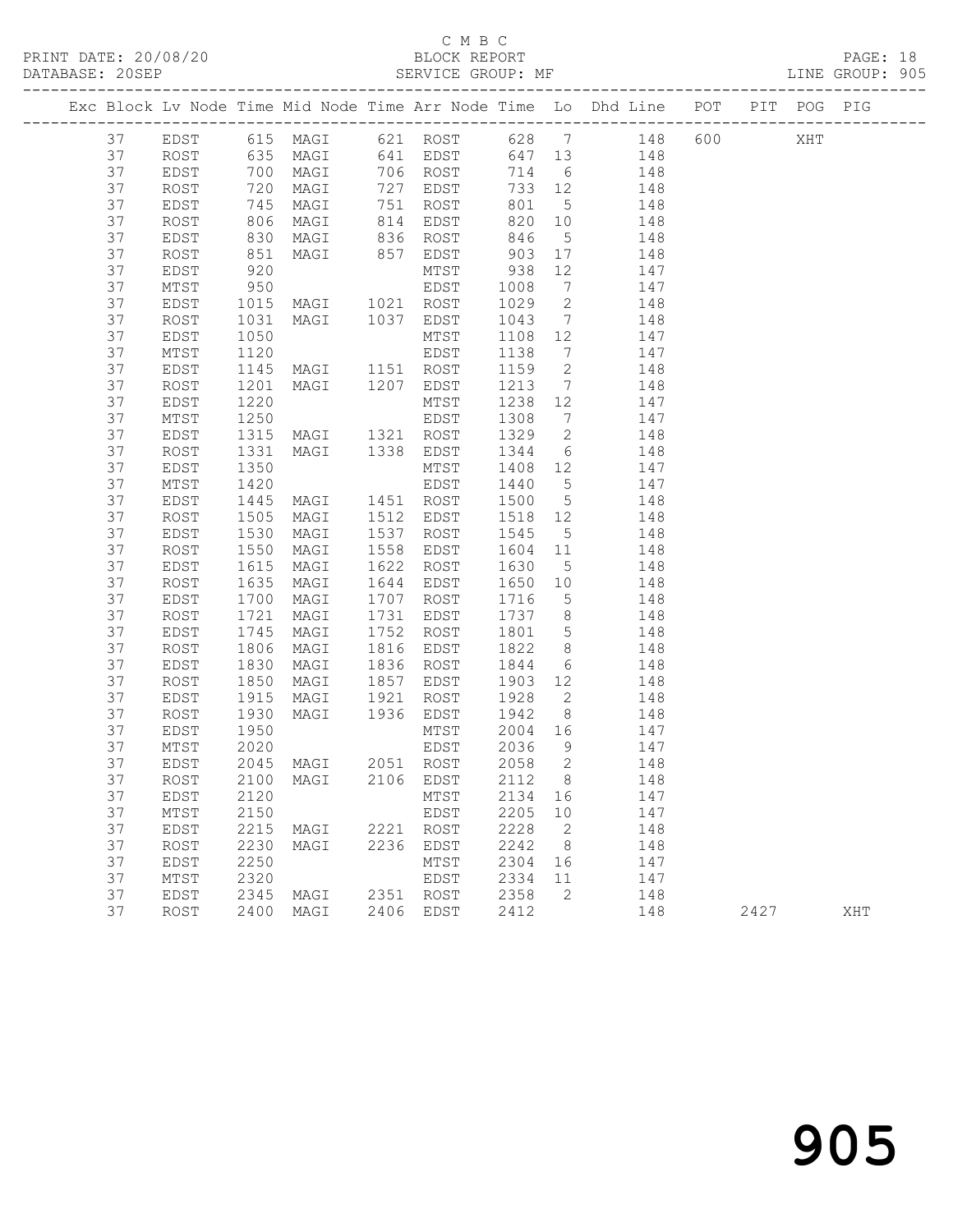#### C M B C<br>BLOCK REPORT

PAGE: 19<br>LINE GROUP: 905

|    |                 |      |  |      |                 |      |         |                | Exc Block Lv Node Time Mid Node Time Arr Node Time Lo Dhd Line POT PIT POG PIG |  |     |  |
|----|-----------------|------|--|------|-----------------|------|---------|----------------|--------------------------------------------------------------------------------|--|-----|--|
| 38 | EDST 735        |      |  |      |                 |      |         |                | MTST 753 7 147 720                                                             |  | XHT |  |
| 38 | MTST            | 800  |  | EDST |                 |      |         |                | 820 15 147                                                                     |  |     |  |
| 38 | EDST            | 835  |  |      |                 | MTST | 855 10  |                | 147                                                                            |  |     |  |
| 38 | MTST            | 905  |  |      | MAGR            |      |         | 912 0          | 146                                                                            |  |     |  |
| 38 | MAGR            | 912  |  |      |                 | MTST | 920 15  |                | 146                                                                            |  |     |  |
| 38 | MTST            | 935  |  |      | MAGR            |      | 942     | $\overline{0}$ | 146                                                                            |  |     |  |
| 38 | MAGR            | 942  |  |      | MTST            |      | 950 15  |                | 146                                                                            |  |     |  |
| 38 | MTST            | 1005 |  |      | MAGR            |      | 1012    | $\overline{0}$ | 146                                                                            |  |     |  |
| 38 | MAGR            | 1012 |  |      | MTST            |      | 1020 15 |                | 146                                                                            |  |     |  |
| 38 | MTST            | 1035 |  |      | MAGR            |      | 1042    | $\overline{0}$ | 146                                                                            |  |     |  |
| 38 | MAGR            | 1042 |  |      | MTST            |      | 1050 15 |                | 146                                                                            |  |     |  |
| 38 | MTST            | 1105 |  |      | MAGR            |      | 1112    | $\overline{0}$ | 146                                                                            |  |     |  |
| 38 | MAGR            | 1112 |  |      | MTST            |      | 1120 15 |                | 146                                                                            |  |     |  |
| 38 | MTST            | 1135 |  |      | MAGR            |      | 1142    | $\overline{0}$ | 146                                                                            |  |     |  |
| 38 | MAGR            | 1142 |  |      | MTST            |      | 1150 15 |                | 146                                                                            |  |     |  |
| 38 | MTST            | 1205 |  |      | MAGR            |      | 1212    | $\overline{0}$ | 146                                                                            |  |     |  |
| 38 | MAGR            | 1212 |  |      | MTST            |      | 1220 15 |                | 146                                                                            |  |     |  |
| 38 | MTST            | 1235 |  |      | MAGR            |      | 1242    | $\overline{0}$ | 146                                                                            |  |     |  |
| 38 | MAGR            | 1242 |  |      | MTST            |      | 1250 15 |                | 146                                                                            |  |     |  |
| 38 | MTST            | 1305 |  |      | MAGR            |      | 1312    | $\overline{0}$ | 146                                                                            |  |     |  |
| 38 | MAGR            | 1312 |  |      | MTST            |      | 1320 15 |                | 146                                                                            |  |     |  |
| 38 | MTST            | 1335 |  |      | MAGR            |      | 1342    | $\overline{0}$ | 146                                                                            |  |     |  |
| 38 | MAGR            | 1342 |  |      | MTST            |      | 1350 15 |                | 146                                                                            |  |     |  |
| 38 | MTST            | 1405 |  |      | MAGR            |      | 1412    | $\overline{0}$ | 146                                                                            |  |     |  |
| 38 | MAGR            | 1412 |  |      | MTST            |      | 1420 15 |                | 146                                                                            |  |     |  |
| 38 | MTST            | 1435 |  |      | MAGR            |      | 1442    | $\overline{0}$ | 146                                                                            |  |     |  |
| 38 | MAGR            | 1442 |  |      | MTST            |      | 1450 15 |                | 146                                                                            |  |     |  |
| 38 | MTST            | 1505 |  |      | MAGR            |      | 1512 0  |                | 146                                                                            |  |     |  |
| 38 | MAGR            | 1512 |  |      | MTST            |      | 1521 14 |                | 146                                                                            |  |     |  |
| 38 | MTST            | 1535 |  |      | MAGR            |      | 1542 0  |                | 146                                                                            |  |     |  |
| 38 | MAGR            | 1542 |  |      | MTST            |      | 1551 14 |                | 146                                                                            |  |     |  |
| 38 | MTST            | 1605 |  |      | MAGR            |      | 1612    | $\overline{0}$ | 146                                                                            |  |     |  |
| 38 | MAGR            | 1612 |  |      | MTST            |      | 1621 14 |                | 146                                                                            |  |     |  |
| 38 | MTST            | 1635 |  |      | MAGR            |      | 1642    | $\overline{0}$ | 146                                                                            |  |     |  |
| 38 | MAGR            | 1642 |  |      | MTST            |      | 1651 14 |                | 146                                                                            |  |     |  |
| 38 | MTST            | 1705 |  |      | MAGR            |      | 1712 0  |                | 146                                                                            |  |     |  |
| 38 | MAGR            | 1712 |  |      | MTST            |      | 1721 14 |                | 146                                                                            |  |     |  |
| 38 | MTST            | 1735 |  |      | MAGR            |      | 1742 0  |                | 146                                                                            |  |     |  |
| 38 | MAGR            | 1742 |  |      | MTST            |      | 1751 14 |                | 146                                                                            |  |     |  |
| 38 | MTST            | 1805 |  |      | MAGR            |      | 1812    | 0              | 146                                                                            |  |     |  |
| 38 | MAGR            | 1812 |  |      | MTST            |      | 1821    | 14             | 146                                                                            |  |     |  |
| 38 | $\mathtt{MTST}$ | 1835 |  |      | MAGR            |      | 1842    | $\circ$        | 146                                                                            |  |     |  |
| 38 | MAGR            | 1842 |  |      | MTST            |      | 1851    | 14             | 146                                                                            |  |     |  |
| 38 | $\mathtt{MTST}$ | 1905 |  |      | MAGR            |      | 1912    | 0              | 146                                                                            |  |     |  |
| 38 | MAGR            | 1912 |  |      | MTST            |      | 1921    | 14             | 146                                                                            |  |     |  |
| 38 | $\mathtt{MTST}$ | 1935 |  |      | $\mathtt{MAGR}$ |      | 1942    | $\overline{0}$ | 146                                                                            |  |     |  |
| 38 | MAGR            | 1942 |  |      | MTST            |      | 1951    | 14             | 146                                                                            |  |     |  |
| 38 | $\mathtt{MTST}$ | 2005 |  |      | MAGR            |      | 2012    | 0              | 146                                                                            |  |     |  |
| 38 | MAGR            | 2012 |  |      | MTST            |      | 2021    | 14             | 146                                                                            |  |     |  |
| 38 | MTST            | 2035 |  |      | MAGR            |      | 2042    | $\circ$        | 146                                                                            |  |     |  |
| 38 | MAGR            | 2042 |  |      | MTST            |      | 2051    | 14             | 146                                                                            |  |     |  |
| 38 | MTST            | 2105 |  |      | MAGR            |      | 2112    | 0              | 146                                                                            |  |     |  |
| 38 | MAGR            | 2112 |  |      | MTST            |      | 2120    | 15             | 146                                                                            |  |     |  |
| 38 | $\mathtt{MTST}$ | 2135 |  |      | $\mathtt{MAGR}$ |      | 2142    | $\circ$        | 146                                                                            |  |     |  |
| 38 | MAGR            | 2142 |  |      | MTST            |      | 2150    | 15             | 146                                                                            |  |     |  |
| 38 | MTST            | 2205 |  |      | MAGR            |      | 2212    | 0              | 146                                                                            |  |     |  |
| 38 | MAGR            | 2212 |  |      | MTST            |      | 2220    | 15             | 146                                                                            |  |     |  |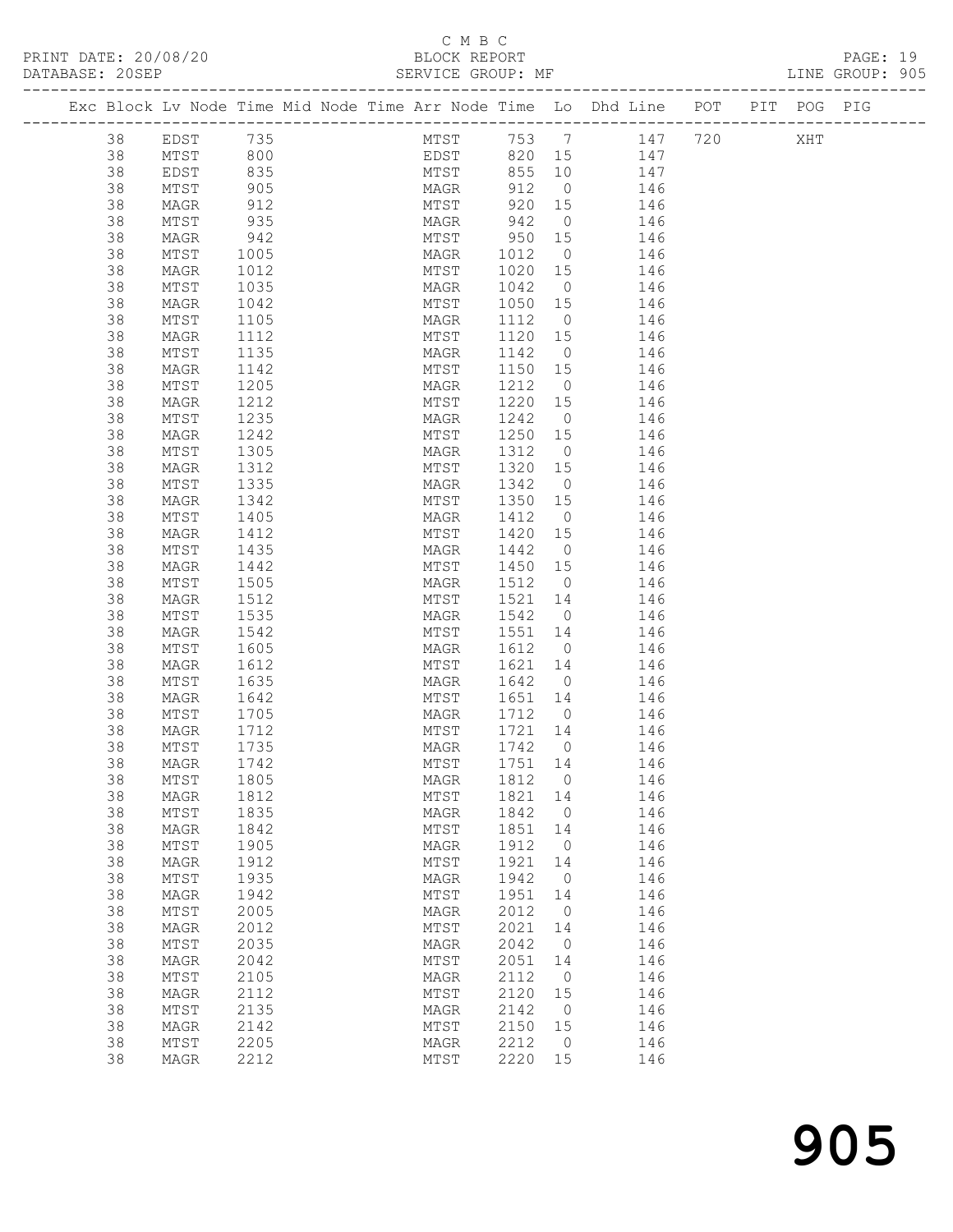#### C M B C

|  | DATABASE: 20SEP |                 |                  | SERVICE GROUP: MF                                                              |                              |         |                          |                 | LINE GROUP: 905  |      |     |     |  |
|--|-----------------|-----------------|------------------|--------------------------------------------------------------------------------|------------------------------|---------|--------------------------|-----------------|------------------|------|-----|-----|--|
|  |                 |                 |                  | Exc Block Lv Node Time Mid Node Time Arr Node Time Lo Dhd Line POT PIT POG PIG |                              |         |                          |                 |                  |      |     |     |  |
|  | 38              | MTST 2235       |                  |                                                                                | MAGR 2242 0 146              |         |                          |                 |                  |      |     |     |  |
|  | 38              | MAGR            | 2242             |                                                                                | MTST 2250 15 146             |         |                          |                 |                  |      |     |     |  |
|  | 38              | MTST            | 2305             |                                                                                | MAGR 2312 0 146              |         |                          |                 |                  |      |     |     |  |
|  | 38              | MAGR            |                  |                                                                                |                              |         |                          |                 |                  |      |     |     |  |
|  | 38              | MTST            | 2312<br>2335     |                                                                                | MTST 2320 15<br>MAGR 2342 0  |         |                          | 146<br>146      |                  |      |     |     |  |
|  | 38              | MAGR            | 2342             |                                                                                | MTST 2350 15 146             |         |                          |                 |                  |      |     |     |  |
|  | 38              | MTST            | 2405             |                                                                                | MAGR 2412 0 146              |         |                          |                 |                  |      |     |     |  |
|  | 38              | MAGR            | 2412             |                                                                                | MTST                         | 2420    |                          |                 | 146 2438         |      |     | XHT |  |
|  | 39              | EDST            |                  | 1430 MAGI 1436 ROST 1445 2 148 1415                                            |                              |         |                          |                 |                  |      | XHT |     |  |
|  | 39              | ROST            | 1447             |                                                                                | MAGI 1454 EDST 1500 5 148    |         |                          |                 |                  |      |     |     |  |
|  | 39              | EDST            | 1505             |                                                                                | MTST                         | 1524 11 |                          | 147             |                  |      |     |     |  |
|  | 39              | MTST            | $\frac{1}{1535}$ |                                                                                | EDST                         | 1553    | 12                       | 147             |                  |      |     |     |  |
|  | 39              | EDST            | 1605             |                                                                                | MTST                         |         |                          | 1624 11 147     |                  |      |     |     |  |
|  | 39              | MTST            | 1635             |                                                                                | EDST 1653 12 147             |         |                          |                 |                  |      |     |     |  |
|  | 39              | EDST            | 1705<br>1735     |                                                                                | MTST 1724 11<br>EDST 1753 12 | 1724 11 |                          | 147             |                  |      |     |     |  |
|  | 39              | MTST            |                  |                                                                                |                              |         |                          | 147             |                  |      |     |     |  |
|  | 39              | EDST            | 1805             |                                                                                | MTST 1823 12 147             |         |                          |                 |                  |      |     |     |  |
|  | 39              | MTST            | 1835             |                                                                                | EDST 1851                    |         |                          |                 | 147 1906         |      |     | XHT |  |
|  | 40              | EDST            | 1435             |                                                                                | MTST                         |         |                          |                 | 1453 12 147 1420 |      | XHT |     |  |
|  | 40              | MTST            | 1505             |                                                                                | EDST                         |         |                          | 1525 10 147     |                  |      |     |     |  |
|  | 40              | EDST            | 1535             |                                                                                | MTST                         |         |                          | 1554 11 147     |                  |      |     |     |  |
|  | 40              | MTST            | 1605             |                                                                                | EDST                         | 1623 12 |                          | 147             |                  |      |     |     |  |
|  | 40              | EDST            | 1635             |                                                                                | MTST                         | 1654 11 |                          | 147             |                  |      |     |     |  |
|  | 40              | MTST            | 1705             |                                                                                | EDST                         |         |                          | $1723$ 12 $147$ |                  |      |     |     |  |
|  | 40              | EDST            | 1735             |                                                                                | MTST 1754 11 147             |         |                          |                 |                  |      |     |     |  |
|  | 40              | MTST            | 1805             |                                                                                | EDST                         | 1823    |                          |                 | 147 1838 XHT     |      |     |     |  |
|  | 41              | EDST            | 1500             | MAGI 1506 ROST                                                                 |                              |         |                          |                 | 1515 5 148 1445  |      | XHT |     |  |
|  | 41              | ROST            | 1520             |                                                                                | MAGI 1528 EDST               |         |                          | 1534 16 148     |                  |      |     |     |  |
|  | 41              | EDST            | 1550             |                                                                                | MTST                         | 1609    | 11                       | 147             |                  |      |     |     |  |
|  | 41              | MTST            | 1620<br>1650     |                                                                                | EDST                         | 1638 12 | $11$                     | 147             |                  |      |     |     |  |
|  | 41              | EDST            | 1720             |                                                                                | MTST<br>EDST                 | 1709    |                          | 147<br>12 147   |                  |      |     |     |  |
|  | 41<br>41        | MTST            | 1750             |                                                                                |                              | 1738    |                          | 11 147          |                  |      |     |     |  |
|  | 41              | EDST<br>MTST    |                  |                                                                                | MTST 1809                    |         |                          |                 |                  |      |     |     |  |
|  | 41              | EDST            | 1820<br>1850     |                                                                                | EDST 1838 12<br>MTST 1906 14 |         |                          | 147<br>147      |                  |      |     |     |  |
|  |                 | 41 MTST 1920    |                  |                                                                                | EDST 1936 9 147              |         |                          |                 |                  |      |     |     |  |
|  | 41              | EDST            |                  | 1945 MAGI 1951 ROST                                                            |                              | 1958 2  |                          | 148             |                  |      |     |     |  |
|  | 41              | ROST            | 2000             | MAGI 2006 EDST                                                                 |                              | 2012 8  |                          | 148             |                  |      |     |     |  |
|  | 41              | EDST            | 2020             |                                                                                | MTST                         | 2034    | 16                       | 147             |                  |      |     |     |  |
|  | 41              | MTST            | 2050             |                                                                                | EDST                         | 2105    | 10                       | 147             |                  |      |     |     |  |
|  | 41              | EDST            | 2115             | MAGI 2121 ROST                                                                 |                              | 2128    | $\overline{\phantom{a}}$ | 148             |                  |      |     |     |  |
|  | 41              | ROST            | 2130             | MAGI                                                                           | 2136 EDST                    | 2142    | 8 <sup>8</sup>           | 148             |                  |      |     |     |  |
|  | 41              | EDST            | 2150             |                                                                                | MTST                         | 2204 16 |                          | 147             |                  |      |     |     |  |
|  | 41              | ${\tt MTST}$    | 2220             |                                                                                | EDST                         | 2234    | 11                       | 147             |                  |      |     |     |  |
|  | 41              | EDST            | 2245             | MAGI 2251 ROST                                                                 |                              | 2258    | $\overline{\phantom{a}}$ | 148             |                  |      |     |     |  |
|  | 41              | ROST            | 2300             | MAGI 2306 EDST                                                                 |                              | 2312 8  |                          | 148             |                  |      |     |     |  |
|  | 41              | EDST            | 2320             |                                                                                | MTST                         | 2334 16 |                          | 147             |                  |      |     |     |  |
|  | 41              | $\mathtt{MTST}$ | 2350             |                                                                                | EDST                         | 2404    | 11                       | 147             |                  |      |     |     |  |
|  | 41              | EDST            |                  | 2415 MAGI                                                                      | 2421 ROST                    | 2428    |                          |                 | 148              | 2441 |     | XHT |  |
|  |                 |                 |                  |                                                                                |                              |         |                          |                 |                  |      |     |     |  |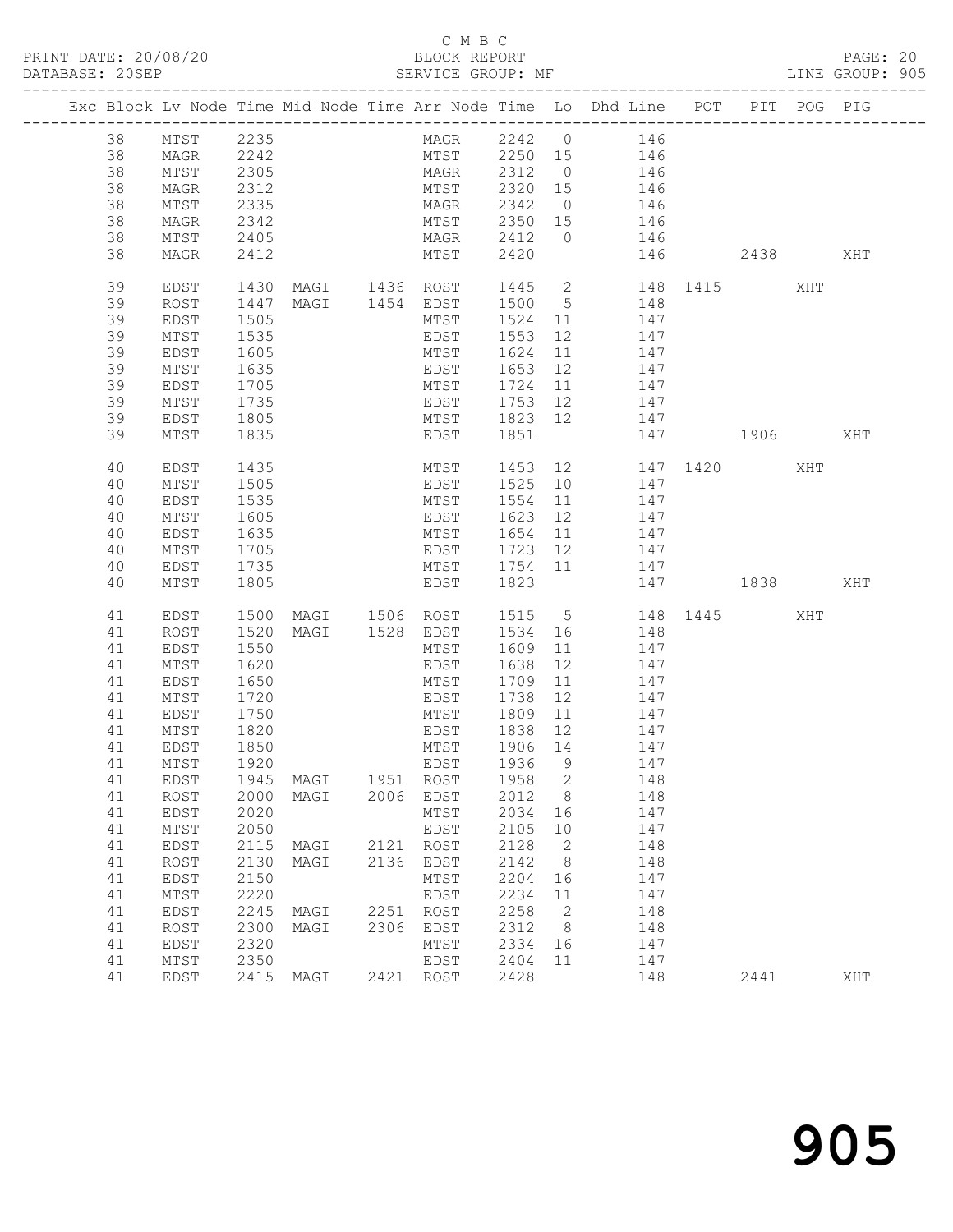#### C M B C

| PRINT DATE: 20/08/20 |    |      |      |                |      | BLOCK REPORT |         |    | DATABASE: 20SEP SERVICE GROUP: MF SERVICE SOUP: ME                             |        | PAGE: 21 |  |
|----------------------|----|------|------|----------------|------|--------------|---------|----|--------------------------------------------------------------------------------|--------|----------|--|
|                      |    |      |      |                |      |              |         |    | Exc Block Lv Node Time Mid Node Time Arr Node Time Lo Dhd Line POT PIT POG PIG |        |          |  |
|                      |    |      |      |                |      |              |         |    | 42 EDST 1520 MTST 1539 11 147 1505 XHT                                         |        |          |  |
|                      | 42 | MTST | 1550 | <b>EDST</b>    |      |              | 1608 12 |    | 147                                                                            |        |          |  |
|                      | 42 | EDST | 1620 |                |      | MTST         | 1639 11 |    | 147                                                                            |        |          |  |
|                      | 42 | MTST | 1650 |                |      | <b>EDST</b>  | 1708    |    | 12<br>147                                                                      |        |          |  |
|                      | 42 | EDST | 1720 |                |      | MTST         | 1739    | 11 | 147                                                                            |        |          |  |
|                      | 42 | MTST | 1750 |                |      | <b>EDST</b>  | 1808    | 12 | 147                                                                            |        |          |  |
|                      | 42 | EDST | 1820 | MTST           |      |              | 1836    |    | 14<br>147                                                                      |        |          |  |
|                      | 42 | MTST | 1850 |                |      | EDST         | 1906    | 14 | 147                                                                            |        |          |  |
|                      | 42 | EDST | 1920 | MTST           |      |              | 1934 16 |    | 147                                                                            |        |          |  |
|                      | 42 | MTST | 1950 |                |      | EDST         | 2006    |    | $9 \qquad \qquad$<br>147                                                       |        |          |  |
|                      | 42 | EDST | 2015 | MAGI 2021 ROST |      |              | 2028    |    | $\overline{2}$<br>148                                                          |        |          |  |
|                      | 42 | ROST | 2030 | MAGI 2036 EDST |      |              | 2042    |    | 13<br>148                                                                      |        |          |  |
|                      | 42 | EDST | 2055 |                |      | MTST         | 2109    | 11 | 147                                                                            |        |          |  |
|                      | 42 | MTST | 2120 |                |      | EDST         | 2135 10 |    | 147                                                                            |        |          |  |
|                      | 42 | EDST | 2145 | MAGI 2151      |      | ROST         | 2158    | 2  | 148                                                                            |        |          |  |
|                      | 42 | ROST | 2200 | MAGI           | 2206 | EDST         | 2212    |    | $8\overline{)}$<br>148                                                         |        |          |  |
|                      | 42 | EDST | 2220 |                |      | MTST         | 2234    |    | 147                                                                            |        |          |  |
|                      | 42 | MTST | 2250 |                |      | EDST         | 2304    | 11 | 147                                                                            |        |          |  |
|                      | 42 | EDST | 2315 | MAGI 2321 ROST |      |              | 2328 2  |    | 148                                                                            |        |          |  |
|                      | 42 | ROST | 2330 | MAGI           | 2336 | EDST         | 2342    |    | $8 \overline{)}$<br>148                                                        |        |          |  |
|                      | 42 | EDST | 2350 |                |      | MTST         | 2404    |    | 147                                                                            | 2422 2 | XHT      |  |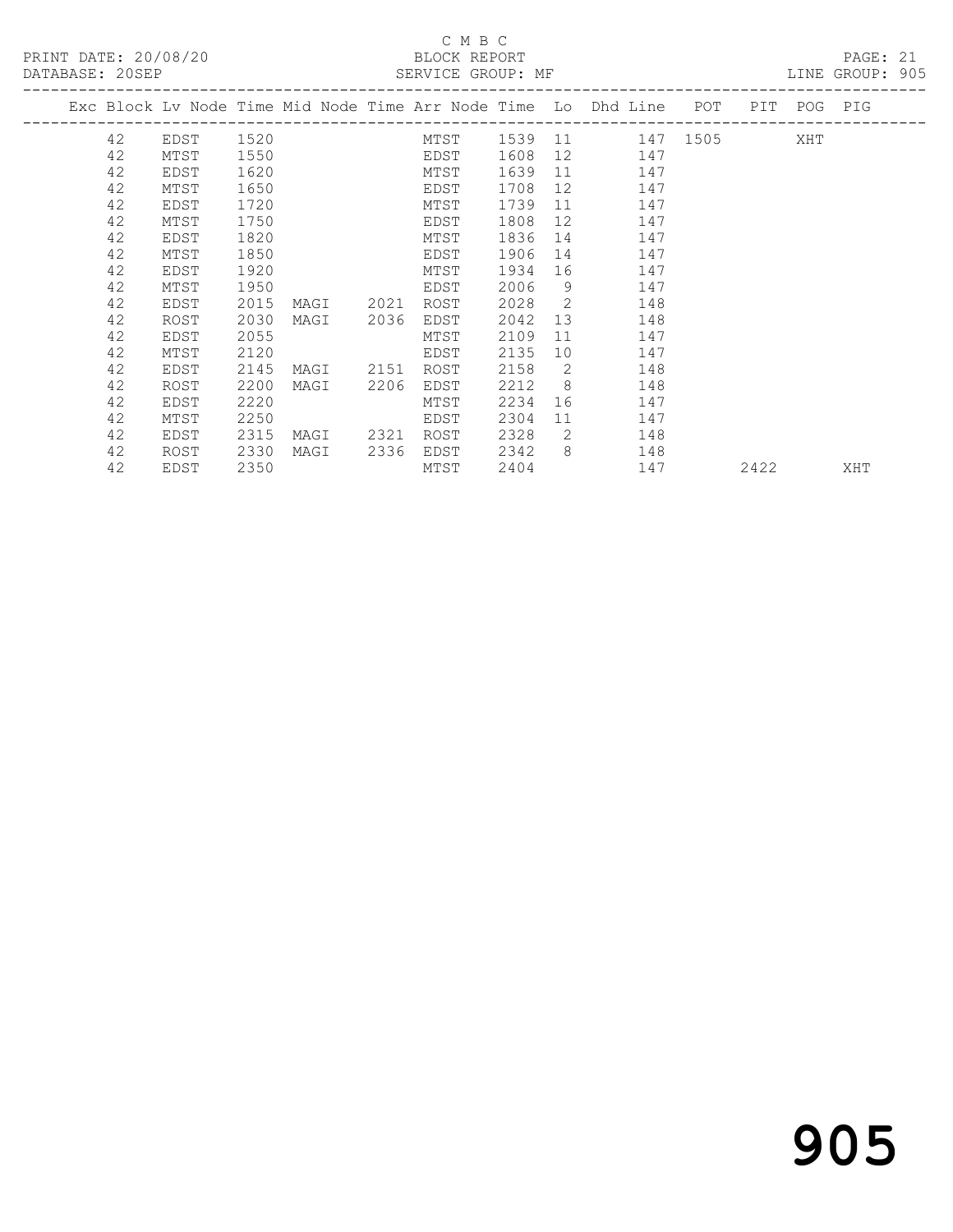#### C M B C<br>BLOCK REPORT

| DATABASE: 20SEP |          |              |              |  |              |              |                            |                                                                                |  | LINE GROUP: 905 |  |
|-----------------|----------|--------------|--------------|--|--------------|--------------|----------------------------|--------------------------------------------------------------------------------|--|-----------------|--|
|                 |          |              |              |  |              |              |                            | Exc Block Lv Node Time Mid Node Time Arr Node Time Lo Dhd Line POT PIT POG PIG |  |                 |  |
|                 | 43       | MTST 600     |              |  |              |              |                            | SMRD 614 0 031 540 XHT                                                         |  |                 |  |
|                 | 43       | SMRD         | 614          |  |              |              |                            | MTST 628 7 031                                                                 |  |                 |  |
|                 | 43       | MTST         | 635          |  | SMRD         | 649          |                            | $\overline{0}$<br>031                                                          |  |                 |  |
|                 | 43       | SMRD         | 649          |  | MTST         | 703          | 7                          | 031                                                                            |  |                 |  |
|                 | 43       | MTST         | 710          |  | SMRD         | 724          | $\circ$                    | 031                                                                            |  |                 |  |
|                 | 43       | SMRD         | 724          |  | MTST         | 738          | $7\overline{ }$            | 031                                                                            |  |                 |  |
|                 | 43       | MTST         | 745          |  | SMRD         | 759          | $\circ$                    | 031                                                                            |  |                 |  |
|                 | 43       | SMRD         | 759          |  | MTST         | 813          | $7\overline{ }$            | 031                                                                            |  |                 |  |
|                 | 43       | MTST         | 820          |  | SMRD         | 834          | $\circ$                    | 031                                                                            |  |                 |  |
|                 | 43       | SMRD         | 834          |  | MTST         | 848          | 7                          | 031                                                                            |  |                 |  |
|                 | 43       | MTST         | 855          |  | SMRD         | 909          | $\circ$                    | 031                                                                            |  |                 |  |
|                 | 43       | SMRD         | 909          |  | MTST         | 923          | $7\phantom{.0}$            | 031                                                                            |  |                 |  |
|                 | 43       | MTST         | 930          |  | SMRD         | 944          | $\circ$                    | 031                                                                            |  |                 |  |
|                 | 43       | SMRD         | 944          |  | MTST         | 958          | $7\phantom{.0}$            | 031                                                                            |  |                 |  |
|                 | 43       | MTST         | 1005         |  | SMRD         | 1019         | $\circ$                    | 031                                                                            |  |                 |  |
|                 | 43       | SMRD         | 1019         |  | MTST         | 1033         | $7\phantom{.0}$            | 031                                                                            |  |                 |  |
|                 | 43       | MTST         | 1040         |  | SMRD         | 1054         | $\circ$                    | 031                                                                            |  |                 |  |
|                 | 43       | SMRD         | 1054         |  | MTST         | 1108         | 7                          | 031                                                                            |  |                 |  |
|                 | 43       | MTST         | 1115         |  | SMRD         | 1129         | $\circ$                    | 031                                                                            |  |                 |  |
|                 | 43       | SMRD         | 1129         |  | MTST         | 1143         | $7\overline{ }$            | 031                                                                            |  |                 |  |
|                 | 43<br>43 | MTST         | 1150         |  | SMRD         | 1204         | $\circ$<br>$7\phantom{.0}$ | 031<br>031                                                                     |  |                 |  |
|                 |          | SMRD         | 1204<br>1225 |  | MTST<br>SMRD | 1218<br>1239 | $\circ$                    | 031                                                                            |  |                 |  |
|                 | 43<br>43 | MTST<br>SMRD | 1239         |  | MTST         | 1253         | 7                          | 031                                                                            |  |                 |  |
|                 | 43       | MTST         | 1300         |  | SMRD         | 1314         | $\circ$                    | 031                                                                            |  |                 |  |
|                 | 43       | SMRD         | 1314         |  | MTST         | 1328         | 7                          | 031                                                                            |  |                 |  |
|                 | 43       | MTST         | 1335         |  | SMRD         | 1349         | $\circ$                    | 031                                                                            |  |                 |  |
|                 | 43       | SMRD         | 1349         |  | MTST         | 1403         | 7                          | 031                                                                            |  |                 |  |
|                 | 43       | MTST         | 1410         |  | SMRD         | 1424         | $\circ$                    | 031                                                                            |  |                 |  |
|                 | 43       | SMRD         | 1424         |  | MTST         | 1438         | $7\phantom{.0}$            | 031                                                                            |  |                 |  |
|                 | 43       | MTST         | 1445         |  | SMRD         | 1459         | $\circ$                    | 031                                                                            |  |                 |  |
|                 | 43       | SMRD         | 1459         |  | MTST         | 1513         | 7                          | 031                                                                            |  |                 |  |
|                 | 43       | MTST         | 1520         |  | SMRD         | 1534         | $\circ$                    | 031                                                                            |  |                 |  |
|                 | 43       | SMRD         | 1534         |  | MTST         | 1548         | $7\phantom{.0}$            | 031                                                                            |  |                 |  |
|                 | 43       | MTST         | 1555         |  | SMRD         | 1609         | $\circ$                    | 031                                                                            |  |                 |  |
|                 | 43       | SMRD         | 1609         |  | MTST         | 1623         | 7                          | 031                                                                            |  |                 |  |
|                 | 43       | MTST         | 1630         |  | SMRD         | 1644         | $\circ$                    | 031                                                                            |  |                 |  |
|                 | 43       | SMRD         | 1644         |  | MTST         | 1658         | $7\phantom{.0}$            | 031                                                                            |  |                 |  |
|                 | 43       | MTST         | 1705         |  |              | SMRD 1719    | $\circ$                    | 031                                                                            |  |                 |  |
|                 | 43       | SMRD         | 1719         |  | MTST         | 1733         | $7\phantom{.0}$            | 031                                                                            |  |                 |  |
|                 | 43       | MTST         | 1740         |  | SMRD         | 1754         | 0                          | 031                                                                            |  |                 |  |
|                 | 43       | SMRD         | 1754         |  | MTST         | 1808         | $\overline{7}$             | 031                                                                            |  |                 |  |
|                 | 43       | MTST         | 1815         |  | SMRD         | 1829         | 0                          | 031                                                                            |  |                 |  |
|                 | 43       | SMRD         | 1829         |  | MTST         | 1843         | 7                          | 031                                                                            |  |                 |  |
|                 | 43       | MTST         | 1850         |  | SMRD         | 1904         | 0                          | 031                                                                            |  |                 |  |
|                 | 43       | SMRD         | 1904         |  | MTST         | 1918         | 7                          | 031                                                                            |  |                 |  |
|                 | 43       | MTST         | 1925         |  | SMRD         | 1939         | 0                          | 031                                                                            |  |                 |  |
|                 | 43       | SMRD         | 1939         |  | MTST         | 1953         | 7                          | 031                                                                            |  |                 |  |

43 SMRD 2124 MTST 2138 7 031<br>43 MTST 2145 SMRD 2159 0 031<br>43 SMRD 2159 MTST 2213 031 2231 XHT

 43 MTST 2000 SMRD 2014 0 031 43 SMRD 2014 MTST 2028 7 031 43 MTST 2035 SMRD 2049 0 031 43 SMRD 2049 MTST 2103 7 031 43 MTST 2110 SMRD 2124 0 031 43 SMRD 2124 MTST 2138 7 031 43 MTST 2145 SMRD 2159 0 031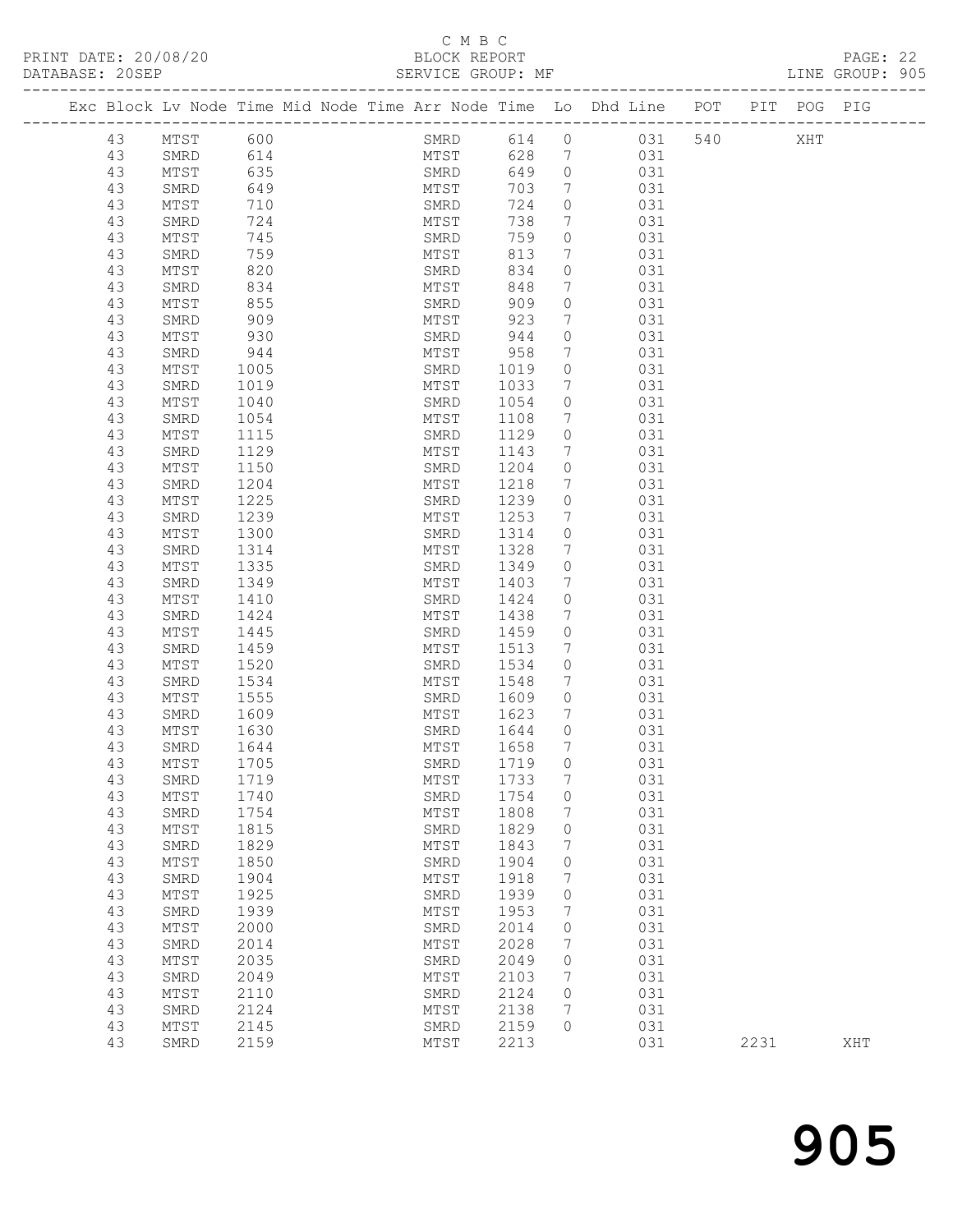| PRINT DATE: 20/08/20<br>$\frac{1}{2}$<br>DATABASE: 20SEP |  |          |                                    |              |  |  | C M B C<br>BLOCK REPORT<br>SERVICE GROUP: MF |                       |                            |                                                                                |      | PAGE: 23<br>LINE GROUP: 920 |  |
|----------------------------------------------------------|--|----------|------------------------------------|--------------|--|--|----------------------------------------------|-----------------------|----------------------------|--------------------------------------------------------------------------------|------|-----------------------------|--|
| XHT                                                      |  |          | ULP UNIVERSITY LOOP<br>Hamilton CS |              |  |  |                                              |                       |                            | WBVI WESBROOK VILLAGE                                                          |      |                             |  |
|                                                          |  |          |                                    |              |  |  |                                              |                       |                            | Exc Block Lv Node Time Mid Node Time Arr Node Time Lo Dhd Line POT PIT POG PIG |      |                             |  |
|                                                          |  | 41       | ULP 700<br>WRVI 715                |              |  |  | WBVI                                         |                       |                            | 715 0 068 615 XHT<br>729 11 068                                                |      |                             |  |
|                                                          |  | 41       |                                    |              |  |  | ULP                                          |                       |                            |                                                                                |      |                             |  |
|                                                          |  | 41       | ULP 740                            |              |  |  | WBVI                                         | 755                   |                            | $0$ 068                                                                        |      |                             |  |
|                                                          |  | 41       | WBVI                               | 755          |  |  | ULP                                          | 809                   | 11                         | 068                                                                            |      |                             |  |
|                                                          |  | 41       | ULP                                | 820<br>835   |  |  | WBVI<br>ULP                                  | 835                   | $\overline{0}$             | 068                                                                            |      |                             |  |
|                                                          |  | 41       | WBVI                               | 900          |  |  | WBVI 916                                     | 849 11                |                            | 068<br>$0$ 068                                                                 |      |                             |  |
|                                                          |  | 41<br>41 | ULP<br>WBVI                        | 916          |  |  |                                              | ULP 931               | 9                          | 068                                                                            |      |                             |  |
|                                                          |  | 41       | ULP                                | 940          |  |  |                                              |                       | $\circ$                    |                                                                                |      |                             |  |
|                                                          |  | 41       | WBVI                               | 956          |  |  |                                              | WBVI 956<br>ULP 1011  | 9                          | 068<br>068                                                                     |      |                             |  |
|                                                          |  | 41       | ULP                                | 1020         |  |  |                                              | WBVI 1036             |                            | $0$ 068                                                                        |      |                             |  |
|                                                          |  | 41       | WBVI                               | 1036         |  |  |                                              | ULP 1051              | 9                          | 068                                                                            |      |                             |  |
|                                                          |  | 41       | ULP                                | 1100         |  |  | WBVI                                         | 1116                  | $\circ$                    | 068                                                                            |      |                             |  |
|                                                          |  | 41       | WBVI                               | 1116         |  |  | ULP                                          | 1133                  | $7\phantom{.0}$            | 068                                                                            |      |                             |  |
|                                                          |  | 41       | ULP                                | 1140         |  |  | WBVI                                         | 1156                  | $\circ$                    | 068                                                                            |      |                             |  |
|                                                          |  | 41       | WBVI                               | 1156         |  |  | ULP                                          | 1213                  | $7\phantom{.0}$            | 068                                                                            |      |                             |  |
|                                                          |  | 41       | ULP                                | 1220         |  |  | WBVI                                         | 1237                  | $\circ$                    | 068                                                                            |      |                             |  |
|                                                          |  | 41       | WBVI                               | 1237         |  |  | ULP                                          | 1254                  | $6\overline{}$             | 068                                                                            |      |                             |  |
|                                                          |  | 41       | ULP                                | 1300         |  |  | WBVI                                         | 1317                  |                            | $\begin{array}{ccc}\n0 & 068 \\ \end{array}$                                   |      |                             |  |
|                                                          |  | 41       | WBVI                               | 1317         |  |  |                                              | ULP 1334              | 6                          | 068                                                                            |      |                             |  |
|                                                          |  | 41       | ULP                                | 1340         |  |  | WBVI                                         | 1357                  | $\circ$                    | 068                                                                            |      |                             |  |
|                                                          |  | 41       | WBVI                               | 1357         |  |  |                                              | ULP 1414              | 6                          | 068                                                                            |      |                             |  |
|                                                          |  | 41       | ULP                                | 1420         |  |  | WBVI                                         | 1436                  | $\circ$                    | 068                                                                            |      |                             |  |
|                                                          |  | 41       | WBVI                               | 1436         |  |  |                                              | ULP 1453              | $\overline{7}$             | 068                                                                            |      |                             |  |
|                                                          |  | 41       | ULP                                | 1500         |  |  | WBVI                                         | 1516                  | $\circ$                    | 068                                                                            |      |                             |  |
|                                                          |  | 41<br>41 | WBVI                               | 1516         |  |  | ULP                                          | 1533<br>1556          | $7\overline{ }$<br>$\circ$ | 068<br>068                                                                     |      |                             |  |
|                                                          |  | 41       | ULP<br>WBVI                        | 1540<br>1556 |  |  | WBVI                                         | ULP 1613              | $7\overline{ }$            | 068                                                                            |      |                             |  |
|                                                          |  | 41       | ULP                                | 1620         |  |  | WBVI                                         | 1637                  | $\circ$                    | 068                                                                            |      |                             |  |
|                                                          |  | 41       | WBVI                               | 1637         |  |  |                                              |                       |                            | $6\overline{6}$<br>068                                                         |      |                             |  |
|                                                          |  | 41       | VLP 1700                           |              |  |  |                                              | ULP 1654<br>WBVI 1716 | $\overline{0}$             | 068                                                                            |      |                             |  |
|                                                          |  | 41       | WBVI                               | 1716         |  |  |                                              | ULP 1733              | $7\phantom{0}$             | 068                                                                            |      |                             |  |
|                                                          |  | 41       | ULP                                | 1740         |  |  | WBVI                                         | 1756                  | $\Omega$                   | 068                                                                            |      |                             |  |
|                                                          |  |          | 41 WBVI                            | 1756         |  |  | ULP                                          | 1813 7                |                            | 068                                                                            |      |                             |  |
|                                                          |  | 41       | ULP                                | 1820         |  |  | WBVI                                         | 1836                  | 0                          | 068                                                                            |      |                             |  |
|                                                          |  | 41       | WBVI                               | 1836         |  |  | ULP                                          | 1851                  | 9                          | 068                                                                            |      |                             |  |
|                                                          |  | 41       | <b>ULP</b>                         | 1900         |  |  | WBVI                                         | 1916                  | 0                          | 068                                                                            |      |                             |  |
|                                                          |  | 41       | WBVI                               | 1916         |  |  | ULP                                          | 1931                  | 9                          | 068                                                                            |      |                             |  |
|                                                          |  | 41       | $_{\rm ULP}$                       | 1940         |  |  | WBVI                                         | 1956                  | 0                          | 068                                                                            |      |                             |  |
|                                                          |  | 41       | WBVI                               | 1956         |  |  | ULP                                          | 2011                  | 9                          | 068                                                                            |      |                             |  |
|                                                          |  | 41       | ULP                                | 2020         |  |  | WBVI                                         | 2036                  | 0                          | 068                                                                            |      |                             |  |
|                                                          |  | 41       | WBVI                               | 2036         |  |  | ULP                                          | 2051                  | 9                          | 068                                                                            |      |                             |  |
|                                                          |  | 41       | ULP                                | 2100         |  |  | WBVI                                         | 2115                  | 0                          | 068                                                                            |      |                             |  |
|                                                          |  | 41       | WBVI                               | 2115         |  |  | ULP                                          | 2129                  | 11                         | 068                                                                            |      |                             |  |
|                                                          |  | 41       | <b>ULP</b>                         | 2140         |  |  | WBVI                                         | 2155                  | 0                          | 068                                                                            |      |                             |  |
|                                                          |  | 41       | WBVI                               | 2155         |  |  | ULP                                          | 2209                  | 11                         | 068                                                                            |      |                             |  |
|                                                          |  | 41       | ULP                                | 2220         |  |  | WBVI                                         | 2235                  | 0                          | 068                                                                            |      |                             |  |
|                                                          |  | 41       | WBVI                               | 2235         |  |  | ULP                                          | 2249                  | 11                         | 068                                                                            |      |                             |  |
|                                                          |  | 41       | <b>ULP</b><br>WBVI                 | 2300         |  |  | WBVI                                         | 2315<br>2329          | 0<br>11                    | 068<br>068                                                                     |      |                             |  |
|                                                          |  | 41<br>41 | ULP                                | 2315<br>2340 |  |  | ULP<br>WBVI                                  | 2355                  | 0                          | 068                                                                            |      |                             |  |
|                                                          |  | 41       | WBVI                               | 2355         |  |  | ULP                                          | 2409                  | 11                         | 068                                                                            |      |                             |  |
|                                                          |  | 41       | ULP                                | 2420         |  |  | WBVI                                         | 2435                  | $\circ$                    | 068                                                                            |      |                             |  |
|                                                          |  | 41       | WBVI                               | 2435         |  |  | ULP                                          | 2449                  |                            | 068                                                                            | 2524 | XHT                         |  |
|                                                          |  |          |                                    |              |  |  |                                              |                       |                            |                                                                                |      |                             |  |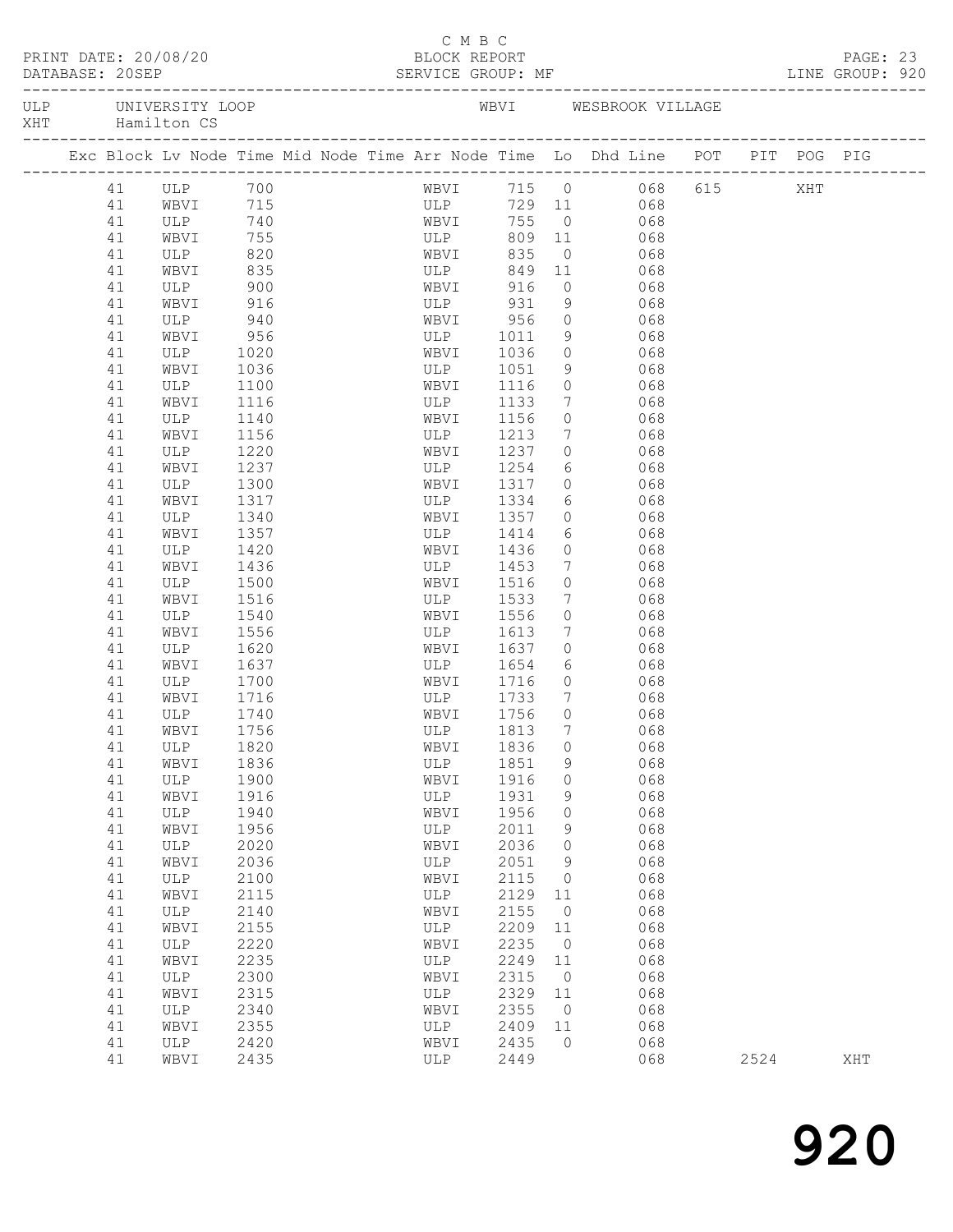|  |          | PRINT DATE: 20/08/20   |              |                                  |      | C M B C      | BLOCK REPORT           |                 |                                                                                                                                                |      | PAGE: 24 |  |
|--|----------|------------------------|--------------|----------------------------------|------|--------------|------------------------|-----------------|------------------------------------------------------------------------------------------------------------------------------------------------|------|----------|--|
|  |          | XHT Hamilton CS        |              |                                  |      |              |                        |                 | 1252 12 AV & 52 ST<br>1A67 1A AV & 67 ST<br>SDRC SOUTH DELTA REC CENTRE TENS TRIMES TO TENS TRAWWASSEN FIRST NATIONS                           |      |          |  |
|  |          |                        |              |                                  |      |              |                        |                 |                                                                                                                                                |      |          |  |
|  |          |                        |              |                                  |      |              |                        |                 | 51 TFNS 510 1252 522 SDRC 526 9 609 430 XHT<br>51 SDRC 535 1253 545 TFNS 554 6 609                                                             |      |          |  |
|  |          |                        |              |                                  |      |              |                        |                 |                                                                                                                                                |      |          |  |
|  | 51       |                        |              |                                  |      |              |                        |                 | TFNS 600 1252 612 SDRC 616 19 609                                                                                                              |      |          |  |
|  | 51       | SDRC                   |              |                                  |      |              |                        |                 | SDRC 635 1253 644 TFNS 653 7 609<br>TFNS 700 1252 712 SDRC 716 19 609<br>SDRC 735 1253 745 TFNS 754 6 609<br>TFNS 800 1252 812 SDRC 816 19 609 |      |          |  |
|  | 51       |                        |              |                                  |      |              |                        |                 |                                                                                                                                                |      |          |  |
|  | 51       |                        |              |                                  |      |              |                        |                 |                                                                                                                                                |      |          |  |
|  | 51       |                        |              |                                  |      |              |                        |                 |                                                                                                                                                |      |          |  |
|  | 51       | SDRC                   |              |                                  |      |              |                        |                 |                                                                                                                                                |      |          |  |
|  | 51       | TFNS<br>SDRC           |              |                                  |      |              |                        |                 | 835 1253 844 TFNS 854 6 609<br>900 1252 912 SDRC 917 18 609<br>935 1AEB 945 0 614                                                              |      |          |  |
|  | 51       |                        |              |                                  |      |              |                        |                 |                                                                                                                                                |      |          |  |
|  | 51       |                        |              |                                  |      |              |                        |                 |                                                                                                                                                |      |          |  |
|  | 51       | SDRC                   |              |                                  |      |              |                        |                 | 1010 1867 1022 0 619<br>1022 SDRC 1033 7 619<br>1040 1253 1049 TFNS 1059 6 609                                                                 |      |          |  |
|  | 51       | 1A67                   |              |                                  |      |              |                        |                 |                                                                                                                                                |      |          |  |
|  | 51       | SDRC                   |              |                                  |      |              |                        |                 |                                                                                                                                                |      |          |  |
|  | 51       | TFNS                   |              |                                  |      |              |                        |                 | 1105 1252 1117 SDRC 1122 8 609                                                                                                                 |      |          |  |
|  | 51       | SDRC                   | 1130         |                                  |      |              |                        |                 | 1AEB 1142 0 614                                                                                                                                |      |          |  |
|  | 51       | 1AEB                   |              |                                  |      |              |                        |                 |                                                                                                                                                |      |          |  |
|  | 51       | SDRC                   |              |                                  |      |              |                        |                 |                                                                                                                                                |      |          |  |
|  | 51       | 1A67                   |              |                                  |      |              |                        |                 |                                                                                                                                                |      |          |  |
|  | 51       | SDRC                   |              |                                  |      |              |                        |                 |                                                                                                                                                |      |          |  |
|  | 51       | TFNS                   |              | 1305 1252 1318 SDRC 1323         |      |              |                        |                 | 7 609                                                                                                                                          |      |          |  |
|  | 51       | ${\tt SDRC}$<br>1AEB   | 1330<br>1342 |                                  |      |              | 1AEB 1342<br>SDRC 1401 |                 | $\begin{array}{ccc} 0 & 614 \\ 9 & 614 \end{array}$                                                                                            |      |          |  |
|  | 51<br>51 |                        |              |                                  |      |              |                        |                 |                                                                                                                                                |      |          |  |
|  | 51       | SDRC<br>1A67           |              |                                  |      |              |                        |                 |                                                                                                                                                |      |          |  |
|  | 51       | SDRC                   |              |                                  |      |              |                        |                 |                                                                                                                                                |      |          |  |
|  | 51       | TFNS                   |              |                                  |      |              |                        |                 | 1410 1867 1422 0<br>1422 SDRC 1435 5 619<br>1440 1253 1449 TFNS 1459 6 609<br>1505 1252 1518 SDRC 1523 7 609                                   |      |          |  |
|  | 51       | SDRC                   | 1530         |                                  |      |              |                        |                 | 1AEB 1542 0 614                                                                                                                                |      |          |  |
|  | 51       | 1AEB                   | 1542         |                                  |      |              |                        |                 | SDRC 1601 9 614                                                                                                                                |      |          |  |
|  | 51       |                        |              |                                  |      |              |                        |                 |                                                                                                                                                |      |          |  |
|  | 51       | SDRC 1610<br>1A67 1622 |              |                                  |      |              |                        |                 | 1467 1622 0 619<br>SDRC 1635 5 619                                                                                                             |      |          |  |
|  |          |                        |              |                                  |      |              |                        |                 | 51 SDRC 1640 1253 1649 TFNS 1659 6 609                                                                                                         |      |          |  |
|  | 51       | TFNS                   | 1705         | 1252 1718 SDRC                   |      |              | 1723 12                |                 | 609                                                                                                                                            |      |          |  |
|  | 51       | ${\tt SDRC}$           | 1735         |                                  |      | 1AEB         | 1745                   | $\overline{0}$  | 614                                                                                                                                            |      |          |  |
|  | 51       | 1AEB                   | 1745         |                                  |      | SDRC         | 1804                   | $6\overline{6}$ | 614                                                                                                                                            |      |          |  |
|  | 51       | SDRC                   | 1810         |                                  |      | 1A67         | 1820                   | $\overline{0}$  | 619                                                                                                                                            |      |          |  |
|  | 51       | 1A67                   | 1820         |                                  |      | ${\tt SDRC}$ | 1834                   | $6\overline{6}$ | 619                                                                                                                                            |      |          |  |
|  | 51       | SDRC                   | 1840         | 1253 1850 TFNS<br>1252 1918 SDRC |      |              | 1859                   | 6               | 609                                                                                                                                            |      |          |  |
|  | 51       | TFNS                   | 1905         |                                  |      |              | 1922                   | 13              | 609                                                                                                                                            |      |          |  |
|  | 51       | ${\tt SDRC}$           | 1935         |                                  |      | 1AEB         | 1945                   | $\overline{0}$  | 614                                                                                                                                            |      |          |  |
|  | 51       | 1AEB                   | 1945         |                                  |      | SDRC         | 2003                   | $\overline{7}$  | 614                                                                                                                                            |      |          |  |
|  | 51       | ${\tt SDRC}$           | 2010         |                                  |      | 1A67         | 2020                   | $\overline{0}$  | 619                                                                                                                                            |      |          |  |
|  | 51       | 1A67                   | 2020         |                                  |      | ${\tt SDRC}$ | 2034                   | 11              | 619                                                                                                                                            |      |          |  |
|  | 51       | SDRC                   | 2045         | 1253 2054 TFNS                   |      |              | 2104                   | 6               | 609                                                                                                                                            |      |          |  |
|  | 51       | TFNS                   | 2110         | 1252                             | 2123 | SDRC         | 2127 13                |                 | 609                                                                                                                                            |      |          |  |
|  | 51       | ${\tt SDRC}$           | 2140         |                                  |      | 1AEB         | 2150                   | $\overline{0}$  | 614                                                                                                                                            |      |          |  |
|  | 51       | 1AEB                   | 2150         |                                  |      | ${\tt SDRC}$ | 2206                   |                 | 614                                                                                                                                            | 2232 | XHT      |  |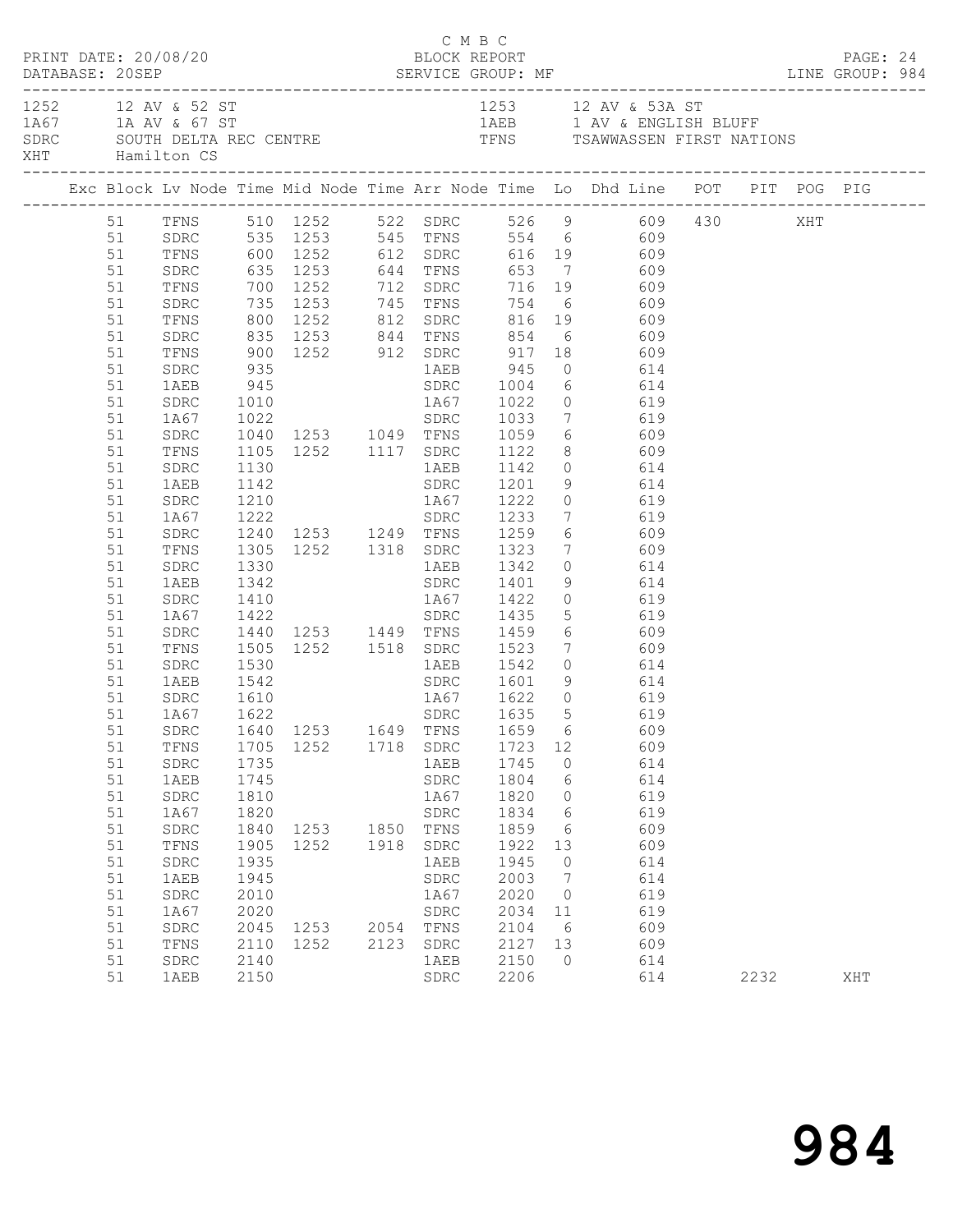#### C M B C<br>BLOCK REPORT

PAGE: 25<br>LINE GROUP: 984

|  |    |              |                      |                                                                                                                      |                                                         |                  |                | Exc Block Lv Node Time Mid Node Time Arr Node Time Lo Dhd Line POT PIT POG PIG                                                    |      |     |
|--|----|--------------|----------------------|----------------------------------------------------------------------------------------------------------------------|---------------------------------------------------------|------------------|----------------|-----------------------------------------------------------------------------------------------------------------------------------|------|-----|
|  | 52 |              |                      |                                                                                                                      |                                                         |                  |                | SDRC 910 1A67 922 0 619 830 XHT                                                                                                   |      |     |
|  | 52 |              |                      |                                                                                                                      |                                                         |                  |                |                                                                                                                                   |      |     |
|  | 52 |              |                      |                                                                                                                      |                                                         |                  |                |                                                                                                                                   |      |     |
|  | 52 |              |                      |                                                                                                                      |                                                         |                  |                | 1252 510<br>1253 949 778 959 6 609<br>1258 949 778 959 6 609<br>1252 1017 SDRC 1022 13 609<br>1262 1035 1252 1017 1268 1045 0 614 |      |     |
|  | 52 |              |                      |                                                                                                                      |                                                         |                  |                |                                                                                                                                   |      |     |
|  | 52 | 1AEB         | 1045                 |                                                                                                                      | SDRC                                                    |                  |                | 1104 6 614                                                                                                                        |      |     |
|  | 52 | ${\tt SDRC}$ |                      |                                                                                                                      |                                                         |                  |                | 619                                                                                                                               |      |     |
|  | 52 | 1A67         |                      |                                                                                                                      |                                                         |                  |                | 1110 1167 1122 0 619<br>1122 5DRC 1133 7 619<br>1140 1253 1149 TFNS 1159 6 609                                                    |      |     |
|  | 52 | SDRC         |                      |                                                                                                                      |                                                         |                  |                |                                                                                                                                   |      |     |
|  | 52 | TFNS         |                      | 1252 1218 SDRC 1223 12                                                                                               |                                                         |                  |                | 609                                                                                                                               |      |     |
|  | 52 | ${\tt SDRC}$ | 1205<br>1235         |                                                                                                                      | 1AEB                                                    | 1247 0           |                | 614                                                                                                                               |      |     |
|  | 52 | 1AEB         | 1247                 |                                                                                                                      | SDRC                                                    | 1306             | 5 <sup>5</sup> | 614                                                                                                                               |      |     |
|  | 52 | SDRC         |                      | 1311 1867 1323 0<br>1323 5DRC 1334 6<br>1340 1253 1349 TFNS 1359 6                                                   | 1A67 1323 0                                             |                  |                | 619                                                                                                                               |      |     |
|  | 52 | 1A67         |                      |                                                                                                                      |                                                         |                  |                | 619                                                                                                                               |      |     |
|  | 52 | SDRC         |                      |                                                                                                                      |                                                         |                  |                | 609                                                                                                                               |      |     |
|  | 52 | TFNS         | 1405                 |                                                                                                                      | 1252  1418  SDRC  1423                                  |                  | $7\phantom{0}$ | 609                                                                                                                               |      |     |
|  | 52 | SDRC         | 1430<br>1442         |                                                                                                                      | 1 AEB                                                   | 1442 0<br>1501 9 |                | 614<br>614                                                                                                                        |      |     |
|  | 52 | 1AEB         |                      |                                                                                                                      | SDRC                                                    |                  |                |                                                                                                                                   |      |     |
|  | 52 | SDRC         | 1510                 |                                                                                                                      | 1A67                                                    |                  |                | 1522 0 619                                                                                                                        |      |     |
|  | 52 | 1A67         |                      | 1522<br>1540 1253 1549 TFNS<br>1605 1252 1618 SDRC<br>SDRC 1535 5<br>1253 1549 TFNS 1559 6<br>1252 1618 SDRC 1623 12 |                                                         |                  |                | 619                                                                                                                               |      |     |
|  | 52 | SDRC         |                      |                                                                                                                      |                                                         |                  |                | 609                                                                                                                               |      |     |
|  | 52 | TFNS         |                      |                                                                                                                      |                                                         |                  |                | 609                                                                                                                               |      |     |
|  | 52 | SDRC         | 1635                 |                                                                                                                      | 1AEB                                                    | 1645 0           |                | 614                                                                                                                               |      |     |
|  | 52 | 1AEB         | 1645<br>1710         |                                                                                                                      |                                                         |                  |                | SDRC 1704 6 614<br>1A67 1720 0 619                                                                                                |      |     |
|  | 52 | ${\tt SDRC}$ |                      |                                                                                                                      |                                                         |                  |                |                                                                                                                                   |      |     |
|  | 52 | 1A67         |                      |                                                                                                                      |                                                         |                  |                |                                                                                                                                   |      |     |
|  | 52 | ${\tt SDRC}$ |                      |                                                                                                                      |                                                         |                  |                | 609                                                                                                                               |      |     |
|  | 52 | TFNS         |                      |                                                                                                                      |                                                         |                  |                |                                                                                                                                   |      |     |
|  | 52 | SDRC         | 1835                 |                                                                                                                      | 1 AEB                                                   |                  |                | 1845 0 614                                                                                                                        |      |     |
|  | 52 | 1AEB         | 1845                 |                                                                                                                      | SDRC                                                    | 1904 6<br>1920 0 |                | 614                                                                                                                               |      |     |
|  | 52 | ${\tt SDRC}$ | 1910                 |                                                                                                                      | 1A67                                                    |                  |                | 619                                                                                                                               |      |     |
|  | 52 | 1A67         | 1920                 |                                                                                                                      | SDRC 1934 6                                             |                  |                | 619                                                                                                                               |      |     |
|  | 52 | SDRC         | 1940<br>2005<br>2035 |                                                                                                                      | 1253 1949 TFNS 1959 6                                   |                  |                | 609                                                                                                                               |      |     |
|  | 52 | TFNS         |                      |                                                                                                                      | 1252    2018    SDRC    2022    13<br>1AEB    2045    0 |                  |                | 609                                                                                                                               |      |     |
|  | 52 | SDRC         |                      |                                                                                                                      |                                                         |                  |                | 614                                                                                                                               |      |     |
|  | 52 | 1AEB         | 2045                 |                                                                                                                      | SDRC                                                    |                  |                | 2103 7 614                                                                                                                        |      |     |
|  | 52 | SDRC         | $2110$<br>2120       |                                                                                                                      |                                                         |                  |                | 1A67 2120 0 619<br>SDRC 2134 11 619                                                                                               |      |     |
|  | 52 | 1A67         |                      |                                                                                                                      |                                                         |                  |                |                                                                                                                                   |      |     |
|  | 52 | SDRC         | 2145                 |                                                                                                                      |                                                         |                  |                | 1253 2154 TFNS 2204 6 609                                                                                                         |      |     |
|  | 52 | TFNS         | 2210<br>2245         |                                                                                                                      |                                                         |                  |                | 1252 2223 SDRC 2227 18 609<br>1253 2254 TFNS 2304 609                                                                             |      |     |
|  | 52 | SDRC         | 2245                 | 1253                                                                                                                 | 2254 TFNS                                               | 2304             |                | 609                                                                                                                               | 2333 | XHT |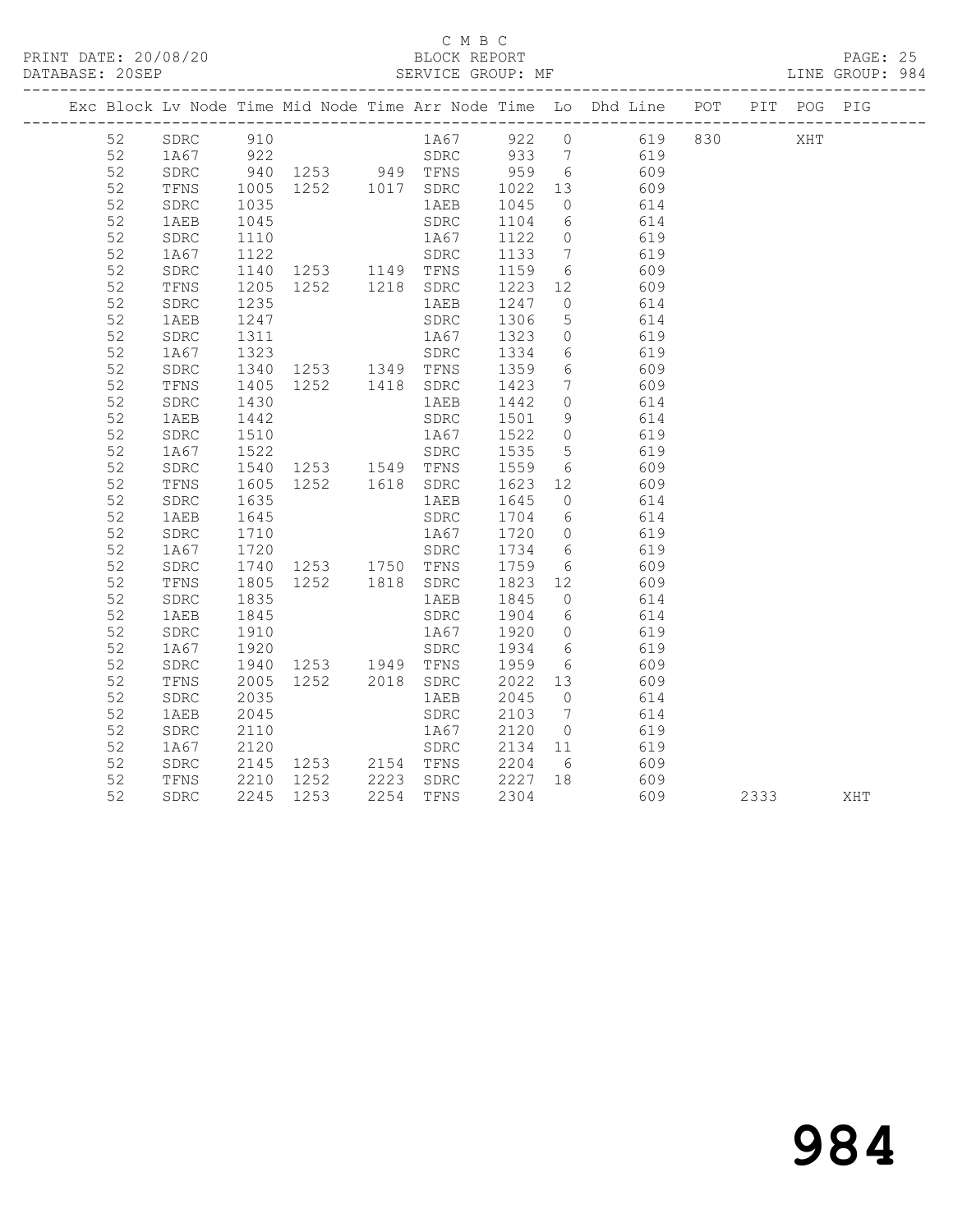|                                         |          |                      |                                                                                                       |              |                                                     | C M B C |                |       |      |          |  |
|-----------------------------------------|----------|----------------------|-------------------------------------------------------------------------------------------------------|--------------|-----------------------------------------------------|---------|----------------|-------|------|----------|--|
| PRINT DATE: 20/08/20<br>DATABASE: 20SEP |          |                      |                                                                                                       |              | BLOCK REPORT                                        |         |                |       |      | PAGE: 26 |  |
|                                         |          | LADX LADNER EXCHANGE | 46RR 46A ST & RIVER RD                                                                                |              | FECO FERRY & COMMODORE                              |         |                |       |      |          |  |
|                                         |          |                      | Exc Block Lv Node Time Mid Node Time Arr Node Time Lo Dhd Line POT PIT POG PIG                        |              |                                                     |         |                |       |      |          |  |
|                                         |          |                      | $71$ LADX 625                                                                                         |              | HP62 632 0 617 550 XHT                              |         |                |       |      |          |  |
|                                         |          |                      | 11 HP62 632<br>11 HP62 632 HP62 702 0 617<br>12 HP62 702 HP62 702 0 617<br>12 HP62 702 HP62 733 0 617 |              |                                                     |         |                |       |      |          |  |
|                                         |          |                      |                                                                                                       |              | LADX 637 18 617<br>HP62 702 0 617                   |         |                |       |      |          |  |
|                                         |          |                      |                                                                                                       |              |                                                     |         |                |       |      |          |  |
|                                         | 71       | LADX                 |                                                                                                       |              |                                                     |         |                |       |      |          |  |
|                                         | 71       | HP62                 | 725<br>733<br>755<br>803                                                                              |              | HP62 733 0 617<br>LADX 738 17 617<br>HP62 803 0 617 |         |                |       |      |          |  |
|                                         | 71       | LADX                 |                                                                                                       |              |                                                     |         |                |       |      |          |  |
|                                         | 71       | HP62                 |                                                                                                       |              | LADX 809 16 617                                     |         |                |       |      |          |  |
|                                         | 71       | LADX                 | 825                                                                                                   |              | HP62 832                                            |         |                | 0 617 |      |          |  |
|                                         | 71       |                      |                                                                                                       |              |                                                     |         |                | 617   |      |          |  |
|                                         | 71       | HP62<br>LADX         | 832<br>855                                                                                            |              | LADX 837 18<br>HP62 902 0                           |         |                | 617   |      |          |  |
|                                         | 71       | HP62                 | 902                                                                                                   |              | LADX 907 18                                         |         |                | 617   |      |          |  |
|                                         | 71       |                      |                                                                                                       |              |                                                     |         | $\overline{0}$ | 617   |      |          |  |
|                                         |          | LADX                 | 925                                                                                                   |              | HP62 932                                            |         |                |       |      |          |  |
|                                         | 71       | HP62                 | $932$<br>955<br>1003                                                                                  |              |                                                     |         |                | 617   |      |          |  |
|                                         | 71<br>71 | LADX<br>HP62         |                                                                                                       |              | LADX 1007 18 617                                    |         | $\overline{0}$ | 617   |      |          |  |
|                                         |          |                      |                                                                                                       |              |                                                     |         |                |       |      |          |  |
|                                         | 71       | LADX                 | 1025                                                                                                  | HP62 1032    |                                                     |         | $\overline{0}$ | 617   |      |          |  |
|                                         | 71       | HP62                 | 1032                                                                                                  |              | LADX 1036 19<br>HP62 1102 0<br>LADX                 |         |                | 617   |      |          |  |
|                                         | 71       | LADX                 | 1055                                                                                                  |              |                                                     |         |                | 617   |      |          |  |
|                                         | 71       | HP62                 | 1102                                                                                                  |              | LADX 1106 19                                        |         |                | 617   |      |          |  |
|                                         | 71       | LADX                 | 1125                                                                                                  |              | HP62 1132                                           |         | $\overline{0}$ | 617   |      |          |  |
|                                         | 71       | HP62                 | 1132                                                                                                  |              | LADX                                                | 1136 19 |                | 617   |      |          |  |
|                                         | 71       | LADX                 | 1155                                                                                                  |              | HP62 1202                                           |         | $\overline{0}$ | 617   |      |          |  |
|                                         | 71       | HP62                 | 1202                                                                                                  |              | LADX 1207 18 617                                    |         |                |       |      |          |  |
|                                         | 71       | LADX                 | 1225                                                                                                  |              | HP62 1232                                           |         | $\overline{0}$ | 617   |      |          |  |
|                                         | 71       | HP62                 | 1232                                                                                                  |              | LADX                                                | 1236 19 |                | 617   |      |          |  |
|                                         | 71       | LADX                 | 1255                                                                                                  |              | HP62 1303 0 617<br>LADX 1307 18 617                 |         |                |       |      |          |  |
|                                         | 71       | HP62                 | 1303                                                                                                  |              |                                                     |         |                |       |      |          |  |
|                                         | 71       | LADX                 | 1325                                                                                                  | HP62 1333    |                                                     |         |                | 0 617 |      |          |  |
|                                         | 71       | HP62                 | 1333                                                                                                  | LADX 1338 17 |                                                     |         |                | 617   |      |          |  |
|                                         | 71       | LADX                 | 1355                                                                                                  |              |                                                     |         |                | $617$ |      |          |  |
|                                         | 71       | HP62                 | 1403                                                                                                  |              |                                                     |         |                | 617   |      |          |  |
|                                         |          | 71 LADX 1425         |                                                                                                       |              | HP62 1433 0 617                                     |         |                |       |      |          |  |
|                                         | 71       | HP62                 | 1433                                                                                                  |              | LADX                                                | 1438 17 |                | 617   |      |          |  |
|                                         | 71       | LADX                 | 1455                                                                                                  |              | HP62                                                | 1503    | $\overline{0}$ | 617   |      |          |  |
|                                         | 71       | HP62                 | 1503                                                                                                  |              | LADX                                                | 1508    | 17             | 617   |      |          |  |
|                                         | 71       | LADX                 | 1525                                                                                                  |              | HP62                                                | 1533    | $\overline{0}$ | 617   |      |          |  |
|                                         | 71       | HP62                 | 1533                                                                                                  |              | LADX                                                | 1538    | 17             | 617   |      |          |  |
|                                         | 71       | LADX                 | 1555                                                                                                  |              | HP62                                                | 1603    | $\overline{0}$ | 617   |      |          |  |
|                                         | 71       | HP62                 | 1603                                                                                                  |              | LADX                                                | 1608    | 17             | 617   |      |          |  |
|                                         | 71       | LADX                 | 1625                                                                                                  |              | HP62                                                | 1633    | $\overline{0}$ | 617   |      |          |  |
|                                         | 71       | HP62                 | 1633                                                                                                  |              | LADX                                                | 1638    | 17             | 617   |      |          |  |
|                                         | 71       | LADX                 | 1655                                                                                                  |              | HP62                                                | 1704    | $\overline{0}$ | 617   |      |          |  |
|                                         | 71       | HP62                 | 1704                                                                                                  |              | LADX                                                | 1709    | 16             | 617   |      |          |  |
|                                         | 71       | LADX                 | 1725                                                                                                  |              | HP62                                                | 1734    | $\overline{0}$ | 617   |      |          |  |
|                                         | 71       | HP62                 | 1734                                                                                                  |              | LADX                                                | 1738    | 17             | 617   |      |          |  |
|                                         | 71       | LADX                 | 1755                                                                                                  |              | HP62                                                | 1803    | $\overline{0}$ | 617   |      |          |  |
|                                         | 71       | HP62                 | 1803                                                                                                  |              | LADX                                                | 1807    | 18             | 617   |      |          |  |
|                                         | 71       | LADX                 | 1825                                                                                                  |              | HP62                                                | 1833    | $\overline{0}$ | 617   |      |          |  |
|                                         | 71       | HP62                 | 1833                                                                                                  |              | LADX                                                | 1837    | 18             | 617   |      |          |  |
|                                         | 71       | LADX                 | 1855                                                                                                  |              | HP62                                                | 1903    | $\Omega$       | 617   |      |          |  |
|                                         | 71       | HP62                 | 1903                                                                                                  |              | LADX                                                | 1907    |                | 617   | 1942 | XHT      |  |
|                                         |          |                      |                                                                                                       |              |                                                     |         |                |       |      |          |  |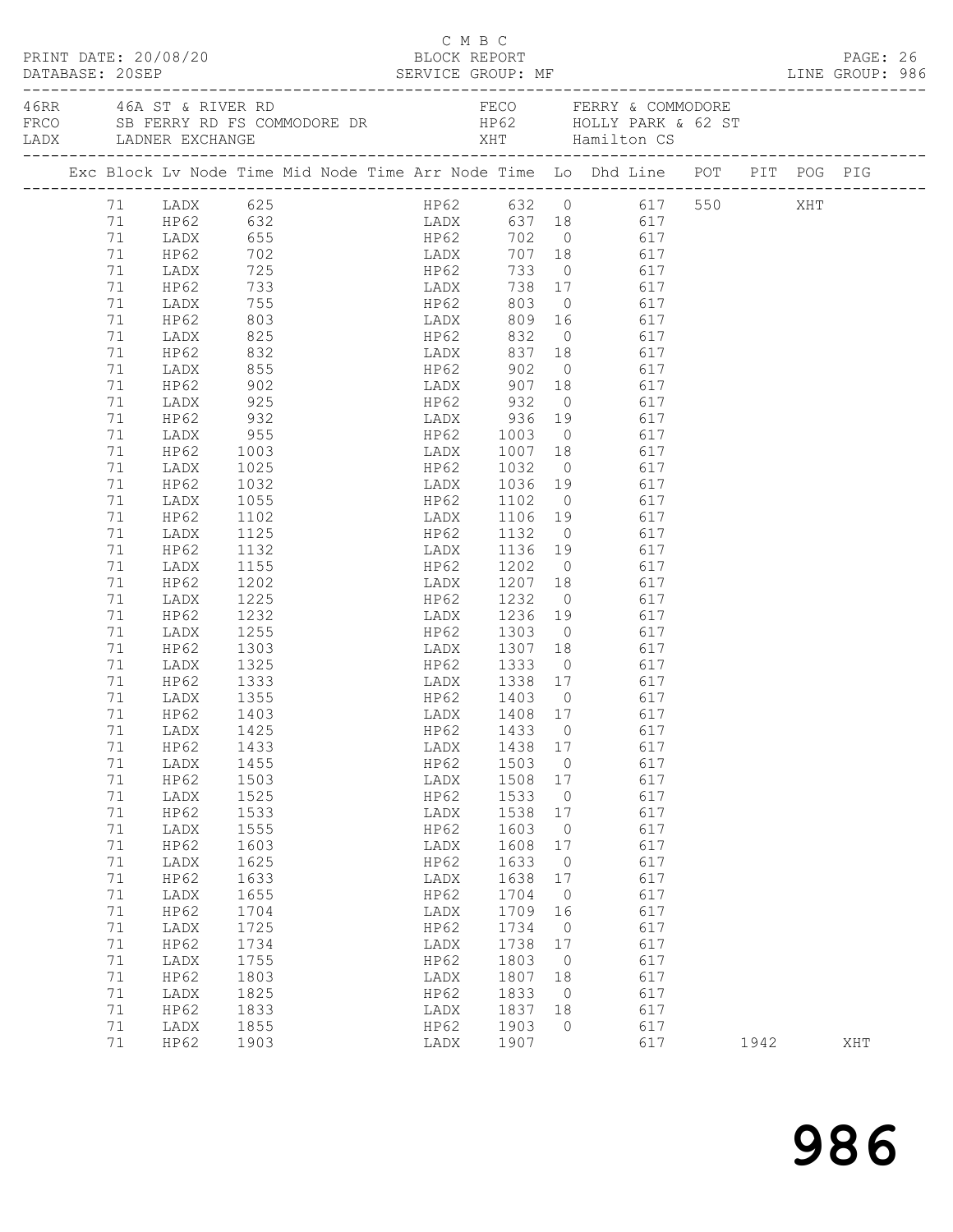## C M B C<br>BLOCK REPORT<br>SERVICE GROUP: MF

|  | DATABASE: 20SEP | . _ _ _ _ _ _ _ _ _ _ _ _ _ _ _ _ _ |                                             |  | SERVICE GROUP: MF            |                 |                 |                                                                                |      |     | LINE GROUP: 986 |  |
|--|-----------------|-------------------------------------|---------------------------------------------|--|------------------------------|-----------------|-----------------|--------------------------------------------------------------------------------|------|-----|-----------------|--|
|  |                 |                                     |                                             |  |                              |                 |                 | Exc Block Lv Node Time Mid Node Time Arr Node Time Lo Dhd Line POT PIT POG PIG |      |     |                 |  |
|  | 72              | LADX 745                            |                                             |  |                              |                 |                 | 46RR 751 0 616 710                                                             |      | XHT |                 |  |
|  | 72              | 46RR                                | 751                                         |  |                              |                 |                 | LADX 802 8 616                                                                 |      |     |                 |  |
|  | 72              | LADX                                | 810                                         |  | FECO 819 0                   |                 |                 | 618                                                                            |      |     |                 |  |
|  | 72              | FECO                                | 819                                         |  | LADX<br>FRCO                 |                 | 830 10          | 618                                                                            |      |     |                 |  |
|  | 72              | LADX                                | 840                                         |  |                              | 850             | $\overline{0}$  | 618                                                                            |      |     |                 |  |
|  | 72              | FRCO                                | 850                                         |  | LADX                         | 859             | 11              | 618                                                                            |      |     |                 |  |
|  | 72              | LADX                                | 910                                         |  | FECO                         | 918             | $\overline{0}$  | 618                                                                            |      |     |                 |  |
|  | 72              | FECO                                | 918                                         |  | LADX 928<br>FRCO 950<br>LADX |                 | 928 12          | 618                                                                            |      |     |                 |  |
|  | 72              | LADX                                | 940                                         |  |                              |                 | $\overline{0}$  | 618                                                                            |      |     |                 |  |
|  | 72              | FRCO                                | 950                                         |  | LADX                         | 959 11          |                 | 618                                                                            |      |     |                 |  |
|  | 72              | LADX                                | 1010                                        |  | FECO                         | 1019            | $\overline{0}$  | 618                                                                            |      |     |                 |  |
|  | 72              | FECO                                | 1019                                        |  | LADX                         | 1029 11         |                 | 618                                                                            |      |     |                 |  |
|  | 72              | LADX                                | 1040                                        |  | FRCO                         | 1050            | $\overline{0}$  | 618                                                                            |      |     |                 |  |
|  | 72              | FRCO                                | 1050                                        |  | LADX                         | 1059 11         |                 | 618                                                                            |      |     |                 |  |
|  | 72              | LADX                                | 1110                                        |  | FECO                         | 1119            | $\overline{0}$  | 618                                                                            |      |     |                 |  |
|  | 72              | FECO                                | $\begin{array}{c} 1115 \\ 1140 \end{array}$ |  | LADX                         | 1128 12         |                 | 618                                                                            |      |     |                 |  |
|  | 72              | LADX                                | 1150                                        |  | FRCO                         | 1150 0          |                 | 618                                                                            |      |     |                 |  |
|  | 72<br>72        | FRCO                                |                                             |  | LADX                         | 1159 11         | $\overline{0}$  | 618                                                                            |      |     |                 |  |
|  | 72              | LADX<br>FECO                        | 1210<br>1218                                |  | FECO<br>LADX                 | 1218<br>1227 13 |                 | 618                                                                            |      |     |                 |  |
|  | 72              |                                     | 1240                                        |  |                              | 1250            | $\overline{0}$  | 618<br>618                                                                     |      |     |                 |  |
|  | 72              | LADX<br>FRCO                        | 1250                                        |  | FRCO<br>LADX                 | 1259 11         |                 | 618                                                                            |      |     |                 |  |
|  | 72              | LADX                                | 1310                                        |  | FECO                         | 1319            | $\overline{0}$  | 618                                                                            |      |     |                 |  |
|  | 72              | FECO                                | 1319                                        |  | LADX                         | 1328            | 12              | 618                                                                            |      |     |                 |  |
|  | 72              | LADX                                | 1340                                        |  | FRCO                         | 1350 0          |                 | 618                                                                            |      |     |                 |  |
|  | 72              | FRCO                                | 1350                                        |  | LADX                         | 1359 16         |                 | 618                                                                            |      |     |                 |  |
|  | 72              | LADX                                | 1415                                        |  | 46RR                         | 1422            | $\overline{0}$  | 616                                                                            |      |     |                 |  |
|  | 72              | 46RR                                | 1422                                        |  | LADX                         | 1433            | $7\overline{ }$ | 616                                                                            |      |     |                 |  |
|  | 72              | LADX                                | 1440                                        |  | FRCO                         | 1450            | $\overline{0}$  | 618                                                                            |      |     |                 |  |
|  | 72              | FRCO                                | 1450                                        |  | LADX                         | 1459 11         |                 | 618                                                                            |      |     |                 |  |
|  | 72              | LADX                                | 1510                                        |  | FECO                         | 1519            | $\overline{0}$  | 618                                                                            |      |     |                 |  |
|  | 72              | FECO                                | 1519                                        |  | LADX                         | 1528            | 12              | 618                                                                            |      |     |                 |  |
|  | 72              | LADX                                | 1540                                        |  | FRCO                         | 1550 0          |                 | 618                                                                            |      |     |                 |  |
|  | 72              | FRCO                                | 1550                                        |  | LADX                         | 1559 11         |                 | 618                                                                            |      |     |                 |  |
|  | 72              | LADX                                | 1610                                        |  | FECO                         | 1619            | $\overline{0}$  | 618                                                                            |      |     |                 |  |
|  | 72              | FECO                                | 1619                                        |  | LADX                         | 1629 11         |                 | 618                                                                            |      |     |                 |  |
|  | 72              | LADX                                |                                             |  | FRCO                         | 1650 0          |                 | 618                                                                            |      |     |                 |  |
|  | 72              | FRCO                                | 1640<br>1650                                |  | LADX                         | 1659 11         |                 | 618                                                                            |      |     |                 |  |
|  | 72              | LADX 1710                           |                                             |  |                              |                 |                 | FECO 1719 0 618                                                                |      |     |                 |  |
|  | 72              | FECO                                | 1719                                        |  | LADX                         | 1729 11         |                 | 618                                                                            |      |     |                 |  |
|  | 72              | LADX                                | 1740                                        |  | FRCO                         | 1749            | $\overline{0}$  | 618                                                                            |      |     |                 |  |
|  | 72              | FRCO                                | 1749                                        |  | LADX                         | 1758            | 12              | 618                                                                            |      |     |                 |  |
|  | 72              | LADX                                | 1810                                        |  | FECO                         | 1818            | $\overline{0}$  | 618                                                                            |      |     |                 |  |
|  | 72              | FECO                                | 1818                                        |  | LADX                         | 1828            | 12              | 618                                                                            |      |     |                 |  |
|  | 72              | LADX                                | 1840                                        |  | ${\tt FRCO}$                 | 1849            | $\overline{0}$  | 618                                                                            |      |     |                 |  |
|  | 72              | FRCO                                | 1849                                        |  | LADX                         | 1859            | 11              | 618                                                                            |      |     |                 |  |
|  | 72              | LADX                                | 1910                                        |  | FECO                         | 1918            | $\overline{0}$  | 618                                                                            |      |     |                 |  |
|  | 72              | FECO                                | 1918                                        |  | LADX                         | 1927            |                 | 618                                                                            | 2002 |     | XHT             |  |
|  |                 |                                     |                                             |  |                              |                 |                 |                                                                                |      |     |                 |  |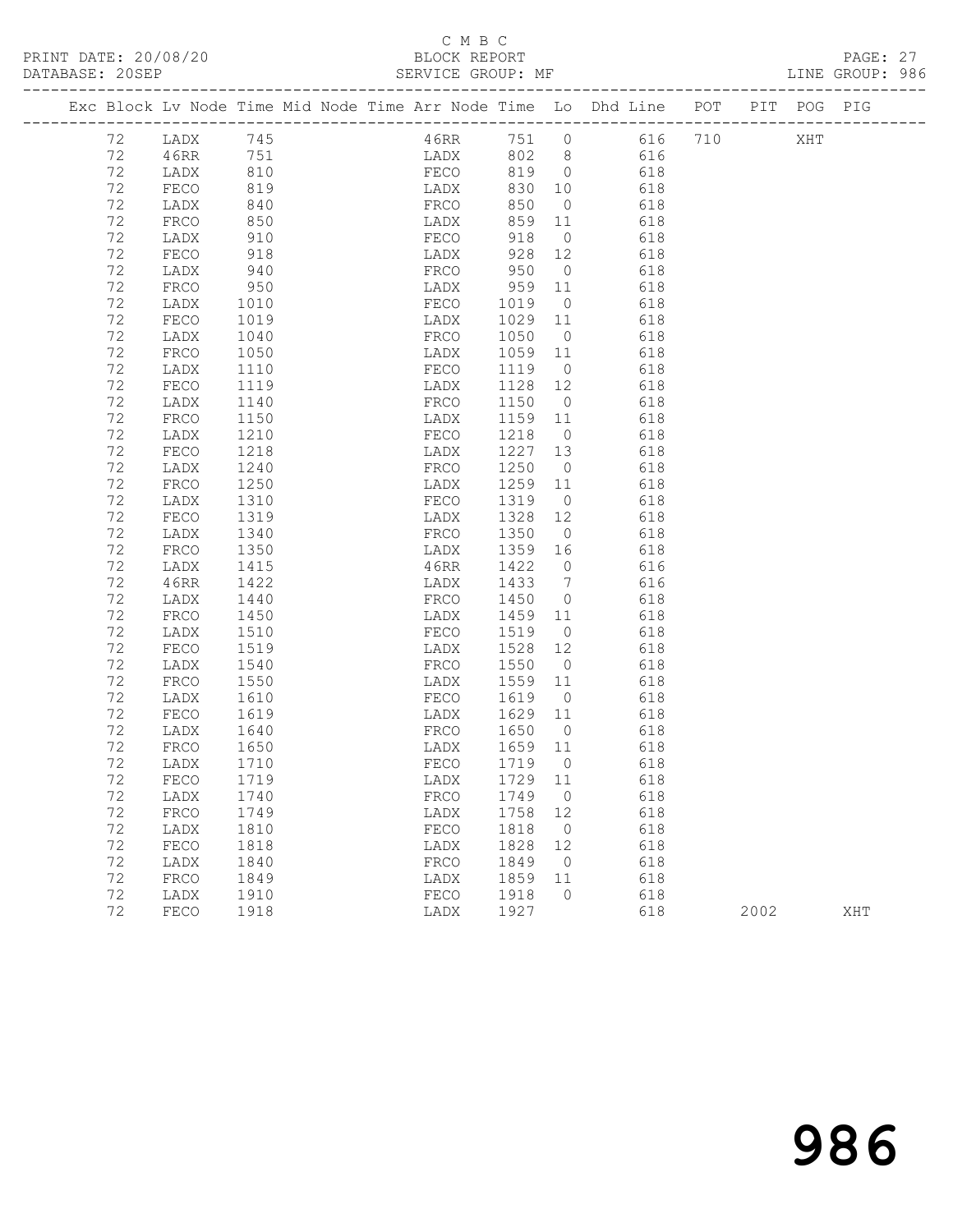#### C M B C<br>BLOCK REPORT SERVICE GROUP: MF

|    |      |                   | Exc Block Lv Node Time Mid Node Time Arr Node Time Lo Dhd Line POT |         |                 |                    |  | PIT POG PIG |  |
|----|------|-------------------|--------------------------------------------------------------------|---------|-----------------|--------------------|--|-------------|--|
| 73 | LADX | 815               |                                                                    |         |                 | 46RR 822 0 616 740 |  | XHT         |  |
| 73 | 46RR | 822<br>845        | LADX 832 13<br>46RR 852 0                                          |         |                 | 616                |  |             |  |
| 73 | LADX |                   |                                                                    |         |                 | 616                |  |             |  |
| 73 | 46RR | 852               | LADX                                                               | 902 13  |                 | 616                |  |             |  |
| 73 | LADX | 915               | 46RR                                                               | 922     | $\overline{0}$  | 616                |  |             |  |
| 73 | 46RR | 922               | LADX 933 12<br>46RR 951 0<br>LADX                                  |         |                 | 616                |  |             |  |
| 73 | LADX | 945               |                                                                    |         | $\overline{0}$  | 616                |  |             |  |
| 73 | 46RR | 951               | LADX                                                               | 1002 13 |                 | 616                |  |             |  |
| 73 | LADX | 1015              | 46RR                                                               | 1021    | $\bigcirc$      | 616                |  |             |  |
| 73 | 46RR | 1021              | LADX                                                               | 1032 13 |                 | 616                |  |             |  |
| 73 | LADX | 1045              | 46RR                                                               | 1051 0  |                 | 616                |  |             |  |
| 73 | 46RR | 1051              | LADX                                                               | 1101 14 |                 | 616                |  |             |  |
| 73 | LADX | 1115              | 46RR                                                               | 1121    | $\overline{0}$  | 616                |  |             |  |
| 73 | 46RR | 1121              | LADX                                                               | 1131    | 14              | 616                |  |             |  |
| 73 | LADX | 1145              | 46RR                                                               | 1151 0  |                 | 616                |  |             |  |
| 73 | 46RR | 1151              | LADX                                                               | 1202    | 13              | 616                |  |             |  |
| 73 | LADX | 1215              | 46RR                                                               | 1221 0  |                 | 616                |  |             |  |
| 73 | 46RR | 1221              | LADX                                                               | 1232 13 |                 | 616                |  |             |  |
| 73 | LADX | 1245              | 46RR                                                               | 1252    | $\overline{0}$  | 616                |  |             |  |
| 73 | 46RR | 1252              | LADX                                                               | 1303    | 12              | 616                |  |             |  |
| 73 | LADX | 1315              | 46RR                                                               | 1322    | $\overline{0}$  | 616                |  |             |  |
| 73 | 46RR | $\frac{1}{1}$ 322 | LADX                                                               | 1334 11 |                 | 616                |  |             |  |
| 73 | LADX | 1345              | 46RR                                                               | 1352    | $\overline{0}$  | 616                |  |             |  |
| 73 | 46RR | 1352              | LADX                                                               | 1403    | $7\overline{ }$ | 616                |  |             |  |
| 73 | LADX | 1410              | FECO                                                               | 1418    | $\overline{0}$  | 618                |  |             |  |
| 73 | FECO | 1418              | LADX                                                               | 1427 18 |                 | 618                |  |             |  |
| 73 | LADX | 1445              | 46RR                                                               | 1452    | $\overline{0}$  | 616                |  |             |  |
| 73 | 46RR | 1452              | LADX                                                               | 1504    | 11              | 616                |  |             |  |
| 73 | LADX | 1515              | 46RR                                                               | 1522    | $\overline{0}$  | 616                |  |             |  |
| 73 | 46RR | 1522              | LADX                                                               | 1533    | 12              | 616                |  |             |  |
| 73 | LADX | 1545              | 46RR                                                               | 1552    | $\overline{0}$  | 616                |  |             |  |
| 73 | 46RR | 1552              | LADX                                                               | 1603    | 12              | 616                |  |             |  |
| 73 | LADX | 1615              | 46RR                                                               | 1622    | $\overline{0}$  | 616                |  |             |  |
| 73 | 46RR | 1622              | LADX                                                               | 1633 12 |                 | 616                |  |             |  |
| 73 | LADX | 1645              | 46RR                                                               | 1652    | $\overline{0}$  | 616                |  |             |  |
| 73 | 46RR | 1652              | LADX                                                               | 1703 12 |                 | 616                |  |             |  |
| 73 | LADX | 1715              | 46RR                                                               | 1722    | $\overline{0}$  | 616                |  |             |  |
| 73 | 46RR | 1722              | LADX                                                               | 1733 12 |                 | 616                |  |             |  |
| 73 | LADX | 1745              | 46RR                                                               | 1751    | $\overline{0}$  | 616                |  |             |  |
| 73 | 46RR | 1751              | LADX                                                               | 1802    | 13              | 616                |  |             |  |

 73 LADX 1815 46RR 1821 0 616 73 46RR 1821 LADX 1832 13 616 73 LADX 1845 46RR 1851 0 616

1912 1815<br>
1913 1815<br>
1921 1821 1821 1821 1821 1832<br>
1916 1845 1845 1851 1851 1868 1851 1935 XHT<br>
1935 1846 1851 1851 1852 1900 616 1935 1867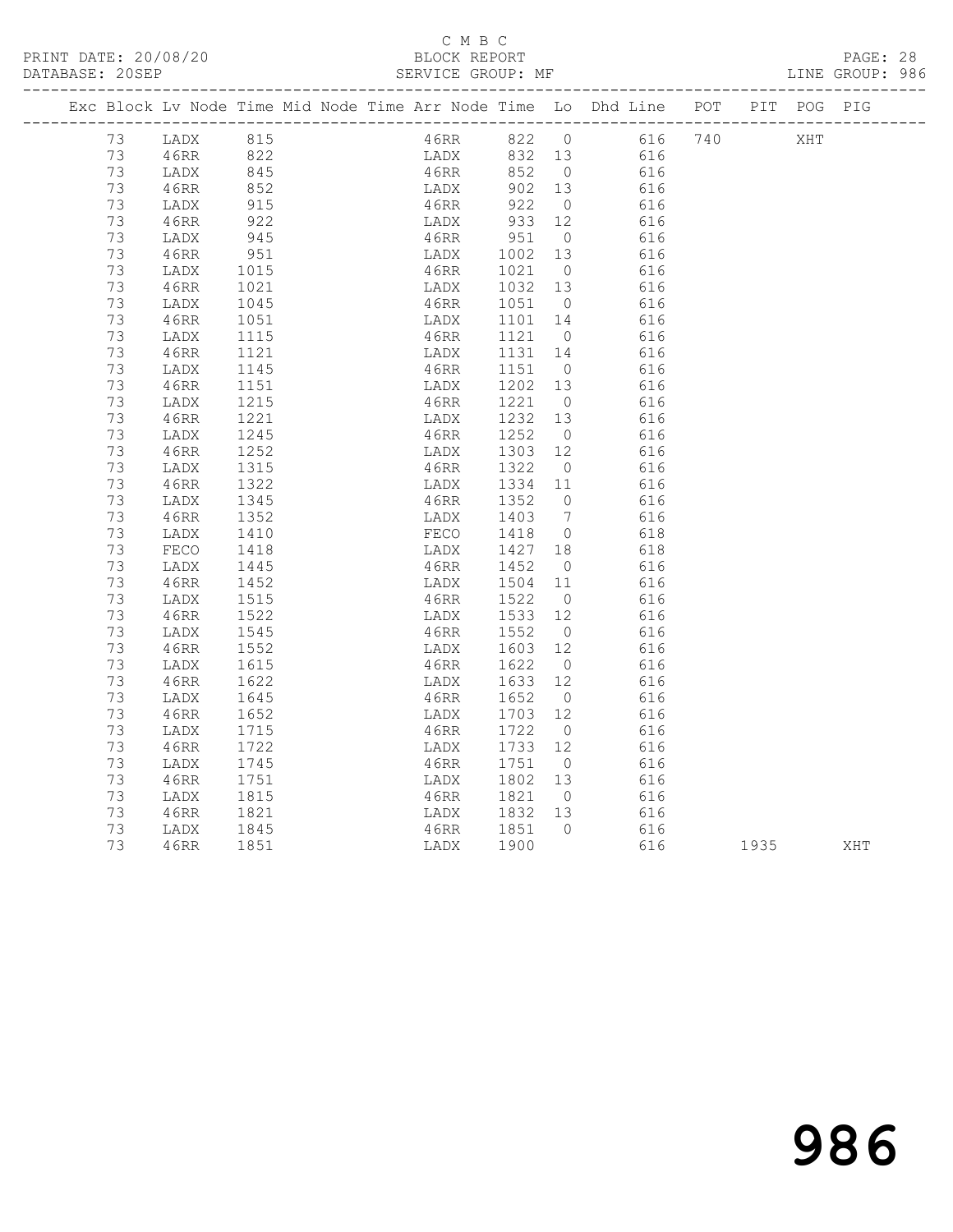|                                        | PRINT DATE: 20/08/20<br>DATABASE: 20SEP<br>ACAE      ACRO AEROSPACE AGAR DRIVE                     ADBS        ANDERSON & BUSWELL |                                                                                                                                                                                        |                                                                                                                                     |                                      |                |                                                   |                                                                                              | C M B C<br>BLOCK REPORT | SERVICE GROUP: MF                                                                                                                   |                |                                                                                                                                                                                                     |     | LINE GROUP: 990                         |  | PAGE: 29 |  |
|----------------------------------------|-----------------------------------------------------------------------------------------------------------------------------------|----------------------------------------------------------------------------------------------------------------------------------------------------------------------------------------|-------------------------------------------------------------------------------------------------------------------------------------|--------------------------------------|----------------|---------------------------------------------------|----------------------------------------------------------------------------------------------|-------------------------|-------------------------------------------------------------------------------------------------------------------------------------|----------------|-----------------------------------------------------------------------------------------------------------------------------------------------------------------------------------------------------|-----|-----------------------------------------|--|----------|--|
| <b>BPST</b><br>COPA<br>XHT Hamilton CS |                                                                                                                                   | BRIDGEPORT STN<br>COMMERCE PKWY                                                                                                                                                        |                                                                                                                                     |                                      |                |                                                   |                                                                                              |                         |                                                                                                                                     |                |                                                                                                                                                                                                     |     | CAJA CAMBIE & JACOMBS-E<br>JACA JACOMBS |  |          |  |
|                                        |                                                                                                                                   | Exc Block Lv Node Time Mid Node Time Arr Node Time Lo Dhd Line POT PIT POG PIG                                                                                                         |                                                                                                                                     |                                      |                |                                                   |                                                                                              |                         |                                                                                                                                     |                |                                                                                                                                                                                                     |     |                                         |  |          |  |
|                                        | 61<br>61<br>61<br>61<br>61<br>61<br>61<br>61<br>61<br>61<br>61<br>61<br>61<br>61<br>61<br>61<br>61                                | 61 BPST 930<br>ACAE<br>BPST<br>ACAE<br>BPST<br>ACAE<br><b>BPST</b><br>ACAE<br><b>BPST</b><br>ACAE<br><b>BPST</b><br>ACAE<br>BPST<br>ACAE<br><b>BPST</b><br>ACAE<br><b>BPST</b><br>ACAE | 945<br>1005<br>1020<br>1040<br>1055<br>1115<br>1130<br>1150<br>1205<br>1225<br>1237<br>1300<br>1312<br>1335<br>1347<br>1410<br>1422 |                                      |                |                                                   | BPST<br>ACAE<br>BPST<br>ACAE<br>BPST<br>ACAE<br>BPST<br>ACAE<br>BPST<br>ACAE<br>ACAE<br>BPST |                         | 1032<br>1055<br>1107<br>1130<br>1142<br>1205<br>1217<br>1237<br>1251<br>1312<br>BPST 1326<br>ACAE 1347<br>BPST 1401<br>1422<br>1437 |                | BPST 957 8 412<br>ACAE 1020 0 412<br>8 412<br>$0$ 412<br>8 412<br>$0$ 412<br>8 412<br>$0 \t 412$<br>8 412<br>$0$ 412<br>9 412<br>$0 \t 412$<br>9 412<br>$0$ 412<br>9 412<br>$0 \t 412$<br>10 12 412 |     | ACAE 945 0 412 900 XHT                  |  |          |  |
|                                        | 61<br>61<br>61<br>61<br>61<br>61<br>61<br>61                                                                                      | ADBS<br>COPA<br>ADBS<br>COPA<br>ADBS<br>COPA<br>ADBS<br>COPA                                                                                                                           | 1459<br>1531<br>1611<br>1642<br>1721<br>1752<br>1831<br>1900 JACA                                                                   | JACA<br>CAJA<br>JACA<br>CAJA<br>JACA | CAJA 1525 COPA | 1537<br>1636<br>1648<br>1746<br>1758<br>1906 ADBS | ADBS<br>COPA<br>ADBS<br>COPA                                                                 |                         | 1531<br>1602<br>1642<br>1713<br>1752<br>ADBS 1823<br>CAJA 1854 COPA 1900<br>1928                                                    | $\overline{0}$ | 9 416<br>0 416<br>8 416<br>$0$ 416<br>8 416<br>$0$ 416                                                                                                                                              | 416 | 416 1958                                |  | XHT      |  |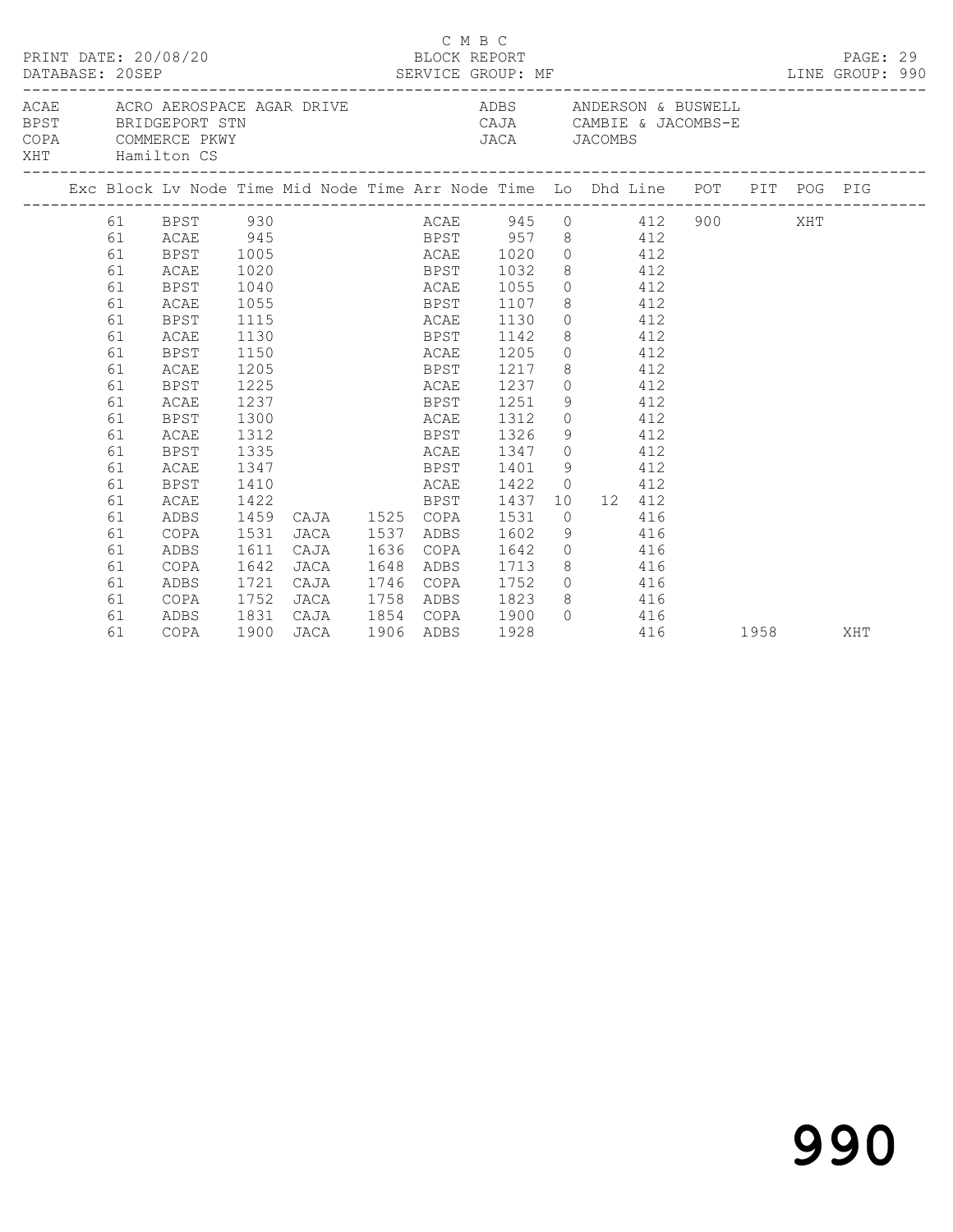|                |             | PRINT DATE: 20/08/20             |              |                                                                                                                                |              | C M B C<br>BLOCK REPORT |              |                                  |                |      |     | PAGE: 30 |
|----------------|-------------|----------------------------------|--------------|--------------------------------------------------------------------------------------------------------------------------------|--------------|-------------------------|--------------|----------------------------------|----------------|------|-----|----------|
|                |             |                                  |              | RWSH          NB RAILWAY AVE FS STEVESTON HWY              WISH         EB WILLIAMS RD NS SHELL RD<br>XHT          Hamilton CS |              |                         |              |                                  |                |      |     |          |
|                |             |                                  |              | Exc Block Lv Node Time Mid Node Time Arr Node Time Lo Dhd Line POT PIT POG PIG                                                 |              |                         |              |                                  |                |      |     |          |
|                |             | SD 71 RWSH 800<br>SD 71 CH4E 840 |              | WISH 815 11 14 413 725<br>RRCX 909 11 413                                                                                      |              |                         |              |                                  |                |      | XHT |          |
|                |             |                                  |              |                                                                                                                                |              |                         |              |                                  |                |      |     |          |
|                | #SD 71 CH4E |                                  |              | 840 RRCX 909 11 413 805 XHT                                                                                                    |              |                         |              |                                  |                |      |     |          |
|                | 71          | RRCX                             |              | 920 99SW 925 CH4E 950 10 413<br>1000 99SE 1023 RRCX 1026 14 413<br>1040 99SW 1044 CH4E 1111 9 413                              |              |                         |              |                                  |                |      |     |          |
|                | 71          | CH4E                             |              |                                                                                                                                |              |                         |              |                                  |                |      |     |          |
|                | 71          | RRCX                             |              |                                                                                                                                |              |                         |              |                                  |                |      |     |          |
|                | 71          | CH4E                             | 1120         | 99SE 1143 RRCX 1146 14 413                                                                                                     |              |                         |              |                                  |                |      |     |          |
|                | 71          | RRCX                             | 1200         | 99SW                                                                                                                           |              | 1204 CH4E 1231 9 413    |              |                                  |                |      |     |          |
|                | 71          | CH4E                             | 1240<br>1320 | 99SE 1305 RRCX 1308 12<br>99SW 1324 CH4E 1351 9                                                                                |              |                         |              |                                  | $413$<br>$413$ |      |     |          |
|                | 71          | RRCX                             |              |                                                                                                                                |              |                         |              |                                  |                |      |     |          |
|                | 71          | CH4E                             | 1400         | 99SE 1431 RRCX 1434 6 413                                                                                                      |              |                         |              |                                  |                |      |     |          |
|                | 71          | RRCX                             | 1440         | 99SW 1445 CH4E 1514 6 413                                                                                                      |              |                         |              |                                  |                |      |     |          |
|                | 71          | CH4E                             | 1520<br>1602 | 99SE 1554 RRCX 1557 5<br>99SW 1609 CH4E 1637 7                                                                                 |              |                         |              |                                  | 413<br>413     |      |     |          |
|                | 71          | RRCX                             |              |                                                                                                                                |              |                         |              |                                  |                |      |     |          |
|                | 71          | CH4E                             | 1644         | 99SE 1711 RRCX 1714 6 413                                                                                                      |              |                         |              |                                  |                |      |     |          |
|                | 71          | RRCX                             | 1720         | 99SW                                                                                                                           |              | 1727 CH4E 1755 5 413    |              |                                  |                |      |     |          |
|                | 71          | CH4E                             |              |                                                                                                                                |              |                         |              |                                  |                |      |     |          |
|                | 71          | RRCX                             |              | 1800 99SE 1824 RRCX 1827 13 413<br>1840 99SW 1843 CH4E 1908 22 413<br>1930 99SE 1951 RRCX 1954 6 413                           |              |                         |              |                                  |                |      |     |          |
|                | 71          | CH4E                             |              |                                                                                                                                |              |                         |              |                                  |                |      |     |          |
|                | 71          | RRCX                             |              | 2000 99SW 2003 CH4E 2028 413 2058 XHT                                                                                          |              |                         |              |                                  |                |      |     |          |
|                | 72          | CH4E                             | 800<br>840   | RRCX 829 11 413 725 XHT 99SW 845 CH4E 910 10 413                                                                               |              |                         |              |                                  |                |      |     |          |
|                | 72          | RRCX                             |              |                                                                                                                                |              |                         |              |                                  |                |      |     |          |
|                | 72          | CH4E                             | 920          | 99SE 945 RRCX 948 12 413                                                                                                       |              |                         |              |                                  |                |      |     |          |
|                | 72          | RRCX                             | 1000         | 99SW 1005 CH4E 1032 8 413                                                                                                      |              |                         |              |                                  |                |      |     |          |
|                | 72          | CH4E                             | 1040<br>1120 | 99SE 1103 RRCX 1106 14 413<br>99SW 1124 CH4E 1151 9 413                                                                        |              |                         |              |                                  |                |      |     |          |
|                | 72          | RRCX                             |              |                                                                                                                                |              |                         |              |                                  |                |      |     |          |
|                | 72          | CH4E                             | 1200         | 99SE 1225 RRCX 1228 12 413                                                                                                     |              |                         |              |                                  |                |      |     |          |
|                | 72          | RRCX                             | 1240         | 99SW 1244 CH4E 1311 9 413                                                                                                      |              |                         |              |                                  |                |      |     |          |
|                | 72          | CH4E                             |              | 1320 99SE<br>1400 99SW<br>99SE 1345 RRCX 1348 12<br>99SW 1405 CH4E 1434 6                                                      |              |                         |              |                                  | 413<br>413     |      |     |          |
|                | 72          | RRCX                             |              |                                                                                                                                |              |                         |              |                                  |                |      |     |          |
|                |             |                                  |              | 72 CH4E 1440 99SE 1511 RRCX 1514 6 413                                                                                         |              |                         |              |                                  |                |      |     |          |
|                | 72          | RRCX                             | 1520         | 99SW                                                                                                                           | 1527         | CH4E                    | 1556         | 9                                | 413            |      |     |          |
|                | 72          | CH4E                             | 1605         | 99SE                                                                                                                           | 1631         | RRCX                    | 1634         | $6\overline{6}$                  | 413            |      |     |          |
|                | 72          | $\mathop{\mathrm{RRCX}}$         | 1640         | 99SW                                                                                                                           | 1647         | CH4E                    | 1715         | $5\phantom{0}$                   | 413            |      |     |          |
|                | 72          | CH4E                             | 1720         | 99SE                                                                                                                           | 1744         | RRCX                    | 1747         | 13                               | 413            |      |     |          |
|                | 72          | <b>RRCX</b>                      | 1800         | 99SW                                                                                                                           | 1803         | CH4E                    | 1828         | 12                               | 413            |      |     |          |
|                | 72          | CH4E                             | 1840         | 99SE                                                                                                                           | 1901         | RRCX                    | 1904         | 16                               | 413            |      |     |          |
|                | 72          | RRCX                             | 1920         | 99SW                                                                                                                           | 1923         | CH4E                    | 1948         | 12                               | 413            |      |     |          |
|                | 72          | CH4E                             | 2000         | 99SE                                                                                                                           | 2019         | RRCX                    | 2022         | 8                                | 413            |      |     |          |
| #FE 72         |             | RRCX                             | 2030         | 99SW                                                                                                                           | 2033         | CH4E                    | 2058         |                                  | 413            | 2128 |     | XHT      |
| FE 72          |             | $\mathop{\rm RRCX}\nolimits$     | 2030         | 99SW                                                                                                                           | 2033         | CH4E                    | 2058         | $\overline{2}$                   | 413            |      |     |          |
| FE 72<br>FE 72 |             | CH4E                             | 2100         | 99SE<br>99SW                                                                                                                   | 2119<br>2133 | RRCX                    | 2122<br>2158 | 8 <sup>8</sup><br>$\overline{2}$ | 413<br>413     |      |     |          |
| FE 72          |             | $\operatorname{RRCX}$<br>CH4E    | 2130<br>2200 | 99SE                                                                                                                           | 2219         | CH4E<br>RRCX            | 2222         | 8                                | 413            |      |     |          |
| FE 72          |             | RRCX                             | 2230         | 99SW                                                                                                                           | 2233         | CH4E                    | 2257         |                                  | 413            | 2327 |     | XHT      |
|                |             |                                  |              |                                                                                                                                |              |                         |              |                                  |                |      |     |          |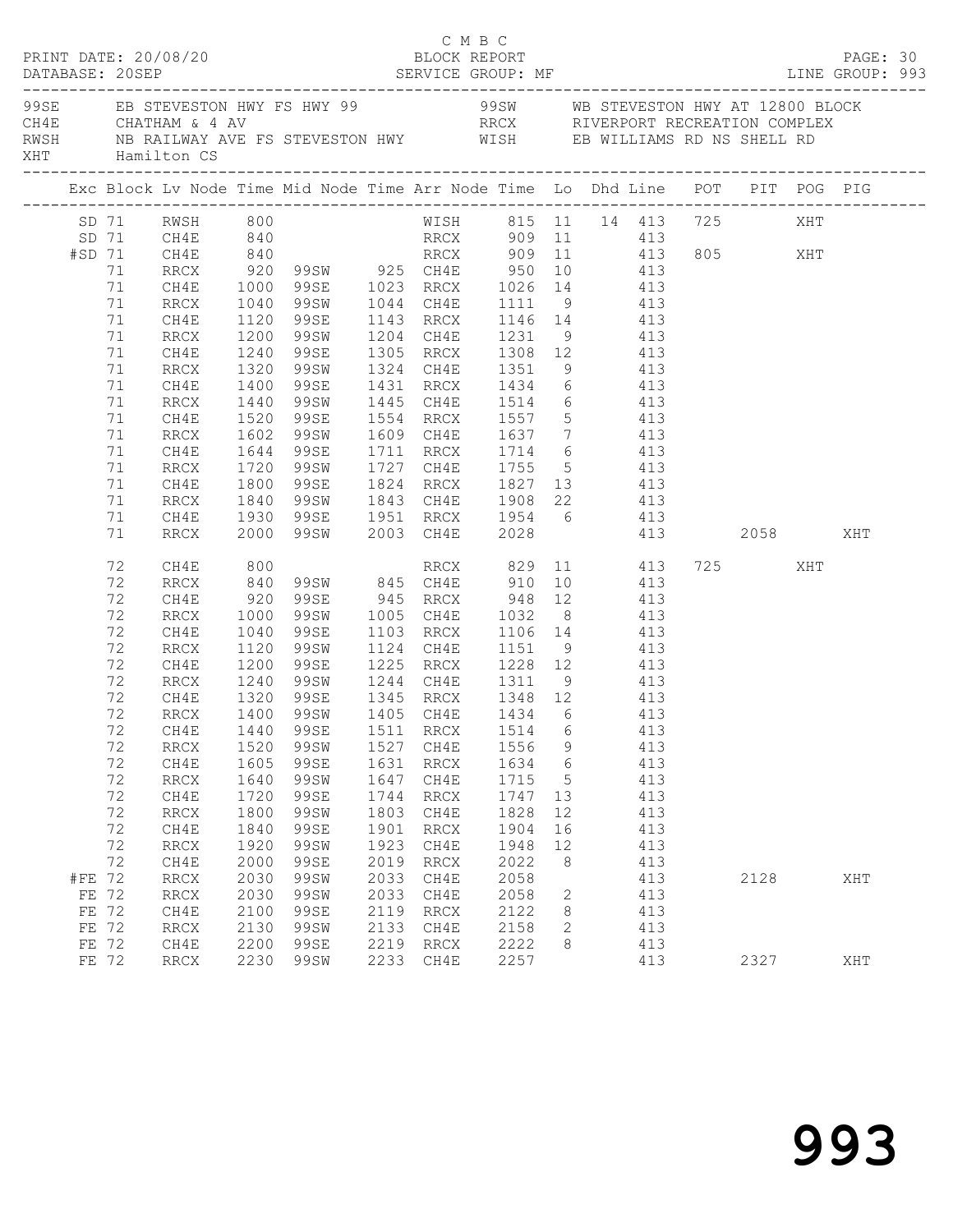|  |                                              | PRINT DATE: 20/08/20<br>DATABASE: 20SEP                               |                                 | -----------------------------                                                                        |                   |                                                          | C M B C<br>BLOCK REPORT<br>SERVICE GROUP: MF                 |                                                    |                                        |         | PAGE: 31<br>LINE GROUP: 994 |  |
|--|----------------------------------------------|-----------------------------------------------------------------------|---------------------------------|------------------------------------------------------------------------------------------------------|-------------------|----------------------------------------------------------|--------------------------------------------------------------|----------------------------------------------------|----------------------------------------|---------|-----------------------------|--|
|  | JACA JACOMBS                                 | ADBS ANDERSON & BUSWELL<br>CAJA CAMBIE & JACOMBS-E<br>XHT Hamilton CS |                                 |                                                                                                      |                   |                                                          | COPA COMMERCE PKWY<br>ROSO     RICHMOND OLYMPIC SKATING OVAL |                                                    | BHST BRIGHOUSE STATION                 |         |                             |  |
|  |                                              |                                                                       |                                 | Exc Block Lv Node Time Mid Node Time Arr Node Time Lo Dhd Line POT PIT POG PIG                       |                   |                                                          |                                                              |                                                    |                                        |         |                             |  |
|  | 81<br>81<br>81<br>81<br>81<br>81<br>81<br>81 | ADBS<br>COPA<br>ADBS<br>COPA<br>ADBS<br>COPA<br>ADBS<br>COPA          | 630<br>700<br>730<br>804<br>910 | 559 CAJA 617 COPA 623 7 416 529 XHT<br>JACA 636 ADBS 655<br>CAJA<br>JACA<br>CAJA<br>834 JACA<br>CAJA |                   | 718 COPA<br>736 ADBS<br>828 COPA<br>840 ADBS<br>934 COPA | 724<br>758<br>834<br>905<br>940<br>1010                      | 6 416<br>6 416<br>$0 \t 416$<br>5 416              | 5 416<br>$0 \t 416$<br>416 1040 XHT    |         |                             |  |
|  | 82<br>82<br>82<br>82<br>82<br>82             | ADBS<br>COPA<br>ADBS<br>COPA<br>ADBS<br>COPA                          | 700<br>734<br>840               | 629 CAJA<br>JACA<br>CAJA<br>804 JACA<br>CAJA                                                         | 647<br>706<br>758 | COPA<br>ADBS<br>COPA<br>810 ADBS<br>904 COPA             | 653<br>728<br>804<br>835<br>910<br>941                       | $6 \qquad \qquad$<br>$\Omega$<br>5 416<br>$\Omega$ | 7 416<br>416<br>416<br>416<br>416 1011 | 559 XHT | XHT                         |  |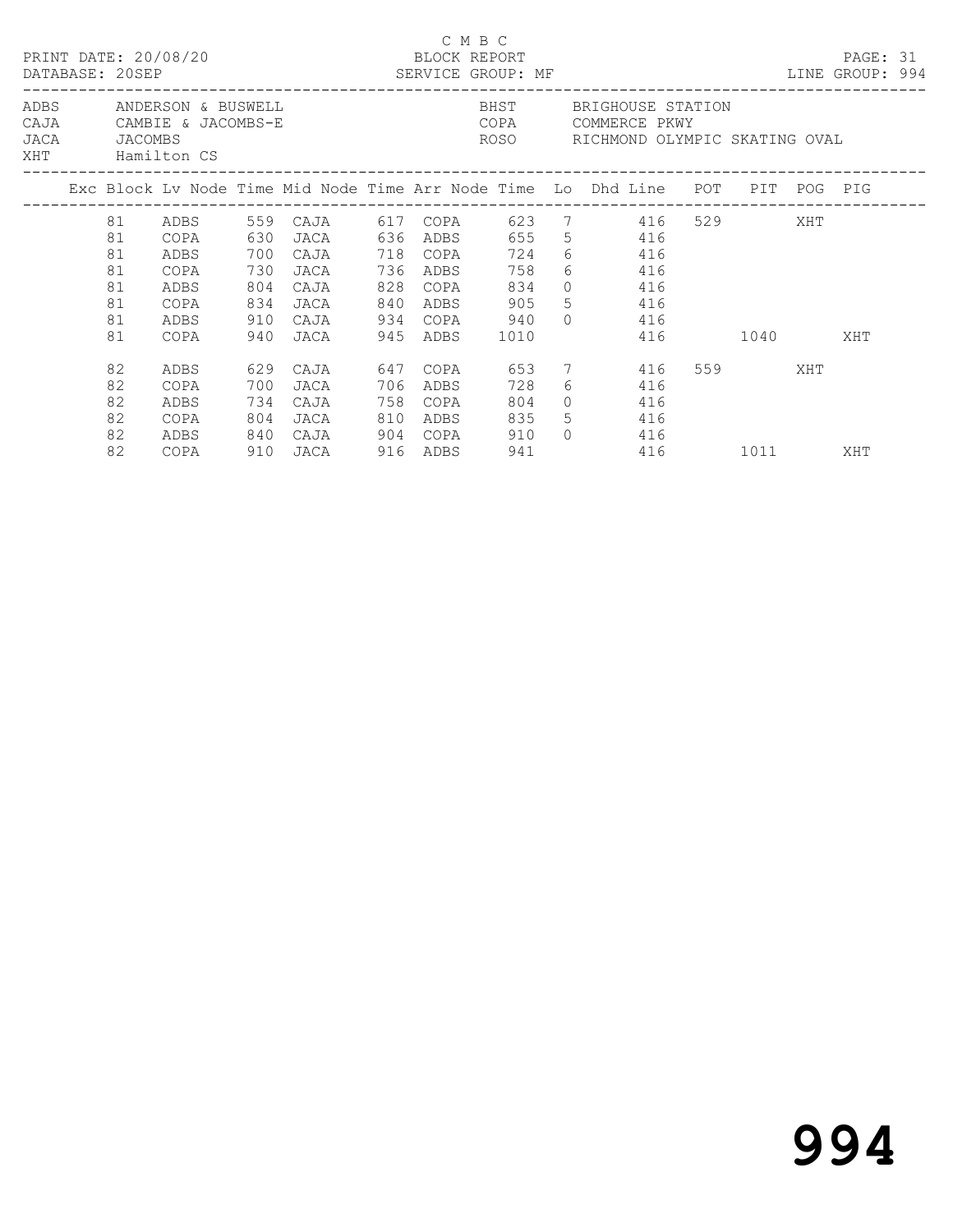## C M B C<br>BLOCK REPORT

PAGE: 32<br>LINE GROUP: 994

|    | Exc Block Lv Node Time Mid Node Time Arr Node Time Lo Dhd Line POT PIT POG PIG |      |      |      |             |                       |                 |                 |      |      |     |     |
|----|--------------------------------------------------------------------------------|------|------|------|-------------|-----------------------|-----------------|-----------------|------|------|-----|-----|
| 83 | BHST                                                                           | 910  |      |      |             |                       |                 | ROSO 921 11 414 | 840  |      | XHT |     |
| 83 | <b>ROSO</b>                                                                    | 932  |      |      |             | BHST 945 0            |                 | 414             |      |      |     |     |
| 83 | BHST                                                                           | 945  |      |      | ROSO        | $\frac{956}{1020}$ 11 |                 | 414             |      |      |     |     |
| 83 | ROSO                                                                           | 1007 |      |      | BHST        | 1020                  | $\circ$         | 414             |      |      |     |     |
| 83 | BHST                                                                           | 1020 |      |      | ROSO        | 1031                  | 9               | 414             |      |      |     |     |
| 83 | <b>ROSO</b>                                                                    | 1040 |      |      | BHST        | 1055                  | $\circ$         | 414             |      |      |     |     |
| 83 | BHST                                                                           | 1055 |      |      | ROSO        | 1106                  | 9               | 414             |      |      |     |     |
| 83 | <b>ROSO</b>                                                                    | 1115 |      |      | BHST        | 1130                  | $\circ$         | 414             |      |      |     |     |
| 83 | BHST                                                                           | 1130 |      |      | ROSO        | 1141                  | 9               | 414             |      |      |     |     |
| 83 | <b>ROSO</b>                                                                    | 1150 |      |      | BHST        | 1205                  | $\circ$         | 414             |      |      |     |     |
| 83 | BHST                                                                           | 1205 |      |      | ROSO        | 1216                  | 9               | 414             |      |      |     |     |
| 83 | <b>ROSO</b>                                                                    | 1225 |      |      | BHST        | 1240                  | 0               | 414             |      |      |     |     |
| 83 | BHST                                                                           | 1240 |      |      | ROSO        | 1253                  | 7               | 414             |      |      |     |     |
| 83 | <b>ROSO</b>                                                                    | 1300 |      |      | BHST        | 1315                  | $\circ$         | 414             |      |      |     |     |
| 83 | BHST                                                                           | 1315 |      |      | ROSO        | 1328                  | $7\phantom{.0}$ | 414             |      |      |     |     |
| 83 | <b>ROSO</b>                                                                    | 1335 |      |      | BHST        | 1350                  | $\circ$         | 414             |      |      |     |     |
| 83 | BHST                                                                           | 1350 |      |      | ROSO        | 1403                  | $7\phantom{.0}$ | 414             |      |      |     |     |
| 83 | <b>ROSO</b>                                                                    | 1410 |      |      | BHST        | 1425                  | $\circ$         | 414             |      |      |     |     |
| 83 | BHST                                                                           | 1425 |      |      | ROSO        | 1436                  | 9               | 414             |      |      |     |     |
| 83 | <b>ROSO</b>                                                                    | 1445 |      |      | BHST        | 1500                  | $\circ$         | 414             |      |      |     |     |
| 83 | BHST                                                                           | 1500 |      |      | ROSO        | 1511                  | 9               | 414             |      |      |     |     |
| 83 | <b>ROSO</b>                                                                    | 1520 |      |      | BHST        | 1535                  | $\circ$         | 414             |      |      |     |     |
| 83 | BHST                                                                           | 1535 |      |      | ROSO        | 1546                  | 9               | 414             |      |      |     |     |
| 83 | <b>ROSO</b>                                                                    | 1555 |      |      | BHST        | 1610                  | $\circ$         | 414             |      |      |     |     |
| 83 | BHST                                                                           | 1610 |      |      | ROSO        | 1621                  | 9               | 414             |      |      |     |     |
| 83 | <b>ROSO</b>                                                                    | 1630 |      |      | BHST        | 1645                  | $\circ$         | 414             |      |      |     |     |
| 83 | BHST                                                                           | 1645 |      |      | ROSO        | 1656                  | 9               | 414             |      |      |     |     |
| 83 | <b>ROSO</b>                                                                    | 1705 |      |      | BHST        | 1720                  | $\circ$         | 414             |      |      |     |     |
| 83 | BHST                                                                           | 1720 |      |      | ROSO        | 1731                  | 11              | 414             |      |      |     |     |
| 83 | <b>ROSO</b>                                                                    | 1742 |      |      | BHST        | 1755                  | $\overline{0}$  | 414             |      |      |     |     |
| 83 | BHST                                                                           | 1755 |      |      | ROSO        | 1806                  | 11              | 414             |      |      |     |     |
| 83 | <b>ROSO</b>                                                                    | 1817 |      |      | BHST        | 1830                  | $\overline{0}$  | 414             |      |      |     |     |
| 83 | BHST                                                                           | 1830 |      |      | ROSO        | 1841                  | 11              | 414             |      |      |     |     |
| 83 | <b>ROSO</b>                                                                    | 1852 |      |      | BHST        | 1905                  | $\overline{0}$  | 414             |      |      |     |     |
| 83 | BHST                                                                           | 1905 |      |      | ROSO        | 1916                  | 11              | 414             |      |      |     |     |
| 83 | <b>ROSO</b>                                                                    | 1927 |      |      | BHST        | 1940                  | $\overline{0}$  | 414             |      |      |     |     |
| 83 | BHST                                                                           | 1940 |      |      | ROSO        | 1951                  | 11              | 414             |      |      |     |     |
| 83 | ROSO                                                                           | 2002 |      |      | BHST        | 2015                  | $\overline{0}$  | 414             |      |      |     |     |
| 83 | BHST                                                                           | 2015 |      |      | ROSO        | 2026 11               |                 | 414             |      |      |     |     |
| 83 | ROSO                                                                           | 2037 |      |      |             | BHST 2050 0           |                 | 414             |      |      |     |     |
| 83 | BHST                                                                           | 2050 |      |      | <b>ROSO</b> | 2101                  | 0               | 414             |      |      |     |     |
| 83 | <b>ROSO</b>                                                                    | 2101 |      |      | BHST        | 2114                  |                 | 414             |      | 2134 |     | XHT |
| 84 | ADBS                                                                           | 1536 | CAJA | 1602 | COPA        | 1608                  | 0               | 416             | 1506 |      | XHT |     |
| 84 | COPA                                                                           | 1608 | JACA | 1614 | ADBS        | 1639                  | 7               | 416             |      |      |     |     |
| 84 | ADBS                                                                           | 1646 | CAJA | 1711 | COPA        | 1717                  | 0               | 416             |      |      |     |     |
| 84 | COPA                                                                           | 1717 | JACA | 1723 | ADBS        | 1750                  | 6               | 416             |      |      |     |     |
| 84 | ADBS                                                                           | 1756 | CAJA | 1821 | COPA        | 1827                  | 0               | 416             |      |      |     |     |
| 84 | COPA                                                                           | 1827 | JACA | 1833 | ADBS        | 1858                  |                 | 416             |      | 1928 |     | XHT |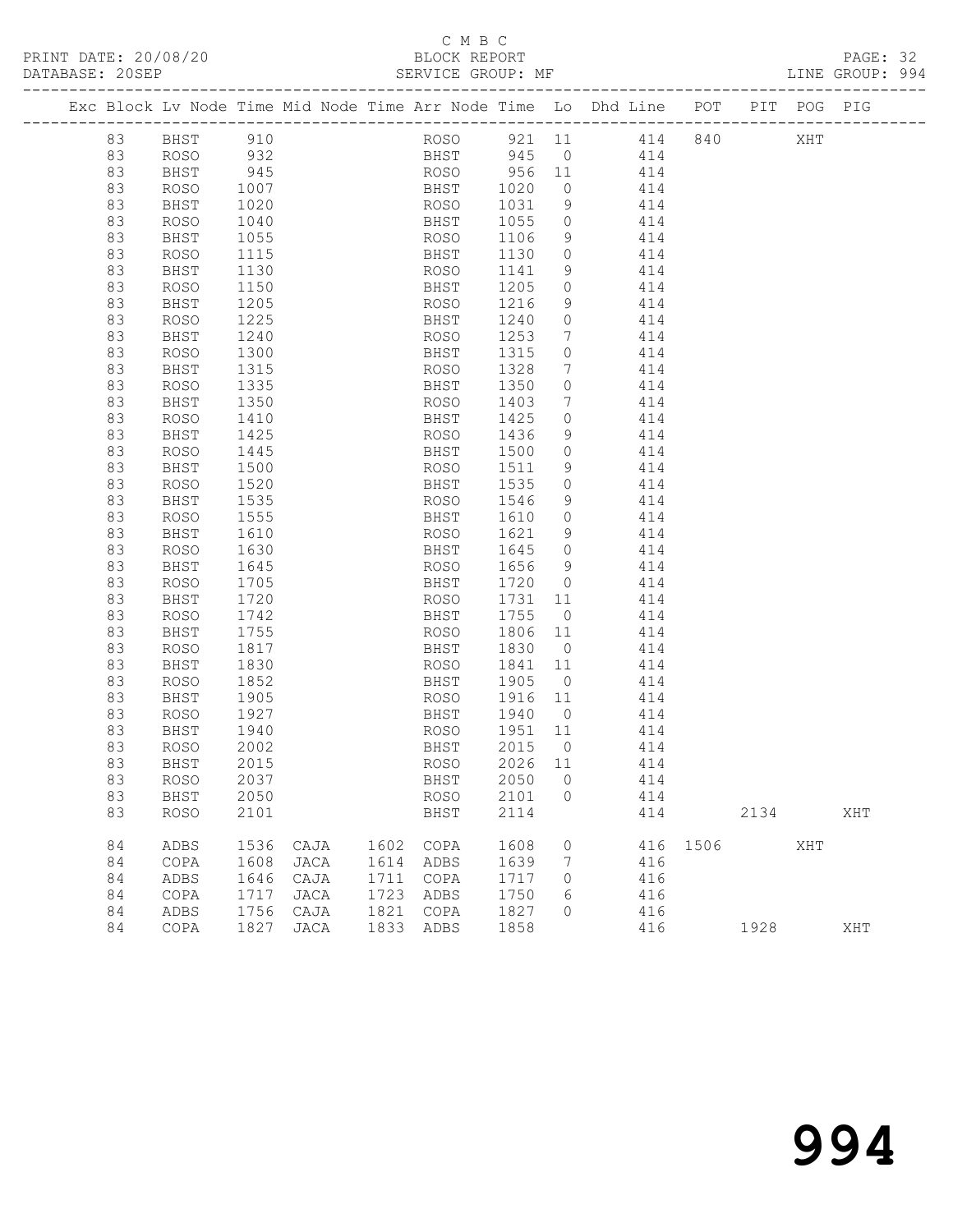|     |              |                  |      |              |                         |  | C M B C                                              |                         | PRINT DATE: 20/08/20<br>BLOCK REPORT BLOCK PERT DATABASE: 20SEP SERVICE GROUP: SAT LINE GROUP: 023                                                                     |              |     |  |
|-----|--------------|------------------|------|--------------|-------------------------|--|------------------------------------------------------|-------------------------|------------------------------------------------------------------------------------------------------------------------------------------------------------------------|--------------|-----|--|
| XHT |              | Hamilton CS      |      |              | DABE DAVIE & BIDWELL EB |  |                                                      |                         | PFDA PACIFIC & DAVIE WB<br>PFDE EB PACIFIC BLVD FS DAVIE ST STTE PACIFIC CENTRAL STATION                                                                               |              |     |  |
|     |              |                  |      |              |                         |  |                                                      |                         | Exc Block Lv Node Time Mid Node Time Arr Node Time Lo Dhd Line POT PIT POG PIG                                                                                         |              |     |  |
|     | $\mathbf{1}$ |                  |      |              |                         |  |                                                      |                         | DABE 750 PFDE 758 STTE 807 8 023 705<br>STTE 815 PFDA 824 DABE 833 2 023<br>DABE 835 PFDE 843 STTE 852 8 023                                                           |              | XHT |  |
|     | 1            |                  |      |              |                         |  |                                                      |                         |                                                                                                                                                                        |              |     |  |
|     | $\mathbf{1}$ |                  |      |              |                         |  |                                                      |                         |                                                                                                                                                                        |              |     |  |
|     |              |                  |      | 900<br>920   |                         |  |                                                      |                         | PFDA 909 DABE 918 2 023<br>PFDA 909 DABE 918 2 023<br>PFDA 1001 DABE 1010 2 023<br>PFDA 1001 DABE 1010 2 023<br>PFDA 1051 DABE 1100 2 023<br>PFDA 1051 DABE 1100 2 023 |              |     |  |
|     |              | 1 STTE<br>1 DABE |      |              |                         |  |                                                      |                         |                                                                                                                                                                        |              |     |  |
|     | $\mathbf{1}$ |                  | STTE | 950          |                         |  |                                                      |                         |                                                                                                                                                                        |              |     |  |
|     | $\mathbf{1}$ |                  | DABE |              |                         |  |                                                      |                         |                                                                                                                                                                        |              |     |  |
|     | $\mathbf{1}$ |                  | STTE |              | 1012 PFDE<br>1040 PFDA  |  |                                                      |                         |                                                                                                                                                                        |              |     |  |
|     | $\mathbf{1}$ |                  | DABE |              |                         |  |                                                      |                         | 1112 STTE 1123 7 023<br>1142 DABE 1151 2 023                                                                                                                           |              |     |  |
|     | $\mathbf{1}$ |                  | STTE |              | 1102 PFDE<br>1130 PFDA  |  |                                                      |                         |                                                                                                                                                                        |              |     |  |
|     | $\mathbf{1}$ |                  | DABE | 1153         | PFDE                    |  | 1203 STTE 1215<br>1233 DABE 1242                     |                         | $\begin{array}{ccc} 5 & 023 \\ 2 & 023 \end{array}$                                                                                                                    |              |     |  |
|     | $\mathbf{1}$ |                  | STTE | 1220         | PFDA                    |  |                                                      |                         |                                                                                                                                                                        |              |     |  |
|     | $\mathbf{1}$ |                  | DABE |              |                         |  |                                                      |                         | 1244 PFDE 1254 STTE 1306 14 023                                                                                                                                        |              |     |  |
|     | $\mathbf{1}$ |                  | STTE | 1320<br>1345 | PFDA                    |  |                                                      |                         | 1334 DABE 1343 2 023<br>1356 STTE 1407 13 023                                                                                                                          |              |     |  |
|     | $\mathbf{1}$ |                  | DABE |              | PFDE                    |  |                                                      |                         |                                                                                                                                                                        |              |     |  |
|     | $\mathbf{1}$ |                  | STTE | 1420         | PFDA                    |  | 1436 DABE 1447 2<br>1500 STTE 1511 9                 |                         | $\frac{2}{9}$ 023                                                                                                                                                      |              |     |  |
|     | $\mathbf{1}$ |                  | DABE | 1449         | PFDE                    |  |                                                      |                         | 023                                                                                                                                                                    |              |     |  |
|     | $\mathbf{1}$ |                  | STTE | 1520         | PFDA                    |  |                                                      |                         | 1537 DABE 1548 3 023                                                                                                                                                   |              |     |  |
|     | $\mathbf{1}$ |                  | DABE | 1551<br>1620 | PFDE                    |  | 1602 STTE 1613<br>1635 DABE 1646                     |                         | $\begin{array}{ccc} 7 & 023 \\ 2 & 023 \end{array}$                                                                                                                    |              |     |  |
|     | $\mathbf{1}$ |                  | STTE |              | PFDA                    |  |                                                      |                         |                                                                                                                                                                        |              |     |  |
|     | $\mathbf{1}$ |                  | DABE | 1648<br>1720 | PFDE                    |  | 1659 STTE 1710<br>1735 DABE 1746                     |                         | $\frac{10}{2}$ 023                                                                                                                                                     |              |     |  |
|     | $\mathbf{1}$ |                  | STTE |              | PFDA                    |  |                                                      | $\overline{2}$          | 023                                                                                                                                                                    |              |     |  |
|     | $\mathbf{1}$ |                  | DABE | 1748         | PFDE                    |  | 1759 STTE 1810                                       |                         | 10 023                                                                                                                                                                 |              |     |  |
|     | $\mathbf{1}$ |                  | STTE | 1820         | PFDA                    |  |                                                      |                         |                                                                                                                                                                        |              |     |  |
|     | $\mathbf{1}$ |                  | DABE |              | 1848 PFDE               |  |                                                      |                         | 1835 DABE 1844 4 023<br>1858 STTE 1908 12 023                                                                                                                          |              |     |  |
|     | $\mathbf{1}$ |                  | STTE | 1920<br>1946 | PFDA                    |  | 1935 DABE 1944 2<br>1956 STTE 2006 14                |                         | 023                                                                                                                                                                    |              |     |  |
|     | $\mathbf{1}$ |                  | DABE |              | PFDE                    |  |                                                      |                         | 023                                                                                                                                                                    |              |     |  |
|     | $\mathbf{1}$ |                  | STTE | 2020         | PFDA                    |  | 2032 DABE 2041<br>2053 STTE 2103                     |                         | $\frac{4}{2}$ 023                                                                                                                                                      |              |     |  |
|     | $\mathbf{1}$ |                  | DABE | 2045         | PFDE                    |  |                                                      | 9                       | 023                                                                                                                                                                    |              |     |  |
|     | $\mathbf{1}$ |                  | STTE | 2112         | PFDA                    |  | 2124 DABE 2133                                       | $\overline{2}$          | 023                                                                                                                                                                    |              |     |  |
|     | $\mathbf{1}$ |                  | DABE | 2135         | PFDE                    |  |                                                      |                         | $\frac{7}{7}$<br>023                                                                                                                                                   |              |     |  |
|     | $\mathbf{1}$ |                  | STTE | 2135<br>2200 | PFDA                    |  | 2143 STTE 2153<br>2210 DABE 2218                     |                         | 023                                                                                                                                                                    |              |     |  |
|     | $\mathbf{1}$ |                  | DABE | 2225         | PFDE                    |  |                                                      |                         | $\begin{array}{ccc} 3 & 023 \\ 7 & 023 \end{array}$                                                                                                                    |              |     |  |
|     | $\mathbf{1}$ |                  | STTE | 2245         | PFDA                    |  |                                                      |                         |                                                                                                                                                                        |              |     |  |
|     | $\mathbf 1$  |                  | DABE | 2310         | PFDE                    |  | 2318 STTE 2327                                       | $\overline{\mathbf{3}}$ | 023                                                                                                                                                                    |              |     |  |
|     | $\mathbf{1}$ |                  | STTE |              |                         |  | 2330 PFDA 2339 DABE 2347<br>2355 PFDE 2403 STTE 2412 |                         | $\begin{array}{ccc} 8 & 023 \\ 023 & \end{array}$                                                                                                                      |              |     |  |
|     | $\mathbf{1}$ |                  | DABE |              |                         |  |                                                      |                         |                                                                                                                                                                        | 023 2442 XHT |     |  |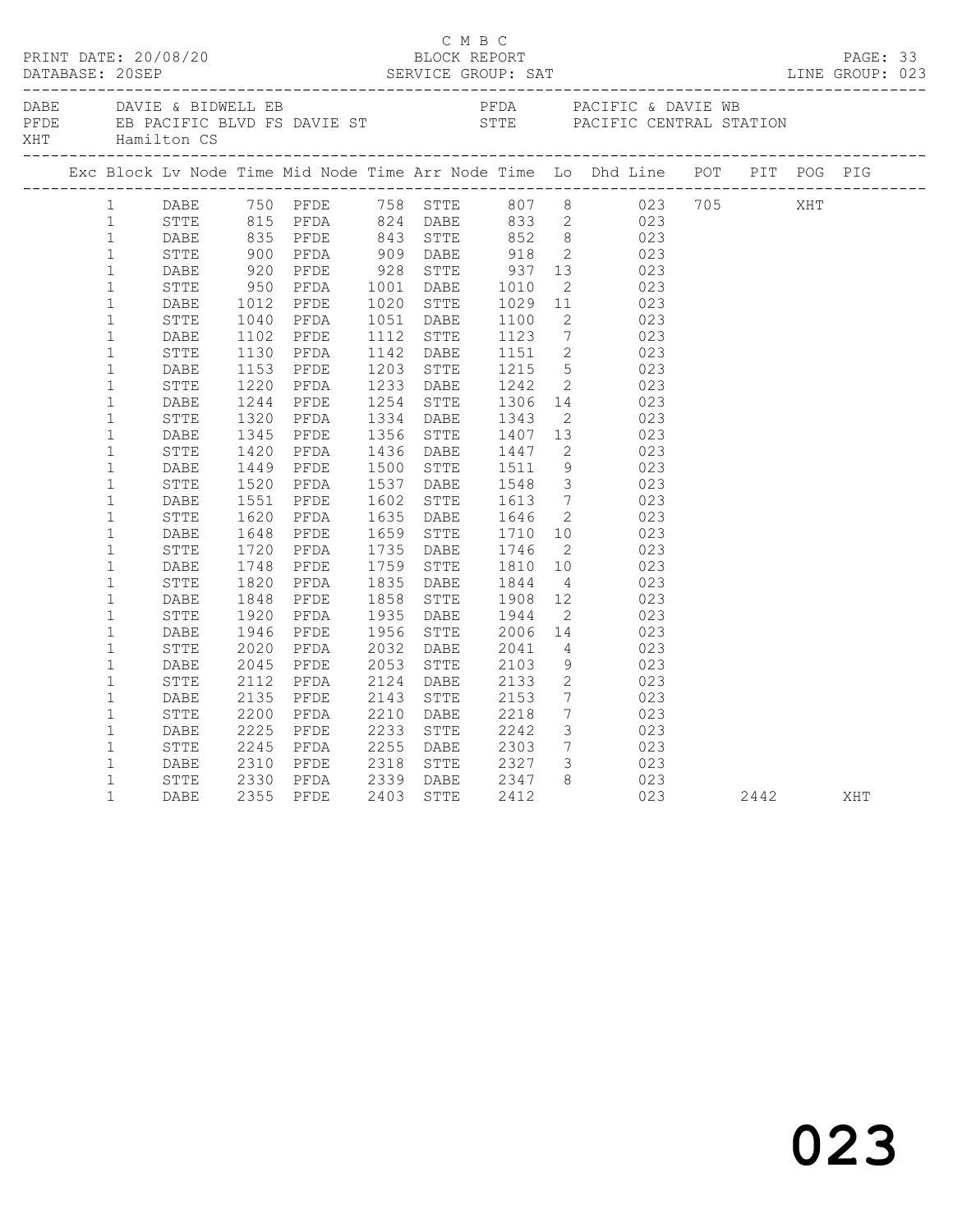### C M B C<br>BLOCK REPORT

PAGE: 34<br>LINE GROUP: 023

|  |                |              |      |          |      |                 |      |                              | Exc Block Lv Node Time Mid Node Time Arr Node Time Lo Dhd Line POT |     |      | PIT POG PIG |     |
|--|----------------|--------------|------|----------|------|-----------------|------|------------------------------|--------------------------------------------------------------------|-----|------|-------------|-----|
|  | 2              | DABE         |      | 805 PFDE |      | 813 STTE        |      |                              | 822 8 023                                                          | 720 |      | XHT         |     |
|  | $\mathbf{2}$   | STTE         | 830  | PFDA     |      | 839 DABE        | 848  |                              | 2 023                                                              |     |      |             |     |
|  | $\mathbf{2}$   | DABE         | 850  | PFDE     | 858  | STTE            | 907  | 8                            | 023                                                                |     |      |             |     |
|  | $\overline{c}$ | STTE         | 915  | PFDA     | 924  | <b>DABE</b>     | 933  | $2^{\circ}$                  | 023                                                                |     |      |             |     |
|  | $\mathbf{2}$   | DABE         | 935  | PFDE     | 943  | STTE            | 952  | 8                            | 023                                                                |     |      |             |     |
|  | $\overline{c}$ | <b>STTE</b>  | 1000 | PFDA     | 1011 | DABE            | 1020 | $\overline{2}$               | 023                                                                |     |      |             |     |
|  | $\mathbf 2$    | DABE         | 1022 | PFDE     | 1030 | STTE            | 1039 | 11                           | 023                                                                |     |      |             |     |
|  | $\mathbf{2}$   | STTE         | 1050 | PFDA     | 1101 | DABE            | 1110 | 2                            | 023                                                                |     |      |             |     |
|  | $\overline{c}$ | <b>DABE</b>  | 1112 | PFDE     | 1122 | STTE            | 1133 | 6                            | 023                                                                |     |      |             |     |
|  | $\mathbf{2}$   | STTE         | 1139 | PFDA     | 1152 | DABE            | 1201 | 2                            | 023                                                                |     |      |             |     |
|  | $\overline{c}$ | <b>DABE</b>  | 1203 | PFDE     | 1213 | ${\tt STTE}$    | 1225 | 15                           | 023                                                                |     |      |             |     |
|  | $\overline{c}$ | <b>STTE</b>  | 1240 | PFDA     | 1254 | DABE            | 1303 | $\overline{2}$               | 023                                                                |     |      |             |     |
|  | $\mathbf{2}$   | <b>DABE</b>  | 1305 | PFDE     | 1315 | STTE            | 1327 | 13                           | 023                                                                |     |      |             |     |
|  | $\overline{c}$ | ${\tt STTE}$ | 1340 | PFDA     | 1355 | DABE            | 1406 | 2                            | 023                                                                |     |      |             |     |
|  | $\mathbf{2}$   | DABE         | 1408 | PFDE     | 1419 | STTE            | 1430 | 10                           | 023                                                                |     |      |             |     |
|  | $\mathbf{2}$   | STTE         | 1440 | PFDA     | 1457 | DABE            | 1508 | $\mathcal{S}$                | 023                                                                |     |      |             |     |
|  | $\mathbf{2}$   | DABE         | 1511 | PFDE     | 1522 | STTE            | 1533 | $\overline{7}$               | 023                                                                |     |      |             |     |
|  | $\overline{c}$ | STTE         | 1540 | PFDA     | 1557 | DABE            | 1608 | $\mathcal{S}$                | 023                                                                |     |      |             |     |
|  | $\overline{c}$ | <b>DABE</b>  | 1611 | PFDE     | 1622 | STTE            | 1633 | $7\phantom{.0}\phantom{.0}7$ | 023                                                                |     |      |             |     |
|  | $\mathbf{2}$   | STTE         | 1640 | PFDA     | 1655 | DABE            | 1706 | $\mathbf{2}$                 | 023                                                                |     |      |             |     |
|  | $\mathbf 2$    | DABE         | 1708 | PFDE     | 1719 | ${\tt STTE}$    | 1730 | 10                           | 023                                                                |     |      |             |     |
|  | $\mathbf{2}$   | STTE         | 1740 | PFDA     | 1755 | DABE            | 1806 | $\overline{2}$               | 023                                                                |     |      |             |     |
|  | $\mathbf{2}$   | DABE         | 1808 | PFDE     | 1819 | STTE            | 1830 | 10                           | 023                                                                |     |      |             |     |
|  | $\mathbf{2}$   | STTE         | 1840 | PFDA     | 1855 | DABE            | 1904 | $\overline{2}$               | 023                                                                |     |      |             |     |
|  | $\overline{c}$ | DABE         | 1906 | PFDE     | 1916 | STTE            | 1926 | 14                           | 023                                                                |     |      |             |     |
|  | $\mathbf{2}$   | <b>STTE</b>  | 1940 | PFDA     | 1952 | DABE            | 2001 | $\overline{4}$               | 023                                                                |     |      |             |     |
|  | $\overline{c}$ | <b>DABE</b>  | 2005 | PFDE     | 2013 | STTE            | 2023 | $7\phantom{.0}\phantom{.0}7$ | 023                                                                |     |      |             |     |
|  | $\mathbf{2}$   | STTE         | 2030 | PFDA     | 2042 | DABE            | 2051 | $\overline{4}$               | 023                                                                |     |      |             |     |
|  | $\mathbf 2$    | DABE         | 2055 | PFDE     | 2103 | STTE            | 2113 | 11                           | 023                                                                |     |      |             |     |
|  | $\overline{c}$ | STTE         | 2124 | PFDA     | 2136 | $\mathtt{DABE}$ | 2145 | 2                            | 023                                                                |     |      |             |     |
|  | $\mathbf{2}$   | DABE         | 2147 | PFDE     | 2155 | STTE            | 2205 | 10                           | 023                                                                |     |      |             |     |
|  | $\overline{c}$ | STTE         | 2215 | PFDA     | 2225 | DABE            | 2233 | $\overline{7}$               | 023                                                                |     |      |             |     |
|  | $\mathbf{2}$   | DABE         | 2240 | PFDE     | 2248 | ${\tt STTE}$    | 2257 | $\mathcal{S}$                | 023                                                                |     |      |             |     |
|  | $\overline{c}$ | <b>STTE</b>  | 2300 | PFDA     | 2310 | <b>DABE</b>     | 2318 | $7\overline{ }$              | 023                                                                |     |      |             |     |
|  | $\mathbf{2}$   | DABE         | 2325 | PFDE     | 2333 | STTE            | 2342 | $\mathcal{S}$                | 023                                                                |     |      |             |     |
|  | $\overline{c}$ | STTE         | 2345 | PFDA     | 2354 | DABE            | 2402 | 8                            | 023                                                                |     |      |             |     |
|  | $\overline{2}$ | <b>DABE</b>  | 2410 | PFDE     | 2418 | STTE            | 2427 |                              | 023                                                                |     | 2457 |             | XHT |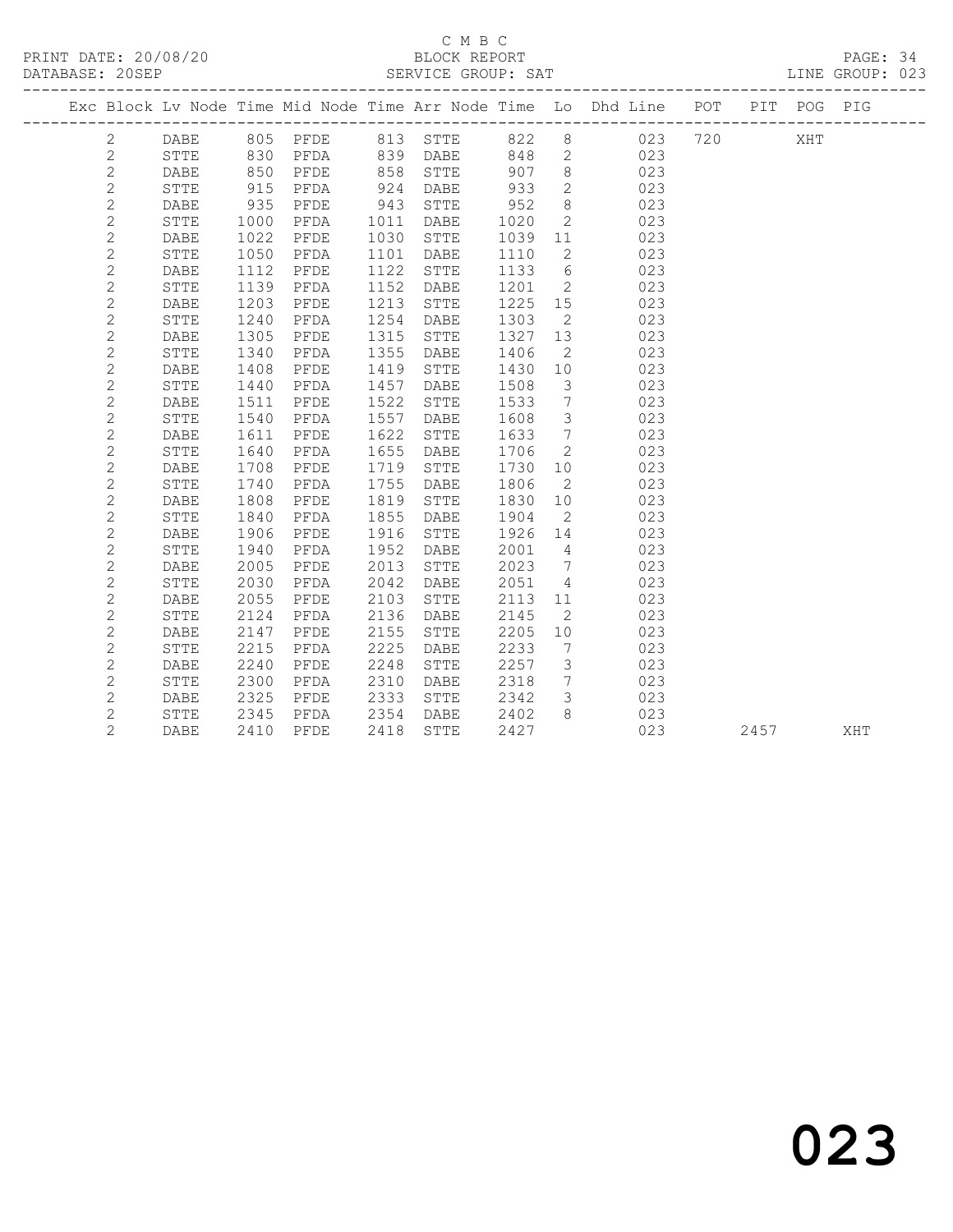#### C M B C<br>BLOCK REPORT DATABASE: 20SEP SERVICE GROUP: SAT LINE GROUP: 023

|  | DAIADAJE. ZVJEF |             |      |          |      | OLNVICL GRUUF. OAI |        |                         |                                                                    |  |             | TIME GRAAL! ARD |
|--|-----------------|-------------|------|----------|------|--------------------|--------|-------------------------|--------------------------------------------------------------------|--|-------------|-----------------|
|  |                 |             |      |          |      |                    |        |                         | Exc Block Lv Node Time Mid Node Time Arr Node Time Lo Dhd Line POT |  | PIT POG PIG |                 |
|  | 3               | STTE        |      | 800 PFDA |      | 809 DABE           |        |                         | 818 2 023 725 XHT                                                  |  |             |                 |
|  | 3               | DABE        | 820  | PFDE     | 828  | STTE               |        |                         | 837 8<br>023                                                       |  |             |                 |
|  | $\mathsf 3$     | STTE        | 845  | PFDA     | 854  | DABE               | 903    |                         | $\overline{2}$<br>023                                              |  |             |                 |
|  | 3               | DABE        | 905  | PFDE     | 913  | STTE               | 922    | 8 <sup>8</sup>          | 023                                                                |  |             |                 |
|  | 3               | STTE        | 930  | PFDA     | 941  | DABE               | 950    | $\overline{2}$          | 023                                                                |  |             |                 |
|  | 3               | DABE        | 952  | PFDE     | 1000 | STTE               | 1009   | 11                      | 023                                                                |  |             |                 |
|  | 3               | STTE        | 1020 | PFDA     | 1031 | DABE               | 1040   | $\overline{2}$          | 023                                                                |  |             |                 |
|  | 3               | DABE        | 1042 | PFDE     | 1051 | STTE               | 1101   | 8                       | 023                                                                |  |             |                 |
|  | 3               | STTE        | 1109 | PFDA     | 1121 | DABE               | 1130   |                         | $\overline{2}$<br>023                                              |  |             |                 |
|  | 3               | DABE        | 1132 | PFDE     | 1142 | STTE               | 1153   | $7\phantom{0}$          | 023                                                                |  |             |                 |
|  | 3               | <b>STTE</b> | 1200 | PFDA     | 1213 | DABE               | 1222   | $\overline{2}$          | 023                                                                |  |             |                 |
|  | 3               | <b>DABE</b> | 1224 | PFDE     | 1234 | STTE               | 1246   |                         | 023                                                                |  |             |                 |
|  | 3               | STTE        | 1300 | PFDA     | 1314 | DABE               | 1323   | $\overline{2}$          | 023                                                                |  |             |                 |
|  | 3               | DABE        | 1325 | PFDE     | 1336 | STTE               | 1347   | 13                      | 023                                                                |  |             |                 |
|  | 3               | <b>STTE</b> | 1400 | PFDA     | 1415 | DABE               | 1426   | $\overline{2}$          | 023                                                                |  |             |                 |
|  | 3               | DABE        | 1428 | PFDE     | 1439 | STTE               | 1450   | 10                      | 023                                                                |  |             |                 |
|  | 3               | STTE        | 1500 | PFDA     | 1517 | DABE               | 1528   | $\overline{\mathbf{3}}$ | 023                                                                |  |             |                 |
|  | 3               | DABE        | 1531 | PFDE     | 1542 | STTE               | 1553   | $\overline{7}$          | 023                                                                |  |             |                 |
|  | 3               | STTE        | 1600 | PFDA     | 1618 | DABE               | 1629   | $\mathbf{1}$            | 023                                                                |  |             |                 |
|  | 3               | DABE        | 1630 | PFDE     | 1641 | STTE               | 1652   | 8 <sup>8</sup>          | 023                                                                |  |             |                 |
|  | 3               | STTE        | 1700 | PFDA     | 1715 | DABE               | 1726   | 2                       | 023                                                                |  |             |                 |
|  | 3               | DABE        | 1728 | PFDE     | 1739 | STTE               | 1750   |                         | 10<br>023                                                          |  |             |                 |
|  | 3               | STTE        | 1800 | PFDA     | 1815 | DABE               | 1826   | $\overline{2}$          | 023                                                                |  |             |                 |
|  | 3               | DABE        | 1828 | PFDE     | 1839 | STTE               | 1850   | 10                      | 023                                                                |  |             |                 |
|  | 3               | STTE        | 1900 | PFDA     | 1915 | DABE               | 1924   | 2                       | 023                                                                |  |             |                 |
|  | 3               | DABE        | 1926 | PFDE     | 1936 | STTE               | 1946   | 14                      | 023                                                                |  |             |                 |
|  | 3               | <b>STTE</b> | 2000 | PFDA     | 2012 | DABE               | 2021   | $\overline{4}$          | 023                                                                |  |             |                 |
|  | 3               | DABE        | 2025 | PFDE     | 2033 | STTE               | 2043   | $7\overline{ }$         | 023                                                                |  |             |                 |
|  | 3               | STTE        | 2050 | PFDA     | 2102 | DABE               | 2111 4 |                         | 023                                                                |  |             |                 |

3 DABE 2115 PFDE 2123 STTE 2133 023 2203 XHT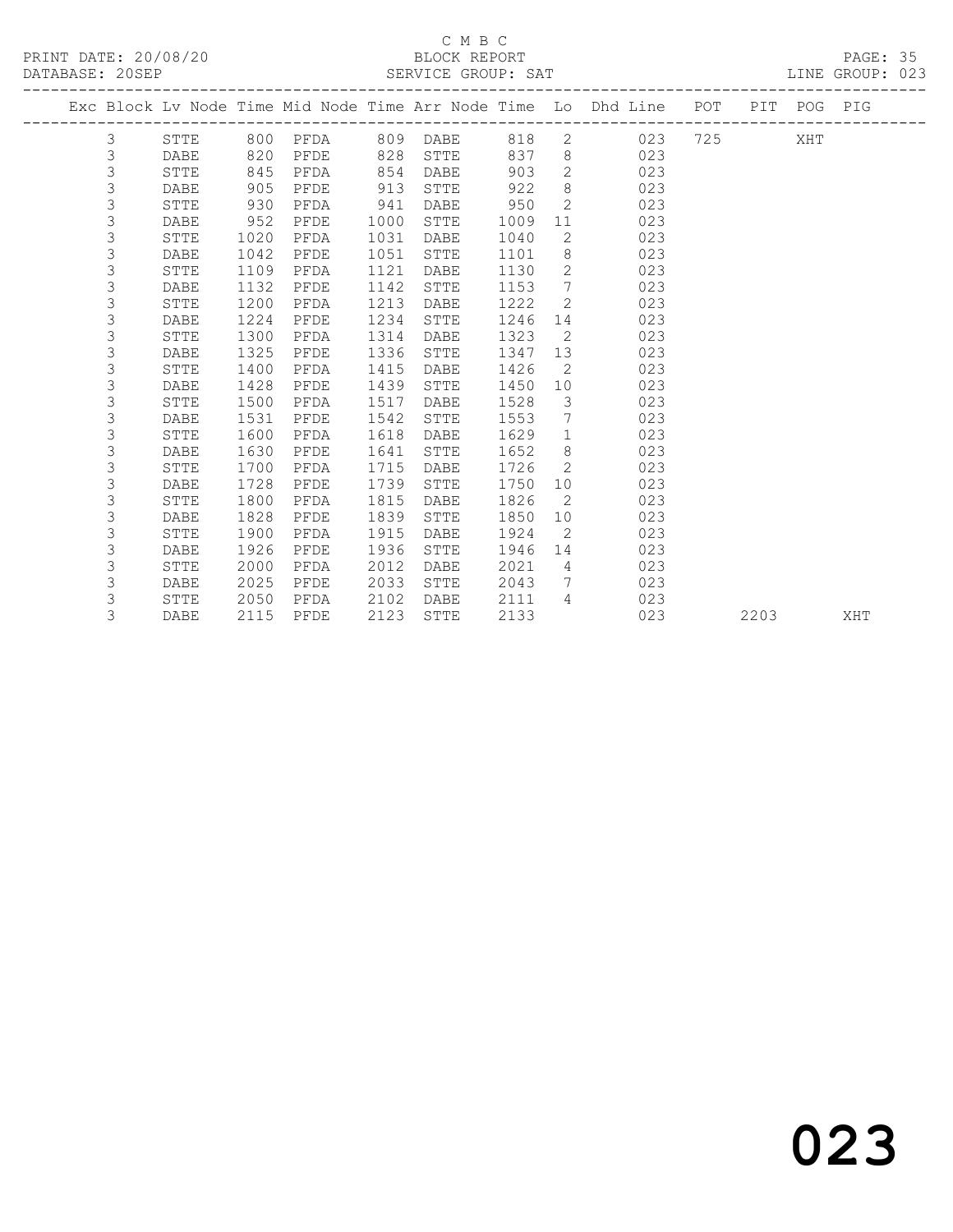## C M B C

| DATABASE: 20SEP |                |              |                                                   |                |      | SERVICE GROUP: SAT    |         |                              |                                                                                |           |     | LINE GROUP: 023 |  |
|-----------------|----------------|--------------|---------------------------------------------------|----------------|------|-----------------------|---------|------------------------------|--------------------------------------------------------------------------------|-----------|-----|-----------------|--|
|                 |                |              |                                                   |                |      |                       |         |                              | Exc Block Lv Node Time Mid Node Time Arr Node Time Lo Dhd Line POT PIT POG PIG |           |     |                 |  |
|                 | 4              | DABE         |                                                   |                |      |                       |         |                              | 1002 PFDE 1010 STTE 1019 11 023 917 XHT                                        |           |     |                 |  |
|                 | 4              | STTE         | 1030                                              |                |      | PFDA 1041 DABE 1050 2 |         |                              | 023                                                                            |           |     |                 |  |
|                 | 4              | DABE         | 1052                                              | PFDE 1101 STTE |      |                       | 1111 9  |                              | 023                                                                            |           |     |                 |  |
|                 | $\overline{4}$ | STTE         |                                                   | PFDA           |      | 1132 DABE             | 1141 2  |                              | 023                                                                            |           |     |                 |  |
|                 | 4              | DABE         | 1120<br>1143                                      | PFDE           |      | 1153 STTE             | 1204    | 6                            | 023                                                                            |           |     |                 |  |
|                 | 4              | STTE         | 1210                                              | PFDA           |      | 1223 DABE             | 1232    | $\overline{2}$               | 023                                                                            |           |     |                 |  |
|                 | 4              | DABE         | 1234                                              | PFDE           | 1244 | STTE                  | 1256    | 14                           | 023                                                                            |           |     |                 |  |
|                 | 4              | <b>STTE</b>  | 1310                                              | PFDA           | 1324 | DABE                  | 1333    | $\overline{2}$               | 023                                                                            |           |     |                 |  |
|                 | 4              | DABE         | $\frac{1}{1}$ 335                                 | PFDE           | 1346 | STTE                  | 1357    | 13                           | 023                                                                            |           |     |                 |  |
|                 | 4              | STTE         | 1410                                              | PFDA           | 1425 | DABE                  | 1436    | $\overline{2}$               | 023                                                                            |           |     |                 |  |
|                 | 4              | DABE         | 1438                                              | PFDE           | 1449 | STTE                  | 1500    | 10                           | 023                                                                            |           |     |                 |  |
|                 | 4              | STTE         | 1510                                              | PFDA           | 1527 | DABE                  | 1538    | $\overline{\mathbf{3}}$      | 023                                                                            |           |     |                 |  |
|                 | $\sqrt{4}$     | DABE         | 1541                                              | PFDE           | 1552 | STTE                  | 1603    | $7\phantom{.0}\phantom{.0}7$ | 023                                                                            |           |     |                 |  |
|                 | $\sqrt{4}$     | STTE         | 1610                                              | PFDA           | 1628 | DABE                  | 1639    | $\overline{1}$               | 023                                                                            |           |     |                 |  |
|                 | 4              | DABE         | 1640                                              | PFDE           | 1651 | STTE                  | 1702    | 8 <sup>8</sup>               | 023                                                                            |           |     |                 |  |
|                 | 4              | STTE         | 1710                                              | PFDA           | 1725 | DABE                  | 1736    | $\overline{2}$               | 023                                                                            |           |     |                 |  |
|                 | 4              | DABE         | $\begin{array}{c}\n1 \\ 1 \\ 7 \\ 8\n\end{array}$ | PFDE           | 1749 | STTE                  | 1800 10 |                              | 023                                                                            |           |     |                 |  |
|                 | 4              | STTE         | 1810                                              | PFDA           | 1825 | DABE                  | 1836    | $\overline{2}$               | 023                                                                            |           |     |                 |  |
|                 | 4              | DABE         | 1838                                              | PFDE           | 1849 | STTE                  | 1900    | 10                           | 023                                                                            |           |     |                 |  |
|                 | 4              | STTE         | 1910                                              | PFDA           | 1925 | DABE                  | 1934    | $\overline{2}$               | 023                                                                            |           |     |                 |  |
|                 | 4              | DABE         | 1936                                              | PFDE           | 1946 | STTE                  | 1956 14 |                              | 023                                                                            |           |     |                 |  |
|                 | 4              | STTE         | 2010                                              | PFDA           | 2022 | DABE                  | 2031    | $4\overline{4}$              | 023                                                                            |           |     |                 |  |
|                 | 4              | DABE         | 2035                                              | PFDE           | 2043 | STTE                  | 2053    | $\overline{7}$               | 023                                                                            |           |     |                 |  |
|                 | 4              | STTE         | 2100                                              | PFDA           | 2112 | DABE                  | 2121    | $\overline{4}$               | 023                                                                            |           |     |                 |  |
|                 | 4              | DABE         | 2125                                              | PFDE           | 2133 | STTE                  | 2143    | $5\overline{)}$              | 023                                                                            |           |     |                 |  |
|                 | 4              | STTE         | 2148                                              | PFDA           | 2200 | DABE                  | 2209    | $\mathbf{1}$                 | 023                                                                            |           |     |                 |  |
|                 | 4              | DABE         | 2210                                              | PFDE           | 2218 | STTE                  | 2228    | 2                            | 023                                                                            |           |     |                 |  |
|                 | 4              | ${\tt STTE}$ | 2230                                              | PFDA           | 2240 | DABE                  | 2248    | $7\overline{ }$              | 023                                                                            |           |     |                 |  |
|                 | 4              | DABE         | 2255                                              | PFDE           | 2303 | STTE                  | 2312    | $\mathcal{S}$                | 023                                                                            |           |     |                 |  |
|                 | 4              | STTE         | 2315                                              | PFDA           | 2325 | DABE                  | 2333    | $7\overline{ }$              | 023                                                                            |           |     |                 |  |
|                 | 4              | DABE         | 2340                                              | PFDE           | 2348 | STTE                  | 2357    | $\mathcal{S}$                | 023                                                                            |           |     |                 |  |
|                 | 4              | STTE         | 2400                                              | PFDA           | 2409 | DABE                  | 2417    |                              | 023                                                                            | 2447      |     | XHT             |  |
|                 |                |              |                                                   |                |      |                       |         |                              |                                                                                |           |     |                 |  |
|                 | 5              | STTE         | 1010                                              | PFDA           | 1021 | DABE                  | 1030    |                              | $\overline{2}$<br>023                                                          | 935 — 100 | XHT |                 |  |
|                 | 5              | DABE         | 1032                                              | PFDE           |      | 1041 STTE             | 1051    | 9                            | 023                                                                            |           |     |                 |  |
|                 | 5              | STTE         | 1100                                              | PFDA           |      | 1111 DABE             | 1120    | $\overline{2}$               | 023                                                                            |           |     |                 |  |
|                 | 5              | DABE         | 1122                                              | PFDE           |      | 1132 STTE             | 1143    | $\overline{7}$               | 023                                                                            |           |     |                 |  |
|                 | 5              | <b>STTE</b>  | 1150                                              | PFDA           |      | 1203 DABE             | 1212    | $\overline{2}$               | 023                                                                            |           |     |                 |  |
|                 | 5              |              |                                                   |                |      |                       |         |                              | DABE 1214 PFDE 1224 STTE 1236 14 023                                           |           |     |                 |  |
|                 | 5              | STTE         | 1250                                              | PFDA           | 1304 | DABE                  | 1313    | 2                            | 023                                                                            |           |     |                 |  |
|                 | 5              | DABE         | 1315                                              | PFDE           | 1326 | ${\tt STTE}$          | 1337 13 |                              | 023                                                                            |           |     |                 |  |
|                 | 5              | STTE         | 1350                                              | PFDA           | 1405 | DABE                  | 1416    | 2                            | 023                                                                            |           |     |                 |  |
|                 | 5              | DABE         | 1418                                              | PFDE           | 1429 | STTE                  | 1440    | 10                           | 023                                                                            |           |     |                 |  |
|                 | 5              | STTE         | 1450                                              | PFDA           | 1507 | DABE                  | 1518    | 3                            | 023                                                                            |           |     |                 |  |
|                 | 5              | DABE         | 1521                                              | PFDE           | 1532 | ${\tt STTE}$          | 1543    | $7\phantom{.0}$              | 023                                                                            |           |     |                 |  |
|                 | 5              | STTE         | 1550                                              | PFDA           | 1607 | DABE                  | 1618    | $\mathcal{S}$                | 023                                                                            |           |     |                 |  |
|                 | 5              | DABE         | 1621                                              | PFDE           | 1632 | ${\tt STTE}$          | 1643    | $7\phantom{.0}\phantom{.0}7$ | 023                                                                            |           |     |                 |  |
|                 | 5              | STTE         | 1650                                              | PFDA           | 1705 | DABE                  | 1716    | 2                            | 023                                                                            |           |     |                 |  |
|                 | 5              | DABE         | 1718                                              | PFDE           | 1729 | ${\tt STTE}$          | 1740    | 10                           | 023                                                                            |           |     |                 |  |
|                 | 5              | STTE         | 1750                                              | PFDA           | 1805 | DABE                  | 1816    | $\overline{\phantom{0}}^2$   | 023                                                                            |           |     |                 |  |
|                 | 5              | DABE         | 1818                                              | PFDE           | 1829 | ${\tt STTE}$          | 1840    | 10                           | 023                                                                            |           |     |                 |  |
|                 | 5              | ${\tt STTE}$ | 1850                                              | PFDA           | 1905 | DABE                  | 1914    | $\overline{2}$               | 023                                                                            |           |     |                 |  |
|                 | 5              | DABE         | 1916                                              | PFDE           | 1926 | ${\tt STTE}$          | 1936    | 14                           | 023                                                                            |           |     |                 |  |
|                 | 5              | STTE         | 1950                                              | PFDA           | 2002 | DABE                  | 2011    | $\overline{4}$               | 023                                                                            |           |     |                 |  |
|                 | 5              | DABE         | 2015                                              | PFDE           | 2023 | STTE                  | 2033    | $\overline{7}$               | 023                                                                            |           |     |                 |  |
|                 | 5              | STTE         | 2040                                              | PFDA           | 2052 | DABE                  | 2101    | $\overline{4}$               | 023                                                                            |           |     |                 |  |
|                 | 5              | DABE         | 2105                                              | PFDE           | 2113 | STTE                  | 2123 13 |                              | 023                                                                            |           |     |                 |  |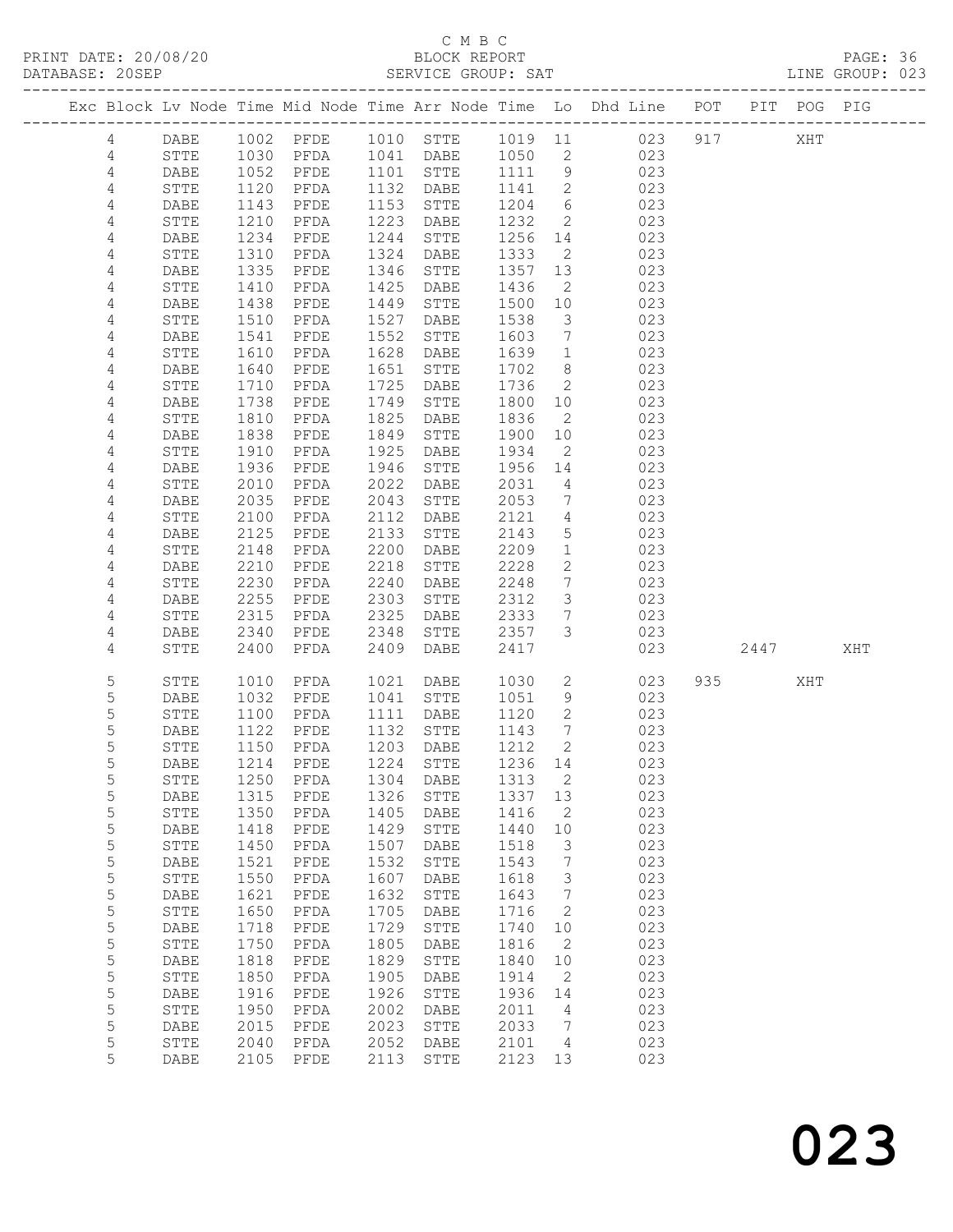### C M B C<br>BLOCK REPORT

| DATABASE: 20SEP |   |      |      |      |      | SERVICE GROUP: SAT |        |                 |                                                                    |          |             | LINE GROUP: 023 |  |
|-----------------|---|------|------|------|------|--------------------|--------|-----------------|--------------------------------------------------------------------|----------|-------------|-----------------|--|
|                 |   |      |      |      |      |                    |        |                 | Exc Block Lv Node Time Mid Node Time Arr Node Time Lo Dhd Line POT |          | PIT POG PIG |                 |  |
|                 | 5 | STTE | 2136 | PFDA | 2148 |                    |        |                 | DABE 2157 2 023                                                    |          |             |                 |  |
|                 | 5 | DABE | 2159 | PFDE | 2207 | STTE               | 2217   |                 | 023                                                                |          | 2247        | XHT             |  |
|                 | 6 | STTE | 1230 | PFDA | 1244 | DABE               | 1253 2 |                 |                                                                    | 023 1155 | XHT         |                 |  |
|                 | 6 | DABE | 1255 | PFDE | 1305 | STTE               | 1317   | 13              | 023                                                                |          |             |                 |  |
|                 | 6 | STTE | 1330 | PFDA | 1345 | DABE               | 1356   | - 2             | 023                                                                |          |             |                 |  |
|                 | 6 | DABE | 1358 | PFDE | 1409 | STTE               | 1420   | 10              | 023                                                                |          |             |                 |  |
|                 | 6 | STTE | 1430 | PFDA | 1447 | DABE               | 1458   | 3               | 023                                                                |          |             |                 |  |
|                 | 6 | DABE | 1501 | PFDE | 1512 | STTE               | 1523   | 7               | 023                                                                |          |             |                 |  |
|                 | 6 | STTE | 1530 | PFDA | 1547 | DABE               | 1558   | 3               | 023                                                                |          |             |                 |  |
|                 | 6 | DABE | 1601 | PFDE | 1612 | STTE               | 1623   | $7\phantom{.0}$ | 023                                                                |          |             |                 |  |
|                 | 6 | STTE | 1630 | PFDA | 1645 | DABE               | 1656   | 2               | 023                                                                |          |             |                 |  |
|                 | 6 | DABE | 1658 | PFDE | 1709 | STTE               | 1720   | 10              | 023                                                                |          |             |                 |  |
|                 | 6 | STTE | 1730 | PFDA | 1745 | DABE               | 1756   | -2              | 023                                                                |          |             |                 |  |
|                 | 6 | DABE | 1758 | PFDE | 1809 | STTE               | 1820   | 10              | 023                                                                |          |             |                 |  |
|                 | 6 | STTE | 1830 | PFDA | 1845 | DABE               | 1854   | $\overline{2}$  | 023                                                                |          |             |                 |  |
|                 | 6 | DABE | 1856 | PFDE | 1906 | STTE               | 1916   | 14              | 023                                                                |          |             |                 |  |
|                 | 6 | STTE | 1930 | PFDA | 1942 | DABE               | 1951   | $\overline{4}$  | 023                                                                |          |             |                 |  |
|                 | 6 | DABE | 1955 | PFDE | 2005 | STTE               | 2015   |                 | 023                                                                |          | 2045        | XHT             |  |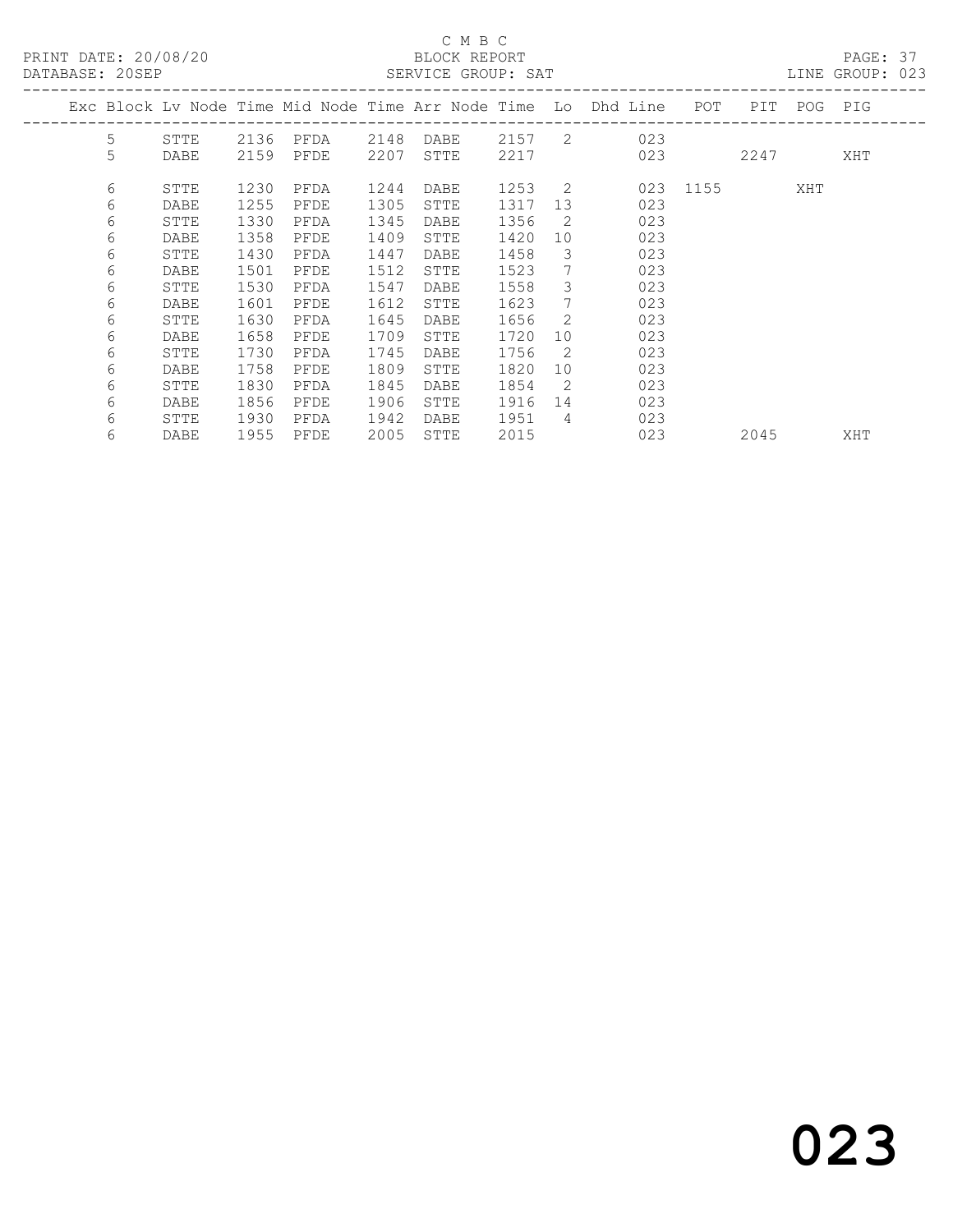| PRINT DATE: 20/08/20<br>BLOCK REPORT                                  |  |          |                                                                                    |              |                | C M B C         |              |                                     |                                  |                                                      |                                                             |                        | PAGE: 38 |  |  |
|-----------------------------------------------------------------------|--|----------|------------------------------------------------------------------------------------|--------------|----------------|-----------------|--------------|-------------------------------------|----------------------------------|------------------------------------------------------|-------------------------------------------------------------|------------------------|----------|--|--|
| DATABASE: 20SEP SERVICE GROUP: SAT LINE GROUP: 901<br>DATABASE: 20SEP |  |          |                                                                                    |              |                |                 |              |                                     |                                  |                                                      |                                                             |                        |          |  |  |
|                                                                       |  |          |                                                                                    |              |                |                 |              |                                     |                                  |                                                      |                                                             |                        |          |  |  |
|                                                                       |  |          | Exc Block Lv Node Time Mid Node Time Arr Node Time Lo Dhd Line POT PIT POG PIG     |              |                |                 |              |                                     |                                  |                                                      |                                                             |                        |          |  |  |
|                                                                       |  |          | 11 KTLP 730                                                                        |              |                |                 |              |                                     |                                  |                                                      |                                                             | MAHA 740 0 131 655 XHT |          |  |  |
|                                                                       |  | 11       |                                                                                    |              |                |                 |              |                                     |                                  |                                                      |                                                             |                        |          |  |  |
|                                                                       |  | 11       | 132 MAHA 740 CAGR 749 0 132<br>CAGR 749 MAHA 759 0 132<br>MAHA 759 KTLP 810 20 131 |              |                |                 |              |                                     |                                  |                                                      |                                                             |                        |          |  |  |
|                                                                       |  | 11       |                                                                                    |              |                |                 |              |                                     |                                  |                                                      |                                                             |                        |          |  |  |
|                                                                       |  | 11       | KTLP 830                                                                           |              | MAHA 842       |                 |              |                                     |                                  |                                                      | $0$ 131                                                     |                        |          |  |  |
|                                                                       |  | 11       | MAHA                                                                               | 842          | CAGR 852 0 132 |                 |              |                                     |                                  |                                                      |                                                             |                        |          |  |  |
|                                                                       |  | 11       | CAGR                                                                               | 852<br>902   |                |                 |              | MAHA 902 0 132<br>KTLP 914 16 131   |                                  |                                                      |                                                             |                        |          |  |  |
|                                                                       |  | 11<br>11 | MAHA<br>KTLP                                                                       | 930          |                | MAHA 942        |              |                                     |                                  | $0$ 131                                              |                                                             |                        |          |  |  |
|                                                                       |  | 11       | MAHA                                                                               | 942          |                |                 |              | CAGR 952 0 132                      |                                  |                                                      |                                                             |                        |          |  |  |
|                                                                       |  | 11       | CAGR                                                                               | 952          |                |                 |              |                                     |                                  |                                                      |                                                             |                        |          |  |  |
|                                                                       |  | 11       | MAHA                                                                               | 1002         |                |                 |              | MAHA 1002 0<br>KTLP 1015 15         |                                  |                                                      | $\begin{array}{ccc} 0 & 132 \\ 15 & 131 \end{array}$<br>131 |                        |          |  |  |
|                                                                       |  | 11       | KTLP                                                                               | 1030         |                |                 |              | MAHA 1042                           |                                  | $0$ 131                                              |                                                             |                        |          |  |  |
|                                                                       |  | 11       | MAHA                                                                               | 1042         |                |                 |              | CAGR 1052 0 132                     |                                  |                                                      |                                                             |                        |          |  |  |
|                                                                       |  | 11       | CAGR                                                                               | 1052         |                |                 |              |                                     | $\overline{0}$                   |                                                      | 132                                                         |                        |          |  |  |
|                                                                       |  | 11       | MAHA                                                                               | 1102         |                |                 |              | MAHA 1102 0<br>KTLP 1115 15         |                                  |                                                      | 131                                                         |                        |          |  |  |
|                                                                       |  | 11       | KTLP                                                                               | 1130         |                |                 |              | MAHA 1142                           |                                  | $0$ 131                                              |                                                             |                        |          |  |  |
|                                                                       |  | 11       | MAHA                                                                               | 1142         |                |                 |              | CAGR 1153 0 132                     |                                  |                                                      |                                                             |                        |          |  |  |
|                                                                       |  | 11       | CAGR                                                                               | 1153         |                |                 |              | MAHA 1203 0<br>KTLP 1217 13         |                                  | $0$ 132                                              |                                                             |                        |          |  |  |
|                                                                       |  | 11       | MAHA                                                                               | 1203         |                |                 |              |                                     |                                  |                                                      | 131                                                         |                        |          |  |  |
|                                                                       |  | 11       | KTLP                                                                               | 1230         |                |                 |              | MAHA 1242                           |                                  | $0$ 131                                              |                                                             |                        |          |  |  |
|                                                                       |  | 11       | MAHA                                                                               | 1242         |                |                 |              | CAGR 1254 0 132                     |                                  |                                                      |                                                             |                        |          |  |  |
|                                                                       |  | 11       | CAGR                                                                               | 1254         |                |                 |              | MAHA 1304                           |                                  | $0$ 132                                              |                                                             |                        |          |  |  |
|                                                                       |  | 11       | MAHA                                                                               | 1304         |                |                 |              | KTLP 1318 12 131<br>MAHA 1342 0 131 |                                  |                                                      |                                                             |                        |          |  |  |
|                                                                       |  | 11       | KTLP                                                                               | 1330         |                |                 |              |                                     |                                  |                                                      |                                                             |                        |          |  |  |
|                                                                       |  | 11<br>11 | MAHA                                                                               | 1342         |                |                 |              | CAGR 1354 0 132                     |                                  |                                                      |                                                             |                        |          |  |  |
|                                                                       |  | 11       | CAGR<br>MAHA                                                                       | 1354<br>1404 |                |                 |              | MAHA 1404<br>KTLP 1419 11           |                                  | $0$ 132                                              | 131                                                         |                        |          |  |  |
|                                                                       |  | 11       | KTLP                                                                               | 1430         |                |                 |              | MAHA 1442                           |                                  | $\begin{array}{ccc} 11 & 131 \\ 0 & 131 \end{array}$ |                                                             |                        |          |  |  |
|                                                                       |  | 11       | MAHA                                                                               | 1442         |                |                 |              | CAGR 1454 0 132                     |                                  |                                                      |                                                             |                        |          |  |  |
|                                                                       |  | 11       | CAGR                                                                               | 1454         |                |                 |              | MAHA 1504                           |                                  | $0$ 132                                              |                                                             |                        |          |  |  |
|                                                                       |  | 11       | MAHA                                                                               |              |                |                 |              |                                     |                                  |                                                      |                                                             |                        |          |  |  |
|                                                                       |  | 11       | KTLP                                                                               | 1504<br>1530 |                |                 |              | KTLP 1519 11<br>MAHA 1542 0         |                                  |                                                      | 131<br>131                                                  |                        |          |  |  |
|                                                                       |  |          | 11 MAHA 1542                                                                       |              |                | CAGR 1554 0 132 |              |                                     |                                  |                                                      |                                                             |                        |          |  |  |
|                                                                       |  | 11       | CAGR                                                                               | 1554         |                |                 | MAHA         | 1604                                | $\overline{0}$                   |                                                      | 132                                                         |                        |          |  |  |
|                                                                       |  | 11       | MAHA                                                                               | 1604         |                |                 | KTLP         | 1619 11                             |                                  |                                                      | 131                                                         |                        |          |  |  |
|                                                                       |  | 11       | KTLP                                                                               | 1630         |                |                 | MAHA         | 1642                                | $\overline{0}$                   |                                                      | 131                                                         |                        |          |  |  |
|                                                                       |  | 11       | MAHA                                                                               | 1642         |                |                 | CAGR         | 1654                                | $\overline{0}$                   |                                                      | 132                                                         |                        |          |  |  |
|                                                                       |  | 11       | CAGR                                                                               | 1654         |                |                 | MAHA         | 1704                                | $\overline{0}$                   |                                                      | 132                                                         |                        |          |  |  |
|                                                                       |  | 11       | MAHA                                                                               | 1704         |                |                 | KTLP         | 1718                                | 12                               |                                                      | 131                                                         |                        |          |  |  |
|                                                                       |  | 11       | $\verb KTLP $                                                                      | 1730         |                |                 | MAHA         | 1742                                | $\overline{0}$                   |                                                      | 131                                                         |                        |          |  |  |
|                                                                       |  | 11       | MAHA                                                                               | 1742         |                |                 | CAGR         | 1753                                | $\overline{0}$                   |                                                      | 132                                                         |                        |          |  |  |
|                                                                       |  | 11       | CAGR                                                                               | 1753         |                |                 | MAHA         | 1803                                | $\overline{0}$                   |                                                      | 132                                                         |                        |          |  |  |
|                                                                       |  | 11       | MAHA                                                                               | 1803         |                |                 | KTLP         | 1816                                | 14                               |                                                      | 131                                                         |                        |          |  |  |
|                                                                       |  | 11<br>11 | KTLP                                                                               | 1830<br>1842 |                |                 | MAHA         | 1842<br>1852                        | $\overline{0}$<br>$\overline{0}$ |                                                      | 131<br>132                                                  |                        |          |  |  |
|                                                                       |  | 11       | MAHA<br>CAGR                                                                       | 1852         |                |                 | CAGR<br>MAHA | 1902                                | $\circ$                          |                                                      | 132                                                         |                        |          |  |  |
|                                                                       |  | 11       | MAHA                                                                               | 1902         |                |                 | KTLP         | 1915                                | 15                               |                                                      | 131                                                         |                        |          |  |  |
|                                                                       |  | 11       | KTLP                                                                               | 1930         |                |                 | MAHA         | 1940                                | $\overline{0}$                   |                                                      | 131                                                         |                        |          |  |  |
|                                                                       |  | 11       | MAHA                                                                               | 1940         |                |                 | CAGR         | 1949                                | $\overline{0}$                   |                                                      | 132                                                         |                        |          |  |  |
|                                                                       |  | 11       | CAGR                                                                               | 1949         |                |                 | MAHA         | 1958                                | $\circ$                          |                                                      | 132                                                         |                        |          |  |  |
|                                                                       |  | 11       | MAHA                                                                               | 1958         |                |                 | KTLP         | 2011                                | 19                               |                                                      | 131                                                         |                        |          |  |  |
|                                                                       |  | 11       | KTLP                                                                               | 2030         |                |                 | MAHA         | 2040                                | $\circ$                          |                                                      | 131                                                         |                        |          |  |  |
|                                                                       |  | 11       | MAHA                                                                               | 2040         |                |                 | CAGR         | 2049                                | $\circ$                          |                                                      | 132                                                         |                        |          |  |  |
|                                                                       |  |          |                                                                                    |              |                |                 |              |                                     |                                  |                                                      |                                                             |                        |          |  |  |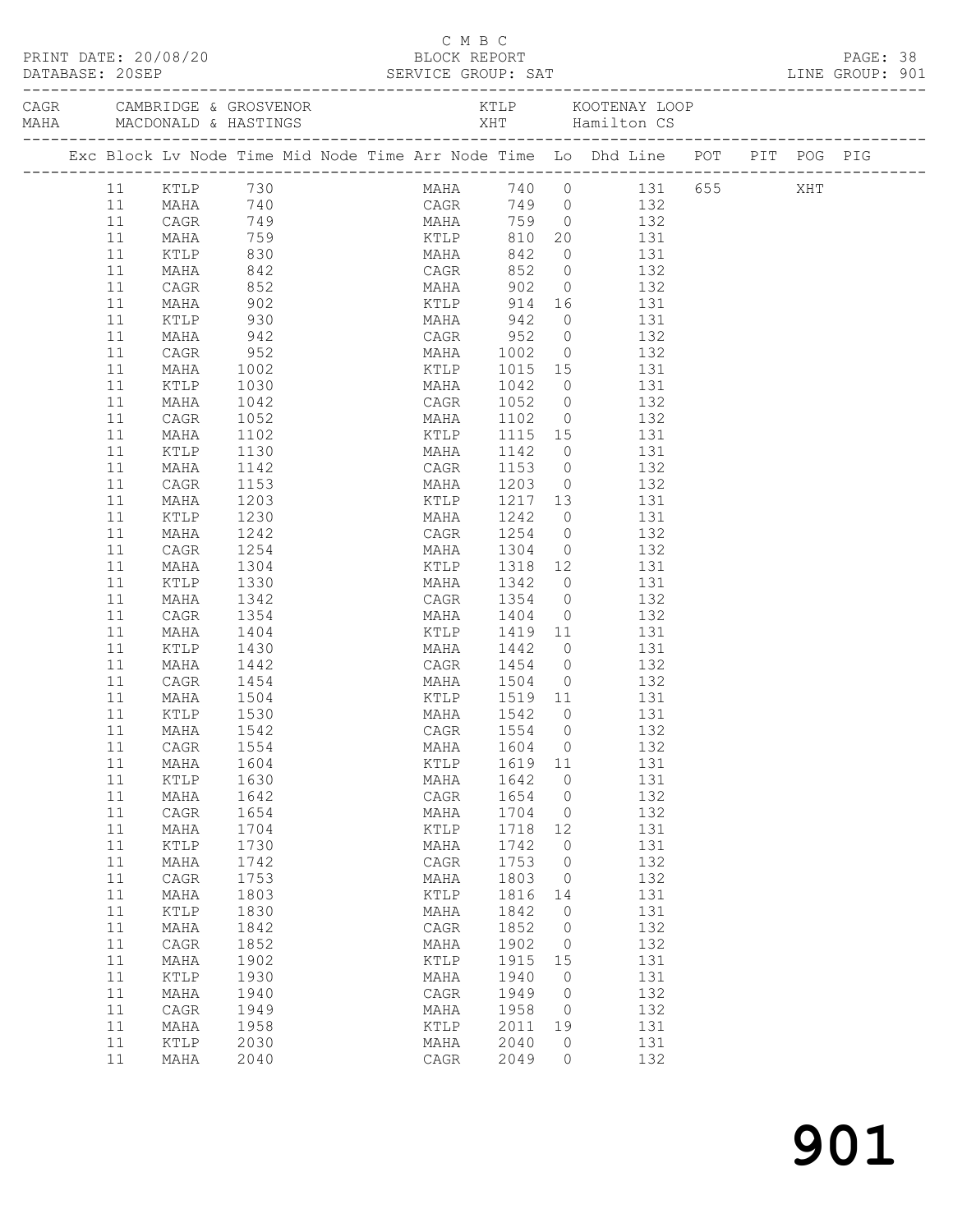| PRINT DATE: 20/08/20<br>DATABASE: 20SEP |    |      |      |  |      | C M B C<br>BLOCK REPORT | SERVICE GROUP: SAT |            |                                                                    |      |     | PAGE: 39<br>LINE GROUP: 901 |  |
|-----------------------------------------|----|------|------|--|------|-------------------------|--------------------|------------|--------------------------------------------------------------------|------|-----|-----------------------------|--|
|                                         |    |      |      |  |      |                         |                    |            | Exc Block Lv Node Time Mid Node Time Arr Node Time Lo Dhd Line POT | PTT  | POG | PIG                         |  |
|                                         | 11 | CAGR | 2049 |  | MAHA |                         | 2058               | $\bigcirc$ | 132                                                                |      |     |                             |  |
|                                         | 11 | MAHA | 2058 |  | KTLP |                         | 2110               | 20         | 131                                                                |      |     |                             |  |
|                                         | 11 | KTLP | 2130 |  | MAHA |                         | 2140               | $\Omega$   | 131                                                                |      |     |                             |  |
|                                         |    | MAHA | 2140 |  | CAGR |                         | 2149               | $\Omega$   | 132                                                                |      |     |                             |  |
|                                         | 11 | CAGR | 2149 |  | MAHA |                         | 2156               | $\Omega$   | 132                                                                |      |     |                             |  |
|                                         |    | MAHA | 2156 |  | KTLP |                         | 2208               |            | 131                                                                | 2238 |     | XHT                         |  |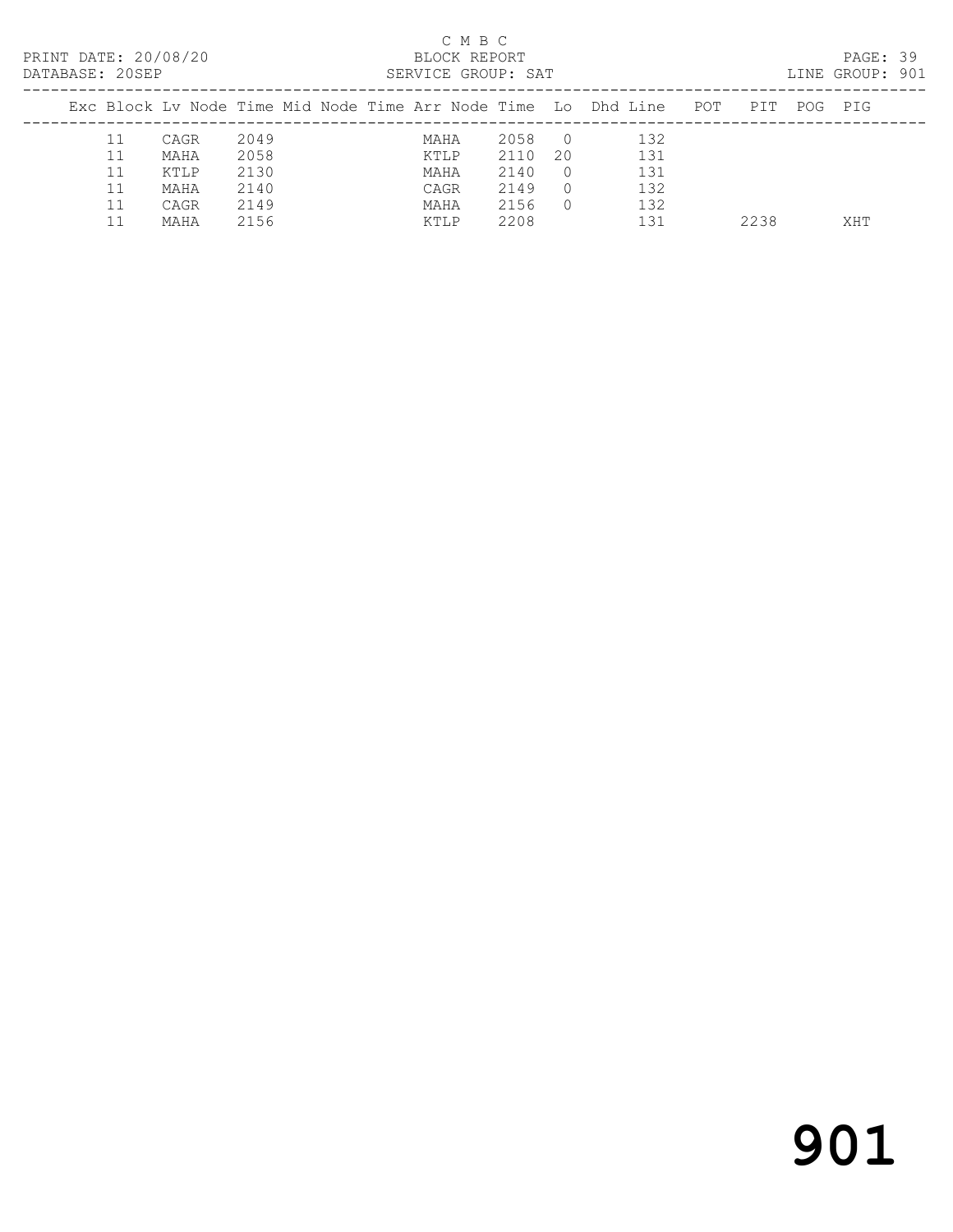| DATABASE: 20SEP |    | PRINT DATE: 20/08/20 |                  |  | BLOCK REPORT | C M B C |                                    |                |                                                                                                                                                      |      |     | PAGE: 40 |  |
|-----------------|----|----------------------|------------------|--|--------------|---------|------------------------------------|----------------|------------------------------------------------------------------------------------------------------------------------------------------------------|------|-----|----------|--|
|                 |    | XHT Hamilton CS      | 8S7A 8 ST & 7 AV |  |              |         | ---------------------------------- |                | NWST NEW WESTMINSTER STN<br>QUAYSIDE DR AT RENAISSANCE SQ<br>QUE QUEENS PARK CARE CENTRE THE RNSQ QUAYSIDE DR AT RENAISSANCE SQ                      |      |     |          |  |
|                 |    |                      |                  |  |              |         |                                    |                | Exc Block Lv Node Time Mid Node Time Arr Node Time Lo Dhd Line POT PIT POG PIG                                                                       |      |     |          |  |
|                 |    |                      | 21 NWST 810      |  |              |         |                                    |                | 8S7A 833 7 105 756                                                                                                                                   |      | XHT |          |  |
|                 | 21 |                      |                  |  |              |         |                                    |                | 8S7A 840 NWST 900 10 105                                                                                                                             |      |     |          |  |
|                 | 21 | NWST                 |                  |  |              |         |                                    |                |                                                                                                                                                      |      |     |          |  |
|                 | 21 | 8S7A                 |                  |  |              |         |                                    |                | 910 887A 933 7 105<br>940 NWST 1000 10 105<br>1010 887A 1034 6 105<br>1040 NWST 1100 10 105<br>8S7A 933 7 105<br>NWST 1000 10 105<br>8S7A 1034 6 105 |      |     |          |  |
|                 | 21 | NWST                 |                  |  |              |         |                                    |                |                                                                                                                                                      |      |     |          |  |
|                 | 21 | 8S7A                 |                  |  |              |         |                                    |                |                                                                                                                                                      |      |     |          |  |
|                 | 21 | NWST                 | 1110             |  | 8S7A         |         | 1136                               |                | 4 105                                                                                                                                                |      |     |          |  |
|                 | 21 | 8S7A                 | 1140             |  |              |         | NWST 1201<br>8S7A 1236             | $\frac{9}{4}$  | $\begin{array}{c} 105 \\ 105 \end{array}$                                                                                                            |      |     |          |  |
|                 | 21 | NWST                 | 1210             |  |              |         |                                    |                |                                                                                                                                                      |      |     |          |  |
|                 | 21 | 8S7A                 | 1240             |  |              |         | NWST 1301                          |                | 9 105                                                                                                                                                |      |     |          |  |
|                 | 21 | NWST                 | 1310             |  |              |         | 8S7A 1336                          |                | 4 105                                                                                                                                                |      |     |          |  |
|                 | 21 | 8S7A                 | 1340             |  | NWST         |         | 1401                               |                | 9 105                                                                                                                                                |      |     |          |  |
|                 | 21 | NWST                 | 1410             |  |              |         | 8S7A 1437<br>NWST 1501             |                | $\begin{array}{ccc} 3 & \hspace{1.5mm} 105 \\ 9 & \hspace{1.5mm} 105 \end{array}$                                                                    |      |     |          |  |
|                 | 21 | 8S7A                 | 1440             |  |              |         |                                    |                |                                                                                                                                                      |      |     |          |  |
|                 | 21 | NWST                 | 1510             |  |              |         | 8S7A 1536                          |                | 4 105                                                                                                                                                |      |     |          |  |
|                 | 21 | 8S7A                 | 1540             |  |              |         | NWST 1602                          |                | 8 105                                                                                                                                                |      |     |          |  |
|                 | 21 | NWST                 | 1610             |  | 8S7A         |         | 8S7A 1636<br>NWST 1702             |                | $\frac{4}{2}$ 105                                                                                                                                    |      |     |          |  |
|                 | 21 | 8S7A                 | 1640             |  |              |         |                                    |                | $\begin{array}{ccc} 8 & \hspace{1.5cm} 105 \\ 4 & \hspace{1.5cm} 105 \end{array}$                                                                    |      |     |          |  |
|                 | 21 | NWST                 | 1710             |  |              |         | 8S7A 1736                          |                |                                                                                                                                                      |      |     |          |  |
|                 | 21 | 8S7A                 | 1740             |  |              |         | NWST 1801                          |                | 9 105                                                                                                                                                |      |     |          |  |
|                 | 21 | NWST                 | 1810             |  | 8 S 7 A      |         | 1835                               |                | 5 105                                                                                                                                                |      |     |          |  |
|                 | 21 | 8S7A                 | 1840             |  | NWST         |         | 1859                               | $\frac{11}{6}$ | 105                                                                                                                                                  |      |     |          |  |
|                 | 21 | NWST                 | 1910             |  | 8S7A         |         | 1934                               |                | 105                                                                                                                                                  |      |     |          |  |
|                 | 21 | 8S7A                 | 1940             |  | NWST         |         | 1959                               |                | 11 105                                                                                                                                               |      |     |          |  |
|                 | 21 | NWST                 | 2010             |  | 8S7A         |         | 2032                               |                | $8 \overline{)}$<br>105                                                                                                                              |      |     |          |  |
|                 | 21 | 8S7A                 | 2040             |  | NWST         |         | 2059                               |                | 11 105                                                                                                                                               |      |     |          |  |
|                 | 21 | NWST                 | 2110             |  | 8S7A         |         | 2132                               | 8 <sup>1</sup> | 105                                                                                                                                                  |      |     |          |  |
|                 | 21 | 8S7A                 | 2140             |  | NWST         |         |                                    |                | 2152 0 105                                                                                                                                           |      |     |          |  |
|                 | 21 | NWST                 | 2210             |  | 8S7A         |         | 2231                               |                | 9 105                                                                                                                                                |      |     |          |  |
|                 | 21 | 8S7A                 | 2240             |  |              |         |                                    |                | NWST 2259 11 105                                                                                                                                     |      |     |          |  |
|                 | 21 | NWST                 | 2310             |  | 8S7A         |         | $2331$ 9<br>2359                   |                | 105                                                                                                                                                  |      |     |          |  |
|                 | 21 | 8S7A                 | 2340             |  | NWST         |         | 2359                               |                | 105                                                                                                                                                  | 2411 |     | XHT      |  |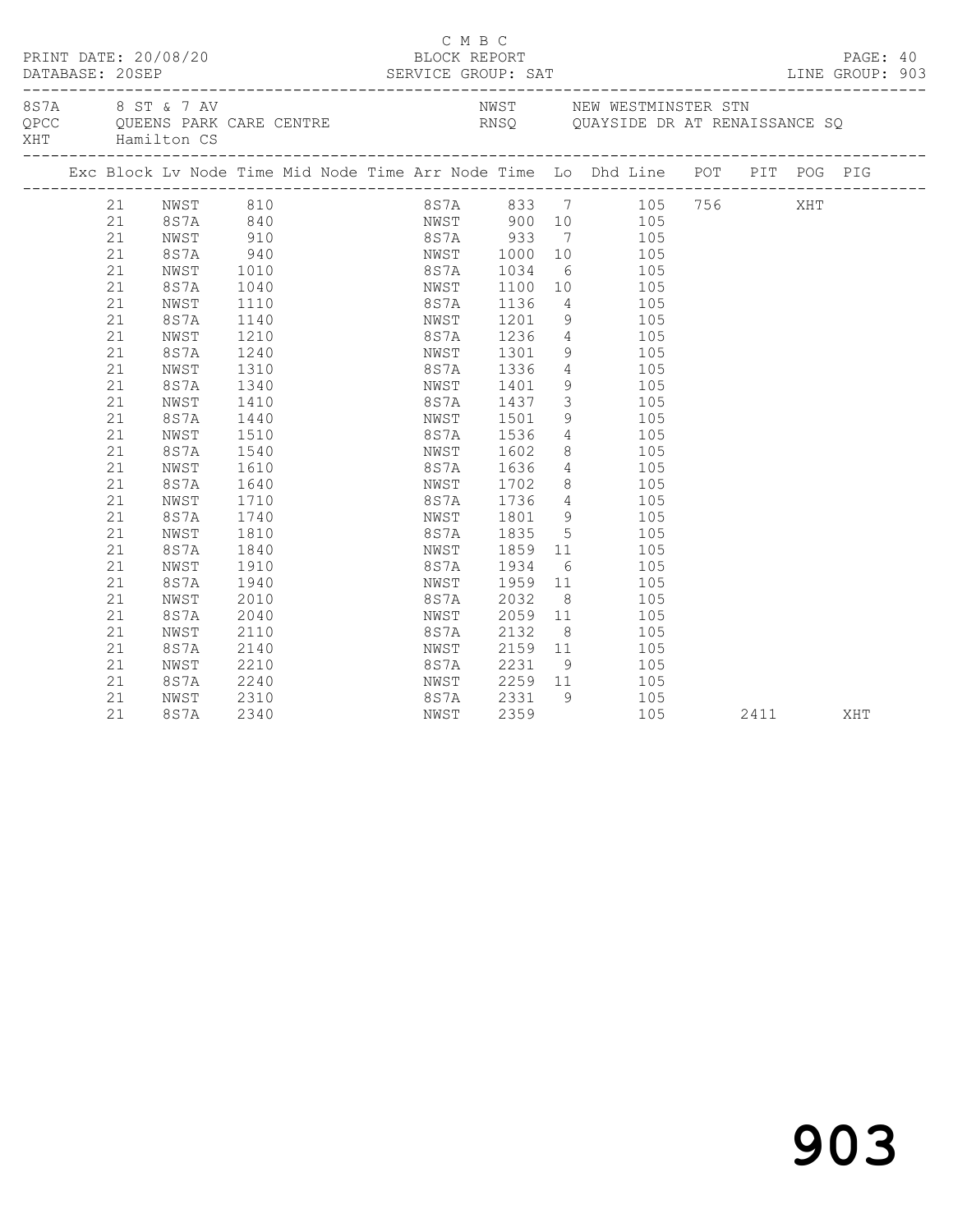#### C M B C<br>BLOCK REPORT DATABASE: 20SEP SERVICE GROUP: SAT SAT LINE GROUP: 903

 22 8S7A 1510 NWST 1532 8 105 22 NWST 1540 8S7A 1606 4 105 22 8S7A 1610 NWST 1632 8 105 22 NWST 1640 8S7A 1706 4 105 22 8S7A 1710 NWST 1732 8 105 22 NWST 1740 8S7A 1806 4 105 22 8S7A 1810 NWST 1831 9 105 22 NWST 1840 8S7A 1905 5 105 22 8S7A 1910 NWST 1929 11 105 22 NWST 1940 8S7A 2003 7 105 22 8S7A 2010 NWST 2029 11 105 22 NWST 2040 8S7A 2102 8 105 22 8S7A 2110 NWST 2129 11 105 22 NWST 2140 8S7A 2201 9 105 22 8S7A 2210 NWST 2229 11 105 22 NWST 2240 8S7A 2301 9 105 22 8S7A 2310 NWST 2329 11 105 22 NWST 2340 8S7A 2401 9 105

-------------------------------------------------------------------------------------------------

|  | Exc Block Ly Node Time Mid Node Time Arr Node Time Lo Dhd Line |      |      |  |      |      |     |     | POT | PIT | POG | PIG |
|--|----------------------------------------------------------------|------|------|--|------|------|-----|-----|-----|-----|-----|-----|
|  | 22                                                             | NWST | 840  |  | 8S7A | 903  |     | 105 | 826 |     | XHT |     |
|  | 22                                                             | 8S7A | 910  |  | NWST | 930  | 10  | 105 |     |     |     |     |
|  | 22                                                             | NWST | 940  |  | 8S7A | 1003 | - 7 | 105 |     |     |     |     |
|  | 22                                                             | 8S7A | 1010 |  | NWST | 1030 | 10  | 105 |     |     |     |     |
|  | 22                                                             | NWST | 1040 |  | 8S7A | 1105 | 5   | 105 |     |     |     |     |
|  | 22                                                             | 8S7A | 1110 |  | NWST | 1131 | 9   | 105 |     |     |     |     |
|  | 22                                                             | NWST | 1140 |  | 8S7A | 1206 | 4   | 105 |     |     |     |     |
|  | 22                                                             | 8S7A | 1210 |  | NWST | 1231 | 9   | 105 |     |     |     |     |
|  | 22                                                             | NWST | 1240 |  | 8S7A | 1306 | 4   | 105 |     |     |     |     |
|  | 22                                                             | 8S7A | 1310 |  | NWST | 1331 | 9   | 105 |     |     |     |     |
|  | 22                                                             | NWST | 1340 |  | 8S7A | 1406 | 4   | 105 |     |     |     |     |
|  | 22                                                             | 8S7A | 1410 |  | NWST | 1431 | 9   | 105 |     |     |     |     |
|  | 22                                                             | NWST | 1440 |  | 8S7A | 1506 | 4   | 105 |     |     |     |     |

22 8S7A 2410 NWST 2429 105 2441 XHT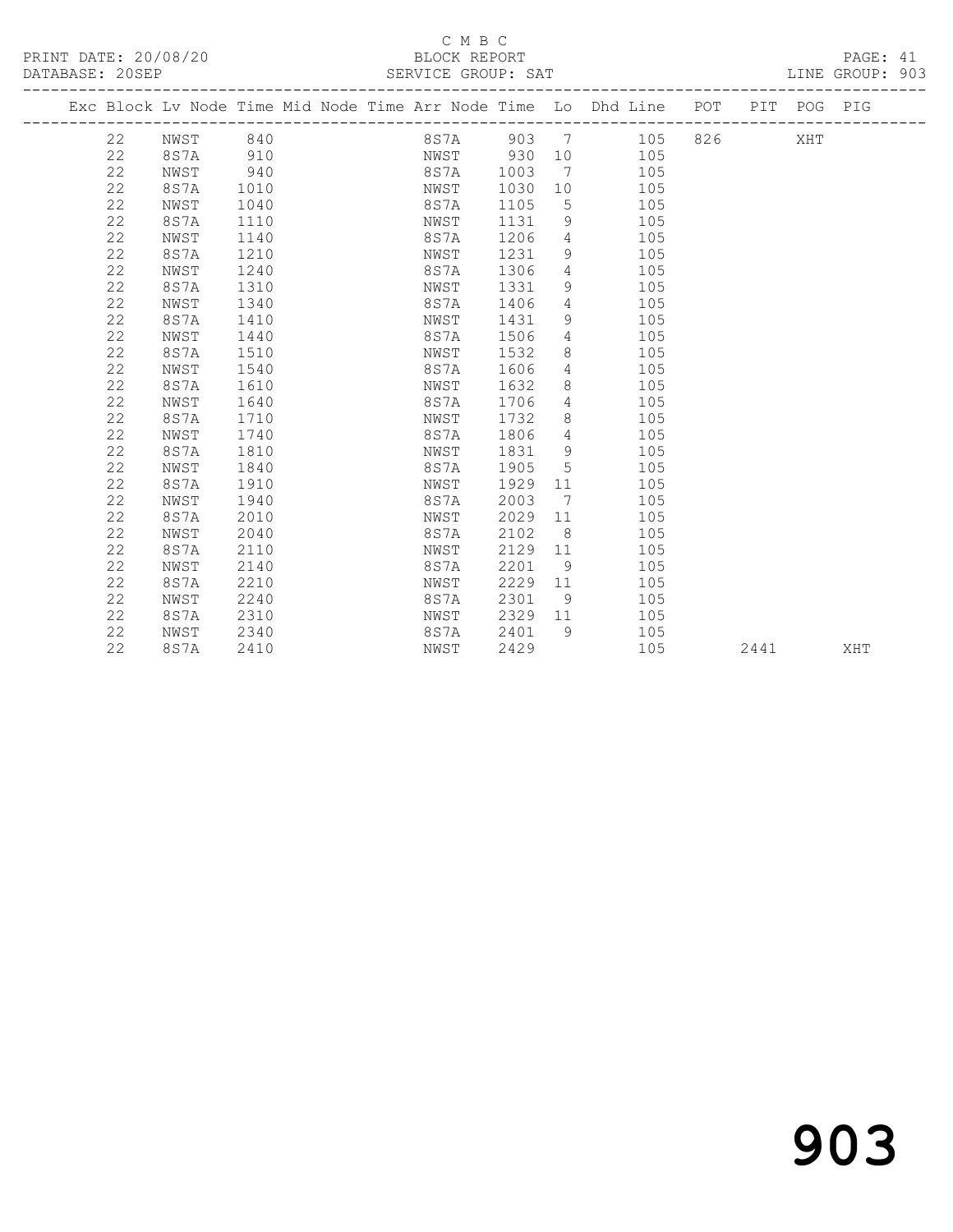### C M B C<br>BLOCK REPORT

|  | DATABASE: 20SEP |              |                    |              |              | SERVICE GROUP: SAT              |              |                | LINE GROUP: 903                                                                                                                              |  |  |  |
|--|-----------------|--------------|--------------------|--------------|--------------|---------------------------------|--------------|----------------|----------------------------------------------------------------------------------------------------------------------------------------------|--|--|--|
|  |                 |              |                    |              |              |                                 |              |                | Exc Block Lv Node Time Mid Node Time Arr Node Time Lo Dhd Line POT PIT POG PIG                                                               |  |  |  |
|  | 25              |              |                    |              |              |                                 |              |                | NWST 720 0 QPCC 730 0 103 706 XHT                                                                                                            |  |  |  |
|  | 25              |              |                    |              |              |                                 |              |                | OPCC 730 NWST 741 RNSQ 800 0 103<br>RNSQ 800 NWST 805 QPCC 815 0 103<br>QPCC 815 NWST 826 RNSQ 845 0 103<br>RNSQ 845 NWST 850 QPCC 900 0 103 |  |  |  |
|  | 25              |              |                    |              |              |                                 |              |                |                                                                                                                                              |  |  |  |
|  | 25              |              |                    |              |              |                                 |              |                |                                                                                                                                              |  |  |  |
|  | 25              |              |                    |              |              |                                 |              |                | $\overline{O}$                                                                                                                               |  |  |  |
|  | 25              | QPCC         | 900                | NWST         |              | 911 RNSQ                        | 930          |                | $\overline{0}$<br>103                                                                                                                        |  |  |  |
|  | 25              | RNSQ         |                    | NWST         |              | 935 QPCC                        | 945          | $\overline{0}$ | 103                                                                                                                                          |  |  |  |
|  | 25              | QPCC         | 930<br>945<br>1015 | NWST         |              | 956 RNSQ                        | 1015         | $\overline{0}$ | 103                                                                                                                                          |  |  |  |
|  | 25              | RNSQ         |                    | NWST         |              | 1020 QPCC                       | 1031         | $\overline{0}$ | 103                                                                                                                                          |  |  |  |
|  | 25              | QPCC         | 1031               | NWST         | 1043         | RNSQ                            | 1100         | $\circ$        | 103                                                                                                                                          |  |  |  |
|  | 25              | RNSQ         | 1100               | NWST         | 1105         | QPCC                            | 1116         | $\circ$        | 103                                                                                                                                          |  |  |  |
|  | 25              | QPCC         | 1116               | NWST         |              | 1128 RNSQ                       | 1145         | $\circ$        | 103                                                                                                                                          |  |  |  |
|  | 25              | RNSQ         | 1145               | NWST         |              | 1150 QPCC                       | 1201         | $\overline{0}$ | 103                                                                                                                                          |  |  |  |
|  | 25              | QPCC         | 1201               | NWST         | 1213         | RNSQ                            | 1230         |                | $\overline{0}$<br>103                                                                                                                        |  |  |  |
|  | $25$            | RNSQ         | 1230               | NWST         | 1235         | QPCC                            | 1246         |                | $\overline{0}$<br>103                                                                                                                        |  |  |  |
|  | 25              | QPCC         | $12 - 1$<br>1315   | NWST         | 1258         | RNSQ                            | 1315         | $\circ$        | 103                                                                                                                                          |  |  |  |
|  | 25              | RNSQ         |                    | NWST         | 1320         | QPCC                            | 1331         | $\overline{O}$ | 103                                                                                                                                          |  |  |  |
|  | 25              | QPCC         | 1331               | NWST         | 1343         | RNSQ                            | 1400         | $\overline{O}$ | 103                                                                                                                                          |  |  |  |
|  | $25$            | RNSQ         | 1400               | NWST         | 1405         | QPCC                            | 1416         | $\circ$        | 103                                                                                                                                          |  |  |  |
|  | 25              | QPCC         | 1416<br>1445       | NWST         | 1428         | RNSQ                            | 1445         | $\circ$        | 103                                                                                                                                          |  |  |  |
|  | 25              | RNSQ         | 1501               | NWST         |              | 1450 QPCC                       | 1501         | $\overline{0}$ | 103                                                                                                                                          |  |  |  |
|  | 25<br>25        | QPCC         | 1530               | NWST<br>NWST | 1513<br>1535 | RNSQ<br>QPCC                    | 1530<br>1546 | $\circ$        | 103<br>$\overline{0}$<br>103                                                                                                                 |  |  |  |
|  | 25              | RNSQ<br>QPCC | 1546               | NWST         | 1558         | RNSQ                            | 1615         | $\circ$        | 103                                                                                                                                          |  |  |  |
|  | 25              | RNSQ         | 1615               | NWST         | 1620         | QPCC                            | 1631         | $\overline{0}$ | 103                                                                                                                                          |  |  |  |
|  | 25              | QPCC         | 1631               | NWST         | 1643         | RNSQ                            | 1700         | $\overline{O}$ | 103                                                                                                                                          |  |  |  |
|  | 25              | RNSQ         | 1700               | NWST         | 1705         | QPCC                            | 1716         | $\circ$        | 103                                                                                                                                          |  |  |  |
|  | 25              | QPCC         | 1716               | NWST         | 1728         | RNSQ                            | 1745         | $\circ$        | 103                                                                                                                                          |  |  |  |
|  | 25              | RNSQ         | 1745               | NWST         |              | 1750 QPCC                       | 1801         | $\overline{0}$ | 103                                                                                                                                          |  |  |  |
|  | 25              | QPCC         | 1801               | NWST         | 1812         | RNSQ                            | 1830         | $\overline{0}$ | 103                                                                                                                                          |  |  |  |
|  | 25              | RNSQ         | 1830               | NWST         | 1835         | QPCC                            | 1846         |                | $\overline{0}$<br>103                                                                                                                        |  |  |  |
|  | 25              | QPCC         | 1846               | NWST         | 1857         | RNSQ                            | 1915         | $\circ$        | 103                                                                                                                                          |  |  |  |
|  | 25              | RNSQ         | 1915               | NWST         | 1920         | QPCC                            | 1930         | $\circ$        | 103                                                                                                                                          |  |  |  |
|  | 25              | QPCC         | 1930               | NWST         | 1941         | RNSQ                            | 2000         | $\circ$        | 103                                                                                                                                          |  |  |  |
|  | 25              | RNSQ         | 2000               | NWST         | 2005         | QPCC                            | 2015         |                | $\overline{0}$<br>103                                                                                                                        |  |  |  |
|  | 25              | QPCC         | 2015               | NWST         |              | 2026 RNSQ                       | 2045         | $\overline{0}$ | 103                                                                                                                                          |  |  |  |
|  | 25              | RNSQ         |                    | NWST         |              | 2050 QPCC                       | 2100         | $\overline{0}$ | 103                                                                                                                                          |  |  |  |
|  | 25              | QPCC         | 2045<br>2100       | NWST         |              | 2111 RNSQ                       | 2125         | $\overline{0}$ | 103                                                                                                                                          |  |  |  |
|  | 25              |              |                    |              |              | RNSQ 2125 NWST 2130 QPCC 2140 0 |              |                | 103                                                                                                                                          |  |  |  |
|  | 25              | QPCC         | 2140               | NWST         |              | 2151 RNSQ                       | 2205         | 0              | 103                                                                                                                                          |  |  |  |
|  | 25              | RNSQ         | 2205               | NWST         |              | 2210 QPCC                       | 2220         | $\circ$        | 103                                                                                                                                          |  |  |  |
|  | 25              | QPCC         | 2220               | NWST         | 2231         | RNSQ                            | 2245         | 0              | 103                                                                                                                                          |  |  |  |
|  | 25              | RNSQ         | 2245               | NWST         | 2250         | QPCC                            | 2300         | 0              | 103                                                                                                                                          |  |  |  |
|  | 25              | QPCC         | 2300               | NWST         | 2311         | RNSQ                            | 2325         | 0              | 103                                                                                                                                          |  |  |  |
|  | 25              | RNSQ         | 2325               | NWST         | 2330         | QPCC                            | 2340         | 0              | 103                                                                                                                                          |  |  |  |
|  | 25              | QPCC         | 2340               | NWST         | 2351         | RNSQ                            | 2405         | $\circ$        | 103                                                                                                                                          |  |  |  |

25 RNSQ 2405 NWST 2410 103 2422 XHT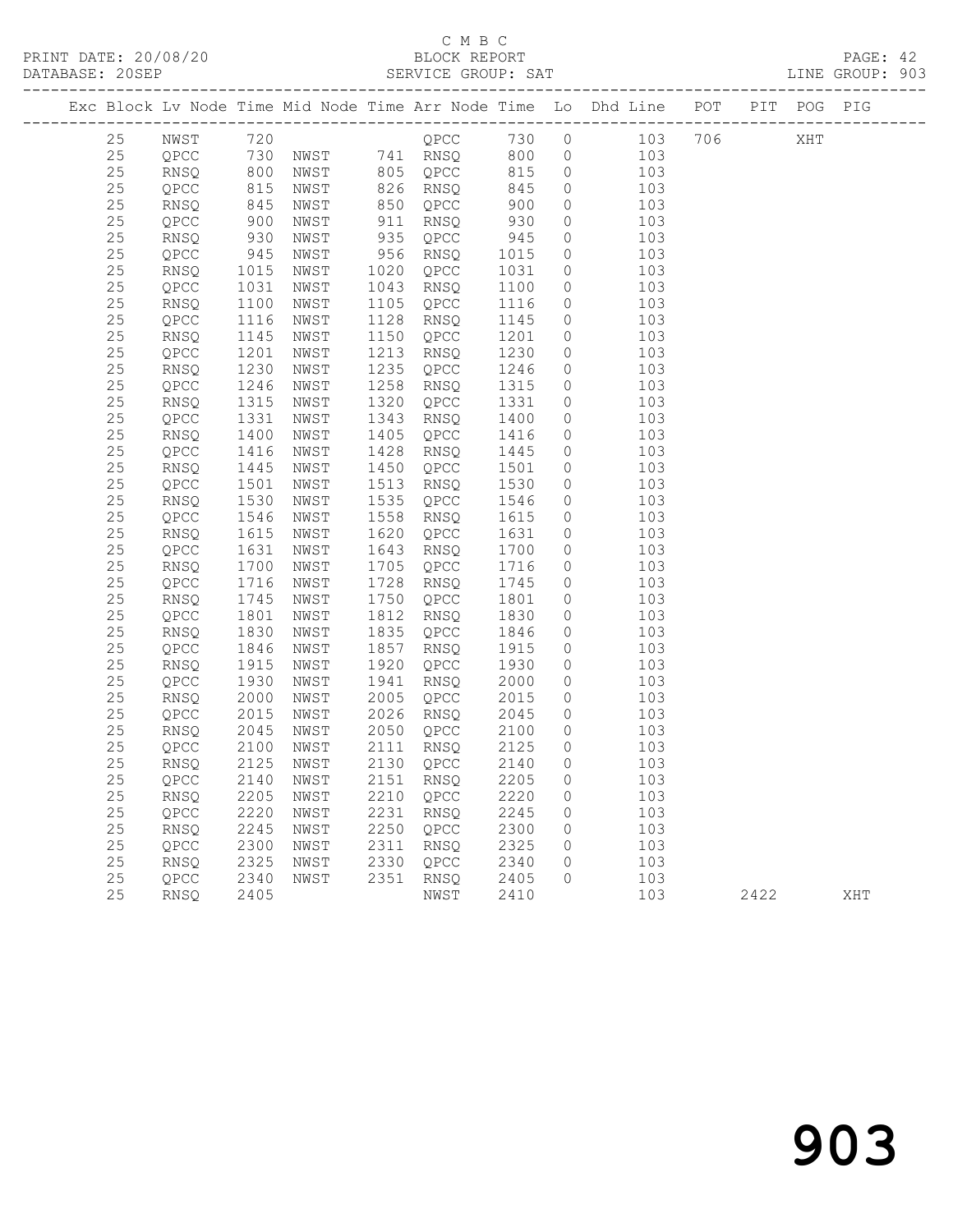PRINT DATE: 20/08/20 BLOCK REPORT BATABASE: 20SEP

## C M B C<br>BLOCK REPORT

PAGE: 43<br>LINE GROUP: 903

|  |    |             |                   |      |      |               |      |                | Exc Block Lv Node Time Mid Node Time Arr Node Time Lo Dhd Line POT PIT POG PIG |       |      |     |     |
|--|----|-------------|-------------------|------|------|---------------|------|----------------|--------------------------------------------------------------------------------|-------|------|-----|-----|
|  | 26 | NWST        | 650               |      |      | QPCC          | 700  |                | $0$ 103                                                                        | 636 7 |      | XHT |     |
|  | 26 | QPCC        | 700               |      |      | NWST 711 RNSQ | 730  |                | $0$ 103                                                                        |       |      |     |     |
|  | 26 | RNSQ        | 730<br>745<br>815 | NWST |      | 735 QPCC      | 745  | $\overline{0}$ | 103                                                                            |       |      |     |     |
|  | 26 | QPCC        |                   | NWST |      | 756 RNSQ      | 815  | $\overline{0}$ | 103                                                                            |       |      |     |     |
|  | 26 | RNSQ        |                   | NWST | 820  | QPCC          | 830  | $\circ$        | 103                                                                            |       |      |     |     |
|  | 26 | QPCC        | 830               | NWST | 841  | RNSO          | 900  | $\circ$        | 103                                                                            |       |      |     |     |
|  | 26 | RNSQ        | 900               | NWST | 905  | QPCC          | 915  | $\circ$        | 103                                                                            |       |      |     |     |
|  | 26 | QPCC        | 915               | NWST | 926  | RNSQ          | 945  | $\circ$        | 103                                                                            |       |      |     |     |
|  | 26 | RNSQ        | 945               | NWST | 950  | QPCC          | 1000 | $\circ$        | 103                                                                            |       |      |     |     |
|  | 26 | QPCC        | 1000              | NWST | 1012 | RNSQ          | 1030 | $\circ$        | 103                                                                            |       |      |     |     |
|  | 26 | RNSQ        | 1030              | NWST | 1035 | QPCC          | 1046 | $\circ$        | 103                                                                            |       |      |     |     |
|  | 26 | QPCC        | 1046              | NWST | 1058 | RNSQ          | 1115 | $\circ$        | 103                                                                            |       |      |     |     |
|  | 26 | <b>RNSQ</b> | 1115              | NWST | 1120 | QPCC          | 1131 | $\circ$        | 103                                                                            |       |      |     |     |
|  | 26 | QPCC        | 1131              | NWST | 1143 | RNSQ          | 1200 | $\circ$        | 103                                                                            |       |      |     |     |
|  | 26 | RNSQ        | 1200              | NWST | 1205 | QPCC          | 1216 | $\circ$        | 103                                                                            |       |      |     |     |
|  | 26 | QPCC        | 1216              | NWST | 1228 | RNSQ          | 1245 | $\circ$        | 103                                                                            |       |      |     |     |
|  | 26 | RNSQ        | 1245              | NWST | 1250 | QPCC          | 1301 | $\circ$        | 103                                                                            |       |      |     |     |
|  | 26 | QPCC        | 1301              | NWST | 1313 | RNSQ          | 1330 | $\circ$        | 103                                                                            |       |      |     |     |
|  | 26 | RNSQ        | 1330              | NWST | 1335 | QPCC          | 1346 | $\circ$        | 103                                                                            |       |      |     |     |
|  | 26 | QPCC        | 1346              | NWST | 1358 | RNSQ          | 1415 | $\circ$        | 103                                                                            |       |      |     |     |
|  | 26 | <b>RNSQ</b> | 1415              | NWST | 1420 | QPCC          | 1431 | $\circ$        | 103                                                                            |       |      |     |     |
|  | 26 | QPCC        | 1431              | NWST | 1443 | RNSQ          | 1500 | $\circ$        | 103                                                                            |       |      |     |     |
|  | 26 | <b>RNSO</b> | 1500              | NWST | 1505 | QPCC          | 1516 | $\circ$        | 103                                                                            |       |      |     |     |
|  | 26 | QPCC        | 1516              | NWST | 1528 | RNSQ          | 1545 | $\circ$        | 103                                                                            |       |      |     |     |
|  | 26 | RNSQ        | 1545              | NWST | 1550 | QPCC          | 1601 | $\circ$        | 103                                                                            |       |      |     |     |
|  | 26 | QPCC        | 1601              | NWST | 1613 | RNSQ          | 1630 | $\circ$        | 103                                                                            |       |      |     |     |
|  | 26 | <b>RNSQ</b> | 1630              | NWST | 1635 | QPCC          | 1646 | $\circ$        | 103                                                                            |       |      |     |     |
|  | 26 | QPCC        | 1646              | NWST | 1658 | RNSQ          | 1715 | $\circ$        | 103                                                                            |       |      |     |     |
|  | 26 | RNSO        | 1715              | NWST | 1720 | QPCC          | 1731 | $\circ$        | 103                                                                            |       |      |     |     |
|  | 26 | QPCC        | 1731              | NWST | 1743 | RNSQ          | 1800 | $\circ$        | 103                                                                            |       |      |     |     |
|  | 26 | RNSQ        | 1800              | NWST | 1805 | QPCC          | 1816 | $\circ$        | 103                                                                            |       |      |     |     |
|  | 26 | QPCC        | 1816              | NWST | 1827 | RNSQ          | 1845 | $\circ$        | 103                                                                            |       |      |     |     |
|  | 26 | RNSQ        | 1845              | NWST | 1850 | QPCC          | 1901 | $\circ$        | 103                                                                            |       |      |     |     |
|  | 26 | QPCC        | 1901              | NWST | 1912 | RNSQ          | 1930 | $\circ$        | 103                                                                            |       |      |     |     |
|  | 26 | RNSQ        | 1930              | NWST | 1935 | QPCC          | 1945 |                | 103<br>$\overline{0}$                                                          |       |      |     |     |
|  | 26 | QPCC        | 1945              | NWST | 1956 | RNSQ          | 2015 | $\circ$        | 103                                                                            |       |      |     |     |
|  | 26 | RNSQ        | 2015              | NWST | 2020 | QPCC          | 2030 | $\Omega$       | 103                                                                            |       |      |     |     |
|  | 26 | QPCC        | 2030              |      |      | NWST          | 2041 |                | 103                                                                            |       | 2053 |     | XHT |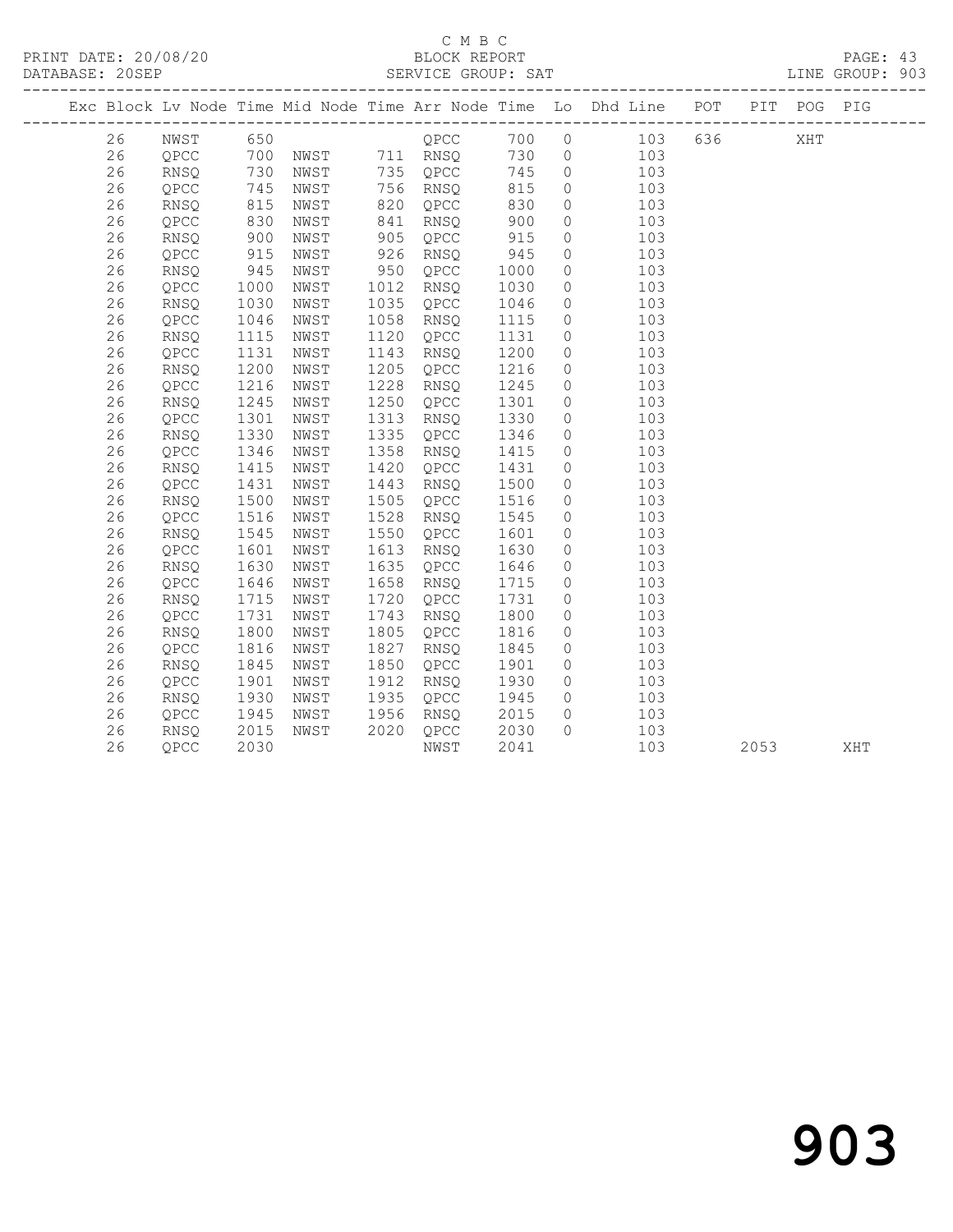## C M B C<br>BLOCK REPORT

|          |                |              |                                  |      |                        |              |                                  | Exc Block Lv Node Time Mid Node Time Arr Node Time Lo Dhd Line POT PIT POG PIG                                                               |  |  |  |
|----------|----------------|--------------|----------------------------------|------|------------------------|--------------|----------------------------------|----------------------------------------------------------------------------------------------------------------------------------------------|--|--|--|
|          |                |              |                                  |      |                        |              |                                  | 27 NWST 620 0 QPCC 630 0 103 606 XHT                                                                                                         |  |  |  |
| 27       |                |              |                                  |      |                        |              |                                  | QPCC 630 NWST 641 RNSQ 700 0 103<br>RNSQ 700 NWST 705 QPCC 715 0 103<br>QPCC 715 NWST 726 RNSQ 745 0 103<br>RNSQ 745 NWST 750 QPCC 800 0 103 |  |  |  |
| 27       |                |              |                                  |      |                        |              |                                  |                                                                                                                                              |  |  |  |
| 27       |                |              |                                  |      |                        |              |                                  |                                                                                                                                              |  |  |  |
| 27       |                |              |                                  |      |                        |              |                                  |                                                                                                                                              |  |  |  |
| 27       | QPCC           |              | 800 NWST                         |      | 811 RNSQ               | 830          | $\circ$                          | 103                                                                                                                                          |  |  |  |
| 27       | RNSQ           |              |                                  |      | 835 QPCC<br>856 RNSQ   | 845          | $\circ$                          | 103                                                                                                                                          |  |  |  |
| 27       | QPCC           |              | 830 NWST<br>845 NWST<br>915 NWST |      |                        | 915          | $\overline{0}$                   | 103                                                                                                                                          |  |  |  |
| 27       | RNSQ           |              |                                  |      | $920$ QPCC             | 930          | $\overline{0}$                   | 103                                                                                                                                          |  |  |  |
| 27       | QPCC           |              | 930 NWST                         |      | 941 RNSQ               | 1000         | $\overline{0}$                   | 103                                                                                                                                          |  |  |  |
| 27       | RNSQ           | 1000         | NWST                             |      | 1005 QPCC              | 1016         | $\circ$                          | 103                                                                                                                                          |  |  |  |
| 27       | QPCC           | 1016<br>1045 | NWST                             |      | 1028 RNSQ              | 1045<br>1101 | $\overline{0}$                   | 103<br>$\overline{0}$                                                                                                                        |  |  |  |
| 27       | RNSQ           | 1045         | NWST                             |      | 1050 QPCC              |              |                                  | 103                                                                                                                                          |  |  |  |
| 27       | QPCC           | 1101         | NWST                             |      | 1113 RNSQ              | 1130         | $\overline{0}$                   | 103                                                                                                                                          |  |  |  |
| 27       | RNSQ           | 1130         | NWST                             |      | 1135 QPCC              | 1146         | $\circ$                          | 103                                                                                                                                          |  |  |  |
| 27       | QPCC           | 1146         | NWST                             |      | 1158 RNSQ              | 1215<br>1231 | $\overline{0}$                   | 103                                                                                                                                          |  |  |  |
| 27       | RNSQ           | 1215         | NWST                             |      | 1220 QPCC              |              | $\overline{0}$                   | 103                                                                                                                                          |  |  |  |
| 27       | QPCC           | 1231         | NWST                             |      | 1243 RNSQ              | 1300         | $\overline{0}$                   | 103                                                                                                                                          |  |  |  |
| 27       | RNSO           | 1300         | NWST                             |      | 1305 QPCC              | 1316         | $\circ$                          | 103                                                                                                                                          |  |  |  |
| 27       | QPCC           | 1316         | NWST                             |      | 1328 RNSQ              | 1345<br>1401 |                                  | 103<br>$\overline{0}$                                                                                                                        |  |  |  |
| 27       | RNSQ           | 1345         | NWST                             |      | 1350 QPCC              |              | $\overline{0}$                   | 103                                                                                                                                          |  |  |  |
| 27       | QPCC           | 1401         | NWST                             |      | 1413 RNSQ              | 1430         | $\overline{0}$                   | 103                                                                                                                                          |  |  |  |
| 27       | RNSQ           | 1430         | NWST                             |      | 1435 QPCC              | 1446         | $\circ$                          | 103                                                                                                                                          |  |  |  |
| 27       | QPCC           | 1446<br>1515 | NWST                             |      | 1458 RNSQ              | 1515<br>1531 | $\overline{0}$                   | 103                                                                                                                                          |  |  |  |
| 27<br>27 | RNSQ           | 1531         | NWST                             |      | 1520 QPCC<br>1543 RNSQ | 1600         | $\overline{0}$<br>$\overline{0}$ | 103                                                                                                                                          |  |  |  |
| 27       | QPCC           | 1600         | NWST<br>NWST                     |      | 1605 QPCC              | 1616         | $\circ$                          | 103<br>103                                                                                                                                   |  |  |  |
| 27       | RNSQ<br>QPCC   | 1616         | NWST                             |      | 1628 RNSQ              |              | $\circ$                          | 103                                                                                                                                          |  |  |  |
| 27       | RNSQ           | 1645         | NWST                             |      | 1650 QPCC              | 1645<br>1701 | $\circ$                          | 103                                                                                                                                          |  |  |  |
| 27       | QPCC           | 1701         | NWST                             |      | 1713 RNSQ              | 1730         | $\circ$                          | 103                                                                                                                                          |  |  |  |
| 27       | RNSQ           | 1730         | NWST                             |      | 1735 QPCC              | 1746         | $\circ$                          | 103                                                                                                                                          |  |  |  |
| 27       | QPCC           | 1746         | NWST                             |      | 1758 RNSQ              | 1815         | $\circ$                          | 103                                                                                                                                          |  |  |  |
| 27       | RNSQ           | 1815         | NWST                             |      | 1820 QPCC              | 1831         | $\overline{0}$                   | 103                                                                                                                                          |  |  |  |
| 27       | QPCC           | 1831         | NWST                             |      | 1842 RNSQ              | 1900         | $\overline{0}$                   | 103                                                                                                                                          |  |  |  |
| 27       | RNSQ           |              | 1900 NWST                        |      | 1905 QPCC              | 1915         |                                  | $\overline{0}$<br>103                                                                                                                        |  |  |  |
| 27       | QPCC           | 1915         | NWST                             |      | 1926 RNSQ              | 1945         | $\overline{0}$                   | 103                                                                                                                                          |  |  |  |
| 27       | RNSQ           | 1945         | NWST                             |      | 1950 QPCC              | 2000         | $\overline{0}$                   | 103                                                                                                                                          |  |  |  |
| 27       | QPCC 2000 NWST |              |                                  |      |                        |              |                                  | 2011 RNSQ 2025 0 103                                                                                                                         |  |  |  |
| 27       | RNSQ           | 2025         | NWST                             | 2030 | QPCC                   | 2040         | 0                                | 103                                                                                                                                          |  |  |  |
| 27       | QPCC           | 2040         | NWST                             | 2051 | RNSQ                   | 2105         | 0                                | 103                                                                                                                                          |  |  |  |
| 27       | RNSQ           | 2105         | NWST                             | 2110 | QPCC                   | 2120         | 0                                | 103                                                                                                                                          |  |  |  |
| 27       | QPCC           | 2120         | NWST                             | 2131 | RNSQ                   | 2145         | 0                                | 103                                                                                                                                          |  |  |  |
| 27       | RNSQ           | 2145         | NWST                             | 2150 | QPCC                   | 2200         | 0                                | 103                                                                                                                                          |  |  |  |
| 27       | QPCC           | 2200         | NWST                             | 2211 | RNSQ                   | 2225         | 0                                | 103                                                                                                                                          |  |  |  |
| 27       | RNSQ           | 2225         | NWST                             | 2230 | QPCC                   | 2240         | 0                                | 103                                                                                                                                          |  |  |  |
| 27       | QPCC           | 2240         | NWST                             | 2251 | RNSQ                   | 2305         | 0                                | 103                                                                                                                                          |  |  |  |
| 27       | RNSQ           | 2305         | NWST                             | 2310 | QPCC                   | 2320         | 0                                | 103                                                                                                                                          |  |  |  |
| 27       | QPCC           | 2320         | NWST                             | 2331 | RNSQ                   | 2345         | 0                                | 103                                                                                                                                          |  |  |  |
| 27       | RNSQ           | 2345         | NWST                             | 2350 | QPCC                   | 2400         | 0                                | 103                                                                                                                                          |  |  |  |

27 QPCC 2400 NWST 2411 103 2423 XHT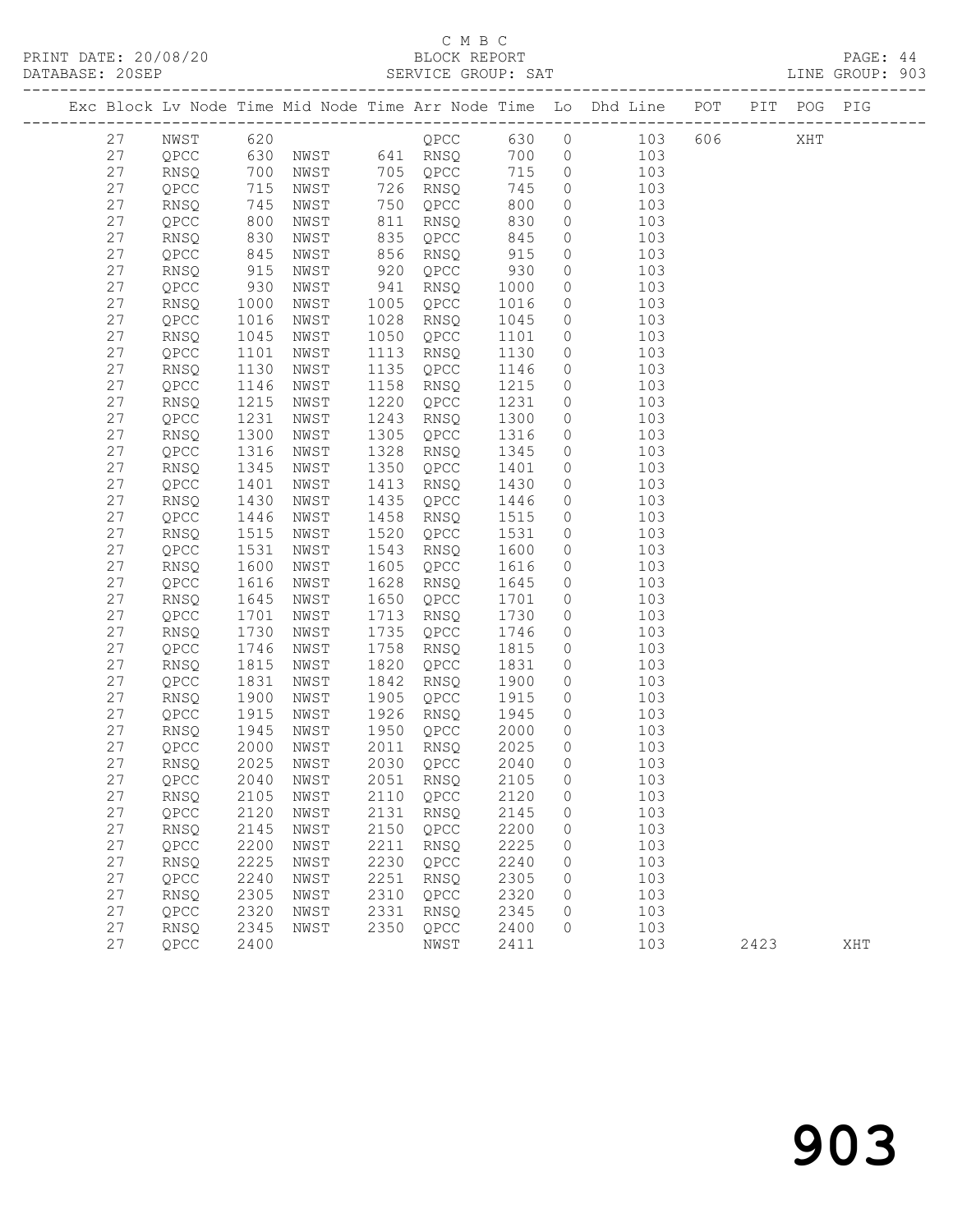|  |    |                 |  | C M B C |  |                                                                                                                                                                                                                                                                                                                      |  |  |  |
|--|----|-----------------|--|---------|--|----------------------------------------------------------------------------------------------------------------------------------------------------------------------------------------------------------------------------------------------------------------------------------------------------------------------|--|--|--|
|  |    | XHT Hamilton CS |  |         |  | EDST EDMONDS STN MAGI MARINE DR & GILLEY<br>MAGR EB MARINE DR & GREENALL MIST METROTOWN STATION<br>ROST ROYAL OAK STN BAY 1 SMRD WB SAWMILL CRES FS RIVER DISTRIC                                                                                                                                                    |  |  |  |
|  |    |                 |  |         |  | Exc Block Lv Node Time Mid Node Time Arr Node Time Lo Dhd Line POT PIT POG PIG                                                                                                                                                                                                                                       |  |  |  |
|  |    |                 |  |         |  |                                                                                                                                                                                                                                                                                                                      |  |  |  |
|  |    |                 |  |         |  |                                                                                                                                                                                                                                                                                                                      |  |  |  |
|  |    |                 |  |         |  |                                                                                                                                                                                                                                                                                                                      |  |  |  |
|  |    |                 |  |         |  |                                                                                                                                                                                                                                                                                                                      |  |  |  |
|  |    |                 |  |         |  |                                                                                                                                                                                                                                                                                                                      |  |  |  |
|  |    |                 |  |         |  |                                                                                                                                                                                                                                                                                                                      |  |  |  |
|  |    |                 |  |         |  |                                                                                                                                                                                                                                                                                                                      |  |  |  |
|  |    |                 |  |         |  |                                                                                                                                                                                                                                                                                                                      |  |  |  |
|  |    |                 |  |         |  |                                                                                                                                                                                                                                                                                                                      |  |  |  |
|  |    |                 |  |         |  |                                                                                                                                                                                                                                                                                                                      |  |  |  |
|  |    |                 |  |         |  |                                                                                                                                                                                                                                                                                                                      |  |  |  |
|  |    |                 |  |         |  |                                                                                                                                                                                                                                                                                                                      |  |  |  |
|  |    |                 |  |         |  |                                                                                                                                                                                                                                                                                                                      |  |  |  |
|  |    |                 |  |         |  |                                                                                                                                                                                                                                                                                                                      |  |  |  |
|  |    |                 |  |         |  |                                                                                                                                                                                                                                                                                                                      |  |  |  |
|  |    |                 |  |         |  |                                                                                                                                                                                                                                                                                                                      |  |  |  |
|  |    |                 |  |         |  |                                                                                                                                                                                                                                                                                                                      |  |  |  |
|  |    |                 |  |         |  |                                                                                                                                                                                                                                                                                                                      |  |  |  |
|  |    |                 |  |         |  |                                                                                                                                                                                                                                                                                                                      |  |  |  |
|  | 31 | EDST            |  |         |  |                                                                                                                                                                                                                                                                                                                      |  |  |  |
|  | 31 | MTST            |  |         |  |                                                                                                                                                                                                                                                                                                                      |  |  |  |
|  | 31 | EDST            |  |         |  |                                                                                                                                                                                                                                                                                                                      |  |  |  |
|  | 31 | ROST            |  |         |  |                                                                                                                                                                                                                                                                                                                      |  |  |  |
|  | 31 | EDST            |  |         |  |                                                                                                                                                                                                                                                                                                                      |  |  |  |
|  | 31 | MTST            |  |         |  |                                                                                                                                                                                                                                                                                                                      |  |  |  |
|  | 31 | EDST            |  |         |  |                                                                                                                                                                                                                                                                                                                      |  |  |  |
|  | 31 | ROST            |  |         |  |                                                                                                                                                                                                                                                                                                                      |  |  |  |
|  | 31 | EDST            |  |         |  |                                                                                                                                                                                                                                                                                                                      |  |  |  |
|  | 31 | MTST            |  |         |  |                                                                                                                                                                                                                                                                                                                      |  |  |  |
|  | 31 | EDST            |  |         |  |                                                                                                                                                                                                                                                                                                                      |  |  |  |
|  | 31 | ROST            |  |         |  |                                                                                                                                                                                                                                                                                                                      |  |  |  |
|  | 31 | EDST            |  |         |  | $\begin{tabular}{cccc} 1500 MAGI & 1506 EDST & 1512 & 8 & 148 \\ 1520 & MTST & 1537 & 13 & 147 \\ 1550 & EDST & 1608 & 7 & 147 \\ 1615 MAGI & 1621 ROST & 1628 & 2 & 148 \\ 1630 MAGI & 1636 EDST & 1642 & 8 & 148 \\ 1650 & MAGI & 1636 EDST & 1642 & 8 & 148 \\ 1650 & MTST & 1707 & 13 & 147 \\ 1720 & FDST & 17$ |  |  |  |
|  | 31 | MTST            |  |         |  |                                                                                                                                                                                                                                                                                                                      |  |  |  |
|  | 31 | EDST            |  |         |  |                                                                                                                                                                                                                                                                                                                      |  |  |  |
|  | 31 | ROST            |  |         |  |                                                                                                                                                                                                                                                                                                                      |  |  |  |
|  | 31 | EDST            |  |         |  |                                                                                                                                                                                                                                                                                                                      |  |  |  |
|  | 31 |                 |  |         |  |                                                                                                                                                                                                                                                                                                                      |  |  |  |
|  | 31 | MTST<br>EDST    |  |         |  | 1930 MAGI 1936 EDST 1942 8 148<br>1950 MTST 2004 16 147<br>2020 EDST 2035 10 147<br>2045 MAGI 2051 ROST 2058 2 148<br>2100 MAGI 2106 EDST 2112 8 148<br>2120 MTST 2134 16 147<br>2150 EDST 2205 10 147<br>2215 MAGI 2221 ROST 2228 148 2243                                                                          |  |  |  |
|  |    |                 |  |         |  |                                                                                                                                                                                                                                                                                                                      |  |  |  |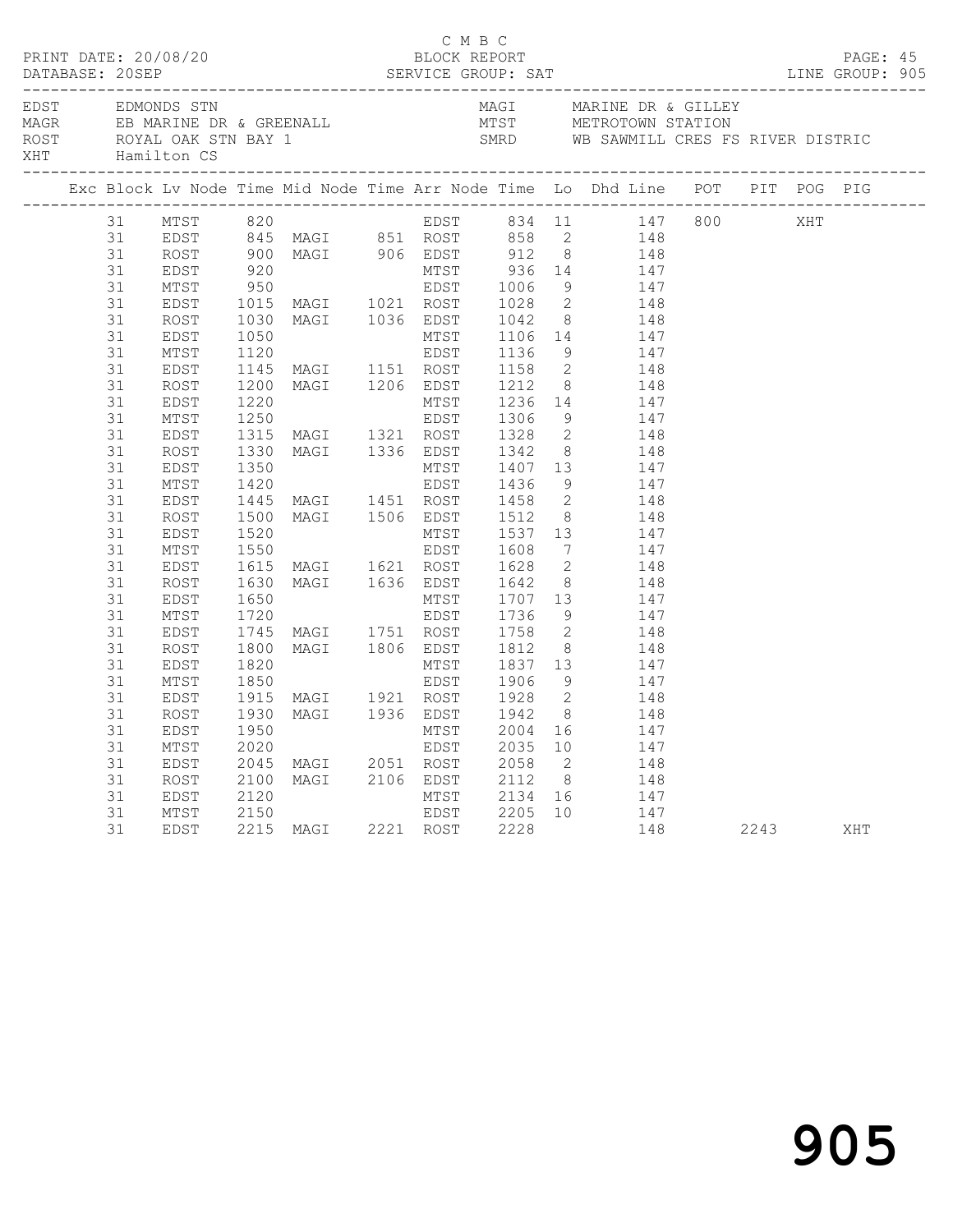PRINT DATE: 20/08/20 BLOCK REPORT BATABASE: 20SEP

#### C M B C<br>BLOCK REPORT

PAGE: 46<br>LINE GROUP: 905

|    |      |                      |                                |                                       |                | Exc Block Lv Node Time Mid Node Time Arr Node Time Lo Dhd Line POT PIT POG PIG |  |          |  |
|----|------|----------------------|--------------------------------|---------------------------------------|----------------|--------------------------------------------------------------------------------|--|----------|--|
| 32 |      |                      |                                |                                       |                | MTST 750 6 EDST 804 11 147 730 XHT                                             |  |          |  |
| 32 |      |                      |                                |                                       |                | EDST 815 MAGI 821 ROST 828 2 148                                               |  |          |  |
| 32 | ROST |                      |                                |                                       |                | 830 MAGI 836 EDST 842 8 148                                                    |  |          |  |
| 32 | EDST | 850<br>920           |                                |                                       |                | MTST 905 15 147<br>EDST 934 11 147                                             |  |          |  |
| 32 | MTST |                      |                                |                                       |                |                                                                                |  |          |  |
| 32 | EDST |                      | 945 MAGI 951 ROST 958          |                                       | $\overline{2}$ | 148                                                                            |  |          |  |
| 32 | ROST | 1000                 |                                |                                       |                | MAGI 1006 EDST 1012 8 148<br>MTST 1036 14 147<br>EDST 1106 9 147               |  |          |  |
| 32 | EDST | 1020                 |                                |                                       |                |                                                                                |  |          |  |
| 32 | MTST | 1050                 |                                |                                       |                |                                                                                |  |          |  |
| 32 | EDST |                      |                                |                                       |                | 1115 MAGI 1121 ROST 1128 2 148                                                 |  |          |  |
| 32 | ROST |                      |                                |                                       |                | MAGI 1136 EDST 1142 8 148                                                      |  |          |  |
| 32 | EDST | 1130<br>1150<br>1220 |                                |                                       |                | MTST 1206 14 147<br>EDST 1236 9 147                                            |  |          |  |
| 32 | MTST |                      |                                |                                       |                |                                                                                |  |          |  |
| 32 | EDST |                      | 1245 MAGI 1251 ROST 1258 2 148 |                                       |                |                                                                                |  |          |  |
| 32 | ROST | 1300<br>1320<br>1350 |                                |                                       |                |                                                                                |  |          |  |
| 32 | EDST |                      |                                |                                       |                |                                                                                |  |          |  |
| 32 | MTST |                      |                                |                                       |                | MAGI 1306 EDST 1312 8 148<br>MTST 1336 14 147<br>EDST 1406 9 147               |  |          |  |
| 32 | EDST |                      |                                |                                       |                | 1415 MAGI 1421 ROST 1428 2 148                                                 |  |          |  |
| 32 | ROST | 1430<br>1450         |                                | MAGI 1436 EDST 1442 8<br>MTST 1508 12 | 8 <sup>8</sup> | 148                                                                            |  |          |  |
| 32 | EDST |                      |                                |                                       |                | MTST 1508 12 147<br>EDST 1538 7 147                                            |  |          |  |
| 32 | MTST | 1520                 |                                |                                       |                |                                                                                |  |          |  |
| 32 | EDST |                      | 1545 MAGI 1551 ROST 1558 2     |                                       |                | 148                                                                            |  |          |  |
| 32 | ROST | 1600<br>1620         |                                |                                       |                | MAGI 1606 EDST 1612 8 148<br>MTST 1637 13 147<br>EDST 1706 9 147               |  |          |  |
| 32 | EDST | 1620                 |                                |                                       |                |                                                                                |  |          |  |
| 32 | MTST | 1650                 |                                |                                       |                |                                                                                |  |          |  |
| 32 | EDST |                      |                                |                                       |                | 1715 MAGI 1721 ROST 1728 2 148                                                 |  |          |  |
| 32 | ROST | 1730<br>1750         |                                | MAGI 1736 EDST 1742 8<br>MTST 1807 13 | 8 <sup>1</sup> | 148                                                                            |  |          |  |
| 32 | EDST |                      |                                |                                       |                | 147                                                                            |  |          |  |
| 32 | MTST | 1820                 |                                | EDST 1836                             | 9              | 147                                                                            |  |          |  |
| 32 | EDST |                      | 1845 MAGI 1851 ROST 1858 2     |                                       |                | 148                                                                            |  |          |  |
| 32 | ROST |                      |                                |                                       |                | 1900 MAGI 1906 EDST 1912 8 148<br>1920 MTST 1935 15 147                        |  |          |  |
| 32 | EDST |                      |                                |                                       |                |                                                                                |  |          |  |
| 32 | MTST | 1950                 |                                | EDST 2006 9                           |                | 147                                                                            |  |          |  |
| 32 | EDST | 2015                 |                                |                                       |                |                                                                                |  |          |  |
| 32 | ROST | 2030                 |                                |                                       |                | MAGI 2021 ROST 2028 2 148<br>MAGI 2036 EDST 2042 8 148<br>MTST 2104 16 147     |  |          |  |
| 32 | EDST | 2050                 |                                |                                       |                |                                                                                |  |          |  |
| 32 | MTST | 2120                 |                                |                                       |                | EDST 2135 10 147                                                               |  |          |  |
| 32 | EDST |                      |                                |                                       |                | 148                                                                            |  |          |  |
| 32 | ROST |                      |                                |                                       |                | 148                                                                            |  |          |  |
| 32 | EDST |                      |                                |                                       |                | 147                                                                            |  | 2254 XHT |  |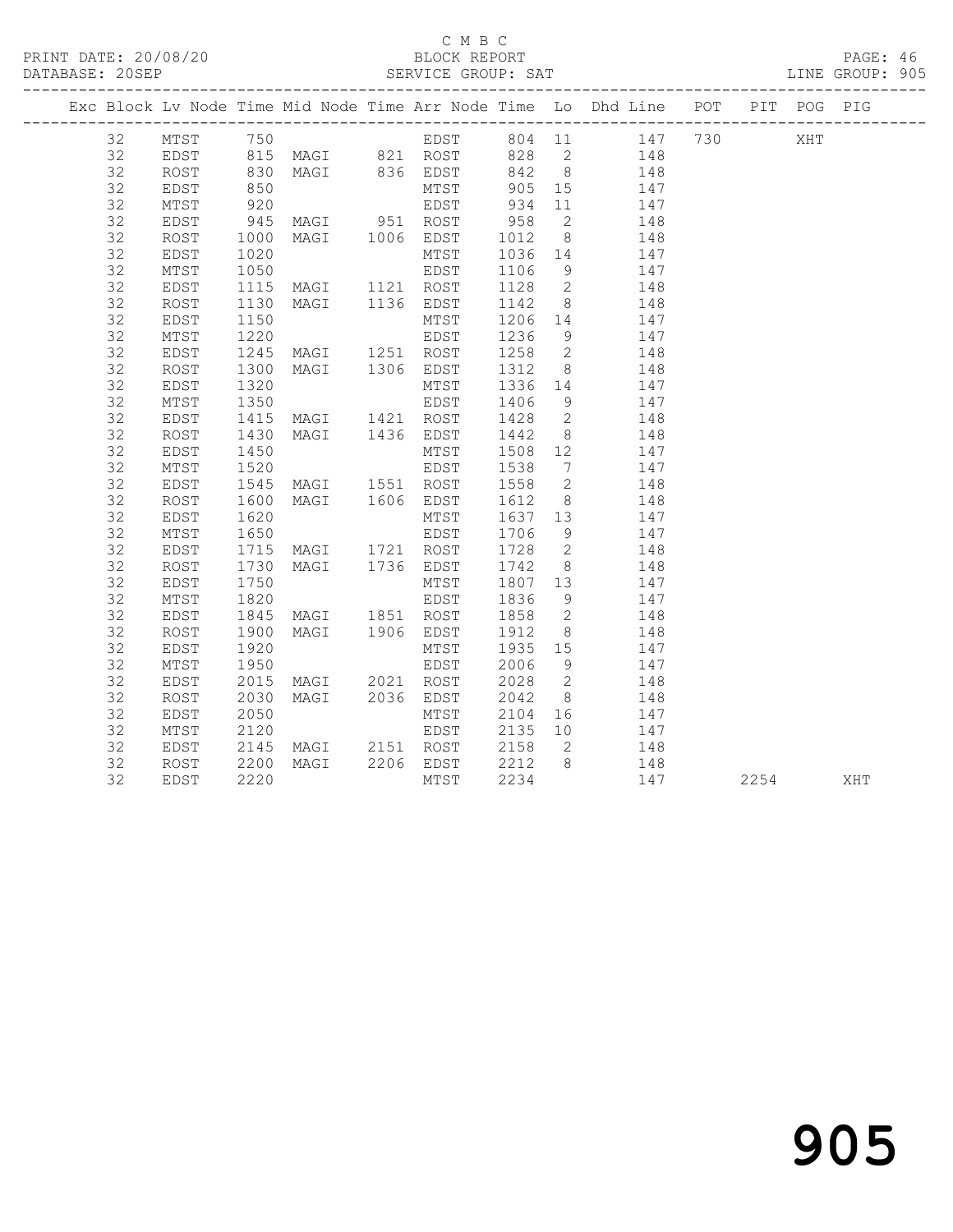### C M B C

| DATABASE: 20SEP |    |                 |      |                                                                                | SERVICE GROUP: SAT        |         |                |                        |  | LINE GROUP: 905 |  |
|-----------------|----|-----------------|------|--------------------------------------------------------------------------------|---------------------------|---------|----------------|------------------------|--|-----------------|--|
|                 |    |                 |      | Exc Block Lv Node Time Mid Node Time Arr Node Time Lo Dhd Line POT PIT POG PIG |                           |         |                |                        |  |                 |  |
|                 | 33 | MTST            | 835  |                                                                                |                           |         |                | MAGR 842 0 146 815 XHT |  |                 |  |
|                 | 33 | MAGR            | 842  |                                                                                |                           |         |                | MTST 850 15 146        |  |                 |  |
|                 | 33 | MTST            | 905  |                                                                                | MAGR 912 0                |         |                | 146                    |  |                 |  |
|                 | 33 | MAGR            | 912  |                                                                                | MTST 920 15<br>MAGR 942 0 |         |                | 146                    |  |                 |  |
|                 | 33 | MTST            | 935  |                                                                                |                           |         |                | 146                    |  |                 |  |
|                 | 33 | MAGR            | 942  |                                                                                | MTST 950 15               |         |                | 146                    |  |                 |  |
|                 | 33 | MTST            | 1005 |                                                                                | MAGR 1012                 |         | $\overline{0}$ | 146                    |  |                 |  |
|                 | 33 | MAGR            | 1012 |                                                                                | MTST 1020 15              |         |                | 146                    |  |                 |  |
|                 | 33 | MTST            | 1035 |                                                                                | MAGR                      | 1042 0  |                | 146                    |  |                 |  |
|                 | 33 | MAGR            | 1042 |                                                                                | MTST 1050 15              |         |                | 146                    |  |                 |  |
|                 | 33 | MTST            | 1105 |                                                                                | MAGR                      | 1112    | $\overline{0}$ | 146                    |  |                 |  |
|                 | 33 | MAGR            | 1112 |                                                                                | MTST                      | 1120 15 |                | 146                    |  |                 |  |
|                 | 33 | MTST            | 1135 |                                                                                | MAGR                      | 1142    | $\overline{0}$ | 146                    |  |                 |  |
|                 | 33 | MAGR            | 1142 |                                                                                | MTST 1150 15              |         |                | 146                    |  |                 |  |
|                 | 33 | MTST            | 1205 |                                                                                | MAGR                      | 1212 0  |                | 146                    |  |                 |  |
|                 | 33 | MAGR            | 1212 |                                                                                | MTST                      | 1220 15 |                | 146                    |  |                 |  |
|                 | 33 | MTST            | 1235 |                                                                                | MAGR                      | 1242 0  |                | 146                    |  |                 |  |
|                 | 33 | MAGR            | 1242 |                                                                                | MTST 1250 15              |         |                | 146                    |  |                 |  |
|                 | 33 | MTST            | 1305 |                                                                                | MAGR                      | 1312    | $\overline{0}$ | 146                    |  |                 |  |
|                 | 33 | MAGR            | 1312 |                                                                                | MTST                      | 1320 15 |                | 146                    |  |                 |  |
|                 | 33 | MTST            | 1335 |                                                                                | MAGR 1342                 |         | $\overline{0}$ | 146                    |  |                 |  |
|                 | 33 | MAGR            | 1342 |                                                                                | MTST 1350 15              |         |                | 146                    |  |                 |  |
|                 | 33 | MTST            | 1405 |                                                                                | MAGR 1412                 |         | $\overline{0}$ | 146                    |  |                 |  |
|                 | 33 | MAGR            | 1412 |                                                                                | MTST                      | 1420 15 |                | 146                    |  |                 |  |
|                 | 33 | MTST            | 1435 |                                                                                | MAGR                      | 1442    | $\overline{0}$ | 146                    |  |                 |  |
|                 | 33 | MAGR            | 1442 |                                                                                | MTST 1450 15              |         |                | 146                    |  |                 |  |
|                 | 33 | MTST            | 1505 |                                                                                | MAGR 1512                 |         | $\overline{0}$ | 146                    |  |                 |  |
|                 | 33 | MAGR            | 1512 |                                                                                | MTST                      | 1520 15 |                | 146                    |  |                 |  |
|                 | 33 | MTST            | 1535 |                                                                                | MAGR                      | 1542    | $\overline{0}$ | 146                    |  |                 |  |
|                 | 33 | MAGR            | 1542 |                                                                                | MTST                      | 1552 13 |                | 146                    |  |                 |  |
|                 | 33 | MTST            | 1605 |                                                                                | MAGR                      | 1612    | $\overline{0}$ | 146                    |  |                 |  |
|                 | 33 | MAGR            | 1612 |                                                                                | MTST                      | 1622 13 |                | 146                    |  |                 |  |
|                 | 33 | MTST            | 1635 |                                                                                | MAGR                      | 1642 0  |                | 146                    |  |                 |  |
|                 | 33 | MAGR            | 1642 |                                                                                | MTST                      | 1652 13 |                | 146                    |  |                 |  |
|                 | 33 | MTST            | 1705 |                                                                                | MAGR                      | 1712 0  |                | 146                    |  |                 |  |
|                 | 33 | MAGR            | 1712 |                                                                                | MTST                      | 1720 15 |                | 146                    |  |                 |  |
|                 | 33 | MTST            | 1735 |                                                                                | MAGR                      | 1742 0  |                | 146                    |  |                 |  |
|                 | 33 | MAGR            | 1742 |                                                                                | MTST                      | 1750 15 |                | 146                    |  |                 |  |
|                 | 33 | MTST            | 1805 |                                                                                | MAGR 1812 0 146           |         |                |                        |  |                 |  |
|                 | 33 | MAGR            | 1812 |                                                                                | MTST                      | 1820    | 15             | 146                    |  |                 |  |
|                 | 33 | MTST            | 1835 |                                                                                | MAGR                      | 1842    | $\overline{0}$ | 146                    |  |                 |  |
|                 | 33 | MAGR            | 1842 |                                                                                | MTST                      | 1850    | 15             | 146                    |  |                 |  |
|                 | 33 | MTST            | 1905 |                                                                                | MAGR                      | 1912    | $\overline{0}$ | 146                    |  |                 |  |
|                 | 33 | MAGR            | 1912 |                                                                                | MTST                      | 1920    | 15             | 146                    |  |                 |  |
|                 | 33 | $\mathtt{MTST}$ | 1935 |                                                                                | MAGR                      | 1942    | $\overline{0}$ | 146                    |  |                 |  |
|                 | 33 | MAGR            | 1942 |                                                                                | MTST                      | 1950    | 15             | 146                    |  |                 |  |
|                 | 33 | MTST            | 2005 |                                                                                | MAGR                      | 2012    | $\overline{0}$ | 146                    |  |                 |  |
|                 | 33 | MAGR            | 2012 |                                                                                | MTST                      | 2020    | 15             | 146                    |  |                 |  |
|                 | 33 | MTST            | 2035 |                                                                                | MAGR                      | 2042    | $\overline{0}$ | 146                    |  |                 |  |
|                 | 33 | MAGR            | 2042 |                                                                                | MTST                      | 2050    | 15             | 146                    |  |                 |  |
|                 | 33 | $\mathtt{MTST}$ | 2105 |                                                                                | MAGR                      | 2112    | $\overline{0}$ | 146                    |  |                 |  |
|                 | 33 | MAGR            | 2112 |                                                                                | MTST                      | 2120    | 15             | 146                    |  |                 |  |
|                 | 33 | MTST            | 2135 |                                                                                | MAGR                      | 2142    | $\overline{0}$ | 146                    |  |                 |  |
|                 | 33 | MAGR            | 2142 |                                                                                | MTST                      | 2150    | 15             | 146                    |  |                 |  |
|                 | 33 | MTST            | 2205 |                                                                                | MAGR                      | 2212    | $\overline{0}$ | 146                    |  |                 |  |
|                 | 33 | MAGR            | 2212 |                                                                                | MTST                      | 2220 15 |                | 146                    |  |                 |  |

33 MTST 2235 MAGR 2242 0 146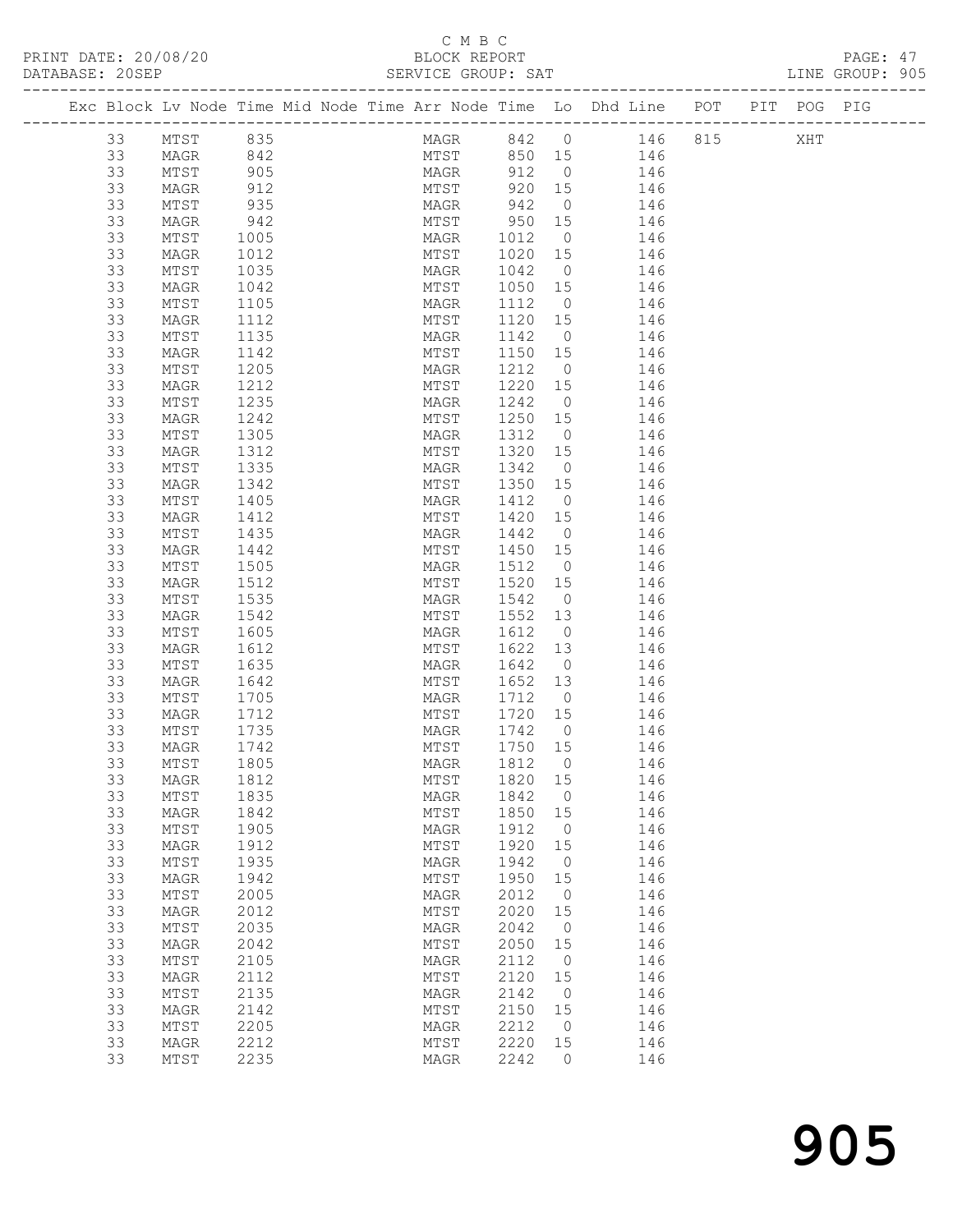#### C M B C<br>BLOCK REPORT

| DATABASE: 20SEP |          |              |              |                                  | SERVICE GROUP: SAT |              |                          |                                                                                |          |                                                                                                                                                                                                                                 |      | LINE GROUP: 905 |
|-----------------|----------|--------------|--------------|----------------------------------|--------------------|--------------|--------------------------|--------------------------------------------------------------------------------|----------|---------------------------------------------------------------------------------------------------------------------------------------------------------------------------------------------------------------------------------|------|-----------------|
|                 |          |              |              |                                  |                    |              |                          | Exc Block Lv Node Time Mid Node Time Arr Node Time Lo Dhd Line POT PIT POG PIG |          |                                                                                                                                                                                                                                 |      |                 |
|                 | 33       | MAGR         | 2242         |                                  | MTST 2250          |              |                          |                                                                                | 146 2310 |                                                                                                                                                                                                                                 |      | XHT             |
|                 | 34       | ROST         | 800          |                                  | MAGI 806 EDST      |              |                          | 812 8<br>148                                                                   |          | 740 — 740 — 740 — 740 — 740 — 740 — 740 — 750 — 750 — 750 — 750 — 750 — 750 — 750 — 750 — 750 — 750 — 750 — 750 — 750 — 750 — 750 — 750 — 750 — 750 — 750 — 750 — 750 — 750 — 750 — 750 — 750 — 750 — 750 — 750 — 750 — 750 — 7 | XHT  |                 |
|                 | 34       | EDST         | 820<br>850   |                                  | MTST               | 835          | 15                       | 147                                                                            |          |                                                                                                                                                                                                                                 |      |                 |
|                 | 34       | MTST         |              |                                  | EDST               | 904          | 11                       | 147                                                                            |          |                                                                                                                                                                                                                                 |      |                 |
|                 | 34       | EDST         | 915          | MAGI 921 ROST                    |                    | 928          | $\overline{2}$           | 148                                                                            |          |                                                                                                                                                                                                                                 |      |                 |
|                 | 34       | ROST         | 930          | MAGI 936 EDST                    |                    | 942          | 8 <sup>8</sup>           | 148                                                                            |          |                                                                                                                                                                                                                                 |      |                 |
|                 | 34       | EDST         | 950          |                                  | MTST               | 1006         | 14                       | 147                                                                            |          |                                                                                                                                                                                                                                 |      |                 |
|                 | 34       | MTST         | 1020         |                                  | EDST               | 1036         | - 9                      | 147                                                                            |          |                                                                                                                                                                                                                                 |      |                 |
|                 | 34       | EDST         | 1045         | MAGI 1051 ROST<br>MAGI 1106 EDST |                    | 1058         | $\overline{2}$           | 148                                                                            |          |                                                                                                                                                                                                                                 |      |                 |
|                 | 34       | ROST         | 1100         |                                  |                    | 1112         | 8 <sup>8</sup>           | 148                                                                            |          |                                                                                                                                                                                                                                 |      |                 |
|                 | 34       | EDST         | 1120         |                                  | MTST               | 1136 14      |                          | 147                                                                            |          |                                                                                                                                                                                                                                 |      |                 |
|                 | 34       | MTST         | 1150         |                                  | EDST               | 1206         | 9                        | 147                                                                            |          |                                                                                                                                                                                                                                 |      |                 |
|                 | 34       | EDST         | 1215         | MAGI 1221 ROST                   |                    | 1228         | $\overline{2}$           | 148                                                                            |          |                                                                                                                                                                                                                                 |      |                 |
|                 | 34       | ROST         | 1230         | MAGI 1236 EDST                   |                    | 1242         | 8 <sup>8</sup>           | 148                                                                            |          |                                                                                                                                                                                                                                 |      |                 |
|                 | 34       | EDST         | 1250         |                                  | MTST               | 1306         | 14                       | 147                                                                            |          |                                                                                                                                                                                                                                 |      |                 |
|                 | 34       | MTST         | 1320         |                                  | EDST               | 1336         | 9                        | 147                                                                            |          |                                                                                                                                                                                                                                 |      |                 |
|                 | 34       | EDST         | 1345         | MAGI 1351 ROST                   |                    | 1358         | $\overline{2}$           | 148                                                                            |          |                                                                                                                                                                                                                                 |      |                 |
|                 | 34       | ROST         | 1400         | MAGI 1406 EDST                   |                    | 1412         | 8 <sup>8</sup>           | 148                                                                            |          |                                                                                                                                                                                                                                 |      |                 |
|                 | 34       | EDST         | 1420         |                                  | MTST               | 1437 13      |                          | 147                                                                            |          |                                                                                                                                                                                                                                 |      |                 |
|                 | 34       | MTST         | 1450         |                                  | EDST               | 1506         | 9                        | 147                                                                            |          |                                                                                                                                                                                                                                 |      |                 |
|                 | 34       | EDST         | 1515         | MAGI 1521 ROST                   |                    | 1528         | $\overline{2}$           | 148                                                                            |          |                                                                                                                                                                                                                                 |      |                 |
|                 | 34       | ROST         | 1530         | MAGI 1536 EDST                   |                    | 1542         | 8 <sup>8</sup>           | 148                                                                            |          |                                                                                                                                                                                                                                 |      |                 |
|                 | 34       | EDST         | 1550         |                                  | MTST               | 1607         | 13                       | 147                                                                            |          |                                                                                                                                                                                                                                 |      |                 |
|                 | 34       | MTST         | 1620         |                                  | EDST               | 1636         | 9                        | 147                                                                            |          |                                                                                                                                                                                                                                 |      |                 |
|                 | 34       | EDST         | 1645         | MAGI 1651 ROST                   |                    | 1658         | $\overline{2}$           | 148                                                                            |          |                                                                                                                                                                                                                                 |      |                 |
|                 | 34       | ROST         | 1700         | MAGI 1706 EDST                   |                    | 1712         | 8 <sup>8</sup>           | 148                                                                            |          |                                                                                                                                                                                                                                 |      |                 |
|                 | 34       | EDST         | 1720         |                                  | MTST               | 1737 13      |                          | 147                                                                            |          |                                                                                                                                                                                                                                 |      |                 |
|                 | 34       | MTST         | 1750         |                                  | EDST               | 1806         | - 9                      | 147                                                                            |          |                                                                                                                                                                                                                                 |      |                 |
|                 | 34       | EDST         | 1815         | MAGI 1821 ROST<br>MAGI 1836 EDST |                    | 1828         | $\overline{2}$           | 148                                                                            |          |                                                                                                                                                                                                                                 |      |                 |
|                 | 34       | ROST         | 1830         |                                  |                    | 1842         | 8                        | 148                                                                            |          |                                                                                                                                                                                                                                 |      |                 |
|                 | 34<br>34 | EDST<br>MTST | 1850<br>1920 |                                  | MTST<br>EDST       | 1905<br>1936 | 15<br>9 <sup>°</sup>     | 147                                                                            |          |                                                                                                                                                                                                                                 |      |                 |
|                 |          |              |              |                                  |                    |              | $\overline{\phantom{a}}$ | 147                                                                            |          |                                                                                                                                                                                                                                 |      |                 |
|                 | 34<br>34 | EDST<br>ROST | 1945         | MAGI 1951 ROST<br>MAGI 2006 EDST |                    | 1958<br>2012 | 8 <sup>8</sup>           | 148<br>148                                                                     |          |                                                                                                                                                                                                                                 |      |                 |
|                 | 34       | EDST         | 2000<br>2020 |                                  | MTST               | 2034         | 16                       | 147                                                                            |          |                                                                                                                                                                                                                                 |      |                 |
|                 | 34       | MTST         | 2050         |                                  | EDST               | 2105         | 10                       | 147                                                                            |          |                                                                                                                                                                                                                                 |      |                 |
|                 | 34       | EDST         | 2115         | MAGI 2121 ROST                   |                    | 2128         | $\overline{2}$           | 148                                                                            |          |                                                                                                                                                                                                                                 |      |                 |
|                 | 34       | ROST         | 2130         | MAGI                             | 2136 EDST          |              | 8 <sup>8</sup>           | 148                                                                            |          |                                                                                                                                                                                                                                 |      |                 |
|                 | 34       | EDST         | 2150         |                                  | MTST               | 2142<br>2204 | 16                       | 147                                                                            |          |                                                                                                                                                                                                                                 |      |                 |
|                 | 34       | MTST         | 2220         |                                  | EDST               | 2235         |                          | 147                                                                            |          |                                                                                                                                                                                                                                 | 2250 | XHT             |
|                 |          |              |              |                                  |                    |              |                          |                                                                                |          |                                                                                                                                                                                                                                 |      |                 |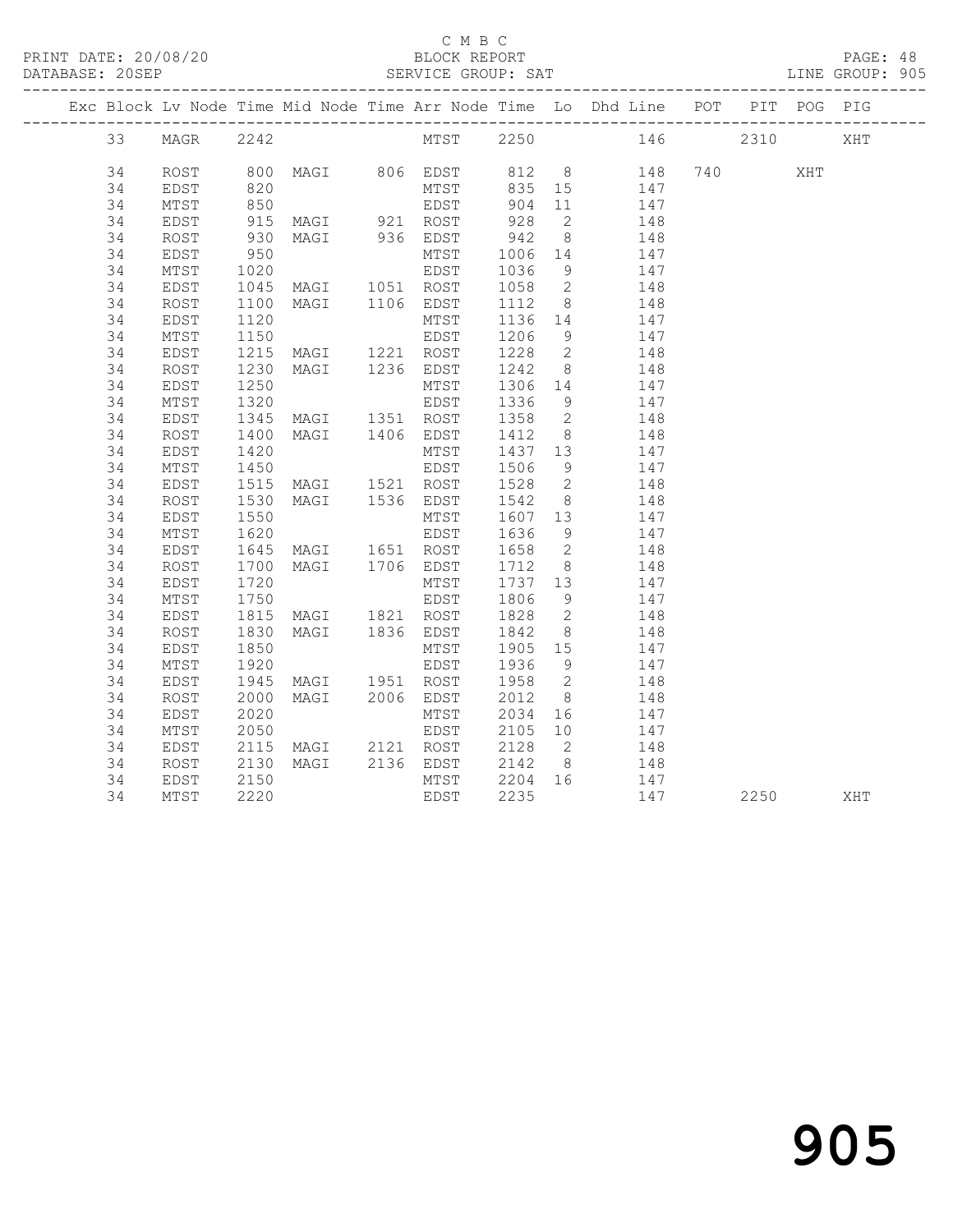### C M B C

| PRINT DATE: 20/08/20<br>DATABASE: 20SEP |          |              |                   |  |                        |              |                                   | 20<br>BLOCK REPORT<br>SERVICE GROUP: SAT                                              |      |     | PAGE: 49<br>LINE GROUP: 905 |  |
|-----------------------------------------|----------|--------------|-------------------|--|------------------------|--------------|-----------------------------------|---------------------------------------------------------------------------------------|------|-----|-----------------------------|--|
|                                         |          |              |                   |  |                        |              |                                   | Exc Block Lv Node Time Mid Node Time Arr Node Time Lo Dhd Line POT PIT POG PIG        |      |     |                             |  |
|                                         | 35 MTST  |              | 710               |  |                        |              |                                   | SMRD 724 0 031 650                                                                    |      | XHT |                             |  |
|                                         | 35       | SMRD         | 724<br>745<br>759 |  |                        |              |                                   | MTST 738 7 031<br>SMRD 759 0 031                                                      |      |     |                             |  |
|                                         | 35       | MTST         |                   |  |                        |              |                                   |                                                                                       |      |     |                             |  |
|                                         | 35       | SMRD         |                   |  | MTST                   | 813          |                                   | 7 031                                                                                 |      |     |                             |  |
|                                         | 35       | MTST         | 820               |  | SMRD                   | 834          |                                   | $0$ $031$                                                                             |      |     |                             |  |
|                                         | 35       | SMRD         | 834               |  | MTST<br>SMRD           | 848          |                                   | $\begin{array}{ccc} 7 & \hspace{1.5cm} & 031 \\ 0 & \hspace{1.5cm} & 031 \end{array}$ |      |     |                             |  |
|                                         | 35       | MTST         | 855               |  |                        | 909          |                                   |                                                                                       |      |     |                             |  |
|                                         | 35       | SMRD         | 909               |  | MTST                   | 923          |                                   | 7 031                                                                                 |      |     |                             |  |
|                                         | 35       | MTST         | 930               |  | SMRD                   | 944          |                                   | $0$ 031                                                                               |      |     |                             |  |
|                                         | 35       | SMRD         | 944               |  | MTST 958<br>SMRD 1019  |              |                                   | $\begin{array}{c}\n7\n\end{array}$<br>031<br>031                                      |      |     |                             |  |
|                                         | 35<br>35 | MTST<br>SMRD | 1005              |  | MTST 1033              |              | $\overline{0}$<br>$7\phantom{.0}$ | 031                                                                                   |      |     |                             |  |
|                                         | 35       | MTST         | 1019<br>1040      |  | SMRD                   | 1054         | $\circ$                           | 031                                                                                   |      |     |                             |  |
|                                         | 35       | SMRD         | 1054              |  | MTST                   | 1108         |                                   | $7\overline{ }$<br>031                                                                |      |     |                             |  |
|                                         | 35       | MTST         | 1115              |  | SMRD                   | 1129         | $\overline{0}$                    | 031                                                                                   |      |     |                             |  |
|                                         | 35       | SMRD         | 1129              |  | MTST                   | 1143         |                                   | 7 031                                                                                 |      |     |                             |  |
|                                         | 35       | MTST         | 1150              |  | SMRD                   | 1204         |                                   | $0$ 031                                                                               |      |     |                             |  |
|                                         | 35       | SMRD         | 1204              |  | MTST                   | 1218         |                                   | $7\overline{ }$<br>031                                                                |      |     |                             |  |
|                                         | 35       | MTST         | 1225              |  | SMRD                   | 1239         | $\overline{0}$                    | 031                                                                                   |      |     |                             |  |
|                                         | 35       | SMRD         | 1239              |  | MTST 1253              |              | $7\phantom{.0}$                   | 031                                                                                   |      |     |                             |  |
|                                         | 35       | MTST         | 1300              |  | SMRD 1314              |              |                                   | $0$ 031                                                                               |      |     |                             |  |
|                                         | 35       | SMRD         | 1314              |  | MTST                   | 1328         |                                   | 7 031                                                                                 |      |     |                             |  |
|                                         | 35       | MTST         | 1335              |  | SMRD                   | 1349         | $\overline{0}$                    | 031                                                                                   |      |     |                             |  |
|                                         | 35       | SMRD         | 1349              |  | MTST                   | 1403         |                                   | $\begin{array}{ccc} 7 & 031 \end{array}$                                              |      |     |                             |  |
|                                         | 35       | MTST         | 1410              |  | SMRD 1424              |              |                                   | $0$ 031                                                                               |      |     |                             |  |
|                                         | 35       | SMRD         | 1424              |  | MTST                   | 1438         |                                   | 7 031                                                                                 |      |     |                             |  |
|                                         | 35       | MTST         | 1445              |  | SMRD                   | 1459         | $\overline{0}$                    | 031                                                                                   |      |     |                             |  |
|                                         | 35       | SMRD         | 1459              |  | MTST                   | 1513         | $7\overline{ }$                   | 031                                                                                   |      |     |                             |  |
|                                         | 35       | MTST         | 1520              |  | SMRD 1534              |              | $\circ$                           | 031                                                                                   |      |     |                             |  |
|                                         | 35       | SMRD         | 1534              |  | MTST                   | 1548         |                                   | $7\overline{}$<br>031                                                                 |      |     |                             |  |
|                                         | 35       | MTST         | 1555              |  | SMRD                   | 1609<br>1623 | $\circ$                           | 031                                                                                   |      |     |                             |  |
|                                         | 35       | SMRD         | 1609              |  | MTST<br>SMRD 1644      |              | 7                                 | 031<br>$\overline{0}$                                                                 |      |     |                             |  |
|                                         | 35<br>35 | MTST<br>SMRD | 1630              |  | MTST                   |              |                                   | 031                                                                                   |      |     |                             |  |
|                                         | 35       | MTST         | 1644<br>1705      |  |                        | 1658         | $\overline{O}$                    | 7 031                                                                                 |      |     |                             |  |
|                                         | 35       | SMRD         | 1719              |  | SMRD 1719<br>MTST 1733 |              | $7\overline{ }$                   | 031<br>031                                                                            |      |     |                             |  |
|                                         | 35       | MTST         | 1740              |  | SMRD                   | 1754         | $\bigcirc$                        | 031                                                                                   |      |     |                             |  |
|                                         | 35       | SMRD         | 1754              |  | MTST                   | 1808         |                                   | 031                                                                                   |      |     |                             |  |
|                                         | 35       | MTST         | 1815              |  | SMRD                   | 1829         | 0                                 | 031                                                                                   |      |     |                             |  |
|                                         | 35       | SMRD         | 1829              |  | MTST                   | 1843         | 7                                 | 031                                                                                   |      |     |                             |  |
|                                         | 35       | MTST         | 1850              |  | SMRD                   | 1904         | 0                                 | 031                                                                                   |      |     |                             |  |
|                                         | 35       | SMRD         | 1904              |  | MTST                   | 1918         | 7                                 | 031                                                                                   |      |     |                             |  |
|                                         | 35       | MTST         | 1925              |  | SMRD                   | 1939         | 0                                 | 031                                                                                   |      |     |                             |  |
|                                         | 35       | SMRD         | 1939              |  | MTST                   | 1953         | 7                                 | 031                                                                                   |      |     |                             |  |
|                                         | 35       | $MTST$       | 2000              |  | SMRD                   | 2014         | 0                                 | 031                                                                                   |      |     |                             |  |
|                                         | 35       | SMRD         | 2014              |  | MTST                   | 2028         | 7                                 | 031                                                                                   |      |     |                             |  |
|                                         | 35       | $MTST$       | 2035              |  | SMRD                   | 2049         | 0                                 | 031                                                                                   |      |     |                             |  |
|                                         | 35       | SMRD         | 2049              |  | MTST                   | 2103         | 7                                 | 031                                                                                   |      |     |                             |  |
|                                         | 35       | MTST         | 2110              |  | SMRD                   | 2124         | $\circ$                           | 031                                                                                   |      |     |                             |  |
|                                         | 35       | SMRD         | 2124              |  | MTST                   | 2138         | 7                                 | 031                                                                                   |      |     |                             |  |
|                                         | 35       | MTST         | 2145              |  | SMRD                   | 2159         | $\circ$                           | 031                                                                                   |      |     |                             |  |
|                                         | 35       | SMRD         | 2159              |  | MTST                   | 2213         |                                   | 031                                                                                   | 2233 |     | XHT                         |  |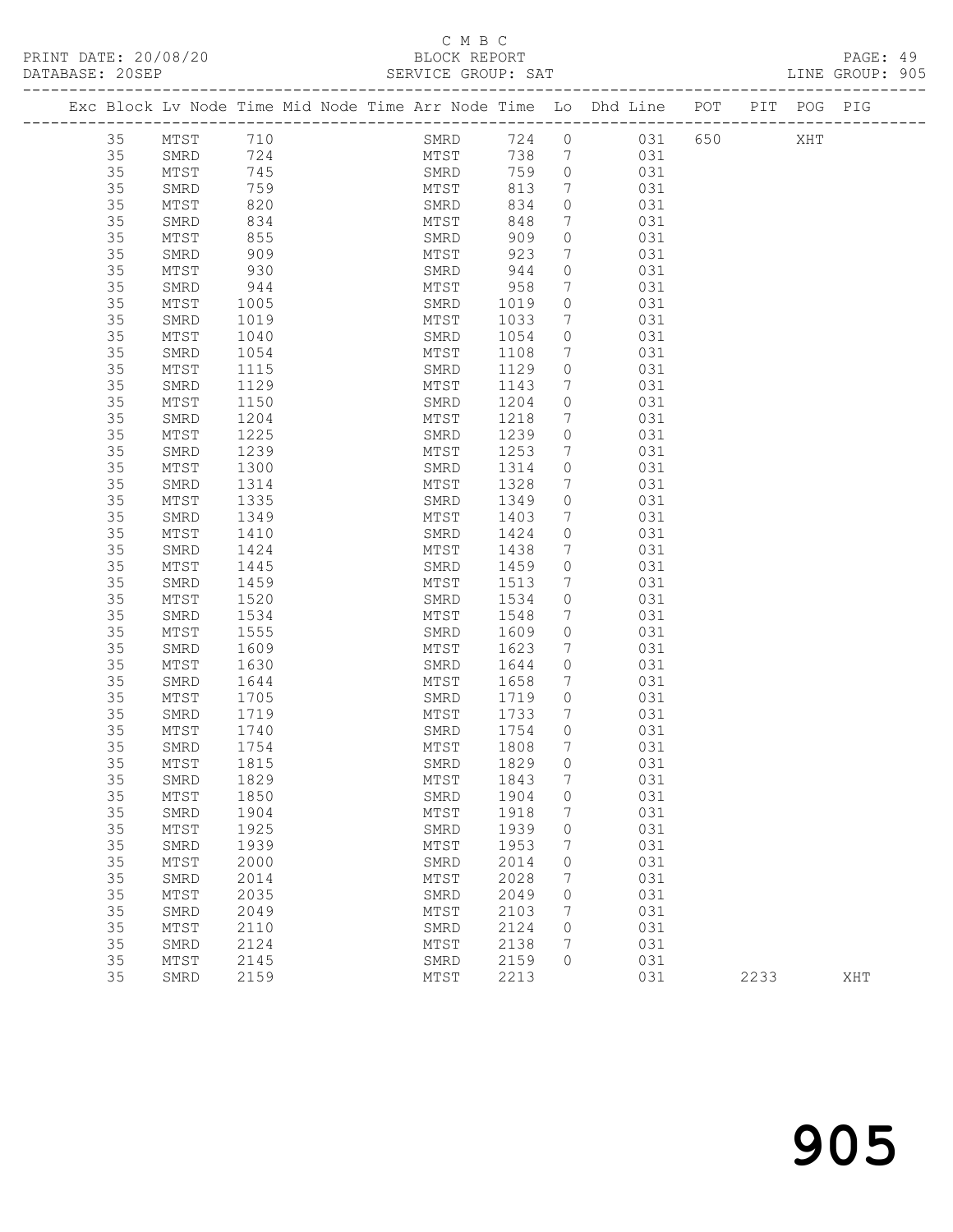| PRINT DATE: 20/08/20                   |    |            |            |  | C M B C<br>BLOCK REPORT  |         |                 |                                                                                |      |     | PAGE: 50<br>LINE GROUP: 920 |  |
|----------------------------------------|----|------------|------------|--|--------------------------|---------|-----------------|--------------------------------------------------------------------------------|------|-----|-----------------------------|--|
| ULP UNIVERSITY LOOP<br>XHT Hamilton CS |    |            |            |  |                          |         |                 | WBVI WESBROOK VILLAGE                                                          |      |     |                             |  |
|                                        |    |            |            |  |                          |         |                 | Exc Block Lv Node Time Mid Node Time Arr Node Time Lo Dhd Line POT PIT POG PIG |      |     |                             |  |
|                                        |    | 41 ULP 820 |            |  |                          |         |                 | WBVI 836 0 068 735                                                             |      | XHT |                             |  |
|                                        | 41 | WBVI 836   |            |  |                          |         |                 | ULP 850 10 068                                                                 |      |     |                             |  |
|                                        | 41 | ULP        |            |  |                          |         | $\overline{0}$  | 068                                                                            |      |     |                             |  |
|                                        | 41 | WBVI       | 900<br>916 |  | WBVI 916 0<br>ULP 930 10 |         |                 | 068                                                                            |      |     |                             |  |
|                                        | 41 | ULP        | 940        |  | WBVI 956                 |         | $\overline{0}$  | 068                                                                            |      |     |                             |  |
|                                        | 41 | WBVI       | 956        |  | ULP 1010                 |         | 10              | 068                                                                            |      |     |                             |  |
|                                        | 41 | ULP        | 1020       |  | WBVI                     | 1036    | $\overline{0}$  | 068                                                                            |      |     |                             |  |
|                                        | 41 | WBVI       | 1036       |  | ULP                      | 1050    | 10              | 068                                                                            |      |     |                             |  |
|                                        | 41 | ULP        | 1100       |  | WBVI                     | 1116    | $\overline{0}$  | 068                                                                            |      |     |                             |  |
|                                        | 41 | WBVI       | 1116       |  | ULP                      | 1131    | 9               | 068                                                                            |      |     |                             |  |
|                                        | 41 | ULP        | 1140       |  | WBVI                     | 1156    | $\circ$         | 068                                                                            |      |     |                             |  |
|                                        | 41 | WBVI       | 1156       |  | ULP                      | 1211    | 9               | 068                                                                            |      |     |                             |  |
|                                        | 41 | ULP        | 1220       |  | WBVI                     | 1236    | $\circ$         | 068                                                                            |      |     |                             |  |
|                                        | 41 | WBVI       | 1236       |  | ULP                      | 1253    | $7\phantom{.0}$ | 068                                                                            |      |     |                             |  |
|                                        | 41 | ULP        | 1300       |  | WBVI                     | 1316    | $\circ$         | 068                                                                            |      |     |                             |  |
|                                        | 41 | WBVI       | 1316       |  | ULP                      | 1333    | $7\overline{ }$ | 068                                                                            |      |     |                             |  |
|                                        | 41 | ULP        | 1340       |  | WBVI 1356                |         | $\circ$         | 068                                                                            |      |     |                             |  |
|                                        | 41 | WBVI       | 1356       |  | ULP 1413                 |         | 7 <sup>7</sup>  | 068                                                                            |      |     |                             |  |
|                                        | 41 | ULP        | 1420       |  | WBVI                     | 1436    | $\circ$         | 068                                                                            |      |     |                             |  |
|                                        | 41 | WBVI       | 1436       |  | ULP                      | 1453    | $7\phantom{.0}$ | 068                                                                            |      |     |                             |  |
|                                        | 41 | ULP        | 1500       |  | WBVI                     | 1516    | $\circ$         | 068                                                                            |      |     |                             |  |
|                                        | 41 | WBVI       | 1516       |  | ULP                      | 1533    | 7 <sup>7</sup>  | 068                                                                            |      |     |                             |  |
|                                        | 41 | ULP        | 1540       |  | WBVI                     | 1556    | $\circ$         | 068                                                                            |      |     |                             |  |
|                                        | 41 | WBVI       | 1556       |  | ULP                      | 1613    | 7 <sup>7</sup>  | 068                                                                            |      |     |                             |  |
|                                        | 41 | ULP        | 1620       |  | WBVI                     | 1634    | $\circ$         | 068                                                                            |      |     |                             |  |
|                                        | 41 | WBVI       | 1634       |  | ULP                      | 1651    | 9               | 068                                                                            |      |     |                             |  |
|                                        | 41 | ULP        | 1700       |  | WBVI                     | 1714    | $\circ$         | 068                                                                            |      |     |                             |  |
|                                        | 41 | WBVI       | 1714       |  | ULP                      | 1731    | 9               | 068                                                                            |      |     |                             |  |
|                                        | 41 | ULP        | 1740       |  | WBVI                     | 1754    | $\overline{0}$  | 068                                                                            |      |     |                             |  |
|                                        | 41 | WBVI       | 1754       |  | ULP                      | 1809    | 11              | 068                                                                            |      |     |                             |  |
|                                        | 41 | ULP        | 1820       |  | WBVI                     | 1834    | $\overline{O}$  | 068                                                                            |      |     |                             |  |
|                                        | 41 | WBVI       | 1834       |  | ULP                      | 1849 11 |                 | 068                                                                            |      |     |                             |  |
|                                        | 41 | ULP        | 1900       |  | WBVI                     | 1914    | $\overline{0}$  | 068                                                                            |      |     |                             |  |
|                                        | 41 | WBVI 1914  |            |  |                          |         |                 | ULP 1929 11 068                                                                |      |     |                             |  |
|                                        | 41 | ULP        | 1940       |  | WBVI                     | 1954    | $\overline{0}$  | 068                                                                            |      |     |                             |  |
|                                        | 41 | WBVI       | 1954       |  | ULP                      | 2008    | 12              | 068                                                                            |      |     |                             |  |
|                                        | 41 | ULP        | 2020       |  | WBVI                     | 2034    | $\overline{0}$  | 068                                                                            |      |     |                             |  |
|                                        | 41 | WBVI       | 2034       |  | ULP                      | 2048    | 12              | 068                                                                            |      |     |                             |  |
|                                        | 41 | ULP        | 2100       |  | WBVI                     | 2114    | $\overline{0}$  | 068                                                                            |      |     |                             |  |
|                                        | 41 | WBVI       | 2114       |  | ULP                      | 2128    | 12              | 068                                                                            |      |     |                             |  |
|                                        | 41 | ULP        | 2140       |  | WBVI                     | 2154    | $\overline{0}$  | 068                                                                            |      |     |                             |  |
|                                        | 41 | WBVI       | 2154       |  | ULP                      | 2208    | 12              | 068                                                                            |      |     |                             |  |
|                                        | 41 | ULP        | 2220       |  | WBVI                     | 2234    | $\overline{0}$  | 068                                                                            |      |     |                             |  |
|                                        | 41 | WBVI       | 2234       |  | ULP                      | 2248    | 12              | 068                                                                            |      |     |                             |  |
|                                        | 41 | ULP        | 2300       |  | WBVI                     | 2314    | $\overline{0}$  | 068                                                                            |      |     |                             |  |
|                                        | 41 | WBVI       | 2314       |  | ULP                      | 2328    | 12              | 068                                                                            |      |     |                             |  |
|                                        | 41 | ULP        | 2340       |  | WBVI                     | 2354    | $\overline{0}$  | 068                                                                            |      |     |                             |  |
|                                        | 41 | WBVI       | 2354       |  | ULP                      | 2408    | 12              | 068                                                                            |      |     |                             |  |
|                                        | 41 | ULP        | 2420       |  | WBVI                     | 2434    | $\circ$         | 068                                                                            |      |     |                             |  |
|                                        | 41 | WBVI       | 2434       |  | ULP                      | 2448    |                 | 068                                                                            | 2523 |     | XHT                         |  |
|                                        |    |            |            |  |                          |         |                 |                                                                                |      |     |                             |  |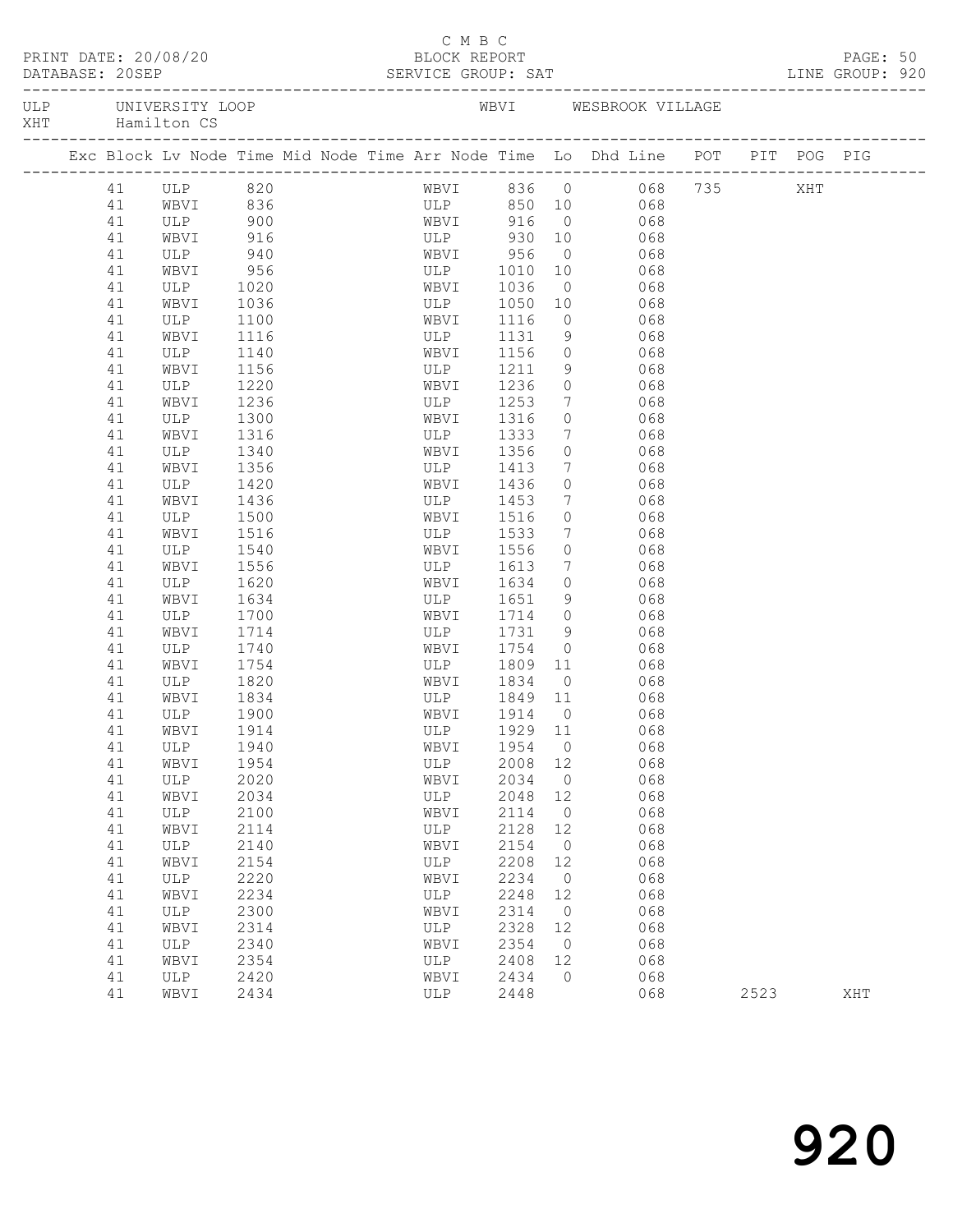|          | PRINT DATE: 20/08/20 |              |                          |      | C M B C<br>BLOCK REPORT |              |              |                                                                                                            |      | PAGE: 51 |  |
|----------|----------------------|--------------|--------------------------|------|-------------------------|--------------|--------------|------------------------------------------------------------------------------------------------------------|------|----------|--|
|          | XHT Hamilton CS      |              |                          |      |                         |              |              | 1252 12 AV & 52 ST<br>1A67 1A AV & 67 ST<br>SDRC SOUTH DELTA REC CENTRE TENS TENS TRAWWASSEN FIRST NATIONS |      |          |  |
|          |                      |              |                          |      |                         |              |              |                                                                                                            |      |          |  |
|          |                      |              |                          |      |                         |              |              | 51 TFNS 600 1252 611 SDRC 614 21 609 520 XHT<br>51 SDRC 635 1253 639 TFNS 653 7 609                        |      |          |  |
|          |                      |              |                          |      |                         |              |              |                                                                                                            |      |          |  |
| 51       |                      |              |                          |      |                         |              |              | TFNS 700 1252 711 SDRC 714 21 609                                                                          |      |          |  |
| 51       | SDRC                 |              |                          |      |                         |              |              | 735 1253 740 TFNS 754 6 609<br>800 1252 811 SDRC 814 21 609<br>835 1253 840 TFNS 854 6 609                 |      |          |  |
| 51       | TFNS                 |              |                          |      |                         |              |              |                                                                                                            |      |          |  |
| 51       | SDRC                 |              |                          |      |                         |              |              |                                                                                                            |      |          |  |
| 51       | TFNS                 |              |                          |      |                         |              |              | 900 1252 911 SDRC 915 15 609                                                                               |      |          |  |
| 51       | SDRC                 | 930          |                          |      |                         |              |              | 1AEB 940 0 614                                                                                             |      |          |  |
| 51       | 1AEB                 |              | $940$<br>$1005$          |      |                         |              |              | SDRC 959 6 614<br>1A67 1017 0 619                                                                          |      |          |  |
| 51       | SDRC                 |              |                          |      |                         |              |              |                                                                                                            |      |          |  |
| 51       |                      |              |                          |      |                         |              |              | 1867 1017<br>1867 1017 1041 1788 1028 7 619<br>SDRC 1035 1253 1041 TFNS 1055 5 609                         |      |          |  |
| 51       |                      |              |                          |      |                         |              |              |                                                                                                            |      |          |  |
| 51       | TFNS                 |              |                          |      |                         |              |              | 1100 1252 1114 SDRC 1118 12 609<br>1130 1AEB 1140 0 614                                                    |      |          |  |
| 51<br>51 | SDRC<br>1AEB         | 1140         |                          |      |                         |              |              | SDRC 1159 6 614                                                                                            |      |          |  |
| 51       | SDRC                 |              |                          |      |                         |              |              |                                                                                                            |      |          |  |
| 51       | 1A67                 |              |                          |      |                         |              |              |                                                                                                            |      |          |  |
| 51       | SDRC                 |              |                          |      |                         |              |              | 1205 1867 1215 0 619<br>1215 1253 1241 TFNS 1255 5 609<br>1300 1252 1313 SDRC 1317 13 609                  |      |          |  |
| 51       | TFNS                 |              |                          |      |                         |              |              |                                                                                                            |      |          |  |
| 51       | SDRC                 | 1330         |                          |      |                         |              |              | 1AEB 1340 0 614                                                                                            |      |          |  |
| 51       | 1AEB                 | 1340         |                          |      |                         |              |              |                                                                                                            |      |          |  |
| 51       | SDRC                 |              |                          |      |                         |              |              | SDRC 1359 6 614<br>1A67 1415 0 619<br>SDRC 1427 8 619                                                      |      |          |  |
| 51       | 1A67                 |              | $1405$<br>$1415$         |      |                         |              |              |                                                                                                            |      |          |  |
| 51       | SDRC                 |              | 1435 1253 1441 TFNS 1455 |      |                         |              |              | 5 609                                                                                                      |      |          |  |
| 51       | TFNS                 |              |                          |      |                         |              |              | 1500 1252 1513 SDRC 1518 12 609                                                                            |      |          |  |
| 51       | SDRC                 |              |                          |      |                         |              |              | 1530 1AEB 1540 0 614<br>1540 1557 8 614                                                                    |      |          |  |
| 51       | 1AEB                 |              |                          |      |                         |              |              |                                                                                                            |      |          |  |
| 51       | SDRC                 |              |                          |      |                         |              |              | 1605 1A67 1615 0 619                                                                                       |      |          |  |
| 51       | 1A67                 |              |                          |      |                         |              |              |                                                                                                            |      |          |  |
| 51       | SDRC                 |              |                          |      |                         |              |              |                                                                                                            |      |          |  |
| 51       | TFNS                 |              |                          |      |                         |              |              |                                                                                                            |      |          |  |
|          |                      |              |                          |      |                         |              |              | 51 SDRC 1730 1AEB 1740 0 614                                                                               |      |          |  |
| 51<br>51 | 1AEB                 | 1740         |                          |      | SDRC                    | 1757<br>1815 | 8            | 614<br>619                                                                                                 |      |          |  |
| 51       | SDRC<br>1A67         | 1805<br>1815 |                          |      | 1A67<br>${\tt SDRC}$    | 1827         | $\circ$<br>8 | 619                                                                                                        |      |          |  |
| 51       | SDRC                 | 1835         | 1253 1840 TFNS           |      |                         | 1853         | 7            | 609                                                                                                        |      |          |  |
| 51       | TFNS                 | 1900         | 1252                     | 1913 | SDRC                    | 1917         | 13           | 609                                                                                                        |      |          |  |
| 51       | SDRC                 | 1930         |                          |      | 1AEB                    | 1940         | 0            | 614                                                                                                        |      |          |  |
| 51       | 1AEB                 | 1940         |                          |      | SDRC                    | 1957         | 8            | 614                                                                                                        |      |          |  |
| 51       | SDRC                 | 2005         |                          |      | 1A67                    | 2015         | $\circ$      | 619                                                                                                        |      |          |  |
| 51       | 1A67                 | 2015         |                          |      | SDRC                    | 2027         | 8            | 619                                                                                                        |      |          |  |
| 51       | ${\tt SDRC}$         | 2035         | 1253                     |      | 2040 TFNS               | 2053         | 7            | 609                                                                                                        |      |          |  |
| 51       | TFNS                 | 2100         | 1252                     | 2112 | ${\tt SDRC}$            | 2116         | 19           | 609                                                                                                        |      |          |  |
| 51       | SDRC                 |              | 2135 1253                | 2140 | TFNS                    | 2152         |              | 609                                                                                                        | 2221 | XHT      |  |
|          |                      |              |                          |      |                         |              |              |                                                                                                            |      |          |  |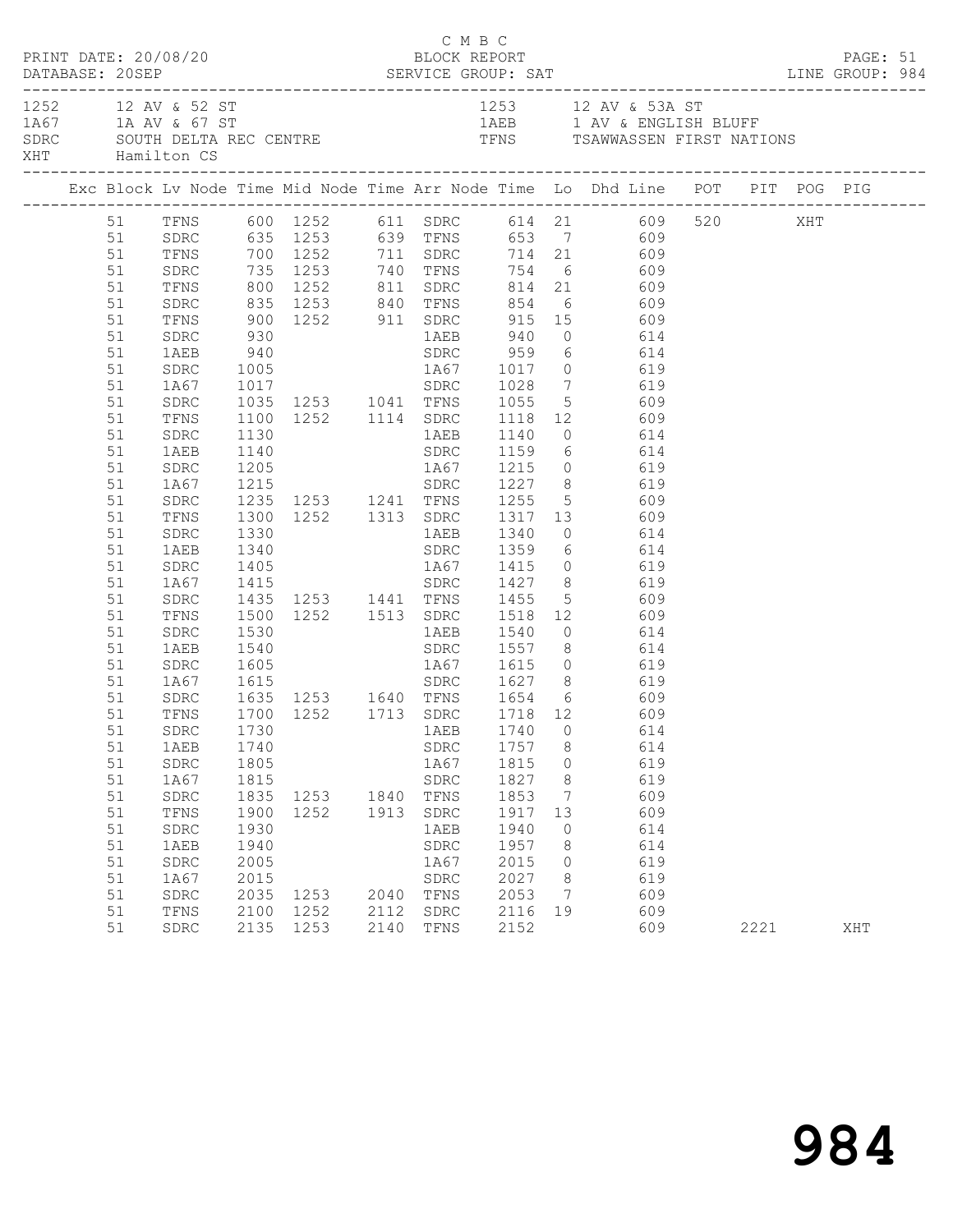### C M B C<br>BLOCK REPORT

|  | DATABASE: 20SEP |      |     |          | SERVICE GROUP: SAT |       |                |                                                                                |  |     | LINE GROUP: 984 |  |
|--|-----------------|------|-----|----------|--------------------|-------|----------------|--------------------------------------------------------------------------------|--|-----|-----------------|--|
|  |                 |      |     |          |                    |       |                | Exc Block Ly Node Time Mid Node Time Arr Node Time Lo Dhd Line POT PIT POG PIG |  |     |                 |  |
|  | 52              | SDRC | 905 |          | 1 A 6 7            | 915 0 |                | 619 825                                                                        |  | XHT |                 |  |
|  | 52              | 1A67 | 915 |          | SDRC               | 926   | $\overline{9}$ | 619                                                                            |  |     |                 |  |
|  | 52              | SDRC |     | 935 1253 | TFNS               | 955 5 |                | 609                                                                            |  |     |                 |  |

52 1AEB 1240 SDRC 1259 6 614

 52 TFNS 1000 1252 1014 SDRC 1018 12 609 52 SDRC 1030 1AEB 1040 0 614 52 1AEB 1040 SDRC 1059 6 614 52 SDRC 1105 1A67 1117 0 619 52 1A67 1117 SDRC 1129 6 619 52 SDRC 1135 1253 1141 TFNS 1155 5 609 52 TFNS 1200 1252 1214 SDRC 1218 12 609 52 SDRC 1230 1AEB 1240 0 614

 52 SDRC 1305 1A67 1315 0 619 52 1A67 1315 SDRC 1327 8 619 52 SDRC 1335 1253 1341 TFNS 1355 5 609 52 TFNS 1400 1252 1413 SDRC 1420 10 609 52 SDRC 1430 1AEB 1440 0 614 52 1AEB 1440 SDRC 1459 6 614

 52 SDRC 1505 1A67 1515 0 619 52 1A67 1515 SDRC 1527 8 619 52 SDRC 1535 1253 1541 TFNS 1555 5 609 52 TFNS 1600 1252 1613 SDRC 1618 12 609 52 SDRC 1630 1AEB 1640 0 614 52 1AEB 1640 SDRC 1657 8 614 52 SDRC 1705 1A67 1715 0 619 52 1A67 1715 SDRC 1727 8 619 52 SDRC 1735 1253 1740 TFNS 1753 7 609 52 TFNS 1800 1252 1813 SDRC 1817 13 609 52 SDRC 1830 1AEB 1840 0 614 52 1AEB 1840 SDRC 1857 8 614 52 SDRC 1905 1A67 1915 0 619 52 1A67 1915 SDRC 1927 8 619 52 SDRC 1935 1253 1940 TFNS 1953 7 609 52 TFNS 2000 1252 2012 SDRC 2016 14 609 52 SDRC 2030 1AEB 2040 0 614 52 1AEB 2040 SDRC 2055 10 614<br>
52 SDRC 2105 1A67 2115 0 619<br>
52 1A67 2115 SDRC 2126 619 52 SDRC 2105 1A67 2115 0 619 52 1A67 2115 SDRC 2126 619 2152 XHT

# 984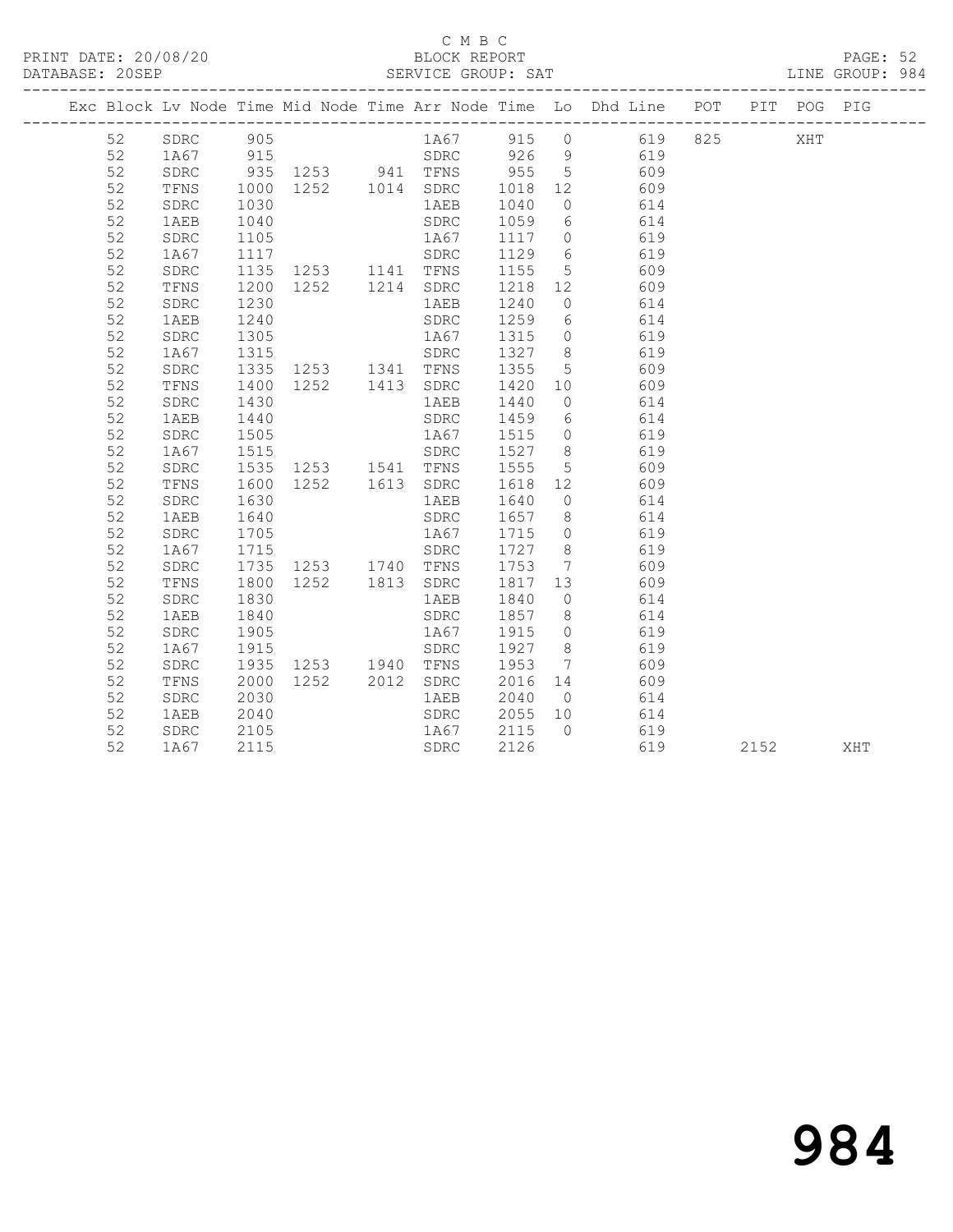| PRINT DATE: 20/08/20 |  |          |                                                                                                            |                 |  |  |              | C M B C | BLOCK REPORT                                         |                |                        |      | PAGE: 53 |  |
|----------------------|--|----------|------------------------------------------------------------------------------------------------------------|-----------------|--|--|--------------|---------|------------------------------------------------------|----------------|------------------------|------|----------|--|
|                      |  |          | 46RR 46A ST & RIVER RD<br>FRCO SB FERRY RD FS COMMODORE DR FRCO HOLLY PARK & 62 ST<br>LADX LADNER EXCHANGE |                 |  |  |              |         |                                                      |                | FECO FERRY & COMMODORE |      |          |  |
|                      |  |          | Exc Block Lv Node Time Mid Node Time Arr Node Time Lo Dhd Line POT PIT POG PIG                             |                 |  |  |              |         |                                                      |                |                        |      |          |  |
|                      |  |          | 71 LADX 845<br>71 46RR 851<br>71 LADX 910                                                                  |                 |  |  |              |         |                                                      |                | 46RR 851 0 616 810 XHT |      |          |  |
|                      |  |          |                                                                                                            |                 |  |  |              |         | LADX 901 9 616<br>FECO 919 0 618                     |                | 616                    |      |          |  |
|                      |  |          |                                                                                                            |                 |  |  |              |         |                                                      |                |                        |      |          |  |
|                      |  | 71       | FECO 919 LADX 928 17 618                                                                                   |                 |  |  |              |         |                                                      |                |                        |      |          |  |
|                      |  | 71       | LADX                                                                                                       | 945             |  |  |              |         | 46RR 952 0 616<br>LADX 1005 5 616<br>FECO 1020 0 618 |                |                        |      |          |  |
|                      |  | 71       | 46RR                                                                                                       | $952$<br>$1010$ |  |  |              |         |                                                      |                |                        |      |          |  |
|                      |  | 71       | LADX                                                                                                       |                 |  |  |              |         |                                                      |                |                        |      |          |  |
|                      |  | 71       | FECO                                                                                                       | 1020            |  |  |              |         | LADX 1029 16 618                                     |                |                        |      |          |  |
|                      |  | 71       | LADX                                                                                                       | 1045            |  |  |              |         | 46RR 1051 0 616                                      |                |                        |      |          |  |
|                      |  | 71       | 46RR<br>LADX                                                                                               | 1051            |  |  |              |         | LADX 1104 6 616<br>FECO 1119 0 618                   |                |                        |      |          |  |
|                      |  | 71<br>71 | FECO                                                                                                       | 1110<br>1119    |  |  |              |         | LADX 1128 17 618                                     |                |                        |      |          |  |
|                      |  | 71       | LADX                                                                                                       | 1145            |  |  |              |         | 46RR 1151 0 616                                      |                |                        |      |          |  |
|                      |  | 71       | 46RR                                                                                                       | 1151            |  |  |              |         |                                                      |                |                        |      |          |  |
|                      |  | 71       | LADX                                                                                                       | 1210            |  |  |              |         | LADX 1204 6 616<br>FECO 1219 0 618                   |                |                        |      |          |  |
|                      |  | 71       | FECO                                                                                                       | 1219            |  |  |              |         | LADX 1228 17 618                                     |                |                        |      |          |  |
|                      |  | 71       | LADX                                                                                                       | 1245            |  |  |              |         | 46RR 1251 0 616                                      |                |                        |      |          |  |
|                      |  | 71       | 46RR                                                                                                       | 1251            |  |  |              |         |                                                      |                |                        |      |          |  |
|                      |  | 71       | LADX                                                                                                       |                 |  |  |              |         | LADX 1304 6 616<br>FECO 1319 0 618                   |                |                        |      |          |  |
|                      |  | 71       | FECO                                                                                                       | 1310<br>1319    |  |  |              |         | LADX 1328 17 618                                     |                |                        |      |          |  |
|                      |  | 71       | LADX                                                                                                       | 1345            |  |  |              |         | 46RR 1352 0 616                                      |                |                        |      |          |  |
|                      |  | 71       | 46RR                                                                                                       | 1352            |  |  |              |         | LADX 1405 5 616                                      |                |                        |      |          |  |
|                      |  | 71       | LADX                                                                                                       | 1410            |  |  |              |         | FECO 1419                                            | $\overline{0}$ | 618                    |      |          |  |
|                      |  | 71       | FECO                                                                                                       | 1419            |  |  |              |         | LADX 1428 17 618                                     |                |                        |      |          |  |
|                      |  | 71       | LADX                                                                                                       | 1445            |  |  |              |         | 46RR 1451 0 616                                      |                |                        |      |          |  |
|                      |  | 71       | 46RR                                                                                                       | 1451            |  |  |              |         | LADX 1504 6 616                                      |                |                        |      |          |  |
|                      |  | 71       | LADX                                                                                                       | 1510<br>1518    |  |  |              |         | FECO 1518 0 618<br>LADX 1527 18 618                  |                |                        |      |          |  |
|                      |  | 71       | FECO                                                                                                       |                 |  |  |              |         |                                                      |                |                        |      |          |  |
|                      |  | 71       | LADX                                                                                                       | 1545            |  |  |              |         | 46RR 1551 0 616                                      |                |                        |      |          |  |
|                      |  | 71       | 46RR                                                                                                       | 1551            |  |  |              |         | LADX 1604 6 616                                      |                |                        |      |          |  |
|                      |  | 71       | LADX                                                                                                       | 1610<br>1619    |  |  |              |         | FECO 1619 0 618<br>LADX 1628 17 618                  |                |                        |      |          |  |
|                      |  | 71       | FECO                                                                                                       |                 |  |  |              |         |                                                      |                |                        |      |          |  |
|                      |  |          | 71 LADX 1645                                                                                               |                 |  |  |              |         | 46RR 1652 0 616                                      |                |                        |      |          |  |
|                      |  | 71<br>71 | 46RR                                                                                                       | 1652            |  |  | LADX         |         | 1704                                                 | 6              | 616<br>618             |      |          |  |
|                      |  | 71       | LADX<br>FECO                                                                                               | 1710<br>1718    |  |  | FECO         |         | 1718<br>1727                                         | $\overline{0}$ | 618                    |      |          |  |
|                      |  | 71       | LADX                                                                                                       | 1745            |  |  | LADX<br>46RR |         | 1752                                                 | 18<br>$\circ$  | 616                    |      |          |  |
|                      |  | $71\,$   | 46RR                                                                                                       | 1752            |  |  | LADX         |         | 1803                                                 | 7              | 616                    |      |          |  |
|                      |  | 71       | LADX                                                                                                       | 1810            |  |  | FECO         |         | 1818                                                 | $\circ$        | 618                    |      |          |  |
|                      |  | 71       | FECO                                                                                                       | 1818            |  |  | LADX         |         | 1827                                                 | 18             | 618                    |      |          |  |
|                      |  | 71       | LADX                                                                                                       | 1845            |  |  | 46RR         |         | 1852                                                 | 0              | 616                    |      |          |  |
|                      |  | 71       | 46RR                                                                                                       | 1852            |  |  | LADX         |         | 1903                                                 | 7              | 616                    |      |          |  |
|                      |  | 71       | LADX                                                                                                       | 1910            |  |  | FECO         |         | 1919                                                 | $\Omega$       | 618                    |      |          |  |
|                      |  | 71       | FECO                                                                                                       | 1919            |  |  | LADX         |         | 1928                                                 |                | 618                    | 2003 | XHT      |  |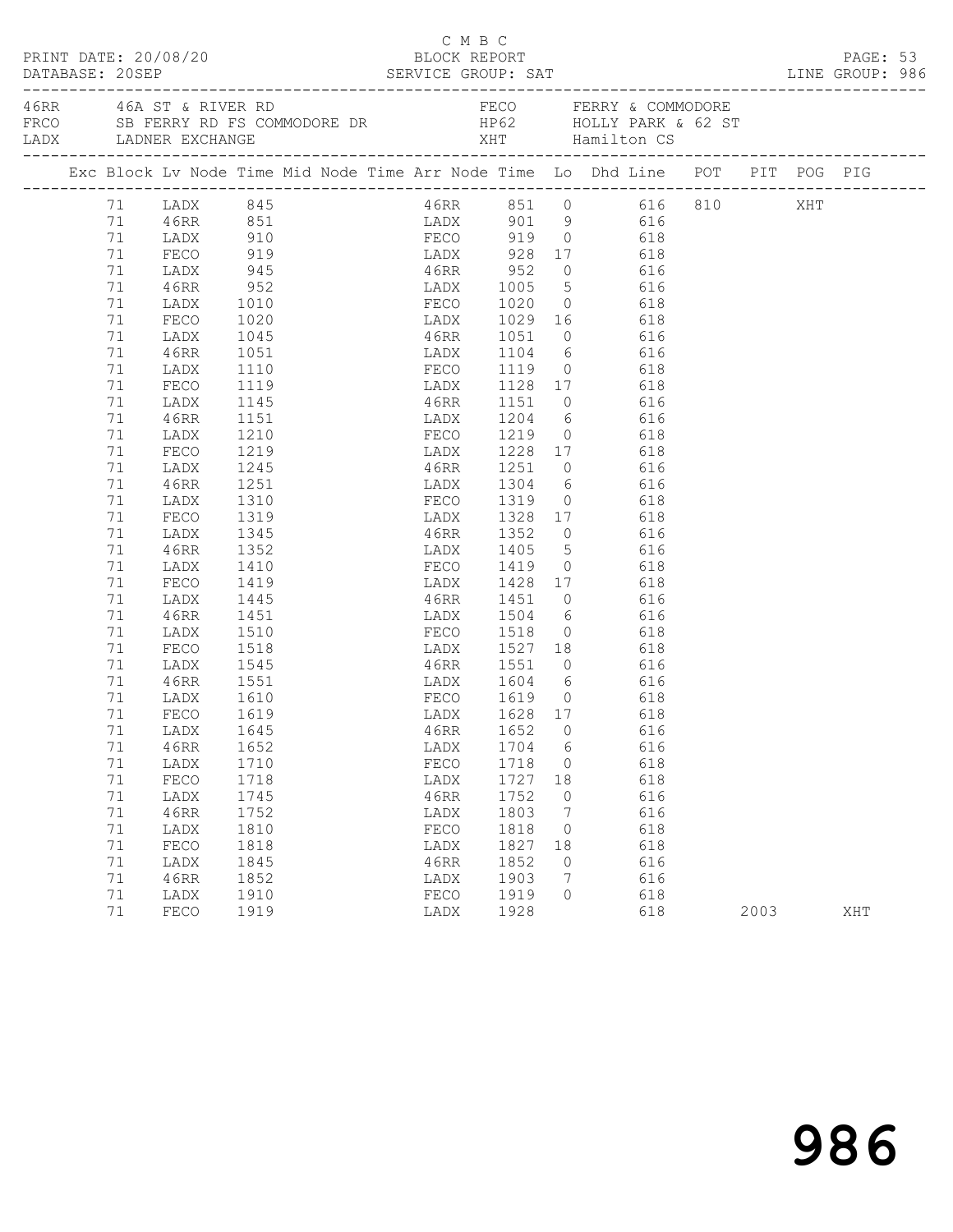### C M B C<br>BLOCK REPORT

PAGE: 54<br>LINE GROUP: 986

|  |    |      |            | Exc Block Lv Node Time Mid Node Time Arr Node Time Lo Dhd Line POT PIT POG PIG |      |                |                    |      |     |     |
|--|----|------|------------|--------------------------------------------------------------------------------|------|----------------|--------------------|------|-----|-----|
|  | 72 | LADX | 855        |                                                                                |      |                | HP62 903 0 617 820 |      | XHT |     |
|  | 72 | HP62 | 903<br>925 |                                                                                |      |                |                    |      |     |     |
|  | 72 | LADX |            |                                                                                |      |                |                    |      |     |     |
|  | 72 | HP62 | 933        | 11 - 2<br>LADX 937                                                             |      | 18             | 617                |      |     |     |
|  | 72 | LADX | 955        | HP62                                                                           | 1003 | $\overline{0}$ | 617                |      |     |     |
|  | 72 | HP62 | 1003       | LADX                                                                           | 1007 | 18             | 617                |      |     |     |
|  | 72 | LADX | 1025       | HP62                                                                           | 1033 | $\overline{0}$ | 617                |      |     |     |
|  | 72 | HP62 | 1033       | LADX                                                                           | 1037 | 18             | 617                |      |     |     |
|  | 72 | LADX | 1055       | HP62                                                                           | 1103 | $\overline{0}$ | 617                |      |     |     |
|  | 72 | HP62 | 1103       | LADX                                                                           | 1108 | 17             | 617                |      |     |     |
|  | 72 | LADX | 1125       | HP62                                                                           | 1133 | $\overline{0}$ | 617                |      |     |     |
|  | 72 | HP62 | 1133       | LADX                                                                           | 1137 | 18             | 617                |      |     |     |
|  | 72 | LADX | 1155       | HP62                                                                           | 1202 | $\overline{0}$ | 617                |      |     |     |
|  | 72 | HP62 | 1202       | LADX                                                                           | 1207 | 18             | 617                |      |     |     |
|  | 72 | LADX | 1225       | HP62                                                                           | 1232 | $\overline{0}$ | 617                |      |     |     |
|  | 72 | HP62 | 1232       | LADX                                                                           | 1237 | 17             | 617                |      |     |     |
|  | 72 | LADX | 1254       | HP62                                                                           | 1302 | $\overline{0}$ | 617                |      |     |     |
|  | 72 | HP62 | 1302       | LADX                                                                           | 1306 | 19             | 617                |      |     |     |
|  | 72 | LADX | 1325       | HP62                                                                           | 1332 | $\overline{0}$ | 617                |      |     |     |
|  | 72 | HP62 | 1332       | LADX                                                                           | 1336 | 19             | 617                |      |     |     |
|  | 72 | LADX | 1355       | HP62                                                                           | 1402 | $\overline{0}$ | 617                |      |     |     |
|  | 72 | HP62 | 1402       | LADX                                                                           | 1406 | 19             | 617                |      |     |     |
|  | 72 | LADX | 1425       | HP62                                                                           | 1432 | $\overline{0}$ | 617                |      |     |     |
|  | 72 | HP62 | 1432       | LADX                                                                           | 1436 | 19             | 617                |      |     |     |
|  | 72 | LADX | 1455       | HP62                                                                           | 1502 | $\overline{0}$ | 617                |      |     |     |
|  | 72 | HP62 | 1502       | LADX                                                                           | 1506 | 19             | 617                |      |     |     |
|  | 72 | LADX | 1525       | HP62                                                                           | 1533 | $\overline{0}$ | 617                |      |     |     |
|  | 72 | HP62 | 1533       | LADX                                                                           | 1537 | 18             | 617                |      |     |     |
|  | 72 | LADX | 1555       | HP62                                                                           | 1603 | $\overline{0}$ | 617                |      |     |     |
|  | 72 | HP62 | 1603       | LADX                                                                           | 1607 | 18             | 617                |      |     |     |
|  | 72 | LADX | 1625       | HP62                                                                           | 1633 | $\overline{0}$ | 617                |      |     |     |
|  | 72 | HP62 | 1633       | LADX                                                                           | 1637 | 18             | 617                |      |     |     |
|  | 72 | LADX | 1655       | HP62                                                                           | 1703 | $\overline{0}$ | 617                |      |     |     |
|  | 72 | HP62 | 1703       | LADX                                                                           | 1707 | 18             | 617                |      |     |     |
|  | 72 | LADX | 1725       | HP62                                                                           | 1733 | $\overline{0}$ | 617                |      |     |     |
|  | 72 | HP62 | 1733       | LADX                                                                           | 1737 | 18             | 617                |      |     |     |
|  | 72 | LADX | 1755       | HP62                                                                           | 1803 | $\overline{0}$ | 617                |      |     |     |
|  | 72 | HP62 | 1803       | LADX                                                                           | 1807 | 18             | 617                |      |     |     |
|  | 72 | LADX | 1825       | HP62                                                                           | 1833 | $\bigcirc$     | 617                |      |     |     |
|  | 72 | HP62 | 1833       | LADX                                                                           | 1837 |                | 617                | 1912 |     | XHT |
|  |    |      |            |                                                                                |      |                |                    |      |     |     |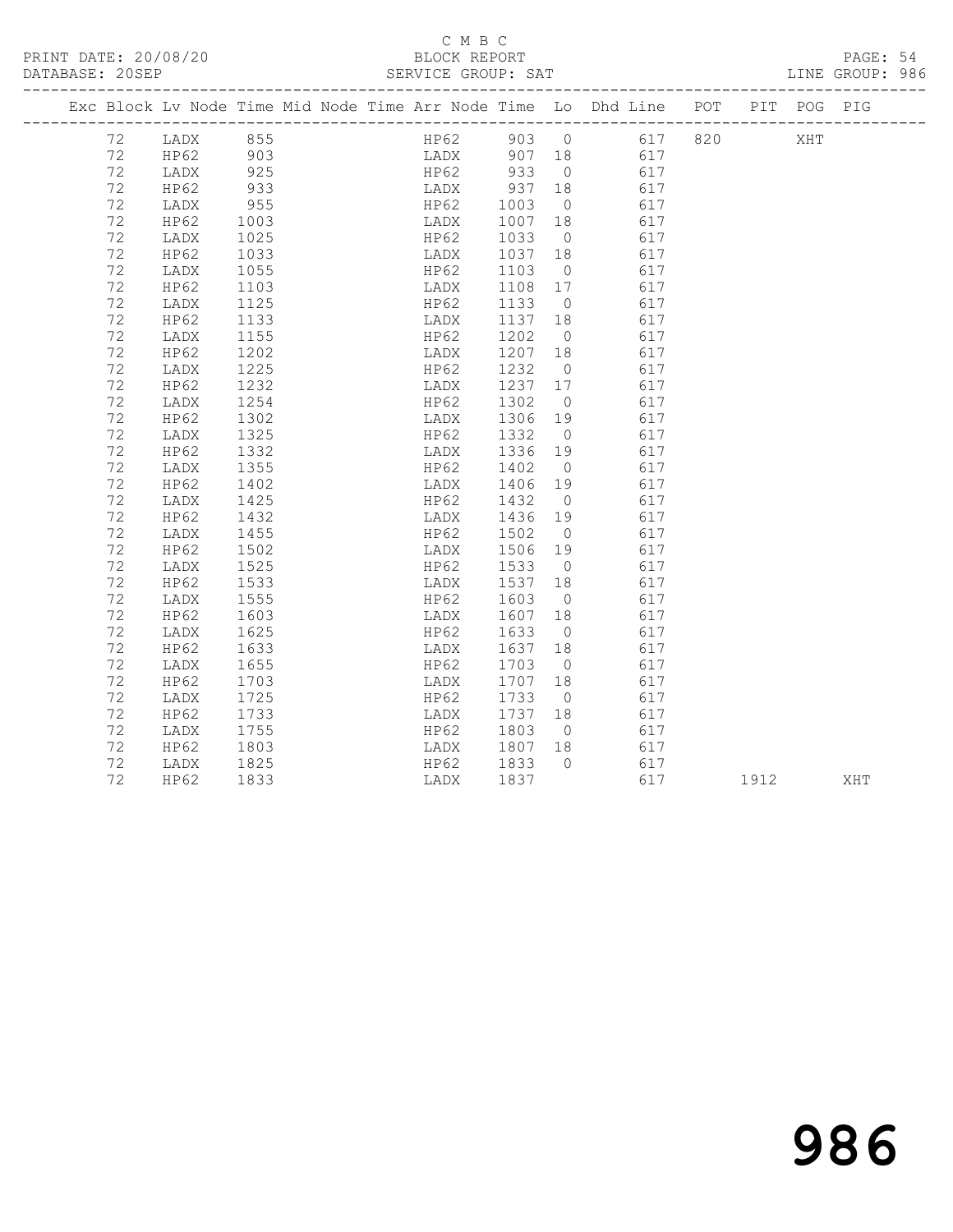PRINT DATE: 20/08/20 BLOCK REPORT BATABASE: 20SEP

### C M B C<br>BLOCK REPORT

PAGE: 55<br>LINE GROUP: 986

|    |      |          |  |      |      |                             |                | Exc Block Lv Node Time Mid Node Time Arr Node Time Lo Dhd Line POT |     |      |     | PIT POG PIG |
|----|------|----------|--|------|------|-----------------------------|----------------|--------------------------------------------------------------------|-----|------|-----|-------------|
| 73 |      | LADX 915 |  |      |      |                             |                | 46RR 922 0 616                                                     | 840 |      | XHT |             |
| 73 | 46RR | 922      |  |      |      |                             |                | LADX 934 6 616                                                     |     |      |     |             |
| 73 | LADX | 940      |  |      |      | FRCO 949 0                  |                | 618                                                                |     |      |     |             |
| 73 | FRCO | 949      |  |      |      |                             |                | 618                                                                |     |      |     |             |
| 73 | LADX | 1015     |  |      |      | LADX 959 16<br>46RR 1021 0  | $\overline{0}$ | 616                                                                |     |      |     |             |
| 73 | 46RR | 1021     |  |      |      | LADX 1034 6                 |                | 616                                                                |     |      |     |             |
| 73 | LADX | 1040     |  |      |      | FRCO 1050 0                 |                | 618                                                                |     |      |     |             |
| 73 | FRCO | 1050     |  |      |      | LADX 1100 15<br>46RR 1121 0 |                | 618                                                                |     |      |     |             |
| 73 | LADX | 1115     |  |      |      |                             |                | 616                                                                |     |      |     |             |
| 73 | 46RR | 1121     |  |      |      | LADX 1134 6                 |                | 616                                                                |     |      |     |             |
| 73 | LADX | 1140     |  |      |      | FRCO 1150 0                 |                | 618                                                                |     |      |     |             |
| 73 | FRCO | 1150     |  | LADX |      | 1201 14                     |                | 618                                                                |     |      |     |             |
| 73 | LADX | 1215     |  | 46RR |      | 1221 0                      |                | 616                                                                |     |      |     |             |
| 73 | 46RR | 1221     |  |      |      | LADX 1234 6                 |                | 616                                                                |     |      |     |             |
| 73 | LADX | 1240     |  | FRCO |      | 1248 0                      |                | 618                                                                |     |      |     |             |
| 73 | FRCO | 1248     |  | LADX |      | 1257 18                     |                | 618                                                                |     |      |     |             |
| 73 | LADX | 1315     |  |      |      | 1237 18<br>46RR 1321 0      |                | 616                                                                |     |      |     |             |
| 73 | 46RR | 1321     |  |      |      | LADX 1334 6                 |                | 616                                                                |     |      |     |             |
| 73 | LADX | 1340     |  |      |      | FRCO 1349                   | $\overline{0}$ | 618                                                                |     |      |     |             |
| 73 | FRCO | 1349     |  | LADX |      | 1358 17                     |                | 618                                                                |     |      |     |             |
| 73 | LADX | 1415     |  |      |      | 46RR 1421 0                 |                | 616                                                                |     |      |     |             |
| 73 | 46RR | 1421     |  | LADX |      | 1434 6                      |                | 616                                                                |     |      |     |             |
| 73 | LADX | 1440     |  |      | FRCO | 1450 0                      |                | 618                                                                |     |      |     |             |
| 73 | FRCO | 1450     |  | LADX |      | 1459 16                     |                | 618                                                                |     |      |     |             |
| 73 | LADX | 1515     |  |      |      | 46RR 1521 0                 |                | 616                                                                |     |      |     |             |
| 73 | 46RR | 1521     |  |      |      | LADX 1534 6                 |                | 616                                                                |     |      |     |             |
| 73 | LADX | 1540     |  | FRCO |      | 1550                        | $\overline{0}$ | 618                                                                |     |      |     |             |
| 73 | FRCO | 1550     |  | LADX |      | 1559 16                     |                | 618                                                                |     |      |     |             |
| 73 | LADX | 1615     |  |      |      | 46RR 1622 0                 |                | 616                                                                |     |      |     |             |
| 73 | 46RR | 1622     |  | LADX |      | 1635 5                      |                | 616                                                                |     |      |     |             |
| 73 | LADX | 1640     |  | FRCO |      | 1650                        | $\overline{0}$ | 618                                                                |     |      |     |             |
| 73 | FRCO | 1650     |  | LADX |      | 1659 16                     |                | 618                                                                |     |      |     |             |
| 73 | LADX | 1715     |  | 46RR |      | 1722 0                      |                | 616                                                                |     |      |     |             |
| 73 | 46RR | 1722     |  | LADX |      | 1733 7                      |                | 616                                                                |     |      |     |             |
| 73 | LADX | 1740     |  | FRCO |      | 1750                        | $\overline{0}$ | 618                                                                |     |      |     |             |
| 73 | FRCO | 1750     |  | LADX |      | 1759 16                     |                | 618                                                                |     |      |     |             |
| 73 | LADX | 1815     |  |      |      | 46RR 1822                   | $\overline{0}$ | 616                                                                |     |      |     |             |
| 73 | 46RR | 1822     |  | LADX |      | 1833                        | $\overline{7}$ | 616                                                                |     |      |     |             |
| 73 | LADX | 1840     |  | FRCO |      | 1850                        | $\bigcirc$     | 618                                                                |     |      |     |             |
| 73 | FRCO | 1850     |  | LADX |      | 1858                        |                | 618                                                                |     | 1933 |     | XHT         |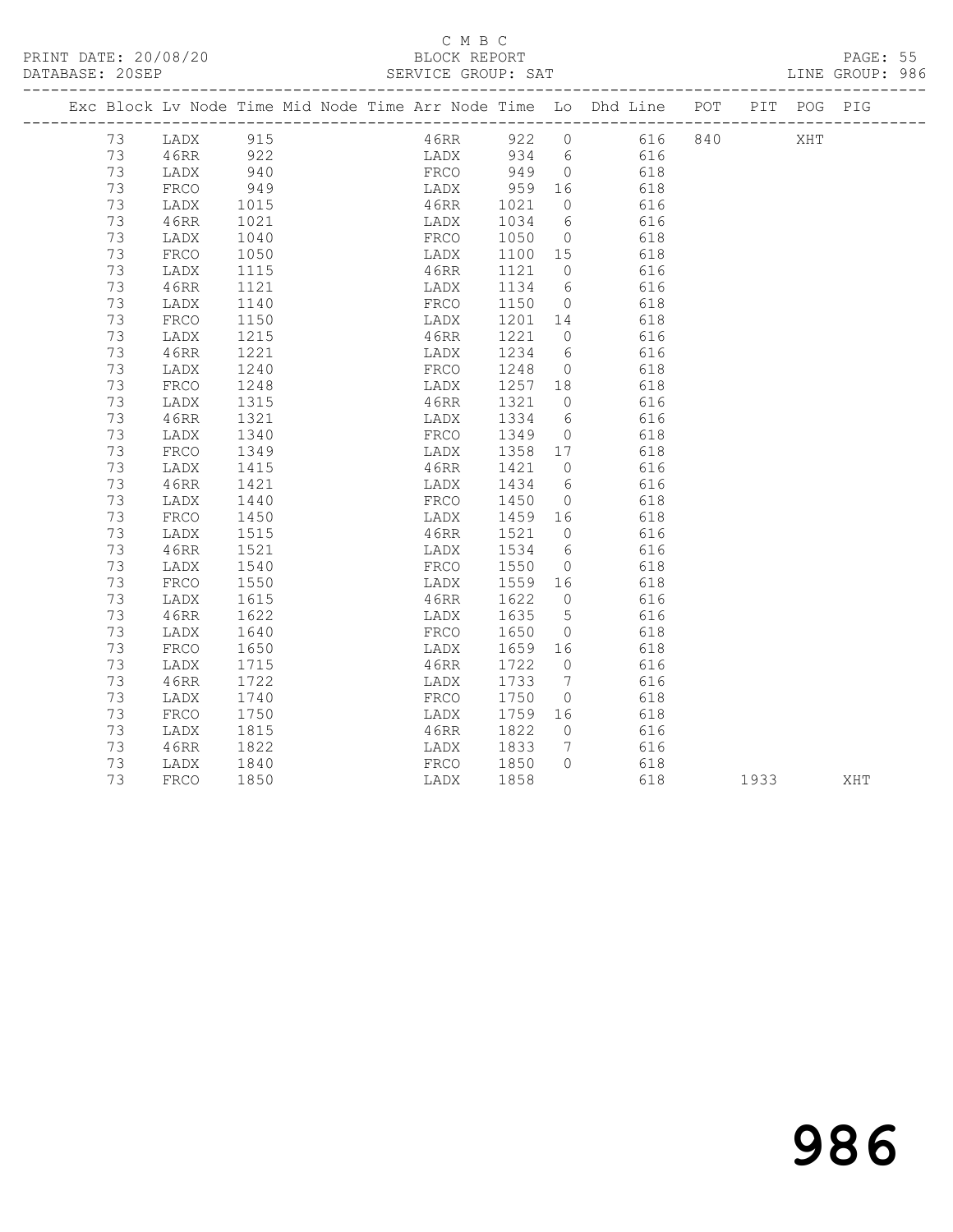|     | PRINT DATE: 20/08/20<br>DATABASE: 20SEP |    |                            |               |     |  | C M B C<br>BLOCK REPORT |      |                 | SERVICE GROUP: SAT                                                             |      | PAGE: 56<br>LINE GROUP: 990 |  |
|-----|-----------------------------------------|----|----------------------------|---------------|-----|--|-------------------------|------|-----------------|--------------------------------------------------------------------------------|------|-----------------------------|--|
| XHT |                                         |    | Hamilton CS                |               |     |  |                         |      |                 |                                                                                |      |                             |  |
|     |                                         |    |                            |               |     |  |                         |      |                 | Exc Block Lv Node Time Mid Node Time Arr Node Time Lo Dhd Line POT PIT POG PIG |      |                             |  |
|     |                                         |    | 61 BPST 855<br>61 ACAE 908 |               |     |  |                         |      |                 | ACAE 908 0 412 825 XHT                                                         |      |                             |  |
|     |                                         |    |                            |               |     |  |                         |      |                 | BPST 919 6 412                                                                 |      |                             |  |
|     |                                         | 61 | BPST                       |               | 925 |  |                         |      |                 | ACAE 938 0 412                                                                 |      |                             |  |
|     |                                         | 61 | <b>ACAE</b>                |               | 938 |  |                         |      |                 | BPST 949 6 412<br>ACAE 1008 0 412<br>BPST 1019 6 412                           |      |                             |  |
|     |                                         | 61 | BPST                       |               |     |  |                         |      |                 |                                                                                |      |                             |  |
|     |                                         | 61 | <b>ACAE</b>                | $955$<br>1008 |     |  |                         |      |                 |                                                                                |      |                             |  |
|     |                                         | 61 | BPST                       | 1025          |     |  | ACAE 1038               |      |                 | $0$ 412                                                                        |      |                             |  |
|     |                                         | 61 | ACAE                       | 1038          |     |  | BPST 1049               |      |                 | 6 412                                                                          |      |                             |  |
|     |                                         | 61 | BPST                       | 1055          |     |  |                         |      |                 |                                                                                |      |                             |  |
|     |                                         | 61 | ACAE                       | 1108          |     |  | ACAE 1108<br>BPST 1119  |      |                 | $\begin{array}{ccc} 0 & & 412 \\ 6 & & 412 \end{array}$                        |      |                             |  |
|     |                                         | 61 | BPST                       | 1125          |     |  | ACAE 1138               |      |                 | $0$ 412                                                                        |      |                             |  |
|     |                                         | 61 | ACAE                       | 1138          |     |  | BPST 1149               |      |                 | 6 412                                                                          |      |                             |  |
|     |                                         | 61 | BPST                       | 1155          |     |  |                         |      |                 |                                                                                |      |                             |  |
|     |                                         | 61 | ACAE                       | 1208          |     |  | ACAE 1208<br>BPST 1220  |      |                 | $\begin{array}{ccc} 0 & & 412 \\ 5 & & 412 \end{array}$                        |      |                             |  |
|     |                                         | 61 | BPST                       | 1225          |     |  |                         |      |                 | ACAE 1237 0 412                                                                |      |                             |  |
|     |                                         | 61 | ACAE                       | 1237          |     |  | BPST 1249               |      |                 | 6 412                                                                          |      |                             |  |
|     |                                         | 61 | BPST                       | 1255          |     |  |                         |      |                 |                                                                                |      |                             |  |
|     |                                         | 61 | ACAE                       | 1306          |     |  | ACAE 1306<br>BPST 1319  |      |                 | $\begin{array}{ccc} 0 & & 412 \\ 6 & & 412 \end{array}$                        |      |                             |  |
|     |                                         | 61 | BPST                       | 1325          |     |  | ACAE 1335               |      |                 | $0$ 412                                                                        |      |                             |  |
|     |                                         | 61 | ACAE                       | 1335          |     |  | BPST 1348               |      |                 | $7 \qquad \qquad 412$                                                          |      |                             |  |
|     |                                         | 61 | BPST                       | 1355          |     |  |                         |      | $\circ$         | 412                                                                            |      |                             |  |
|     |                                         | 61 | ACAE                       | 1405          |     |  | ACAE 1405<br>BPST 1418  |      | $7\overline{ }$ | 412                                                                            |      |                             |  |
|     |                                         | 61 | BPST                       | 1425          |     |  | ACAE 1435               |      |                 | $0$ 412                                                                        |      |                             |  |
|     |                                         | 61 | ACAE                       | 1435          |     |  | BPST 1448               |      |                 | 7 412                                                                          |      |                             |  |
|     |                                         | 61 | BPST                       | 1455          |     |  | ACAE 1506               |      |                 | $0 \t 412$                                                                     |      |                             |  |
|     |                                         | 61 | ACAE                       | 1506          |     |  | BPST 1519               |      |                 |                                                                                |      |                             |  |
|     |                                         | 61 | BPST                       | 1525          |     |  | ACAE 1537               |      |                 | $\begin{array}{ccc} 6 & & 412 \\ 0 & & 412 \end{array}$                        |      |                             |  |
|     |                                         | 61 | ACAE                       | 1537          |     |  | BPST 1550               |      |                 | 5 412                                                                          |      |                             |  |
|     |                                         | 61 | BPST                       | 1555          |     |  |                         |      |                 | $0$ 412                                                                        |      |                             |  |
|     |                                         | 61 | ACAE                       | 1607          |     |  | ACAE 1607<br>BPST 1620  |      |                 | 5 <sub>5</sub><br>412                                                          |      |                             |  |
|     |                                         | 61 | BPST                       | 1625          |     |  |                         |      |                 | ACAE 1637 0 412                                                                |      |                             |  |
|     |                                         | 61 | ACAE                       | 1637          |     |  |                         |      |                 | BPST 1650 5 412                                                                |      |                             |  |
|     |                                         | 61 | BPST                       | 1655          |     |  | <b>ACAE</b>             | 1707 | $\overline{0}$  | 412                                                                            |      |                             |  |
|     |                                         |    | 61 ACAE 1707               |               |     |  | BPST 1720 5             |      |                 | 412                                                                            |      |                             |  |
|     |                                         | 61 | BPST                       | 1725          |     |  | ACAE                    | 1737 | $\circ$         | 412                                                                            |      |                             |  |
|     |                                         | 61 | ACAE                       | 1737          |     |  | <b>BPST</b>             | 1750 | 5               | 412                                                                            |      |                             |  |
|     |                                         | 61 | <b>BPST</b>                | 1755          |     |  | ACAE                    | 1806 | 0               | 412                                                                            |      |                             |  |
|     |                                         | 61 | ACAE                       | 1806          |     |  | BPST                    | 1819 | 6               | 412                                                                            |      |                             |  |
|     |                                         | 61 | <b>BPST</b>                | 1825          |     |  | ACAE                    | 1835 | 0               | 412                                                                            |      |                             |  |
|     |                                         | 61 | ACAE                       | 1835          |     |  | BPST                    | 1848 | 7               | 412                                                                            |      |                             |  |
|     |                                         | 61 | <b>BPST</b>                | 1855          |     |  | ACAE                    | 1905 | 0               | 412                                                                            |      |                             |  |
|     |                                         | 61 | ACAE                       | 1905          |     |  | <b>BPST</b>             | 1918 |                 | 412                                                                            | 1948 | XHT                         |  |
|     |                                         |    |                            |               |     |  |                         |      |                 |                                                                                |      |                             |  |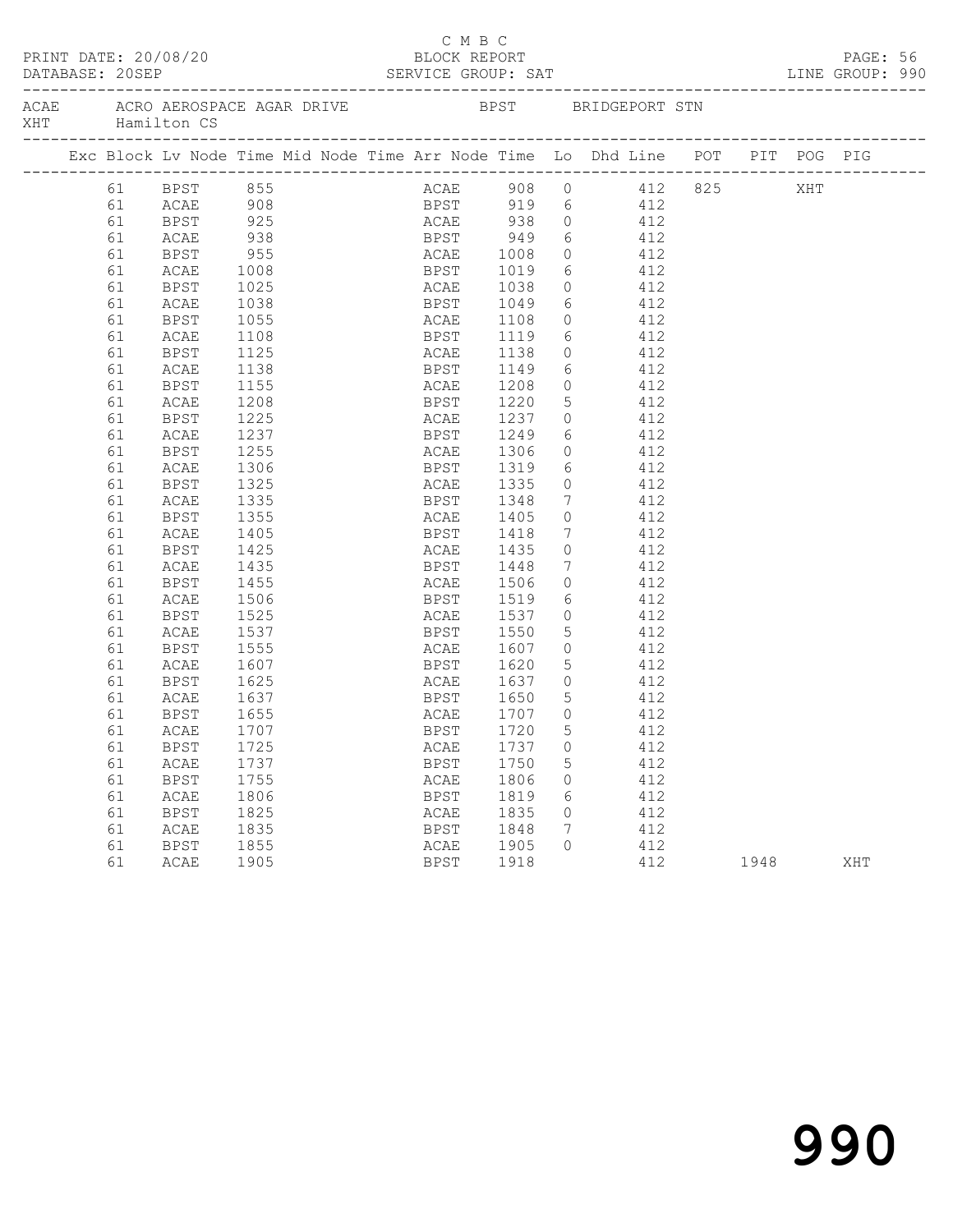|  |          | PRINT DATE: 20/08/20 |              |                        |      | C M B C<br>BLOCK REPORT                            |         |                |                                                                                                                                  |                |     | PAGE: 57 |  |
|--|----------|----------------------|--------------|------------------------|------|----------------------------------------------------|---------|----------------|----------------------------------------------------------------------------------------------------------------------------------|----------------|-----|----------|--|
|  |          | XHT Hamilton CS      |              |                        |      |                                                    |         |                |                                                                                                                                  |                |     |          |  |
|  |          |                      |              |                        |      |                                                    |         |                | Exc Block Lv Node Time Mid Node Time Arr Node Time Lo Dhd Line POT PIT POG PIG                                                   |                |     |          |  |
|  |          |                      |              |                        |      |                                                    |         |                | 71 CH4E 910 99SE 933 RRCX 937 13 413 835 XHT<br>71 RRCX 950 99SW 952 CH4E 1019 11 413<br>71 CH4E 1030 99SE 1053 RRCX 1057 13 413 |                |     |          |  |
|  |          |                      |              |                        |      |                                                    |         |                |                                                                                                                                  |                |     |          |  |
|  |          |                      |              |                        |      |                                                    |         |                |                                                                                                                                  |                |     |          |  |
|  | 71       | RRCX                 |              | 1110 99SW              |      |                                                    |         |                | 1112 CH4E 1139 11 413                                                                                                            |                |     |          |  |
|  | 71       | CH4E                 | 1150         | 99se                   |      |                                                    |         |                |                                                                                                                                  |                |     |          |  |
|  | 71       | RRCX                 |              | 99SW                   |      |                                                    |         |                |                                                                                                                                  |                |     |          |  |
|  | 71       | CH4E                 | 1230<br>1310 | 99se                   |      |                                                    |         |                | 1213 RRCX 1217 13 413<br>1232 CH4E 1259 11 413<br>1334 RRCX 1338 12 413                                                          |                |     |          |  |
|  | 71       | RRCX                 | 1350         | 99SW                   |      |                                                    |         |                | 1352 CH4E 1419 11 413                                                                                                            |                |     |          |  |
|  | 71       | CH4E                 | 1430         | 99se                   |      |                                                    |         |                | 1455 RRCX 1459 11 413                                                                                                            |                |     |          |  |
|  | 71       | RRCX                 |              | 99SW                   |      |                                                    |         |                |                                                                                                                                  |                |     |          |  |
|  | 71       | CH4E                 | 1510<br>1550 | 99SE                   |      |                                                    |         |                | 1514 CH4E 1541 9 413<br>1614 RRCX 1618 12 413                                                                                    |                |     |          |  |
|  | 71       | RRCX                 | 1630         | 99SW                   |      |                                                    |         |                | 1634 CH4E 1701 9 413                                                                                                             |                |     |          |  |
|  | 71       | CH4E                 | 1710         | 99SE                   |      |                                                    |         |                | 1733 RRCX 1737 13 413                                                                                                            |                |     |          |  |
|  | 71       | RRCX                 |              | 99SW                   |      |                                                    |         |                |                                                                                                                                  |                |     |          |  |
|  | 71       | CH4E                 | 1750<br>1825 | 99se                   |      | 1754 CH4E 1819<br>1848 RRCX 1852                   |         |                | $\begin{array}{ccc} 6 & & 413 \\ 8 & & 413 \end{array}$                                                                          |                |     |          |  |
|  | 71       | RRCX                 | 1900         | 99SW                   |      |                                                    |         |                | 1902 CH4E 1925 10 413                                                                                                            |                |     |          |  |
|  | 71       | CH4E                 | 1935         | 99SE                   |      | 1958 RRCX 2002                                     |         |                | 5 413                                                                                                                            |                |     |          |  |
|  | 71       | <b>RRCX</b>          | 2007         | 99SW                   |      |                                                    |         |                | $\begin{array}{ccc} 2 & 413 \\ 5 & 413 \end{array}$                                                                              |                |     |          |  |
|  | 71       | CH4E                 | 2007<br>2034 | 99se                   |      | 2009 CH4E 2032<br>2055 RRCX 2059<br>2106 CH4E 2129 |         | 5 <sup>5</sup> | 413                                                                                                                              |                |     |          |  |
|  | 71       | RRCX                 |              | 2104 99SW              |      |                                                    |         |                | $\frac{1}{1}$ 413                                                                                                                |                |     |          |  |
|  | 71       | CH4E                 | 2130         | 99SE                   |      | 2151 RRCX 2155                                     |         |                | 5 413                                                                                                                            |                |     |          |  |
|  | 71       | RRCX                 | 2200         | 99SW                   |      | 2202 CH4E                                          |         |                | 5 413                                                                                                                            |                |     |          |  |
|  | 71       | CH4E                 |              | 99se                   |      |                                                    |         |                | 413                                                                                                                              |                |     |          |  |
|  | 71       | RRCX                 | 2230<br>2300 | 99SW                   |      | 2202 CH4E 2225<br>2251 RRCX 2255<br>2302 CH4E 2325 |         | $\overline{5}$ | 413 2355                                                                                                                         |                |     | XHT      |  |
|  |          |                      |              |                        |      |                                                    |         |                |                                                                                                                                  |                |     |          |  |
|  | 72       | RRCX                 | 910<br>950   |                        |      |                                                    |         |                | 99SW 912 CH4E 939 11 413                                                                                                         | 840 and $\sim$ | XHT |          |  |
|  | 72<br>72 | CH4E                 | 1030         | 99se                   |      | 1013 RRCX 1017 13                                  | 1059    |                | 413<br>$\overline{11}$ $\overline{413}$                                                                                          |                |     |          |  |
|  |          | RRCX                 |              | 99SW                   |      | 1032 CH4E                                          |         |                | 1133 RRCX 1137 13 413                                                                                                            |                |     |          |  |
|  | 72       | CH4E                 | 1110         | 99se                   |      |                                                    |         |                |                                                                                                                                  |                |     |          |  |
|  | 72       | RRCX                 | 1150         | 99SW                   |      |                                                    |         |                | 1152 CH4E 1219 11 413<br>1254 RRCX 1258 12 413<br>1312 CH4E 1339 11 413                                                          |                |     |          |  |
|  | 72       | CH4E                 |              | 1230 99SE<br>1310 99SW |      |                                                    |         |                |                                                                                                                                  |                |     |          |  |
|  | 72       | RRCX                 |              |                        |      |                                                    |         |                |                                                                                                                                  |                |     |          |  |
|  |          |                      |              |                        |      |                                                    |         |                | 72 CH4E 1350 99SE 1416 RRCX 1420 10 413                                                                                          |                |     |          |  |
|  | 72       | RRCX                 | 1430         | 99SW                   | 1434 | CH4E                                               | 1501    | $\overline{9}$ | 413                                                                                                                              |                |     |          |  |
|  | 72       | CH4E                 | 1510         | 99se                   |      | 1534 RRCX                                          | 1538 12 |                | 413                                                                                                                              |                |     |          |  |
|  | 72       | RRCX                 | 1550         | 99SW                   | 1554 | CH4E                                               | 1621    | 9              | 413                                                                                                                              |                |     |          |  |
|  | 72       | CH4E                 | 1630         | 99SE                   | 1653 | RRCX                                               | 1657    | 13             | 413                                                                                                                              |                |     |          |  |
|  | 72       | RRCX                 | 1710         | 99SW                   | 1714 | CH4E                                               | 1739    | 11             | 413                                                                                                                              |                |     |          |  |
|  | 72       | CH4E                 | 1750         | 99SE                   | 1813 | $\rm RRCX$                                         | 1817    | 13             | 413                                                                                                                              |                |     |          |  |
|  | 72       | RRCX                 | 1830         | 99SW                   | 1834 | CH4E                                               | 1859    |                | 413                                                                                                                              | 1934           |     | XHT      |  |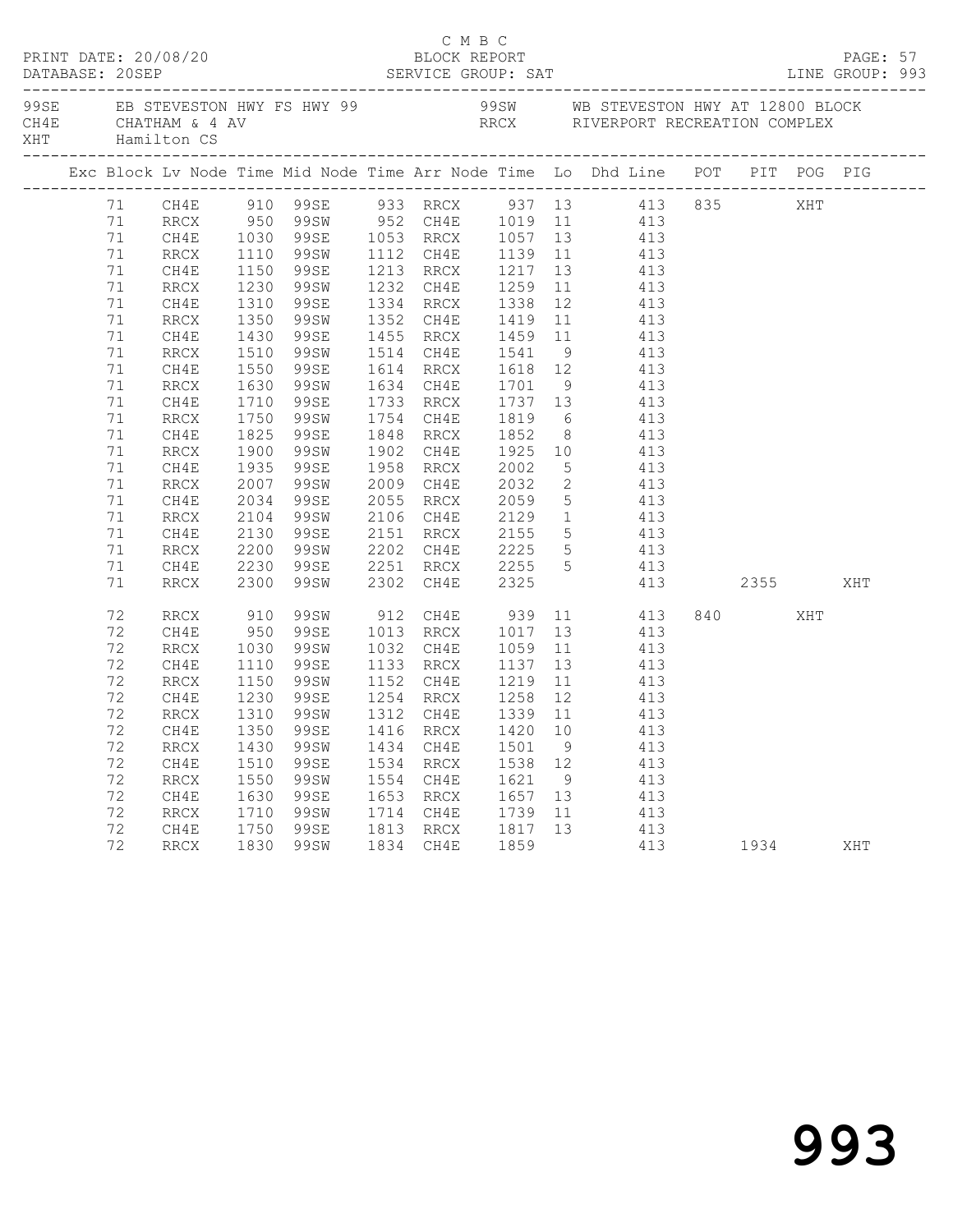|     | DATABASE: 20SEP | PRINT DATE: 20/08/20                  |              |  | C M B C<br>BLOCK REPORT<br>SERVICE GROUP: SAT |      |                |                                                                                                                    |  |     | PAGE: 58<br>LINE GROUP: 994 |  |
|-----|-----------------|---------------------------------------|--------------|--|-----------------------------------------------|------|----------------|--------------------------------------------------------------------------------------------------------------------|--|-----|-----------------------------|--|
| XHT |                 | BHST BRIGHOUSE STATION<br>Hamilton CS |              |  |                                               |      |                | ROSO RICHMOND OLYMPIC SKATING OVAL                                                                                 |  |     |                             |  |
|     |                 |                                       |              |  |                                               |      |                | Exc Block Lv Node Time Mid Node Time Arr Node Time Lo Dhd Line POT PIT POG PIG                                     |  |     |                             |  |
|     |                 |                                       |              |  |                                               |      |                | ROSO 921 11 414 840<br>BHST 945 0 414<br>ROSO 956 11 414<br>BHST 1020 0 414<br>ROSO 1031 11 414<br>BHST 1055 0 414 |  | XHT |                             |  |
|     |                 |                                       |              |  |                                               |      |                |                                                                                                                    |  |     |                             |  |
|     |                 |                                       |              |  |                                               |      |                |                                                                                                                    |  |     |                             |  |
|     |                 |                                       |              |  |                                               |      |                |                                                                                                                    |  |     |                             |  |
|     |                 |                                       |              |  |                                               |      |                |                                                                                                                    |  |     |                             |  |
|     | 81              | ROSO                                  | 1042         |  |                                               |      |                |                                                                                                                    |  |     |                             |  |
|     | 81              | BHST                                  | 1055         |  | ROSO 1106<br>BHST 1130                        |      |                | 9 414                                                                                                              |  |     |                             |  |
|     | 81              | <b>ROSO</b>                           | 1115         |  |                                               |      | $\bigcirc$     | 414                                                                                                                |  |     |                             |  |
|     | 81              | BHST                                  | 1130         |  | ROSO 1141                                     |      |                | 11 414                                                                                                             |  |     |                             |  |
|     | 81              | <b>ROSO</b>                           | 1152         |  | BHST 1208                                     |      | $\overline{0}$ | 414                                                                                                                |  |     |                             |  |
|     | 81              | BHST                                  | 1208         |  | ROSO 1219                                     |      |                | 8 414                                                                                                              |  |     |                             |  |
|     | 81              | <b>ROSO</b>                           | 1227         |  | BHST 1243                                     |      | $\overline{0}$ | 414                                                                                                                |  |     |                             |  |
|     | 81              | BHST                                  | 1243         |  | ROSO 1254                                     |      |                | $5$ $414$                                                                                                          |  |     |                             |  |
|     | 81              | ROSO                                  | 1259         |  | BHST                                          | 1315 | $\overline{0}$ | 414                                                                                                                |  |     |                             |  |
|     | 81              | BHST                                  | 1315         |  | ROSO 1326                                     |      | 8              | 414                                                                                                                |  |     |                             |  |
|     | 81              | <b>ROSO</b>                           | 1334         |  | BHST                                          | 1350 | $\overline{0}$ | 414                                                                                                                |  |     |                             |  |
|     | 81              | BHST                                  | 1350         |  | ROSO 1401                                     |      |                | $\begin{array}{c}\n 8 \\  \hline\n 8\n \end{array}\n \qquad\n \begin{array}{c}\n 414 \\  \end{array}$              |  |     |                             |  |
|     | 81              | ROSO                                  | 1409         |  |                                               |      |                |                                                                                                                    |  |     |                             |  |
|     | 81              | BHST                                  | 1425         |  | BHST 1425<br>ROSO 1436                        |      |                | $\begin{array}{ccc} 0 & 414 \\ 11 & 414 \end{array}$                                                               |  |     |                             |  |
|     | 81              | ROSO                                  | 1447         |  |                                               |      | $\overline{0}$ | 414                                                                                                                |  |     |                             |  |
|     | 81              | BHST                                  | 1503         |  | BHST 1503<br>ROSO 1514                        |      | 8 <sup>8</sup> | 414                                                                                                                |  |     |                             |  |
|     | 81              | ROSO                                  | 1522         |  |                                               |      |                |                                                                                                                    |  |     |                             |  |
|     | 81              | BHST                                  | 1537         |  | BHST 1537<br>ROSO 1548                        |      |                | $\begin{array}{ccc} 0 & & 414 \\ 9 & & 414 \end{array}$                                                            |  |     |                             |  |
|     | 81              | ROSO                                  | 1557         |  |                                               |      |                |                                                                                                                    |  |     |                             |  |
|     | 81              | BHST                                  | 1610         |  |                                               |      |                | BHST 1610 0 414<br>ROSO 1621 11 414                                                                                |  |     |                             |  |
|     | 81              | ROSO                                  | 1632         |  |                                               |      |                | 414                                                                                                                |  |     |                             |  |
|     | 81              | BHST                                  | 1645         |  | BHST 1645 0<br>ROSO 1656 11                   |      |                | 414                                                                                                                |  |     |                             |  |
|     | 81              | ROSO                                  | 1707         |  |                                               |      | $\overline{0}$ | 414                                                                                                                |  |     |                             |  |
|     | 81              | BHST                                  | 1720         |  | BHST 1720 0<br>ROSO 1731 11                   |      |                | 414                                                                                                                |  |     |                             |  |
|     | 81              | <b>ROSO</b>                           | 1742         |  | BHST 1755                                     |      |                | $\overline{O}$<br>414                                                                                              |  |     |                             |  |
|     | 81              | BHST                                  | 1755         |  | ROSO 1806 11                                  |      |                | 414                                                                                                                |  |     |                             |  |
|     | 81              | ROSO                                  | 1817         |  | BHST 1830                                     |      |                | $0 \t 414$                                                                                                         |  |     |                             |  |
|     | 81              | BHST                                  | 1830         |  | ROSO 1841 11                                  |      |                | 414                                                                                                                |  |     |                             |  |
|     | 81              | ROSO                                  | 1852         |  | BHST 1905                                     |      |                | $0 \t 414$                                                                                                         |  |     |                             |  |
|     | 81              | BHST                                  | 1905         |  | ROSO 1915                                     |      | 12             | 414                                                                                                                |  |     |                             |  |
|     | 81              | ROSO                                  | 1927         |  | BHST 1940                                     |      |                | $0$ 414                                                                                                            |  |     |                             |  |
|     | 81              | BHST                                  | 1940         |  | ROSO 1950                                     |      | 12             | 414                                                                                                                |  |     |                             |  |
|     | 81              | ROSO                                  | 2002         |  | BHST                                          | 2015 |                | $\begin{array}{ccc}\n 12 & 414 \\  \hline\n 0 & 414\n \end{array}$                                                 |  |     |                             |  |
|     |                 |                                       |              |  |                                               |      |                |                                                                                                                    |  |     |                             |  |
|     | 81              | BHST                                  | 2015<br>2030 |  | ROSO 2025<br>EXECT 2043                       |      |                | $\begin{array}{cccc} 5 & 414 & 2103 & \text{XHT} \end{array}$                                                      |  |     |                             |  |
|     | 81              | ROSO                                  |              |  |                                               |      |                |                                                                                                                    |  |     |                             |  |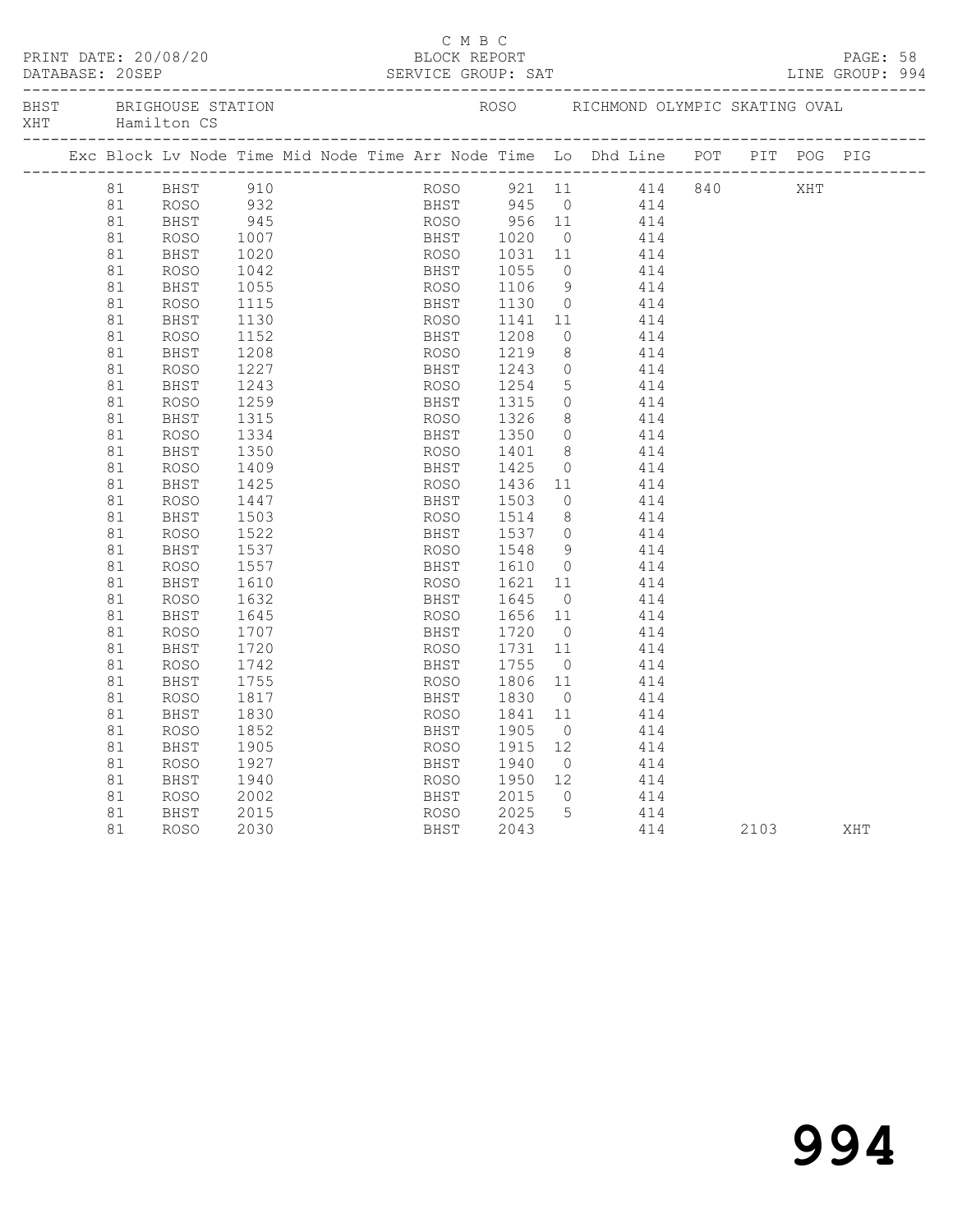| DAVIE & BIDWELL EB<br>PEDA PACIFIC & DAVIE WB<br>PEDE EB PACIFIC BLVD FS DAVIE ST STTE PACIFIC CENTRAL STATION<br>XHT Hamilton CS<br>Exc Block Lv Node Time Mid Node Time Arr Node Time Lo Dhd Line POT PIT POG PIG<br>1 DABE 750 PFDE 758 STTE 808 7 023 705 XHT<br>1<br>STTE<br>DABE<br>STTE<br>DABE<br>STTE<br>DABE<br>$\mathbf{1}$<br>$\mathbf{1}$<br>$\mathbf{1}$<br>$\mathbf{1}$<br>$\mathbf{1}$<br>$\mathbf{1}$<br>STTE<br>$\mathbf{1}$<br>DABE<br>$\mathbf{1}$<br>STTE<br>$\mathbf{1}$<br>DABE<br>$\mathbf{1}$<br>STTE<br>$\mathbf{1}$<br>DABE<br>$\mathbf{1}$<br>STTE<br>$\mathbf{1}$<br>DABE<br>$\mathbf{1}$<br>STTE<br>$\mathbf{1}$<br>DABE<br>$\mathbf{1}$<br>STTE<br>$\mathbf{1}$<br>DABE<br>$\mathbf{1}$<br>STTE<br>$\mathbf{1}$<br>DABE<br>$\mathbf{1}$<br>STTE<br>$\mathbf{1}$<br>DABE<br>$\mathbf{1}$<br>STTE<br>$\mathbf{1}$<br>DABE<br>$\mathbf{1}$<br>STTE<br>$\mathbf{1}$<br>DABE<br>$\mathbf{1}$<br>STTE<br>PFDE 2018 STTE 2027 13 023<br>PFDA 2049 DABE 2058 2 023<br>2010<br>$1\,$<br>DABE<br>PFDE<br>2040<br>$1\,$<br>STTE<br>2100<br>2108 STTE 2117 7 023<br>2133 DABE 2142 2 023<br>$\mathbf{1}$<br>DABE<br>PFDE<br>2124<br>$\mathbf{1}$<br>STTE<br>PFDA<br>PFDE 2152 STTE 2201 14<br>PFDA 2224 DABE 2233 7<br>PFDE 2248 STTE 2257 3<br>2144 PFDE<br>023<br>$1\,$<br>DABE<br>2215 PFDA<br>2240 PFDE<br>$7\overline{ }$<br>$\mathbf{1}$<br>023<br>STTE<br>3 023<br>$\mathbf{1}$<br>DABE<br>2300 PFDA 2309 DABE 2316<br>2325 PFDE 2333 STTE 2342<br>$\mathbf{1}$<br>STTE<br>$\begin{array}{ccc} 9 & & 023 \\ 3 & & 023 \end{array}$<br>$\mathbf{1}$<br>DABE<br>STTE 2345 PFDA 2354 DABE 2401 9 023<br>DABE 2410 PFDE 2418 STTE 2427 023 2457 XHT<br>$\mathbf{1}$<br>$\mathbf{1}$ | C M B C<br>PRINT DATE: 20/08/20<br>BLOCK REPORT BLOCK PRESSER SUN DATABASE: 20SEP SERVICE GROUP: SUN SERVICE GROUP: SUN LINE GROUP: 023<br>PAGE: 59<br>LINE GROUP: 023 |  |  |  |  |  |  |  |  |  |  |  |  |  |
|-----------------------------------------------------------------------------------------------------------------------------------------------------------------------------------------------------------------------------------------------------------------------------------------------------------------------------------------------------------------------------------------------------------------------------------------------------------------------------------------------------------------------------------------------------------------------------------------------------------------------------------------------------------------------------------------------------------------------------------------------------------------------------------------------------------------------------------------------------------------------------------------------------------------------------------------------------------------------------------------------------------------------------------------------------------------------------------------------------------------------------------------------------------------------------------------------------------------------------------------------------------------------------------------------------------------------------------------------------------------------------------------------------------------------------------------------------------------------------------------------------------------------------------------------------------------------------------------------------------------------------------------------------------------------------------------------------------|------------------------------------------------------------------------------------------------------------------------------------------------------------------------|--|--|--|--|--|--|--|--|--|--|--|--|--|
|                                                                                                                                                                                                                                                                                                                                                                                                                                                                                                                                                                                                                                                                                                                                                                                                                                                                                                                                                                                                                                                                                                                                                                                                                                                                                                                                                                                                                                                                                                                                                                                                                                                                                                           |                                                                                                                                                                        |  |  |  |  |  |  |  |  |  |  |  |  |  |
|                                                                                                                                                                                                                                                                                                                                                                                                                                                                                                                                                                                                                                                                                                                                                                                                                                                                                                                                                                                                                                                                                                                                                                                                                                                                                                                                                                                                                                                                                                                                                                                                                                                                                                           |                                                                                                                                                                        |  |  |  |  |  |  |  |  |  |  |  |  |  |
|                                                                                                                                                                                                                                                                                                                                                                                                                                                                                                                                                                                                                                                                                                                                                                                                                                                                                                                                                                                                                                                                                                                                                                                                                                                                                                                                                                                                                                                                                                                                                                                                                                                                                                           |                                                                                                                                                                        |  |  |  |  |  |  |  |  |  |  |  |  |  |
|                                                                                                                                                                                                                                                                                                                                                                                                                                                                                                                                                                                                                                                                                                                                                                                                                                                                                                                                                                                                                                                                                                                                                                                                                                                                                                                                                                                                                                                                                                                                                                                                                                                                                                           |                                                                                                                                                                        |  |  |  |  |  |  |  |  |  |  |  |  |  |
|                                                                                                                                                                                                                                                                                                                                                                                                                                                                                                                                                                                                                                                                                                                                                                                                                                                                                                                                                                                                                                                                                                                                                                                                                                                                                                                                                                                                                                                                                                                                                                                                                                                                                                           |                                                                                                                                                                        |  |  |  |  |  |  |  |  |  |  |  |  |  |
|                                                                                                                                                                                                                                                                                                                                                                                                                                                                                                                                                                                                                                                                                                                                                                                                                                                                                                                                                                                                                                                                                                                                                                                                                                                                                                                                                                                                                                                                                                                                                                                                                                                                                                           |                                                                                                                                                                        |  |  |  |  |  |  |  |  |  |  |  |  |  |
|                                                                                                                                                                                                                                                                                                                                                                                                                                                                                                                                                                                                                                                                                                                                                                                                                                                                                                                                                                                                                                                                                                                                                                                                                                                                                                                                                                                                                                                                                                                                                                                                                                                                                                           |                                                                                                                                                                        |  |  |  |  |  |  |  |  |  |  |  |  |  |
|                                                                                                                                                                                                                                                                                                                                                                                                                                                                                                                                                                                                                                                                                                                                                                                                                                                                                                                                                                                                                                                                                                                                                                                                                                                                                                                                                                                                                                                                                                                                                                                                                                                                                                           |                                                                                                                                                                        |  |  |  |  |  |  |  |  |  |  |  |  |  |
|                                                                                                                                                                                                                                                                                                                                                                                                                                                                                                                                                                                                                                                                                                                                                                                                                                                                                                                                                                                                                                                                                                                                                                                                                                                                                                                                                                                                                                                                                                                                                                                                                                                                                                           |                                                                                                                                                                        |  |  |  |  |  |  |  |  |  |  |  |  |  |
|                                                                                                                                                                                                                                                                                                                                                                                                                                                                                                                                                                                                                                                                                                                                                                                                                                                                                                                                                                                                                                                                                                                                                                                                                                                                                                                                                                                                                                                                                                                                                                                                                                                                                                           |                                                                                                                                                                        |  |  |  |  |  |  |  |  |  |  |  |  |  |
|                                                                                                                                                                                                                                                                                                                                                                                                                                                                                                                                                                                                                                                                                                                                                                                                                                                                                                                                                                                                                                                                                                                                                                                                                                                                                                                                                                                                                                                                                                                                                                                                                                                                                                           |                                                                                                                                                                        |  |  |  |  |  |  |  |  |  |  |  |  |  |
|                                                                                                                                                                                                                                                                                                                                                                                                                                                                                                                                                                                                                                                                                                                                                                                                                                                                                                                                                                                                                                                                                                                                                                                                                                                                                                                                                                                                                                                                                                                                                                                                                                                                                                           |                                                                                                                                                                        |  |  |  |  |  |  |  |  |  |  |  |  |  |
|                                                                                                                                                                                                                                                                                                                                                                                                                                                                                                                                                                                                                                                                                                                                                                                                                                                                                                                                                                                                                                                                                                                                                                                                                                                                                                                                                                                                                                                                                                                                                                                                                                                                                                           |                                                                                                                                                                        |  |  |  |  |  |  |  |  |  |  |  |  |  |
|                                                                                                                                                                                                                                                                                                                                                                                                                                                                                                                                                                                                                                                                                                                                                                                                                                                                                                                                                                                                                                                                                                                                                                                                                                                                                                                                                                                                                                                                                                                                                                                                                                                                                                           |                                                                                                                                                                        |  |  |  |  |  |  |  |  |  |  |  |  |  |
|                                                                                                                                                                                                                                                                                                                                                                                                                                                                                                                                                                                                                                                                                                                                                                                                                                                                                                                                                                                                                                                                                                                                                                                                                                                                                                                                                                                                                                                                                                                                                                                                                                                                                                           |                                                                                                                                                                        |  |  |  |  |  |  |  |  |  |  |  |  |  |
|                                                                                                                                                                                                                                                                                                                                                                                                                                                                                                                                                                                                                                                                                                                                                                                                                                                                                                                                                                                                                                                                                                                                                                                                                                                                                                                                                                                                                                                                                                                                                                                                                                                                                                           |                                                                                                                                                                        |  |  |  |  |  |  |  |  |  |  |  |  |  |
|                                                                                                                                                                                                                                                                                                                                                                                                                                                                                                                                                                                                                                                                                                                                                                                                                                                                                                                                                                                                                                                                                                                                                                                                                                                                                                                                                                                                                                                                                                                                                                                                                                                                                                           |                                                                                                                                                                        |  |  |  |  |  |  |  |  |  |  |  |  |  |
|                                                                                                                                                                                                                                                                                                                                                                                                                                                                                                                                                                                                                                                                                                                                                                                                                                                                                                                                                                                                                                                                                                                                                                                                                                                                                                                                                                                                                                                                                                                                                                                                                                                                                                           |                                                                                                                                                                        |  |  |  |  |  |  |  |  |  |  |  |  |  |
|                                                                                                                                                                                                                                                                                                                                                                                                                                                                                                                                                                                                                                                                                                                                                                                                                                                                                                                                                                                                                                                                                                                                                                                                                                                                                                                                                                                                                                                                                                                                                                                                                                                                                                           |                                                                                                                                                                        |  |  |  |  |  |  |  |  |  |  |  |  |  |
|                                                                                                                                                                                                                                                                                                                                                                                                                                                                                                                                                                                                                                                                                                                                                                                                                                                                                                                                                                                                                                                                                                                                                                                                                                                                                                                                                                                                                                                                                                                                                                                                                                                                                                           |                                                                                                                                                                        |  |  |  |  |  |  |  |  |  |  |  |  |  |
|                                                                                                                                                                                                                                                                                                                                                                                                                                                                                                                                                                                                                                                                                                                                                                                                                                                                                                                                                                                                                                                                                                                                                                                                                                                                                                                                                                                                                                                                                                                                                                                                                                                                                                           |                                                                                                                                                                        |  |  |  |  |  |  |  |  |  |  |  |  |  |
|                                                                                                                                                                                                                                                                                                                                                                                                                                                                                                                                                                                                                                                                                                                                                                                                                                                                                                                                                                                                                                                                                                                                                                                                                                                                                                                                                                                                                                                                                                                                                                                                                                                                                                           |                                                                                                                                                                        |  |  |  |  |  |  |  |  |  |  |  |  |  |
|                                                                                                                                                                                                                                                                                                                                                                                                                                                                                                                                                                                                                                                                                                                                                                                                                                                                                                                                                                                                                                                                                                                                                                                                                                                                                                                                                                                                                                                                                                                                                                                                                                                                                                           |                                                                                                                                                                        |  |  |  |  |  |  |  |  |  |  |  |  |  |
|                                                                                                                                                                                                                                                                                                                                                                                                                                                                                                                                                                                                                                                                                                                                                                                                                                                                                                                                                                                                                                                                                                                                                                                                                                                                                                                                                                                                                                                                                                                                                                                                                                                                                                           |                                                                                                                                                                        |  |  |  |  |  |  |  |  |  |  |  |  |  |
|                                                                                                                                                                                                                                                                                                                                                                                                                                                                                                                                                                                                                                                                                                                                                                                                                                                                                                                                                                                                                                                                                                                                                                                                                                                                                                                                                                                                                                                                                                                                                                                                                                                                                                           |                                                                                                                                                                        |  |  |  |  |  |  |  |  |  |  |  |  |  |
|                                                                                                                                                                                                                                                                                                                                                                                                                                                                                                                                                                                                                                                                                                                                                                                                                                                                                                                                                                                                                                                                                                                                                                                                                                                                                                                                                                                                                                                                                                                                                                                                                                                                                                           |                                                                                                                                                                        |  |  |  |  |  |  |  |  |  |  |  |  |  |
|                                                                                                                                                                                                                                                                                                                                                                                                                                                                                                                                                                                                                                                                                                                                                                                                                                                                                                                                                                                                                                                                                                                                                                                                                                                                                                                                                                                                                                                                                                                                                                                                                                                                                                           |                                                                                                                                                                        |  |  |  |  |  |  |  |  |  |  |  |  |  |
|                                                                                                                                                                                                                                                                                                                                                                                                                                                                                                                                                                                                                                                                                                                                                                                                                                                                                                                                                                                                                                                                                                                                                                                                                                                                                                                                                                                                                                                                                                                                                                                                                                                                                                           |                                                                                                                                                                        |  |  |  |  |  |  |  |  |  |  |  |  |  |
|                                                                                                                                                                                                                                                                                                                                                                                                                                                                                                                                                                                                                                                                                                                                                                                                                                                                                                                                                                                                                                                                                                                                                                                                                                                                                                                                                                                                                                                                                                                                                                                                                                                                                                           |                                                                                                                                                                        |  |  |  |  |  |  |  |  |  |  |  |  |  |
|                                                                                                                                                                                                                                                                                                                                                                                                                                                                                                                                                                                                                                                                                                                                                                                                                                                                                                                                                                                                                                                                                                                                                                                                                                                                                                                                                                                                                                                                                                                                                                                                                                                                                                           |                                                                                                                                                                        |  |  |  |  |  |  |  |  |  |  |  |  |  |
|                                                                                                                                                                                                                                                                                                                                                                                                                                                                                                                                                                                                                                                                                                                                                                                                                                                                                                                                                                                                                                                                                                                                                                                                                                                                                                                                                                                                                                                                                                                                                                                                                                                                                                           |                                                                                                                                                                        |  |  |  |  |  |  |  |  |  |  |  |  |  |
|                                                                                                                                                                                                                                                                                                                                                                                                                                                                                                                                                                                                                                                                                                                                                                                                                                                                                                                                                                                                                                                                                                                                                                                                                                                                                                                                                                                                                                                                                                                                                                                                                                                                                                           |                                                                                                                                                                        |  |  |  |  |  |  |  |  |  |  |  |  |  |
|                                                                                                                                                                                                                                                                                                                                                                                                                                                                                                                                                                                                                                                                                                                                                                                                                                                                                                                                                                                                                                                                                                                                                                                                                                                                                                                                                                                                                                                                                                                                                                                                                                                                                                           |                                                                                                                                                                        |  |  |  |  |  |  |  |  |  |  |  |  |  |
|                                                                                                                                                                                                                                                                                                                                                                                                                                                                                                                                                                                                                                                                                                                                                                                                                                                                                                                                                                                                                                                                                                                                                                                                                                                                                                                                                                                                                                                                                                                                                                                                                                                                                                           |                                                                                                                                                                        |  |  |  |  |  |  |  |  |  |  |  |  |  |
|                                                                                                                                                                                                                                                                                                                                                                                                                                                                                                                                                                                                                                                                                                                                                                                                                                                                                                                                                                                                                                                                                                                                                                                                                                                                                                                                                                                                                                                                                                                                                                                                                                                                                                           |                                                                                                                                                                        |  |  |  |  |  |  |  |  |  |  |  |  |  |
|                                                                                                                                                                                                                                                                                                                                                                                                                                                                                                                                                                                                                                                                                                                                                                                                                                                                                                                                                                                                                                                                                                                                                                                                                                                                                                                                                                                                                                                                                                                                                                                                                                                                                                           |                                                                                                                                                                        |  |  |  |  |  |  |  |  |  |  |  |  |  |
|                                                                                                                                                                                                                                                                                                                                                                                                                                                                                                                                                                                                                                                                                                                                                                                                                                                                                                                                                                                                                                                                                                                                                                                                                                                                                                                                                                                                                                                                                                                                                                                                                                                                                                           |                                                                                                                                                                        |  |  |  |  |  |  |  |  |  |  |  |  |  |
|                                                                                                                                                                                                                                                                                                                                                                                                                                                                                                                                                                                                                                                                                                                                                                                                                                                                                                                                                                                                                                                                                                                                                                                                                                                                                                                                                                                                                                                                                                                                                                                                                                                                                                           |                                                                                                                                                                        |  |  |  |  |  |  |  |  |  |  |  |  |  |
|                                                                                                                                                                                                                                                                                                                                                                                                                                                                                                                                                                                                                                                                                                                                                                                                                                                                                                                                                                                                                                                                                                                                                                                                                                                                                                                                                                                                                                                                                                                                                                                                                                                                                                           |                                                                                                                                                                        |  |  |  |  |  |  |  |  |  |  |  |  |  |
|                                                                                                                                                                                                                                                                                                                                                                                                                                                                                                                                                                                                                                                                                                                                                                                                                                                                                                                                                                                                                                                                                                                                                                                                                                                                                                                                                                                                                                                                                                                                                                                                                                                                                                           |                                                                                                                                                                        |  |  |  |  |  |  |  |  |  |  |  |  |  |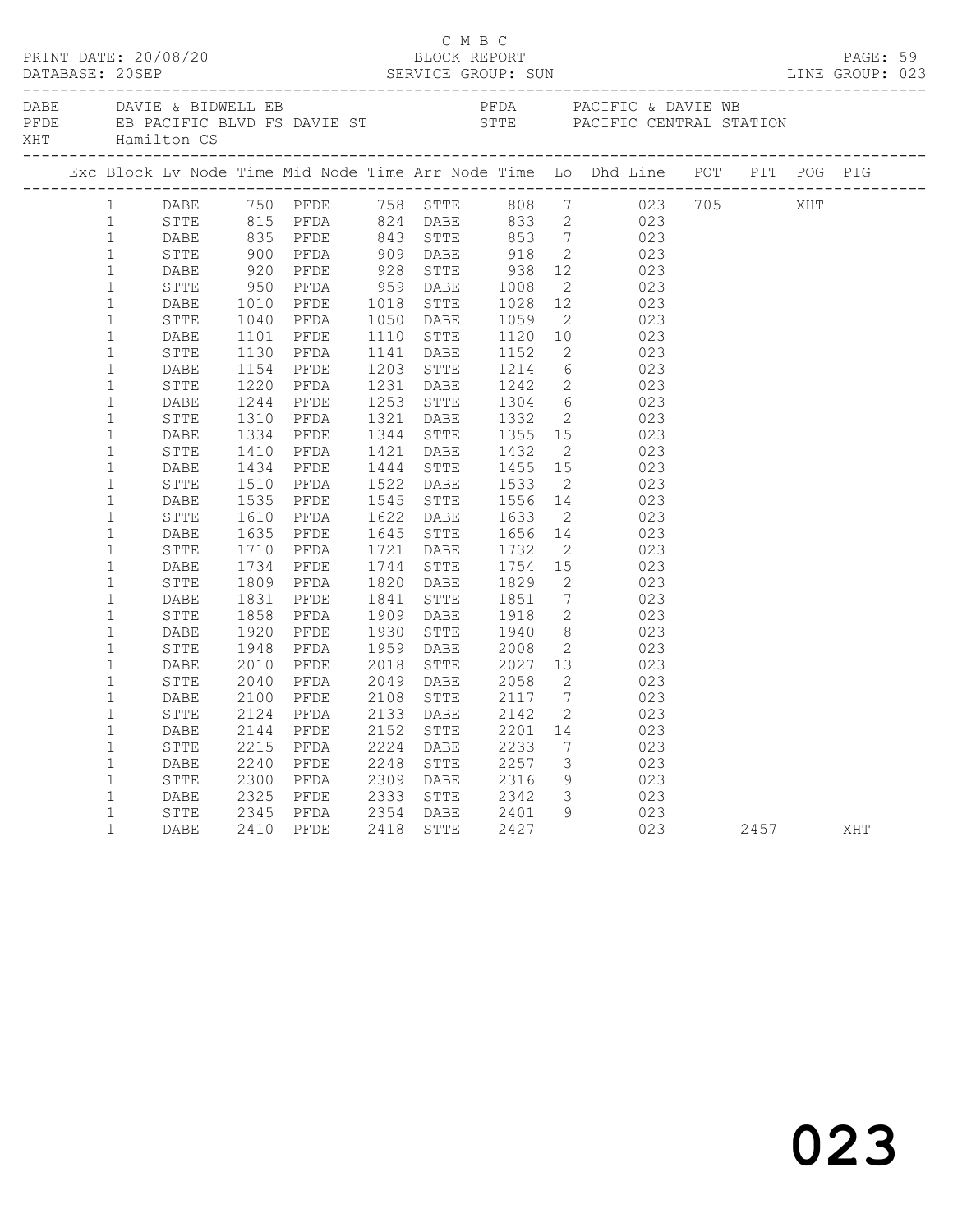|                |              |      |      |      |              |      |                              | Exc Block Lv Node Time Mid Node Time Arr Node Time Lo Dhd Line POT |     |      | PIT POG PIG |     |
|----------------|--------------|------|------|------|--------------|------|------------------------------|--------------------------------------------------------------------|-----|------|-------------|-----|
| $\mathbf{2}$   | STTE         |      |      |      |              | 818  | $\overline{2}$               | 023                                                                | 725 |      | XHT         |     |
| $\mathbf{2}$   | DABE         | 820  | PFDE | 828  | STTE         | 838  | $7\overline{ }$              | 023                                                                |     |      |             |     |
| $\mathbf{2}$   | STTE         | 845  | PFDA | 854  | DABE         | 903  | $\overline{2}$               | 023                                                                |     |      |             |     |
| $\sqrt{2}$     | DABE         | 905  | PFDE | 913  | STTE         | 923  | $\overline{7}$               | 023                                                                |     |      |             |     |
| $\mathbf{2}$   | STTE         | 930  | PFDA | 939  | DABE         | 948  | $\overline{2}$               | 023                                                                |     |      |             |     |
| $\mathbf{2}$   | DABE         | 950  | PFDE | 958  | STTE         | 1008 | 12                           | 023                                                                |     |      |             |     |
| $\mathbf{2}$   | STTE         | 1020 | PFDA | 1030 | DABE         | 1039 | 2                            | 023                                                                |     |      |             |     |
| $\mathbf{2}$   | DABE         | 1041 | PFDE | 1049 | STTE         | 1059 | 11                           | 023                                                                |     |      |             |     |
| $\mathbf{2}$   | STTE         | 1110 | PFDA | 1121 | DABE         | 1132 | $\mathbf{2}$                 | 023                                                                |     |      |             |     |
| $\mathbf{2}$   | DABE         | 1134 | PFDE | 1143 | ${\tt STTE}$ | 1154 | 6                            | 023                                                                |     |      |             |     |
| $\mathbf{2}$   | STTE         | 1200 | PFDA | 1211 | DABE         | 1222 | $2^{\circ}$                  | 023                                                                |     |      |             |     |
| $\mathbf{2}$   | <b>DABE</b>  | 1224 | PFDE | 1233 | STTE         | 1244 | 6                            | 023                                                                |     |      |             |     |
| $\mathbf{2}$   | <b>STTE</b>  | 1250 | PFDA | 1301 | DABE         | 1312 | $\overline{2}$               | 023                                                                |     |      |             |     |
| $\mathbf{2}$   | <b>DABE</b>  | 1314 | PFDE | 1323 | STTE         | 1334 | 6                            | 023                                                                |     |      |             |     |
| $\mathbf{2}$   | ${\tt STTE}$ | 1340 | PFDA | 1351 | DABE         | 1402 | $2^{\circ}$                  | 023                                                                |     |      |             |     |
| $\mathbf{2}$   | DABE         | 1404 | PFDE | 1414 | STTE         | 1425 | 15                           | 023                                                                |     |      |             |     |
| $\mathbf{2}$   | STTE         | 1440 | PFDA | 1452 | DABE         | 1503 | $\overline{2}$               | 023                                                                |     |      |             |     |
| $\mathbf{2}$   | <b>DABE</b>  | 1505 | PFDE | 1515 | STTE         | 1526 | 14                           | 023                                                                |     |      |             |     |
| $\mathbf{2}$   | STTE         | 1540 | PFDA | 1552 | DABE         | 1603 | $\overline{2}$               | 023                                                                |     |      |             |     |
| $\mathbf{2}$   | <b>DABE</b>  | 1605 | PFDE | 1615 | STTE         | 1626 | 14                           | 023                                                                |     |      |             |     |
| $\mathbf{2}$   | STTE         | 1640 | PFDA | 1652 | DABE         | 1703 | $\overline{2}$               | 023                                                                |     |      |             |     |
| $\mathbf{2}$   | <b>DABE</b>  | 1705 | PFDE | 1715 | STTE         | 1725 | 15                           | 023                                                                |     |      |             |     |
| $\mathbf{2}$   | STTE         | 1740 | PFDA | 1751 | DABE         | 1800 | $\mathbf{2}$                 | 023                                                                |     |      |             |     |
| $\mathbf{2}$   | <b>DABE</b>  | 1802 | PFDE | 1812 | STTE         | 1822 | $7\phantom{.0}\phantom{.0}7$ | 023                                                                |     |      |             |     |
| $\mathbf{2}$   | STTE         | 1829 | PFDA | 1840 | DABE         | 1849 | $\overline{2}$               | 023                                                                |     |      |             |     |
| $\mathbf{2}$   | <b>DABE</b>  | 1851 | PFDE | 1901 | STTE         | 1911 | $7\phantom{.0}\phantom{.0}7$ | 023                                                                |     |      |             |     |
| $\overline{c}$ | <b>STTE</b>  | 1918 | PFDA | 1929 | DABE         | 1938 | $\overline{2}$               | 023                                                                |     |      |             |     |
| $\mathbf{2}$   | <b>DABE</b>  | 1940 | PFDE | 1950 | STTE         | 2000 | 10                           | 023                                                                |     |      |             |     |
| $\mathbf{2}$   | <b>STTE</b>  | 2010 | PFDA | 2019 | DABE         | 2028 | $\overline{2}$               | 023                                                                |     |      |             |     |
| $\mathbf{2}$   | <b>DABE</b>  | 2030 | PFDE | 2038 | STTE         | 2047 | 13                           | 023                                                                |     |      |             |     |
| $\mathbf{2}$   | <b>STTE</b>  | 2100 | PFDA | 2109 | DABE         | 2118 | 2                            | 023                                                                |     |      |             |     |
| $\mathbf{2}$   | <b>DABE</b>  | 2120 | PFDE | 2128 | STTE         | 2137 | 11                           | 023                                                                |     |      |             |     |
| $\mathbf{2}$   | STTE         | 2148 | PFDA | 2157 | DABE         | 2206 | $\overline{4}$               | 023                                                                |     |      |             |     |
| $\overline{2}$ | DABE         | 2210 | PFDE | 2218 | STTE         | 2227 |                              | 023                                                                |     | 2257 |             | XHT |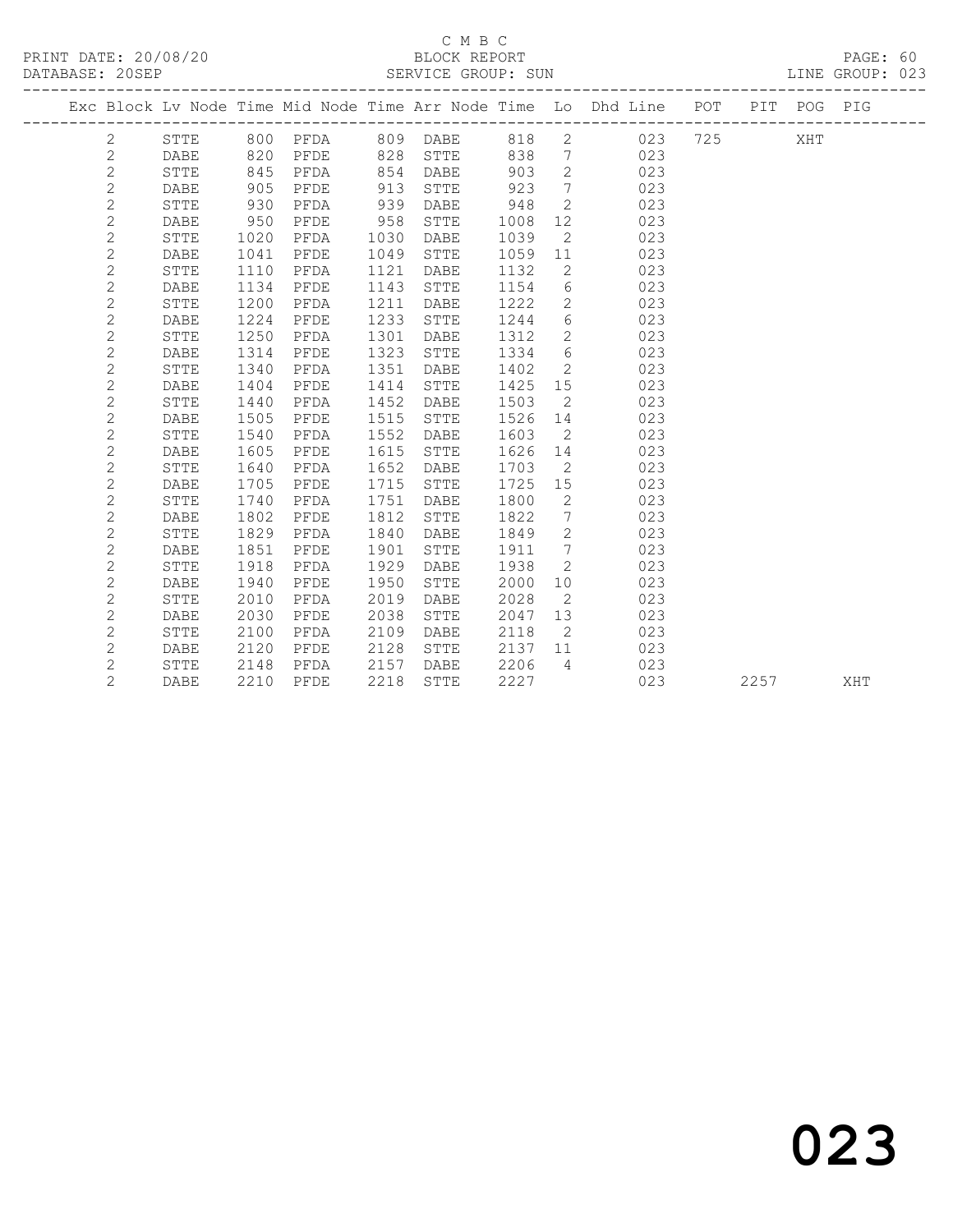#### C M B C<br>BLOCK REPORT SERVICE GROUP: SUN

------------------------------------------------------------------------------------------------- Exc Block Lv Node Time Mid Node Time Arr Node Time Lo Dhd Line POT PIT POG PIG -------------------------------------------------------------------------------------------------

| $\mathsf 3$ | DABE            | 805  | PFDE         | 813  | <b>STTE</b>     | 823  | 7                | 023 | 720 | XHT  |     |
|-------------|-----------------|------|--------------|------|-----------------|------|------------------|-----|-----|------|-----|
| 3           | <b>STTE</b>     | 830  | PFDA         | 839  | <b>DABE</b>     | 848  | $\mathbf{2}$     | 023 |     |      |     |
| 3           | DABE            | 850  | PFDE         | 858  | ${\tt STTE}$    | 908  | $\overline{7}$   | 023 |     |      |     |
| 3           | ${\tt STTE}$    | 915  | PFDA         | 924  | <b>DABE</b>     | 933  | $\overline{c}$   | 023 |     |      |     |
| 3           | DABE            | 935  | ${\tt PFDE}$ | 943  | ${\tt STTE}$    | 953  | $\boldsymbol{7}$ | 023 |     |      |     |
| 3           | ${\tt STTE}$    | 1000 | PFDA         | 1010 | $\mathtt{DABE}$ | 1019 | $\overline{c}$   | 023 |     |      |     |
| 3           | DABE            | 1021 | PFDE         | 1029 | ${\tt STTE}$    | 1039 | 11               | 023 |     |      |     |
| 3           | <b>STTE</b>     | 1050 | PFDA         | 1100 | <b>DABE</b>     | 1109 | $\mathbf{2}$     | 023 |     |      |     |
| 3           | DABE            | 1111 | PFDE         | 1120 | STTE            | 1130 | 10               | 023 |     |      |     |
| 3           | ${\tt STTE}$    | 1140 | ${\tt PFDA}$ | 1151 | DABE            | 1202 | $\mathbf{2}$     | 023 |     |      |     |
| 3           | DABE            | 1204 | ${\tt PFDE}$ | 1213 | ${\tt STTE}$    | 1224 | 6                | 023 |     |      |     |
| 3           | ${\tt STTE}$    | 1230 | ${\tt PFDA}$ | 1241 | <b>DABE</b>     | 1252 | 2                | 023 |     |      |     |
| 3           | DABE            | 1254 | ${\tt PFDE}$ | 1303 | ${\tt STTE}$    | 1314 | 6                | 023 |     |      |     |
| $\mathsf 3$ | ${\tt STTE}$    | 1320 | ${\tt PFDA}$ | 1331 | <b>DABE</b>     | 1342 | $\mathbf{2}$     | 023 |     |      |     |
| 3           | DABE            | 1344 | PFDE         | 1354 | STTE            | 1405 | 15               | 023 |     |      |     |
| 3           | ${\tt STTE}$    | 1420 | PFDA         | 1432 | <b>DABE</b>     | 1443 | $\mathbf{2}$     | 023 |     |      |     |
| $\mathsf 3$ | <b>DABE</b>     | 1445 | PFDE         | 1455 | STTE            | 1506 | 14               | 023 |     |      |     |
| $\mathsf 3$ | <b>STTE</b>     | 1520 | PFDA         | 1532 | <b>DABE</b>     | 1543 | 2                | 023 |     |      |     |
| $\mathsf 3$ | <b>DABE</b>     | 1545 | ${\tt PFDE}$ | 1555 | STTE            | 1606 | 14               | 023 |     |      |     |
| $\mathsf 3$ | <b>STTE</b>     | 1620 | ${\tt PFDA}$ | 1632 | <b>DABE</b>     | 1643 | $\mathbf{2}$     | 023 |     |      |     |
| $\mathsf 3$ | DABE            | 1645 | ${\tt PFDE}$ | 1655 | <b>STTE</b>     | 1705 | 15               | 023 |     |      |     |
| 3           | STTE            | 1720 | PFDA         | 1731 | DABE            | 1742 | $\mathbf{2}$     | 023 |     |      |     |
| $\mathsf 3$ | DABE            | 1744 | PFDE         | 1754 | ${\tt STTE}$    | 1804 | $15$             | 023 |     |      |     |
| 3           | ${\tt STTE}$    | 1819 | PFDA         | 1830 | <b>DABE</b>     | 1839 | $\mathbf{2}$     | 023 |     |      |     |
| $\mathsf 3$ | <b>DABE</b>     | 1841 | ${\tt PFDE}$ | 1851 | ${\tt STTE}$    | 1901 | $\boldsymbol{7}$ | 023 |     |      |     |
| 3           | ${\tt STTE}$    | 1908 | ${\tt PFDA}$ | 1919 | DABE            | 1928 | $\mathbf{2}$     | 023 |     |      |     |
| 3           | DABE            | 1930 | PFDE         | 1940 | <b>STTE</b>     | 1950 | 10               | 023 |     |      |     |
| 3           | STTE            | 2000 | PFDA         | 2009 | DABE            | 2018 | 2                | 023 |     |      |     |
| $\mathsf 3$ | DABE            | 2020 | PFDE         | 2028 | STTE            | 2037 | 13               | 023 |     |      |     |
| $\mathsf 3$ | STTE            | 2050 | ${\tt PFDA}$ | 2059 | <b>DABE</b>     | 2108 | 2                | 023 |     |      |     |
| 3           | <b>DABE</b>     | 2110 | ${\tt PFDE}$ | 2118 | ${\tt STTE}$    | 2127 | 9                | 023 |     |      |     |
| 3           | <b>STTE</b>     | 2136 | PFDA         | 2145 | <b>DABE</b>     | 2154 | 2                | 023 |     |      |     |
| $\mathsf 3$ | <b>DABE</b>     | 2156 | ${\tt PFDE}$ | 2204 | STTE            | 2213 | 17               | 023 |     |      |     |
| $\mathsf 3$ | ${\tt STTE}$    | 2230 | PFDA         | 2239 | DABE            | 2246 | 9                | 023 |     |      |     |
| $\mathsf 3$ | DABE            | 2255 | PFDE         | 2303 | ${\tt STTE}$    | 2312 | 3                | 023 |     |      |     |
| $\mathsf 3$ | STTE            | 2315 | ${\tt PFDA}$ | 2324 | DABE            | 2331 | 9                | 023 |     |      |     |
| 3           | $\mathtt{DABE}$ | 2340 | ${\tt PFDE}$ | 2348 | STTE            | 2357 | 3                | 023 |     |      |     |
| 3           | ${\tt STTE}$    | 2400 | PFDA         | 2409 | DABE            | 2416 |                  | 023 |     | 2446 | XHT |
|             |                 |      |              |      |                 |      |                  |     |     |      |     |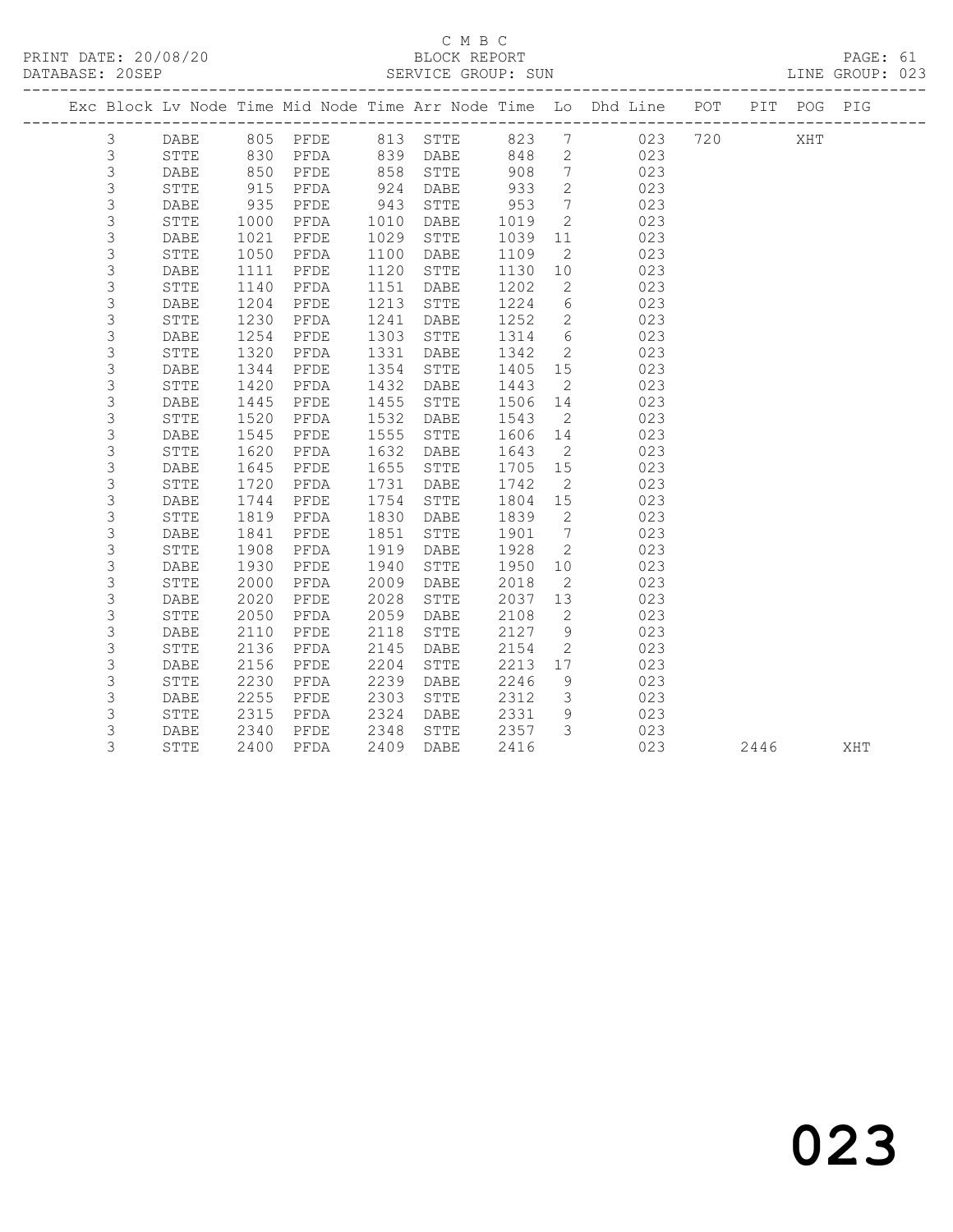#### C M B C DATABASE: 20SEP SERVICE GROUP: SUN LINE GROUP: 023

|                |                 |                     |                                                                   |      |              |         |                              | Exc Block Lv Node Time Mid Node Time Arr Node Time Lo Dhd Line POT PIT POG PIG |     |      |     |     |
|----------------|-----------------|---------------------|-------------------------------------------------------------------|------|--------------|---------|------------------------------|--------------------------------------------------------------------------------|-----|------|-----|-----|
| 4              | STTE            |                     |                                                                   |      |              |         |                              | 940 PFDA 949 DABE 958 2 023                                                    | 905 |      | XHT |     |
| $\overline{4}$ | DABE            |                     | 1000 PFDE 1008 STTE                                               |      |              | 1018 12 |                              | 023                                                                            |     |      |     |     |
| $\sqrt{4}$     | ${\tt STTE}$    |                     | 1030 PFDA 1040 DABE<br>1051 PFDE 1059 STTE<br>1120 PFDA 1131 DABE |      |              | 1049    | $\overline{2}$               | 023                                                                            |     |      |     |     |
| $\sqrt{4}$     | DABE            |                     |                                                                   |      |              | 1109 11 |                              | 023                                                                            |     |      |     |     |
| 4              | STTE            |                     |                                                                   |      |              | 1142    | 2                            | 023                                                                            |     |      |     |     |
| 4              | DABE            |                     | PFDE                                                              |      | 1153 STTE    | 1204    | 6                            | 023                                                                            |     |      |     |     |
| 4              | STTE            | $11$<br>1210<br>234 | PFDA                                                              |      | 1221 DABE    | 1232    | 2                            | 023                                                                            |     |      |     |     |
| $\sqrt{4}$     | DABE            | 1234                | PFDE                                                              |      | 1243 STTE    | 1254    | $6\overline{6}$              | 023                                                                            |     |      |     |     |
| $\sqrt{4}$     | ${\tt STTE}$    | 1234<br>1300        | PFDA                                                              |      | 1311 DABE    | 1322    | 2                            | 023                                                                            |     |      |     |     |
| $\sqrt{4}$     | DABE            | 1324<br>1350        | PFDE                                                              |      | 1333 STTE    | 1344    | 6                            | 023                                                                            |     |      |     |     |
| $\sqrt{4}$     | ${\tt STTE}$    | 1350                | PFDA                                                              |      | 1401 DABE    | 1412    | $\overline{2}$               | 023                                                                            |     |      |     |     |
| $\sqrt{4}$     | DABE            | 1414                | PFDE                                                              |      | 1424 STTE    | 1435 15 |                              | 023                                                                            |     |      |     |     |
| $\sqrt{4}$     | STTE            | 1450                | PFDA                                                              | 1502 | DABE         | 1513    | $\overline{2}$               | 023                                                                            |     |      |     |     |
| 4              | DABE            | 1515                | PFDE                                                              | 1525 | STTE         | 1536    | 14                           | 023                                                                            |     |      |     |     |
| $\sqrt{4}$     | STTE            | 1550                | PFDA                                                              | 1602 | DABE         | 1613    | $\overline{2}$               | 023                                                                            |     |      |     |     |
| $\sqrt{4}$     | DABE            | 1615                | PFDE                                                              | 1625 | STTE         | 1636    | 14                           | 023                                                                            |     |      |     |     |
| $\sqrt{4}$     | ${\tt STTE}$    | 1650                | PFDA                                                              |      | 1702 DABE    | 1713    | $\overline{\phantom{0}}^2$   | 023                                                                            |     |      |     |     |
| $\sqrt{4}$     | $\mathtt{DABE}$ | 1715                | PFDE                                                              |      | 1725 STTE    | 1735    | 15                           | 023                                                                            |     |      |     |     |
| $\sqrt{4}$     | STTE            | 1750                | PFDA                                                              |      | 1801 DABE    | 1810    | $\overline{\phantom{a}}$     | 023                                                                            |     |      |     |     |
| $\sqrt{4}$     | DABE            | 1812                | PFDE                                                              | 1822 | STTE         | 1832    | $7\phantom{.0}\phantom{.0}7$ | 023                                                                            |     |      |     |     |
| $\sqrt{4}$     | STTE            | 1839                | PFDA                                                              |      | 1850 DABE    | 1859    | $\overline{\phantom{0}}^2$   | 023                                                                            |     |      |     |     |
| 4              | DABE            | 1901                | PFDE                                                              | 1911 | STTE         | 1921    | $\overline{7}$               | 023                                                                            |     |      |     |     |
| $\sqrt{4}$     | STTE            | 1928                | PFDA                                                              | 1939 | DABE         | 1948    | $\overline{2}$               | 023                                                                            |     |      |     |     |
| 4              | DABE            | 1950                | PFDE                                                              | 2000 | STTE         | 2010    | 10                           | 023                                                                            |     |      |     |     |
| $\sqrt{4}$     | STTE            | 2020                | PFDA                                                              | 2029 | DABE         | 2038    | 2                            | 023                                                                            |     |      |     |     |
| 4              | DABE            | 2040                | PFDE                                                              | 2048 | ${\tt STTE}$ | 2057    |                              | 023                                                                            |     | 2127 |     | XHT |
|                |                 |                     |                                                                   |      |              |         |                              |                                                                                |     |      |     |     |
| 5              | STTE            | 1010                | PFDA                                                              | 1020 | DABE         | 1029    | $\overline{2}$               | 023                                                                            | 935 |      | XHT |     |
| $\mathsf S$    | DABE            | 1031                | PFDE                                                              | 1039 | STTE         | 1049    | 11                           | 023                                                                            |     |      |     |     |
| 5              | STTE            | 1100                | PFDA                                                              |      | 1111 DABE    | 1122    | 2                            | 023                                                                            |     |      |     |     |
| 5              | DABE            | 1124                | PFDE                                                              |      | 1133 STTE    | 1144    | 6                            | 023                                                                            |     |      |     |     |
| 5              | STTE            | 1150                | PFDA                                                              | 1201 | DABE         | 1212    | 2                            | 023                                                                            |     |      |     |     |
| 5              | DABE            | 1214                | PFDE                                                              | 1223 | STTE         | 1234    | 6                            | 023                                                                            |     |      |     |     |
| 5              | ${\tt STTE}$    | 1240                | PFDA                                                              |      | 1251 DABE    | 1302    | $\overline{2}$               | 023                                                                            |     |      |     |     |
| 5              | DABE            | 1304                | PFDE                                                              |      | 1313 STTE    | 1324    | 6                            | 023                                                                            |     |      |     |     |
| 5              | STTE            | 1330                | PFDA                                                              | 1341 | DABE         | 1352    | $\overline{2}$               | 023                                                                            |     |      |     |     |
| 5              | DABE            | 1354                | PFDE                                                              |      | 1404 STTE    | 1415    | 15                           | 023                                                                            |     |      |     |     |
| 5              | STTE            | 1430                | PFDA                                                              | 1442 | DABE         | 1453    | $\overline{2}$               | 023                                                                            |     |      |     |     |
| 5              | DABE            | 1455                | PFDE                                                              |      | 1505 STTE    | 1516    | 14                           | 023                                                                            |     |      |     |     |
| 5              | STTE            | 1530                | PFDA                                                              | 1542 | DABE         | 1553    | $\overline{2}$               | 023                                                                            |     |      |     |     |
| 5              | DABE            | 1555                | PFDE                                                              | 1605 | STTE         | 1616 14 |                              | 023                                                                            |     |      |     |     |
| 5              | STTE            | 1630                | PFDA                                                              |      | 1642 DABE    | 1653    | $\overline{2}$               | 023                                                                            |     |      |     |     |
| 5              | DABE            | 1655                | PFDE                                                              | 1705 | STTE         | 1715 13 |                              | 023                                                                            |     |      |     |     |
| 5              | STTE            | 1728                | PFDA                                                              |      | 1739 DABE    | 1750    | $\overline{2}$               | 023                                                                            |     |      |     |     |
| 5              | DABE            | 1752                | PFDE                                                              | 1802 | STTE         | 1812    |                              | 023                                                                            |     | 1847 |     | XHT |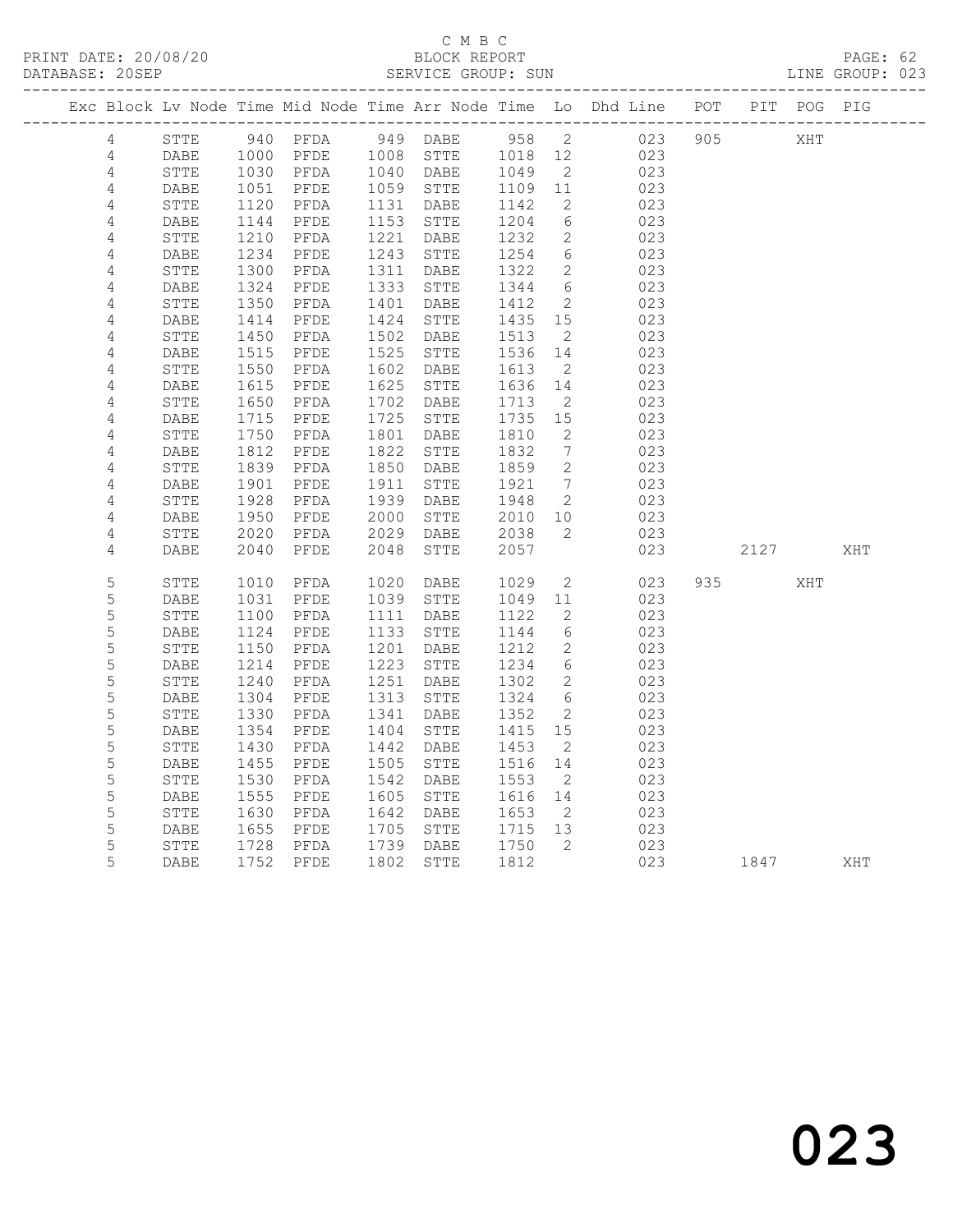|  |   |             |      |      |      |      |      |              | Exc Block Lv Node Time Mid Node Time Arr Node Time Lo Dhd Line POT |          | PIT  | POG PIG |     |
|--|---|-------------|------|------|------|------|------|--------------|--------------------------------------------------------------------|----------|------|---------|-----|
|  | 6 | STTE        | 1400 | PFDA | 1411 | DABE |      |              | 1422 2                                                             | 023 1325 |      | XHT     |     |
|  | 6 | <b>DABE</b> | 1424 | PFDE | 1434 | STTE | 1445 | 15           | 023                                                                |          |      |         |     |
|  | 6 | STTE        | 1500 | PFDA | 1512 | DABE | 1523 | 2            | 023                                                                |          |      |         |     |
|  | 6 | DABE        | 1525 | PFDE | 1535 | STTE | 1546 | 14           | 023                                                                |          |      |         |     |
|  | 6 | STTE        | 1600 | PFDA | 1612 | DABE | 1623 | 2            | 023                                                                |          |      |         |     |
|  | 6 | <b>DABE</b> | 1625 | PFDE | 1635 | STTE | 1646 | 14           | 023                                                                |          |      |         |     |
|  | 6 | STTE        | 1700 | PFDA | 1711 | DABE | 1722 | 2            | 023                                                                |          |      |         |     |
|  | 6 | DABE        | 1724 | PFDE | 1734 | STTE | 1744 | 15           | 023                                                                |          |      |         |     |
|  | 6 | STTE        | 1759 | PFDA | 1810 | DABE | 1819 | 2            | 023                                                                |          |      |         |     |
|  | 6 | <b>DABE</b> | 1821 | PFDE | 1831 | STTE | 1841 | 7            | 023                                                                |          |      |         |     |
|  | 6 | STTE        | 1848 | PFDA | 1859 | DABE | 1908 | 2            | 023                                                                |          |      |         |     |
|  | 6 | <b>DABE</b> | 1910 | PFDE | 1920 | STTE | 1930 | 8            | 023                                                                |          |      |         |     |
|  | 6 | STTE        | 1938 | PFDA | 1949 | DABE | 1958 | 2            | 023                                                                |          |      |         |     |
|  | 6 | DABE        | 2000 | PFDE | 2008 | STTE | 2017 | 13           | 023                                                                |          |      |         |     |
|  | 6 | STTE        | 2030 | PFDA | 2039 | DABE | 2048 | $\mathbf{2}$ | 023                                                                |          |      |         |     |
|  | 6 | DABE        | 2050 | PFDE | 2058 | STTE | 2107 | 5            | 023                                                                |          |      |         |     |
|  | 6 | STTE        | 2112 | PFDA | 2121 | DABE | 2130 | 2            | 023                                                                |          |      |         |     |
|  | 6 | <b>DABE</b> | 2132 | PFDE | 2140 | STTE | 2149 | 11           | 023                                                                |          |      |         |     |
|  | 6 | STTE        | 2200 | PFDA | 2209 | DABE | 2218 | 7            | 023                                                                |          |      |         |     |
|  | 6 | DABE        | 2225 | PFDE | 2233 | STTE | 2242 | 3            | 023                                                                |          |      |         |     |
|  | 6 | STTE        | 2245 | PFDA | 2254 | DABE | 2301 | 9            | 023                                                                |          |      |         |     |
|  | 6 | DABE        | 2310 | PFDE | 2318 | STTE | 2327 | 3            | 023                                                                |          |      |         |     |
|  | 6 | STTE        | 2330 | PFDA | 2339 | DABE | 2346 | 9            | 023                                                                |          |      |         |     |
|  | 6 | DABE        | 2355 | PFDE | 2403 | STTE | 2412 |              | 023                                                                |          | 2442 |         | XHT |
|  |   |             |      |      |      |      |      |              |                                                                    |          |      |         |     |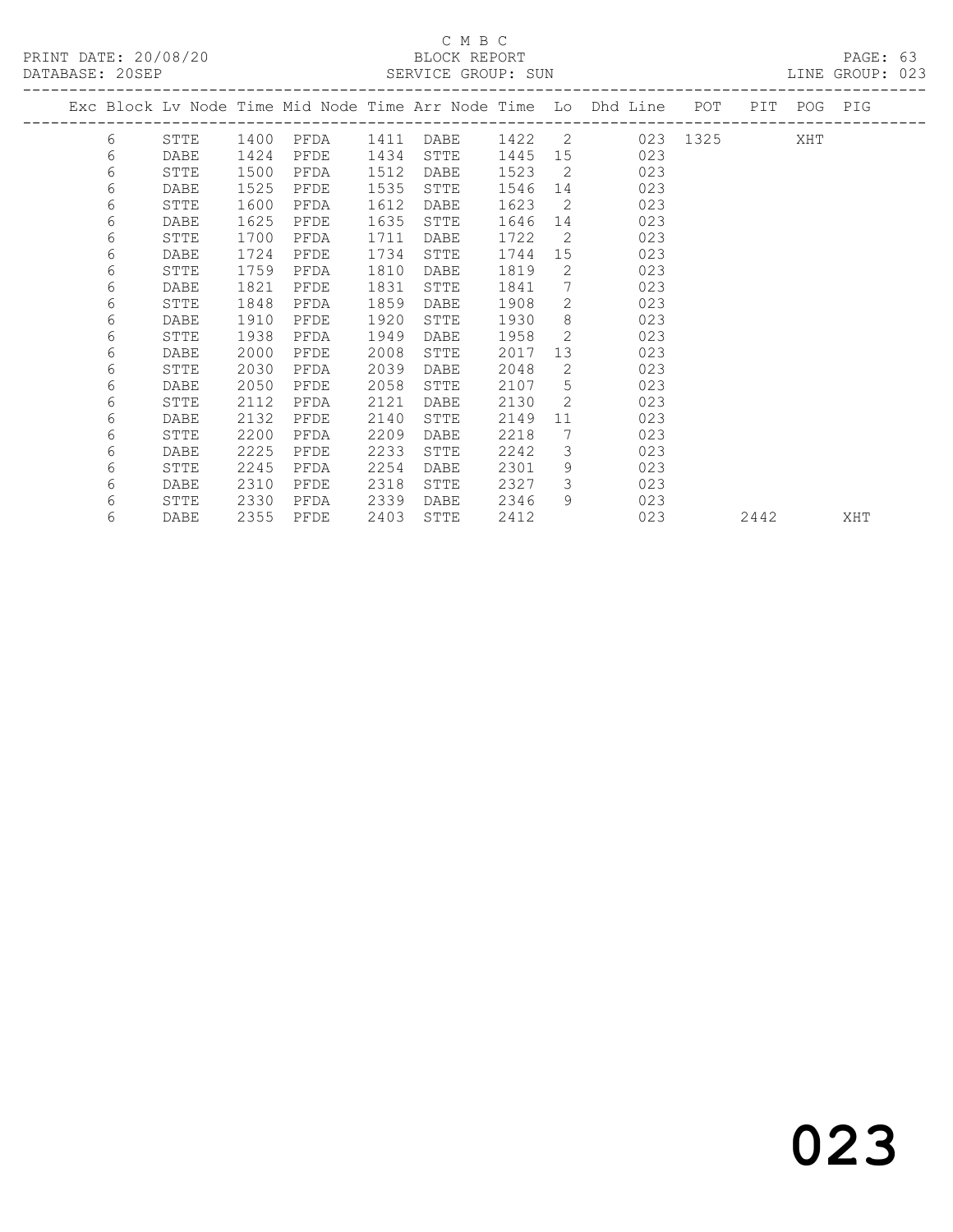|            |               |              |  | C M B C                    |              |              |                                                                                                                                                             |  | PAGE: 64<br>LINE GROUP: 901 |  |
|------------|---------------|--------------|--|----------------------------|--------------|--------------|-------------------------------------------------------------------------------------------------------------------------------------------------------------|--|-----------------------------|--|
|            |               |              |  |                            |              |              |                                                                                                                                                             |  |                             |  |
|            |               |              |  |                            |              |              | Exc Block Lv Node Time Mid Node Time Arr Node Time Lo Dhd Line POT PIT POG PIG                                                                              |  |                             |  |
|            |               |              |  |                            |              |              | MAHA 842 0 131 755 XHT<br>CAGR 851 0 132<br>11 KTLP 830<br>11 MAHA 842 CAGR 851 0<br>11 MAHA 842 CAGR 851 0<br>132 MAHA 900 0 132<br>KTLP 912 18 131<br>131 |  |                             |  |
|            |               |              |  |                            |              |              |                                                                                                                                                             |  |                             |  |
|            |               |              |  |                            |              |              |                                                                                                                                                             |  |                             |  |
|            |               |              |  |                            |              |              |                                                                                                                                                             |  |                             |  |
|            | KTLP          | 930<br>942   |  |                            |              |              | MAHA 942 0 131<br>CAGR 951 0 132<br>MAHA 1000 0 132                                                                                                         |  |                             |  |
| 11         | MAHA          | 951          |  |                            |              |              |                                                                                                                                                             |  |                             |  |
| 11         | CAGR          |              |  |                            |              |              |                                                                                                                                                             |  |                             |  |
| 11<br>11   | MAHA          | 1000         |  |                            |              |              | KTLP 1012 18 131                                                                                                                                            |  |                             |  |
| 11         | KTLP<br>MAHA  | 1030<br>1042 |  |                            |              |              | MAHA 1042 0 131<br>CAGR 1052 0 132                                                                                                                          |  |                             |  |
| 11         | CAGR          | 1052         |  |                            |              |              | MAHA 1101 0 132                                                                                                                                             |  |                             |  |
| 11         | MAHA          | 1101         |  |                            |              |              | KTLP 1113 17 131                                                                                                                                            |  |                             |  |
| 11         | KTLP          | 1130         |  |                            |              |              |                                                                                                                                                             |  |                             |  |
| 11         | MAHA          | 1142         |  |                            |              |              | MAHA 1142 0 131<br>CAGR 1153 0 132                                                                                                                          |  |                             |  |
| 11         | CAGR          | 1153         |  |                            |              |              | MAHA 1202 0 132                                                                                                                                             |  |                             |  |
| 11         | MAHA          | 1202         |  |                            |              |              | KTLP 1214 16 131                                                                                                                                            |  |                             |  |
| 11         | KTLP          | 1230         |  | MAHA 1242                  |              |              | $0$ 131                                                                                                                                                     |  |                             |  |
| 11         | MAHA          | 1242         |  |                            |              |              |                                                                                                                                                             |  |                             |  |
| 11         | CAGR          | 1254         |  |                            |              |              | CAGR 1254 0 132<br>MAHA 1303 0 132                                                                                                                          |  |                             |  |
| 11         | MAHA          | 1303         |  |                            |              |              | KTLP 1316 14 131                                                                                                                                            |  |                             |  |
| 11         | KTLP          | 1330         |  |                            |              |              | MAHA 1342 0 131                                                                                                                                             |  |                             |  |
| 11         | MAHA          | 1342         |  |                            |              |              | CAGR 1353 0 132<br>MAHA 1402 0 132                                                                                                                          |  |                             |  |
| 11         | CAGR          | 1353         |  |                            |              |              |                                                                                                                                                             |  |                             |  |
| 11         | MAHA          | 1402         |  |                            |              |              | KTLP 1415 15 131                                                                                                                                            |  |                             |  |
| 11         | KTLP          | 1430         |  | MAHA 1442                  |              |              | $0$ 131                                                                                                                                                     |  |                             |  |
| 11         | MAHA          | 1442         |  | CAGR 1453<br>MAHA 1502     |              |              | $\begin{array}{ccc} 0 & \hspace{1.5cm} & 132 \\ 0 & \hspace{1.5cm} & 132 \end{array}$                                                                       |  |                             |  |
| 11         | CAGR          | 1453         |  |                            |              |              |                                                                                                                                                             |  |                             |  |
| 11         | MAHA          | 1502         |  |                            |              |              | KTLP 1515 15 131                                                                                                                                            |  |                             |  |
| 11         | KTLP          | 1530         |  |                            |              |              | MAHA 1542 0 131                                                                                                                                             |  |                             |  |
| 11         | MAHA          | 1542         |  | CAGR 1553 0<br>MAHA 1602 0 |              |              | 132                                                                                                                                                         |  |                             |  |
| 11<br>11   | CAGR<br>MAHA  | 1553<br>1602 |  | KTLP 1615 15               |              |              | 132<br>131                                                                                                                                                  |  |                             |  |
| 11         | KTLP          | 1630         |  | MAHA 1642                  |              | $\bigcirc$   | 131                                                                                                                                                         |  |                             |  |
|            | 11 MAHA       | 1642         |  | CAGR 1653 0                |              |              | 132                                                                                                                                                         |  |                             |  |
| 11         | CAGR          | 1653         |  | MAHA                       | 1702         | 0            | 132                                                                                                                                                         |  |                             |  |
| $11$       | MAHA          | 1702         |  | KTLP                       | 1715         | 15           | 131                                                                                                                                                         |  |                             |  |
| 11         | $\verb KTLP $ | 1730         |  | MAHA                       | 1742         | 0            | 131                                                                                                                                                         |  |                             |  |
| $11$       | MAHA          | 1742         |  | CAGR                       | 1752         | 0            | 132                                                                                                                                                         |  |                             |  |
| $11$       | CAGR          | 1752         |  | MAHA                       | 1801         | 0            | 132                                                                                                                                                         |  |                             |  |
| $11$       | MAHA          | 1801         |  | KTLP                       | 1813         | 17           | 131                                                                                                                                                         |  |                             |  |
| 11         | $\verb KTLP $ | 1830         |  | MAHA                       | 1840         | 0            | 131                                                                                                                                                         |  |                             |  |
| $11$       | MAHA          | 1840         |  | CAGR                       | 1849         | 0            | 132                                                                                                                                                         |  |                             |  |
| $11$       | CAGR          | 1849         |  | MAHA                       | 1858         | 0            | 132                                                                                                                                                         |  |                             |  |
| $11$       | MAHA          | 1858         |  | KTLP                       | 1910         | 20           | 131                                                                                                                                                         |  |                             |  |
| 11         | KTLP          | 1930         |  | MAHA                       | 1940         | 0            | 131                                                                                                                                                         |  |                             |  |
| $11$       | MAHA          | 1940         |  | CAGR                       | 1949         | 0            | 132                                                                                                                                                         |  |                             |  |
| $11$       | CAGR          | 1949         |  | MAHA                       | 1958         | 0            | 132                                                                                                                                                         |  |                             |  |
| 11         | MAHA          | 1958         |  | KTLP                       | 2010         | 20           | 131                                                                                                                                                         |  |                             |  |
| $11$       | KTLP          | 2030         |  | MAHA                       | 2040         | 0            | 131                                                                                                                                                         |  |                             |  |
| 11         | MAHA          | 2040         |  | CAGR                       | 2049         | $\mathbf{0}$ | 132                                                                                                                                                         |  |                             |  |
| $11$       | CAGR          | 2049         |  | MAHA                       | 2056         | 0            | 132                                                                                                                                                         |  |                             |  |
| 11         | MAHA          | 2056         |  | $\verb KTLP $              | 2107         | 23           | 131                                                                                                                                                         |  |                             |  |
| $11$<br>11 | KTLP<br>MAHA  | 2130<br>2140 |  | MAHA<br>CAGR               | 2140<br>2149 | 0<br>$\circ$ | 131<br>132                                                                                                                                                  |  |                             |  |
|            |               |              |  |                            |              |              |                                                                                                                                                             |  |                             |  |

## 901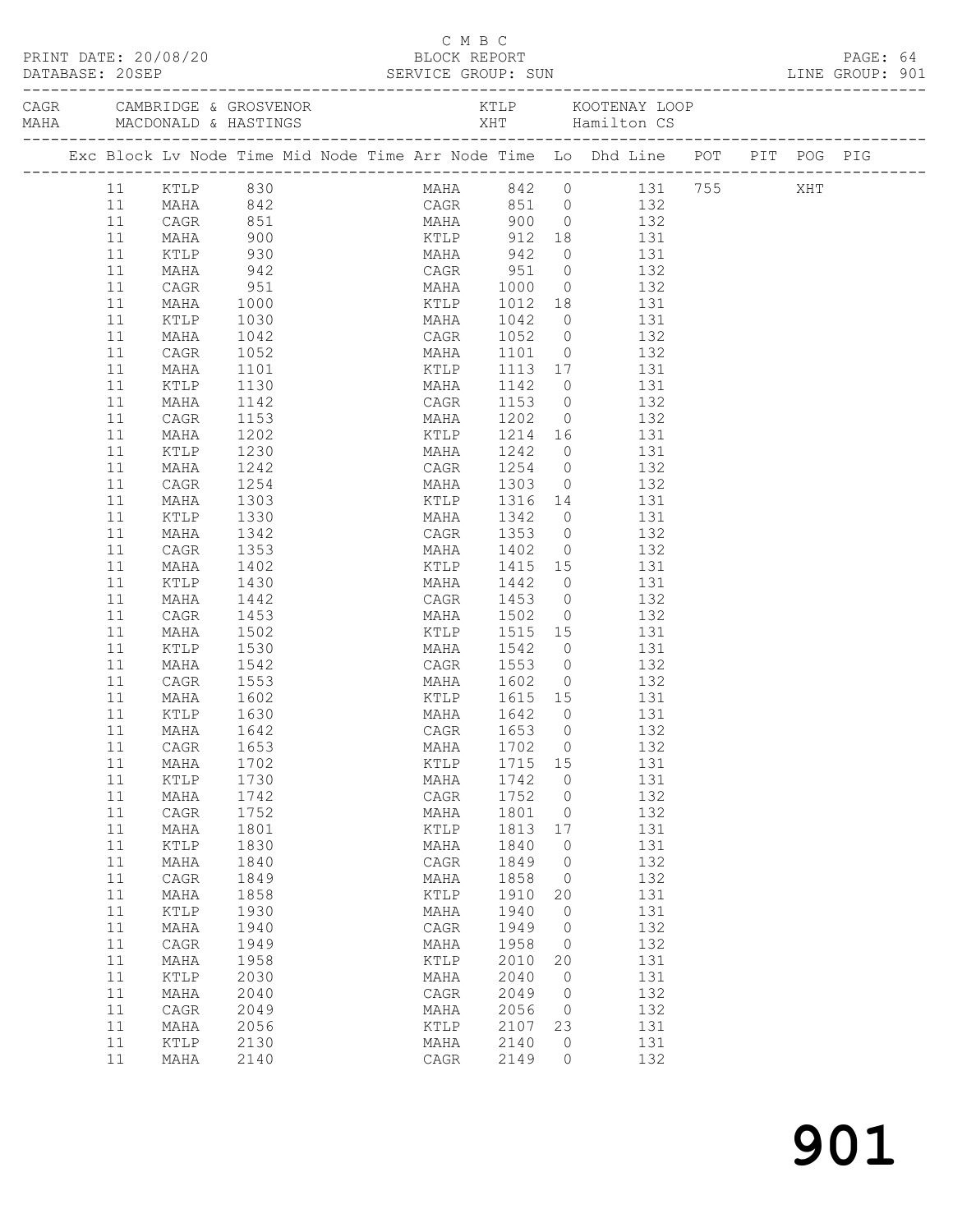| PRINT DATE: 20/08/20<br>DATABASE: 20SEP |                                                                                |              |  |               | C M B C<br>BLOCK REPORT | SERVICE GROUP: SUN |  |            |      | PAGE: 65<br>LINE GROUP: 901 |  |
|-----------------------------------------|--------------------------------------------------------------------------------|--------------|--|---------------|-------------------------|--------------------|--|------------|------|-----------------------------|--|
|                                         | Exc Block Ly Node Time Mid Node Time Arr Node Time Lo Dhd Line POT PIT POG PIG |              |  |               |                         |                    |  |            |      |                             |  |
|                                         | CAGR<br>MAHA                                                                   | 2149<br>2156 |  | MAHA<br>KTI.P |                         | 2156 0<br>2206     |  | 132<br>131 | 2236 | XНТ                         |  |

# 901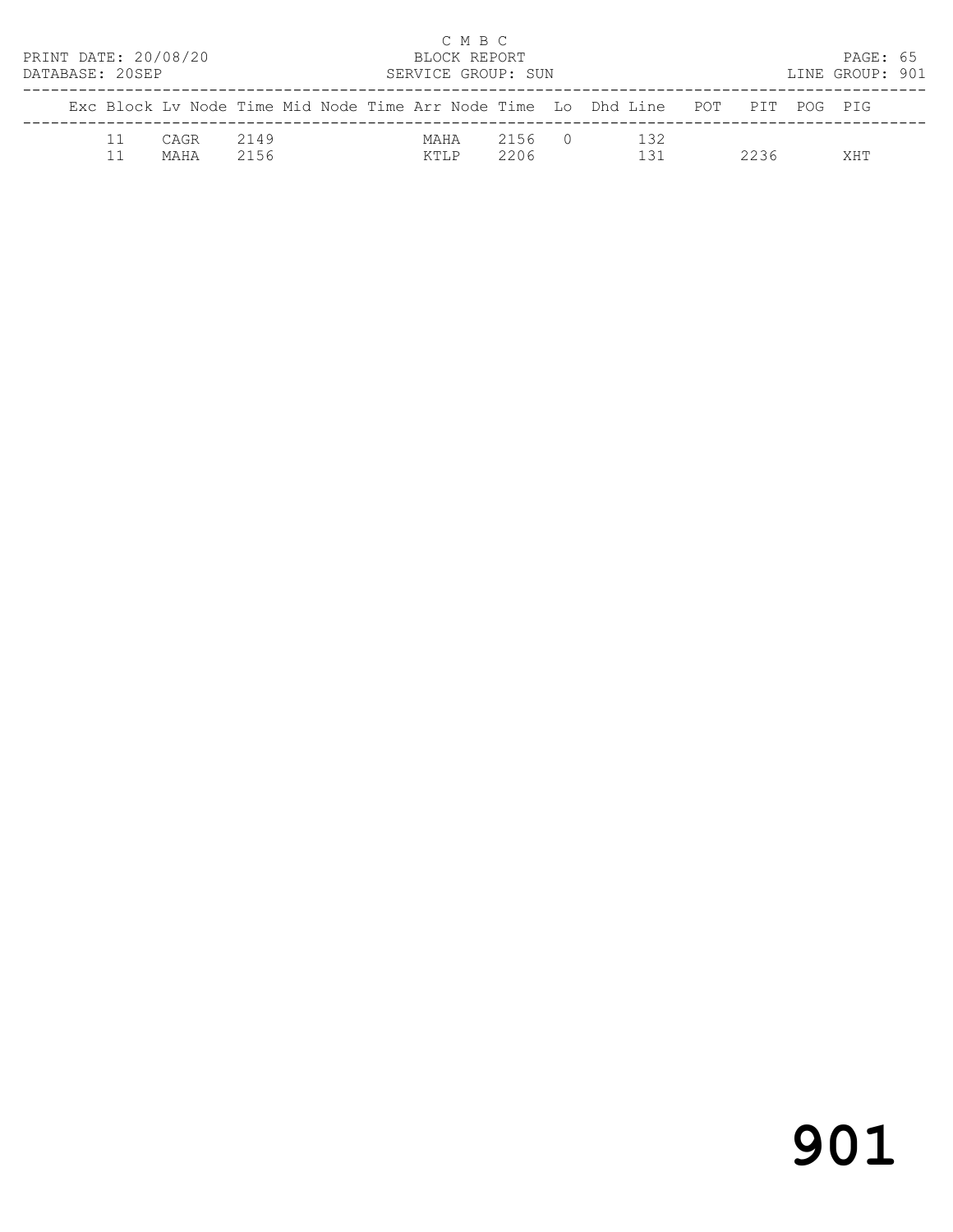|     |          | PRINT DATE: 20/08/20 |                  | C M B C<br>BLOCK REPORT             |      |                                    |                                           |  |      | PAGE: 66<br>LINE GROUP: 903 |  |
|-----|----------|----------------------|------------------|-------------------------------------|------|------------------------------------|-------------------------------------------|--|------|-----------------------------|--|
| XHT |          | Hamilton CS          | 8S7A 8 ST & 7 AV |                                     |      |                                    | NWST NEW WESTMINSTER STN                  |  |      |                             |  |
|     |          |                      |                  |                                     |      |                                    |                                           |  |      |                             |  |
|     | 21       | NWST                 | 910              |                                     |      |                                    | 8S7A 932 8 105 856 XHT                    |  |      |                             |  |
|     | 21       | 8S7A 940             |                  |                                     |      |                                    | NWST 1000 10 105                          |  |      |                             |  |
|     | 21       | NWST                 | 1010             | 8S7A 1033<br>NWST 1102<br>8S7A 1133 |      |                                    | 7 105                                     |  |      |                             |  |
|     | 21       | 8S7A                 | 1040             |                                     |      |                                    | 8 105<br>7 105                            |  |      |                             |  |
|     | 21       | NWST                 | 1110             |                                     |      |                                    |                                           |  |      |                             |  |
|     | 21       | 8S7A                 | 1140             | NWST                                | 1200 |                                    | $\begin{array}{c}\n10 \\ 10\n\end{array}$ |  |      |                             |  |
|     | 21       | NWST                 | 1210             | 8S7A 1233                           |      | $\overline{7}$                     | 105                                       |  |      |                             |  |
|     | 21       | 8S7A                 | 1240             | NWST 1300                           |      | 10                                 | 105                                       |  |      |                             |  |
|     | 21       | NWST                 | 1310             | 8S7A                                | 1333 | $\overline{7}$                     | 105                                       |  |      |                             |  |
|     | 21       | 8S7A                 | 1340             | NWST                                | 1401 |                                    | 9 105                                     |  |      |                             |  |
|     | 21       | NWST                 | 1410             | 8S7A                                | 1433 |                                    | $7\overline{ }$<br>105                    |  |      |                             |  |
|     | 21       | 8S7A                 | 1440             | NWST<br>8S7A 1533                   | 1501 | 9                                  | 105<br>105                                |  |      |                             |  |
|     | 21       | NWST                 | 1510             | NWST 1601                           |      | $7\overline{ }$                    | 105                                       |  |      |                             |  |
|     | 21       | 8S7A                 | 1540             |                                     |      | 9                                  |                                           |  |      |                             |  |
|     | 21       | NWST                 | 1610             | 8S7A 1634                           |      |                                    | 6 105                                     |  |      |                             |  |
|     | 21       | 8S7A                 | 1640             | NWST 1704                           |      |                                    | $6 \quad \text{or}$<br>105                |  |      |                             |  |
|     | 21       | NWST                 | 1710             | 8S7A                                | 1734 |                                    | $6\overline{6}$<br>105                    |  |      |                             |  |
|     | 21       | 8S7A                 | 1740             | NWST                                | 1803 |                                    | $7\overline{ }$<br>105                    |  |      |                             |  |
|     | 21       | NWST                 | 1810             | 8S7A                                | 1834 |                                    | $6\overline{6}$<br>105                    |  |      |                             |  |
|     | 21       | 8S7A                 | 1840             | NWST                                | 1902 | 8                                  | 105<br>105                                |  |      |                             |  |
|     | 21       | NWST                 | 1910             | 8S7A                                | 1933 | $7\overline{ }$                    | 105                                       |  |      |                             |  |
|     | 21       | 8S7A                 | 1940             | NWST                                | 2002 | 8                                  |                                           |  |      |                             |  |
|     | 21       | NWST                 | 2010             | 8S7A                                | 2033 |                                    | 7 105                                     |  |      |                             |  |
|     | 21       | 8S7A                 | 2040             | NWST 2102                           |      | 8                                  | 105                                       |  |      |                             |  |
|     | 21       | NWST                 | 2110             | 8S7A                                | 2133 | $7\overline{ }$                    | 105                                       |  |      |                             |  |
|     | 21       | 8S7A                 | 2140             | NWST                                | 2202 |                                    | 8<br>105                                  |  |      |                             |  |
|     | 21       | NWST                 | 2210             | 8S7A 2233<br>NWST 2302              |      | $\begin{array}{c}\n7\n\end{array}$ | 105                                       |  |      |                             |  |
|     | 21<br>21 | 8S7A                 | 2240             | 8S7A 2333                           |      | 8 <sup>8</sup><br>$7\phantom{0}$   | 105<br>105                                |  |      |                             |  |
|     |          | NWST                 | 2310             |                                     |      |                                    |                                           |  |      |                             |  |
|     | 21       | 8S7A                 | 2340             | NWST                                | 2402 |                                    | 105                                       |  | 2414 | XHT                         |  |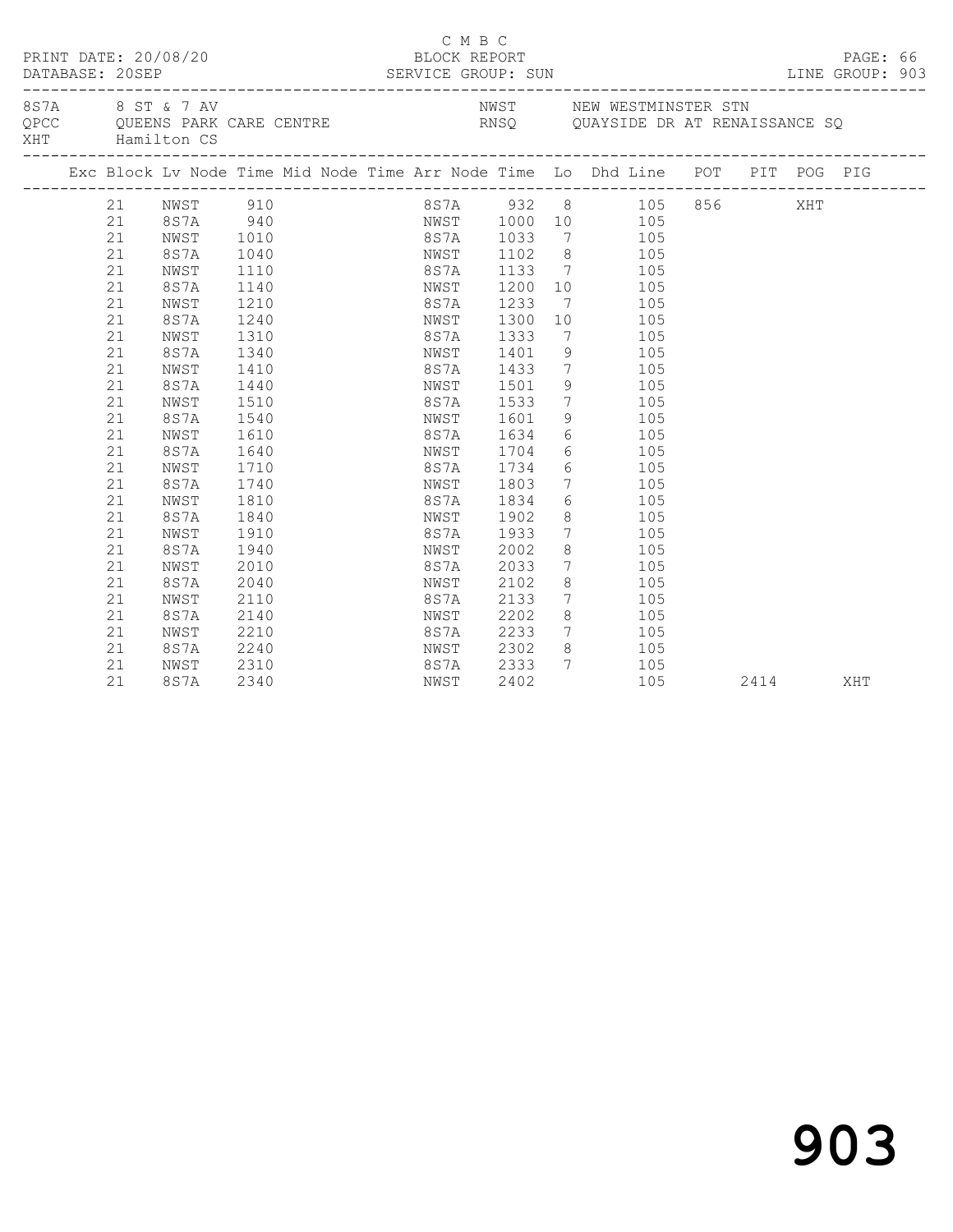|  |    |      |      |  |           |      |                 | Exc Block Lv Node Time Mid Node Time Arr Node Time Lo Dhd Line POT |     |      | PIT POG PIG |     |
|--|----|------|------|--|-----------|------|-----------------|--------------------------------------------------------------------|-----|------|-------------|-----|
|  | 22 | NWST | 940  |  | 8 S 7 A   | 1002 |                 | 105                                                                | 926 |      | XHT         |     |
|  | 22 | 8S7A | 1010 |  | NWST 1031 |      | - 9             | 105                                                                |     |      |             |     |
|  | 22 | NWST | 1040 |  | 8S7A      | 1103 | $7\phantom{0}7$ | 105                                                                |     |      |             |     |
|  | 22 | 8S7A | 1110 |  | NWST      | 1130 | 10              | 105                                                                |     |      |             |     |
|  | 22 | NWST | 1140 |  | 8S7A      | 1203 | $\overline{7}$  | 105                                                                |     |      |             |     |
|  | 22 | 8S7A | 1210 |  | NWST      | 1230 | 10              | 105                                                                |     |      |             |     |
|  | 22 | NWST | 1240 |  | 8S7A      | 1303 | 7               | 105                                                                |     |      |             |     |
|  | 22 | 8S7A | 1310 |  | NWST      | 1330 | 10              | 105                                                                |     |      |             |     |
|  | 22 | NWST | 1340 |  | 8S7A      | 1403 | 7               | 105                                                                |     |      |             |     |
|  | 22 | 8S7A | 1410 |  | NWST      | 1431 | 9               | 105                                                                |     |      |             |     |
|  | 22 | NWST | 1440 |  | 8S7A      | 1503 | 7               | 105                                                                |     |      |             |     |
|  | 22 | 8S7A | 1510 |  | NWST      | 1531 | 9               | 105                                                                |     |      |             |     |
|  | 22 | NWST | 1540 |  | 8S7A      | 1604 | 6               | 105                                                                |     |      |             |     |
|  | 22 | 8S7A | 1610 |  | NWST      | 1632 | 8               | 105                                                                |     |      |             |     |
|  | 22 | NWST | 1640 |  | 8S7A      | 1704 | 6               | 105                                                                |     |      |             |     |
|  | 22 | 8S7A | 1710 |  | NWST      | 1734 | 6               | 105                                                                |     |      |             |     |
|  | 22 | NWST | 1740 |  | 8S7A      | 1804 | 6               | 105                                                                |     |      |             |     |
|  | 22 | 8S7A | 1810 |  | NWST      | 1833 | 7               | 105                                                                |     |      |             |     |
|  | 22 | NWST | 1840 |  | 8S7A      | 1903 | 7               | 105                                                                |     |      |             |     |
|  | 22 | 8S7A | 1910 |  | NWST      | 1932 | 8               | 105                                                                |     |      |             |     |
|  | 22 | NWST | 1940 |  | 8S7A      | 2003 | 7               | 105                                                                |     |      |             |     |
|  | 22 | 8S7A | 2010 |  | NWST      | 2032 | 8               | 105                                                                |     |      |             |     |
|  | 22 | NWST | 2040 |  | 8S7A      | 2103 | 7               | 105                                                                |     |      |             |     |
|  | 22 | 8S7A | 2110 |  | NWST      | 2132 | 8               | 105                                                                |     |      |             |     |
|  | 22 | NWST | 2140 |  | 8S7A      | 2203 | 7               | 105                                                                |     |      |             |     |
|  | 22 | 8S7A | 2210 |  | NWST      | 2232 | 8               | 105                                                                |     |      |             |     |
|  | 22 | NWST | 2240 |  | 8S7A      | 2303 | $7\phantom{.0}$ | 105                                                                |     |      |             |     |
|  | 22 | 8S7A | 2310 |  | NWST      | 2332 | 8               | 105                                                                |     |      |             |     |
|  | 22 | NWST | 2340 |  | 8S7A      | 2403 | 7               | 105                                                                |     |      |             |     |
|  | 22 | 8S7A | 2410 |  | NWST      | 2432 |                 | 105                                                                |     | 2444 |             | XHT |
|  |    |      |      |  |           |      |                 |                                                                    |     |      |             |     |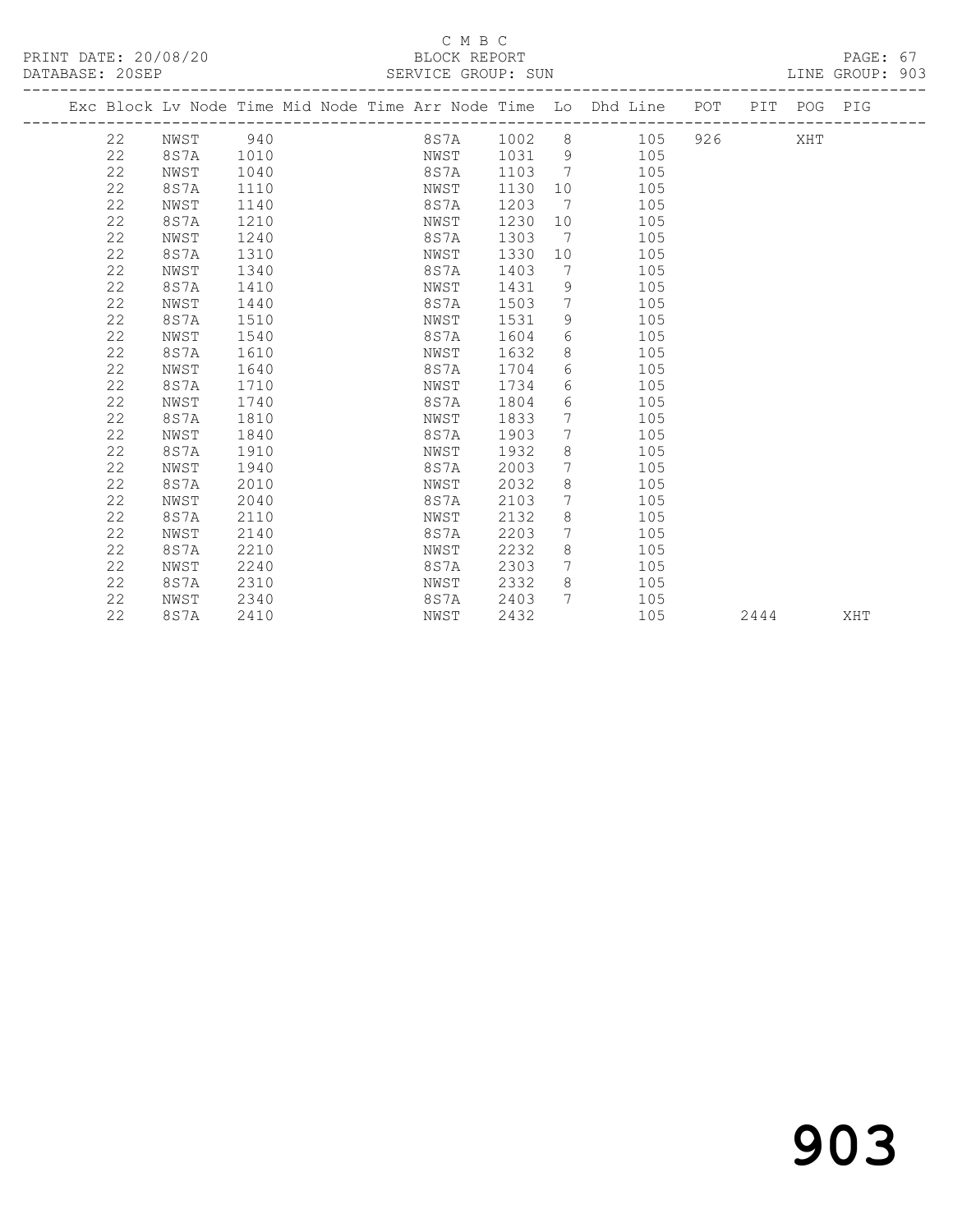### C M B C<br>BLOCK REPORT

PRINT DATE: 20/08/20 BLOCK REPORT BATABASE: 20SEP

PAGE: 68<br>LINE GROUP: 903

|  |          |              |                         |                                                                                                         |                                                                                                                                                                |                                                                     |                     | Exc Block Lv Node Time Mid Node Time Arr Node Time Lo Dhd Line POT PIT POG PIG |      |     |     |
|--|----------|--------------|-------------------------|---------------------------------------------------------------------------------------------------------|----------------------------------------------------------------------------------------------------------------------------------------------------------------|---------------------------------------------------------------------|---------------------|--------------------------------------------------------------------------------|------|-----|-----|
|  | 25       | NWST         |                         | 805<br>815 NWST 826 RNSQ 845<br>845 NWST 850 QPCC 900<br>900 NWST 911 RNSQ 930<br>930 NWST 935 QPCC 945 |                                                                                                                                                                |                                                                     | $\circ$             | $103$ 751                                                                      |      | XHT |     |
|  | 25       | QPCC         |                         |                                                                                                         |                                                                                                                                                                |                                                                     | $\overline{0}$      | 103                                                                            |      |     |     |
|  | 25       | RNSQ         |                         |                                                                                                         | 850 QPCC<br>911 RNSQ<br>935 QPCC                                                                                                                               |                                                                     | $\overline{0}$      | 103                                                                            |      |     |     |
|  | 25       | QPCC         |                         |                                                                                                         |                                                                                                                                                                |                                                                     | $\overline{0}$      | 103                                                                            |      |     |     |
|  | 25       | RNSQ         |                         |                                                                                                         |                                                                                                                                                                |                                                                     | $\circ$             | 103                                                                            |      |     |     |
|  | 25       | QPCC         |                         | NWST                                                                                                    | 956 RNSQ                                                                                                                                                       | $\begin{array}{r} 1015 \\ 1031 \\ 1100 \\ 1116 \\ 1145 \end{array}$ | $\circ$             | 103                                                                            |      |     |     |
|  | 25       | RNSQ         | $945$<br>$1015$<br>1015 | NWST                                                                                                    | 1020 QPCC                                                                                                                                                      |                                                                     | $\circ$             | 103                                                                            |      |     |     |
|  | 25       | QPCC         | 1031                    | NWST                                                                                                    | 1043 RIVE                                                                                                                                                      |                                                                     | $\circ$             | 103                                                                            |      |     |     |
|  | 25       | RNSQ         | 1100                    | NWST                                                                                                    |                                                                                                                                                                |                                                                     | $\circ$             | 103                                                                            |      |     |     |
|  | 25       | QPCC         | 1116                    | NWST                                                                                                    | 1128 RNSQ 1145<br>1150 QPCC 1201                                                                                                                               |                                                                     | $\circ$             | 103                                                                            |      |     |     |
|  | 25       | RNSQ         | 1145                    | NWST                                                                                                    |                                                                                                                                                                |                                                                     | $\circ$             | 103                                                                            |      |     |     |
|  | 25       | QPCC         | 1201                    | NWST                                                                                                    | 1213 RNSQ                                                                                                                                                      |                                                                     | $\circ$             | 103                                                                            |      |     |     |
|  | 25       | RNSQ         | 1230                    | NWST                                                                                                    | 1235 QPCC                                                                                                                                                      | $\begin{array}{c} 1230 \\ 1230 \\ 1246 \\ 1315 \end{array}$         | $\circ$             | 103                                                                            |      |     |     |
|  | 25       | QPCC         | 1246                    | NWST                                                                                                    | 1258 RNSQ                                                                                                                                                      |                                                                     | $\circ$             | 103                                                                            |      |     |     |
|  | 25       | RNSQ         | 1315<br>1331            | NWST                                                                                                    | 1320 QPCC 1331<br>1343 RNSQ 1400                                                                                                                               |                                                                     | $\overline{0}$      | 103                                                                            |      |     |     |
|  | 25       | QPCC         |                         | NWST                                                                                                    | 1343 RNSQ                                                                                                                                                      |                                                                     | $\circ$             | 103                                                                            |      |     |     |
|  | 25       | RNSQ         | 1400                    | NWST                                                                                                    | 1405 QPCC 1416<br>1428 RNSQ 1445                                                                                                                               |                                                                     | $\circ$             | 103                                                                            |      |     |     |
|  | 25       | QPCC         | 1416                    | NWST                                                                                                    |                                                                                                                                                                |                                                                     | $\circ$             | 103                                                                            |      |     |     |
|  | 25       | RNSQ         | 1445<br>1501            | NWST                                                                                                    | 1450 QPCC<br>1513 RNSQ                                                                                                                                         | 1501<br>1530                                                        | $\circ$             | 103                                                                            |      |     |     |
|  | 25       | QPCC         | 1501                    | NWST                                                                                                    |                                                                                                                                                                |                                                                     | $\circ$             | 103                                                                            |      |     |     |
|  | 25<br>25 | RNSQ<br>QPCC | 1530<br>1546            | NWST<br>NWST                                                                                            |                                                                                                                                                                |                                                                     | $\circ$<br>$\circ$  | 103<br>103                                                                     |      |     |     |
|  | 25       | RNSQ         | 1615                    | NWST                                                                                                    |                                                                                                                                                                |                                                                     | $\circ$             | 103                                                                            |      |     |     |
|  | 25       | QPCC         | 1631                    | NWST                                                                                                    | 1515 KNSQ 1550<br>1535 QPCC 1546<br>1558 KNSQ 1615<br>1620 QPCC 1631<br>1643 KNSQ 1700<br>1705 QPCC 1716<br>1728 KNSQ 1745<br>1750 QPCC 1801<br>1912 RNSQ 1745 |                                                                     | $\circ$             | 103                                                                            |      |     |     |
|  | 25       | RNSQ         | 1700                    | NWST                                                                                                    |                                                                                                                                                                |                                                                     | $\circ$             | 103                                                                            |      |     |     |
|  | $2\,5$   | QPCC         | 1716                    | NWST                                                                                                    |                                                                                                                                                                |                                                                     | $\circ$             | 103                                                                            |      |     |     |
|  | 25       | RNSQ         | 1745                    | NWST                                                                                                    |                                                                                                                                                                |                                                                     | $\circ$             | 103                                                                            |      |     |     |
|  | 25       | QPCC         | 1801                    | NWST                                                                                                    |                                                                                                                                                                |                                                                     | $\circ$             | 103                                                                            |      |     |     |
|  | $2\,5$   | RNSQ         | 1828                    | NWST                                                                                                    | 1812 RNSQ 1828<br>1833 QPCC 1844                                                                                                                               |                                                                     | $\circ$             | 103                                                                            |      |     |     |
|  | $2\,5$   | QPCC         | 1844                    | NWST                                                                                                    | 1855 RNSQ                                                                                                                                                      |                                                                     | $\circ$             | 103                                                                            |      |     |     |
|  | 25       | RNSQ         |                         | NWST                                                                                                    | 1920 QPCC                                                                                                                                                      |                                                                     | $\circ$             | 103                                                                            |      |     |     |
|  | 25       | QPCC         | 1915<br>1930            | NWST                                                                                                    | 1941 RNSQ                                                                                                                                                      | $\begin{array}{c} 1915 \\ 1930 \\ 2000 \end{array}$                 | $\circ$             | 103                                                                            |      |     |     |
|  | 25       | RNSQ         | 2000                    | NWST                                                                                                    | 2005 QPCC                                                                                                                                                      | 2015<br>2045                                                        | $\circ$             | 103                                                                            |      |     |     |
|  | 25       | QPCC         | 2015                    | NWST                                                                                                    | 2026 RNSQ                                                                                                                                                      |                                                                     | $\circ$             | 103                                                                            |      |     |     |
|  | 25       | RNSQ         | 2045<br>2100            | NWST                                                                                                    | 2050 QPCC<br>2111 RNSQ                                                                                                                                         | 2100<br>2125                                                        | $\circ$             | 103                                                                            |      |     |     |
|  | 25       | QPCC         |                         | NWST                                                                                                    |                                                                                                                                                                |                                                                     | $\circ$             | 103                                                                            |      |     |     |
|  | 25       | RNSQ         | 2125                    | NWST                                                                                                    | 2130 QPCC                                                                                                                                                      | 2140<br>2205                                                        | $\circ$             | 103                                                                            |      |     |     |
|  | 25       | QPCC         | 2140                    | NWST                                                                                                    | 2151 RNSQ                                                                                                                                                      |                                                                     | $\circ$             | 103                                                                            |      |     |     |
|  | 25       | RNSQ         | 2205                    | NWST                                                                                                    | 2210 QPCC                                                                                                                                                      | $\frac{2220}{2245}$                                                 | $\circ$             | 103                                                                            |      |     |     |
|  | 25       | QPCC         | 2220<br>2220<br>2245    | NWST                                                                                                    | 2231 RNSQ                                                                                                                                                      |                                                                     | $\circ$             | 103                                                                            |      |     |     |
|  | 25       | RNSO         |                         | NWST                                                                                                    | 2250 QPCC                                                                                                                                                      |                                                                     | $\overline{0}$      | 103                                                                            |      |     |     |
|  | 25       | QPCC         | 2300<br>2300<br>2325    | NWST                                                                                                    | 2311 RNSQ                                                                                                                                                      | 2325<br>2340                                                        | $\overline{0}$      | 103                                                                            |      |     |     |
|  | 25<br>25 | RNSQ         |                         | NWST                                                                                                    | 2330 QPCC                                                                                                                                                      |                                                                     | $\circ$<br>$\Omega$ | 103                                                                            |      |     |     |
|  | 25       | QPCC         | 2340<br>2405            | NWST                                                                                                    | 2351 RNSQ 2405<br>NWST 2410                                                                                                                                    |                                                                     |                     | 103                                                                            |      |     |     |
|  |          | RNSQ         |                         |                                                                                                         |                                                                                                                                                                |                                                                     |                     | 103                                                                            | 2422 |     | XHT |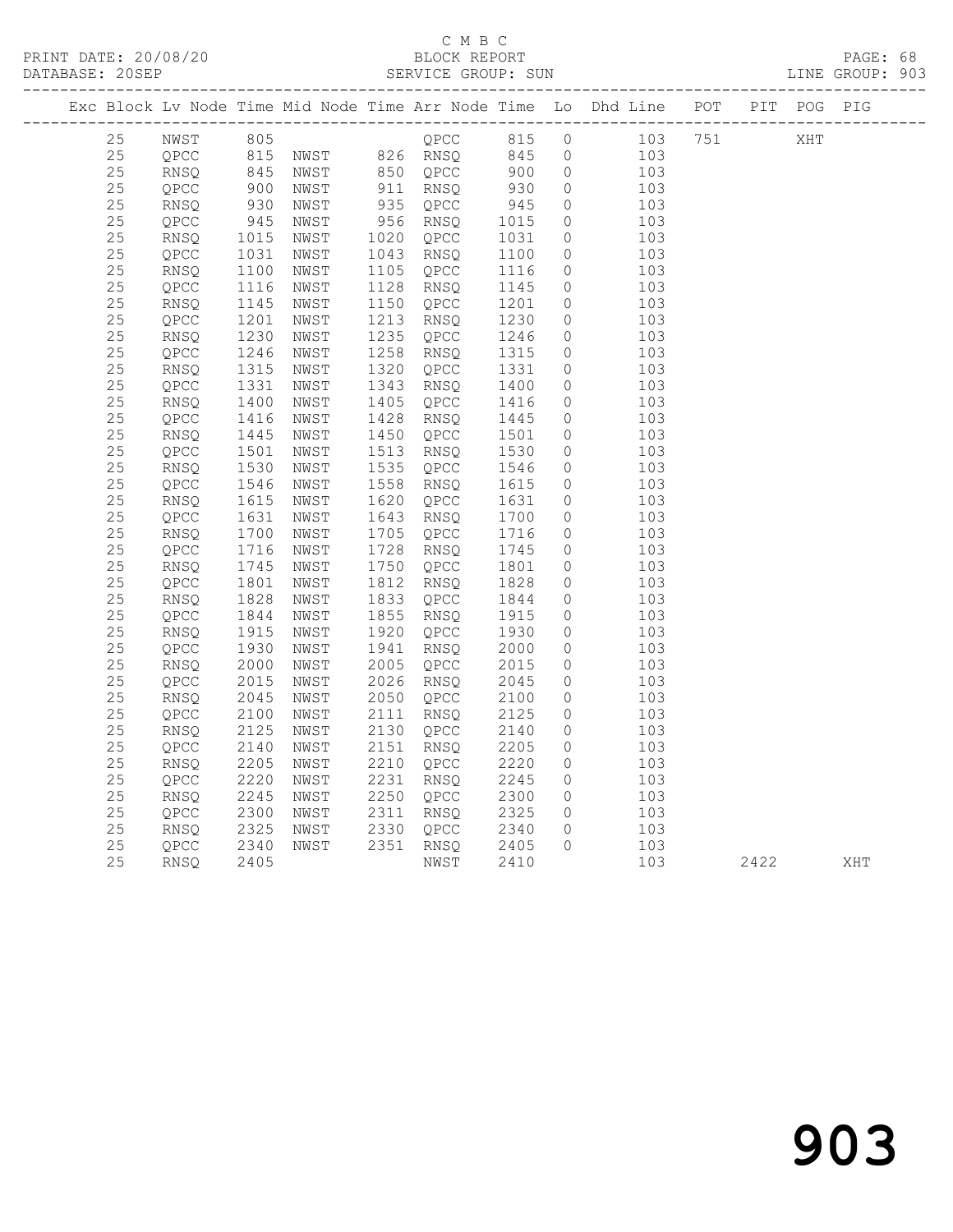|  |    |             |      |      |      |          |      |           | Exc Block Lv Node Time Mid Node Time Arr Node Time Lo Dhd Line POT |     |      | PIT POG PIG |     |
|--|----|-------------|------|------|------|----------|------|-----------|--------------------------------------------------------------------|-----|------|-------------|-----|
|  |    |             |      |      |      |          |      |           |                                                                    |     |      |             |     |
|  | 26 | NWST        | 820  |      |      | QPCC     | 830  | $\circ$   | 103                                                                | 806 |      | XHT         |     |
|  | 26 | QPCC        | 830  | NWST |      | 841 RNSQ | 900  | $\circ$   | 103                                                                |     |      |             |     |
|  | 26 | <b>RNSQ</b> | 900  | NWST | 905  | QPCC     | 915  | $\circ$   | 103                                                                |     |      |             |     |
|  | 26 | QPCC        | 915  | NWST | 926  | RNSO     | 945  | $\circ$   | 103                                                                |     |      |             |     |
|  | 26 | <b>RNSO</b> | 945  | NWST | 950  | QPCC     | 1000 | $\circ$   | 103                                                                |     |      |             |     |
|  | 26 | QPCC        | 1000 | NWST | 1012 | RNSQ     | 1030 | $\circ$   | 103                                                                |     |      |             |     |
|  | 26 | RNSQ        | 1030 | NWST | 1035 | QPCC     | 1046 | $\circ$   | 103                                                                |     |      |             |     |
|  | 26 | QPCC        | 1046 | NWST | 1058 | RNSQ     | 1115 | $\circ$   | 103                                                                |     |      |             |     |
|  | 26 | RNSQ        | 1115 | NWST | 1120 | QPCC     | 1131 | $\circ$   | 103                                                                |     |      |             |     |
|  | 26 | QPCC        | 1131 | NWST | 1143 | RNSQ     | 1200 | $\circ$   | 103                                                                |     |      |             |     |
|  | 26 | RNSQ        | 1200 | NWST | 1205 | QPCC     | 1216 | $\circ$   | 103                                                                |     |      |             |     |
|  | 26 | QPCC        | 1216 | NWST | 1228 | RNSQ     | 1245 | $\circ$   | 103                                                                |     |      |             |     |
|  | 26 | RNSQ        | 1245 | NWST | 1250 | QPCC     | 1301 | $\circ$   | 103                                                                |     |      |             |     |
|  | 26 | QPCC        | 1301 | NWST | 1313 | RNSQ     | 1330 | $\circ$   | 103                                                                |     |      |             |     |
|  | 26 | RNSQ        | 1330 | NWST | 1335 | QPCC     | 1346 | $\circ$   | 103                                                                |     |      |             |     |
|  | 26 | QPCC        | 1346 | NWST | 1358 | RNSQ     | 1415 | $\circ$   | 103                                                                |     |      |             |     |
|  | 26 | RNSQ        | 1415 | NWST | 1420 | QPCC     | 1431 | $\circ$   | 103                                                                |     |      |             |     |
|  | 26 | QPCC        | 1431 | NWST | 1443 | RNSQ     | 1500 | $\circ$   | 103                                                                |     |      |             |     |
|  | 26 | RNSQ        | 1500 | NWST | 1505 | QPCC     | 1516 | $\circ$   | 103                                                                |     |      |             |     |
|  | 26 | QPCC        | 1516 | NWST | 1528 | RNSQ     | 1545 | $\circ$   | 103                                                                |     |      |             |     |
|  | 26 | <b>RNSO</b> | 1545 | NWST | 1550 | OPCC     | 1601 | $\circ$   | 103                                                                |     |      |             |     |
|  | 26 | OPCC        | 1601 | NWST | 1613 | RNSO     | 1630 | $\circ$   | 103                                                                |     |      |             |     |
|  | 26 | <b>RNSO</b> | 1630 | NWST | 1635 | QPCC     | 1646 | $\circ$   | 103                                                                |     |      |             |     |
|  | 26 | OPCC        | 1646 | NWST | 1658 | RNSQ     | 1715 | $\circ$   | 103                                                                |     |      |             |     |
|  | 26 | RNSQ        | 1715 | NWST | 1720 | QPCC     | 1731 | $\circ$   | 103                                                                |     |      |             |     |
|  | 26 | QPCC        | 1731 | NWST | 1743 | RNSQ     | 1800 | $\circ$   | 103                                                                |     |      |             |     |
|  | 26 | <b>RNSO</b> | 1800 | NWST | 1805 | QPCC     | 1816 | $\circ$   | 103                                                                |     |      |             |     |
|  | 26 | QPCC        | 1816 | NWST | 1827 | RNSQ     | 1845 | $\circ$   | 103                                                                |     |      |             |     |
|  | 26 | RNSQ        | 1845 | NWST | 1850 | QPCC     | 1901 | $\circ$   | 103                                                                |     |      |             |     |
|  | 26 | QPCC        | 1901 | NWST | 1912 | RNSQ     | 1930 | $\circ$   | 103                                                                |     |      |             |     |
|  | 26 | RNSQ        | 1930 | NWST | 1935 | QPCC     | 1945 | $\circ$   | 103                                                                |     |      |             |     |
|  | 26 | QPCC        | 1945 | NWST | 1956 | RNSQ     | 2015 | $\circ$   | 103                                                                |     |      |             |     |
|  | 26 | RNSQ        | 2015 | NWST | 2020 | QPCC     | 2030 | $\bigcap$ | 103                                                                |     |      |             |     |
|  | 26 | OPCC        | 2030 |      |      | NWST     | 2041 |           | 103                                                                |     | 2053 |             | XHT |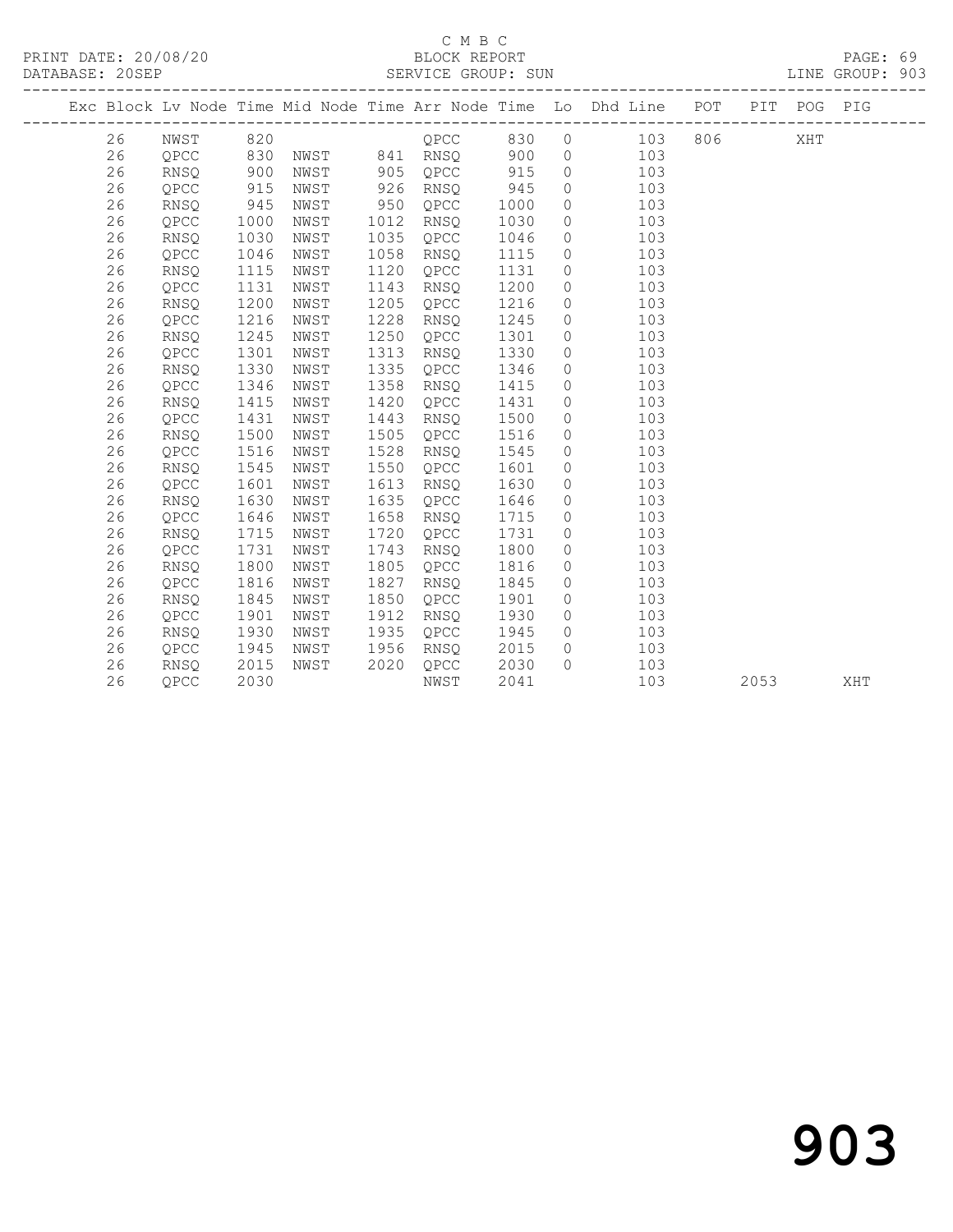| Exc Block Lv Node Time Mid Node Time Arr Node Time Lo |             |      |      |      |      |      |                  | Dhd Line | POT | PIT | POG | PIG |
|-------------------------------------------------------|-------------|------|------|------|------|------|------------------|----------|-----|-----|-----|-----|
| 27                                                    | NWST        | 835  |      |      | OPCC | 845  | $\left( \right)$ | 103      | 821 |     | XHT |     |
| 27                                                    | OPCC        | 845  | NWST | 856  | RNSO | 915  | - 0              | 103      |     |     |     |     |
| 27                                                    | RNSO        | 915  | NWST | 920  | OPCC | 930  | $\overline{0}$   | 103      |     |     |     |     |
| 27                                                    | OPCC        | 930  | NWST | 941  | RNSO | 1000 | $\bigcirc$       | 103      |     |     |     |     |
| 27                                                    | <b>RNSO</b> | 1000 | NWST | 1005 | OPCC | 1016 | $\bigcirc$       | 103      |     |     |     |     |
| 27                                                    | OPCC        | 1016 | NWST | 1028 | RNSO | 1045 | $\bigcirc$       | 103      |     |     |     |     |
| 27                                                    | RNSO        | 1045 | NWST | 1050 | OPCC | 1101 | $\cup$           | 103      |     |     |     |     |
| 27                                                    | OPCC        | 1101 | NWST | 1113 | RNSO | 1130 | $\bigcirc$       | 103      |     |     |     |     |
| 27                                                    | RNSO        | 1130 | NWST | 1135 | OPCC | 1146 |                  | 103      |     |     |     |     |

| $\angle$ / | V.FUU       | TTOT | <b>IAMPT</b> | TTT2 | RNPA | TTSA | U       | TUR |      |     |
|------------|-------------|------|--------------|------|------|------|---------|-----|------|-----|
| 27         | <b>RNSQ</b> | 1130 | NWST         | 1135 | QPCC | 1146 | 0       | 103 |      |     |
| 27         | QPCC        | 1146 | NWST         | 1158 | RNSQ | 1215 | 0       | 103 |      |     |
| 27         | RNSQ        | 1215 | NWST         | 1220 | QPCC | 1231 | 0       | 103 |      |     |
| 27         | QPCC        | 1231 | NWST         | 1243 | RNSQ | 1300 | 0       | 103 |      |     |
| 27         | RNSQ        | 1300 | NWST         | 1305 | OPCC | 1316 | 0       | 103 |      |     |
| 27         | QPCC        | 1316 | NWST         | 1328 | RNSQ | 1345 | $\circ$ | 103 |      |     |
| 27         | RNSQ        | 1345 | NWST         | 1350 | QPCC | 1401 | $\circ$ | 103 |      |     |
| 27         | QPCC        | 1401 | NWST         | 1413 | RNSO | 1430 | 0       | 103 |      |     |
| 27         | RNSQ        | 1430 | NWST         | 1435 | QPCC | 1446 | 0       | 103 |      |     |
| 27         | QPCC        | 1446 | NWST         | 1458 | RNSO | 1515 | $\circ$ | 103 |      |     |
| 27         | RNSQ        | 1515 | NWST         | 1520 | QPCC | 1531 | 0       | 103 |      |     |
| 27         | QPCC        | 1531 | NWST         | 1543 | RNSQ | 1600 | 0       | 103 |      |     |
| 27         | RNSQ        | 1600 | NWST         | 1605 | QPCC | 1616 | 0       | 103 |      |     |
| 27         | QPCC        | 1616 | NWST         | 1628 | RNSQ | 1645 | 0       | 103 |      |     |
| 27         | RNSQ        | 1645 | NWST         | 1650 | QPCC | 1701 | 0       | 103 |      |     |
| 27         | QPCC        | 1701 | NWST         | 1713 | RNSQ | 1730 | 0       | 103 |      |     |
| 27         | RNSQ        | 1730 | NWST         | 1735 | QPCC | 1746 | 0       | 103 |      |     |
| 27         | QPCC        | 1746 | NWST         | 1758 | RNSQ | 1815 | 0       | 103 |      |     |
| 27         | RNSQ        | 1815 | NWST         | 1820 | QPCC | 1831 | 0       | 103 |      |     |
| 27         | QPCC        | 1831 | NWST         | 1842 | RNSQ | 1859 | 0       | 103 |      |     |
| 27         | RNSQ        | 1859 | NWST         | 1904 | QPCC | 1915 | 0       | 103 |      |     |
| 27         | QPCC        | 1915 | NWST         | 1926 | RNSQ | 1945 | 0       | 103 |      |     |
| 27         | RNSQ        | 1945 | NWST         | 1950 | QPCC | 2000 | 0       | 103 |      |     |
| 27         | QPCC        | 2000 | NWST         | 2011 | RNSQ | 2025 | 0       | 103 |      |     |
| 27         | RNSQ        | 2025 | NWST         | 2030 | QPCC | 2040 | 0       | 103 |      |     |
| 27         | QPCC        | 2040 | NWST         | 2051 | RNSO | 2105 | 0       | 103 |      |     |
| 27         | RNSQ        | 2105 | NWST         | 2110 | QPCC | 2120 | 0       | 103 |      |     |
| 27         | QPCC        | 2120 | NWST         | 2131 | RNSQ | 2145 | 0       | 103 |      |     |
| 27         | RNSQ        | 2145 | NWST         | 2150 | QPCC | 2200 | 0       | 103 |      |     |
| 27         | QPCC        | 2200 | NWST         | 2211 | RNSQ | 2225 | 0       | 103 |      |     |
| 27         | <b>RNSQ</b> | 2225 | NWST         | 2230 | QPCC | 2240 | 0       | 103 |      |     |
| 27         | QPCC        | 2240 | NWST         | 2251 | RNSQ | 2305 | 0       | 103 |      |     |
| 27         | RNSQ        | 2305 | NWST         | 2310 | QPCC | 2320 | 0       | 103 |      |     |
| 27         | QPCC        | 2320 | NWST         | 2331 | RNSO | 2345 | 0       | 103 |      |     |
| 27         | RNSQ        | 2345 | NWST         | 2350 | QPCC | 2400 | 0       | 103 |      |     |
| 27         | OPCC        | 2400 |              |      | NWST | 2411 |         | 103 | 2423 | XHT |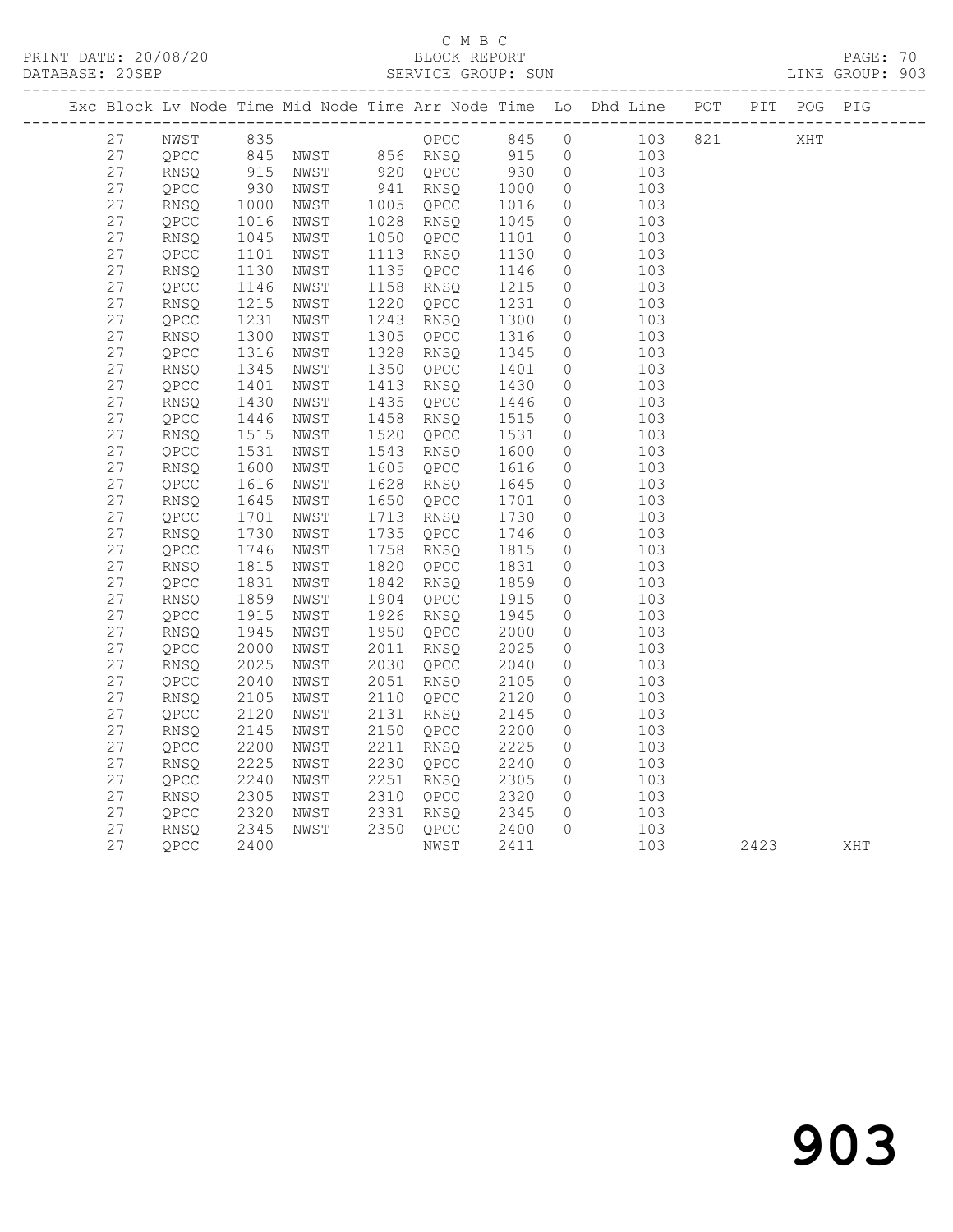|     | PRINT DATE: 20/08/20<br>DATABASE: 20SEP |          |                                                                                                                                                                     |                  |  |  |  | BLOCK REPORT | СМВС |                        |                 |                                                                                       |            |                                                                  |      | PAGE: 71 |  |
|-----|-----------------------------------------|----------|---------------------------------------------------------------------------------------------------------------------------------------------------------------------|------------------|--|--|--|--------------|------|------------------------|-----------------|---------------------------------------------------------------------------------------|------------|------------------------------------------------------------------|------|----------|--|
| XHT |                                         |          | EDST EDMONDS STN<br>ROST ROYAL OAK STN BAY 1<br>Hamilton CS                                                                                                         |                  |  |  |  |              |      |                        |                 |                                                                                       |            | MAGI MARINE DR & GILLEY<br>SMRD WB SAWMILL CRES FS RIVER DISTRIC |      |          |  |
|     |                                         |          | Exc Block Lv Node Time Mid Node Time Arr Node Time Lo Dhd Line POT PIT POG PIG                                                                                      |                  |  |  |  |              |      |                        |                 |                                                                                       |            |                                                                  |      |          |  |
|     |                                         |          | 31 MTST 745<br>31 SMRD 759<br>31 SMRD 759<br>31 MTST 813 7<br>31 SMRD 834 0 031<br>31 MTST 848 7 031<br>31 MTST 848 7 031<br>31 MTST 848 7 031<br>31 MTST 848 7 031 |                  |  |  |  |              |      |                        |                 |                                                                                       |            | SMRD 759 0 031 725 XHT<br>MTST 813 7 031                         |      |          |  |
|     |                                         |          |                                                                                                                                                                     |                  |  |  |  |              |      |                        |                 |                                                                                       |            |                                                                  |      |          |  |
|     |                                         |          |                                                                                                                                                                     |                  |  |  |  |              |      |                        |                 |                                                                                       |            |                                                                  |      |          |  |
|     |                                         |          |                                                                                                                                                                     |                  |  |  |  |              |      |                        |                 |                                                                                       |            |                                                                  |      |          |  |
|     |                                         |          |                                                                                                                                                                     | 855<br>909       |  |  |  |              |      |                        |                 | $\begin{array}{ccc} 0 & \hspace{1.5cm} & 031 \\ 7 & \hspace{1.5cm} & 031 \end{array}$ |            |                                                                  |      |          |  |
|     |                                         | 31       | SMRD                                                                                                                                                                |                  |  |  |  |              |      |                        |                 |                                                                                       |            |                                                                  |      |          |  |
|     |                                         | 31       | MTST                                                                                                                                                                | 930              |  |  |  |              |      | SMRD 944               |                 | $0$ 031                                                                               |            |                                                                  |      |          |  |
|     |                                         | 31       | SMRD                                                                                                                                                                | 944              |  |  |  |              |      | MTST 958               | $7\overline{ }$ | 031                                                                                   |            |                                                                  |      |          |  |
|     |                                         | 31       | MTST                                                                                                                                                                | 1005             |  |  |  |              |      | SMRD 1019<br>MTST 1033 | $\overline{0}$  |                                                                                       | 031        |                                                                  |      |          |  |
|     |                                         | 31       | SMRD                                                                                                                                                                | 1019             |  |  |  |              |      | SMRD 1054              | 7               | 031                                                                                   | 031        |                                                                  |      |          |  |
|     |                                         | 31       | MTST                                                                                                                                                                | 1040             |  |  |  |              |      |                        | $\circ$         |                                                                                       |            |                                                                  |      |          |  |
|     |                                         | 31       | SMRD                                                                                                                                                                | 1054             |  |  |  |              |      | MTST 1108              | $7\overline{ }$ | 031                                                                                   |            |                                                                  |      |          |  |
|     |                                         | 31<br>31 | MTST<br>SMRD                                                                                                                                                        | 1115<br>1129     |  |  |  | SMRD<br>MTST |      | 1129<br>1143           | 7               | $\overline{0}$                                                                        | 031<br>031 |                                                                  |      |          |  |
|     |                                         | 31       | MTST                                                                                                                                                                | 1150             |  |  |  |              |      | SMRD 1204              |                 | $0$ 031                                                                               |            |                                                                  |      |          |  |
|     |                                         | 31       | SMRD                                                                                                                                                                | 1204             |  |  |  |              |      | MTST 1218              | $\overline{7}$  | 031                                                                                   |            |                                                                  |      |          |  |
|     |                                         | 31       | MTST                                                                                                                                                                | 1225             |  |  |  |              |      |                        | $\circ$         | 031                                                                                   |            |                                                                  |      |          |  |
|     |                                         | 31       | SMRD                                                                                                                                                                | 1239             |  |  |  |              |      | SMRD 1239<br>MTST 1253 | 7               |                                                                                       | 031        |                                                                  |      |          |  |
|     |                                         | 31       | MTST                                                                                                                                                                | 1300             |  |  |  |              |      | SMRD 1314              | $\circ$         | 031                                                                                   |            |                                                                  |      |          |  |
|     |                                         | 31       | SMRD                                                                                                                                                                | 1314             |  |  |  |              |      | MTST 1328              | $\overline{7}$  | 031                                                                                   |            |                                                                  |      |          |  |
|     |                                         | 31       | MTST                                                                                                                                                                | 1335             |  |  |  | SMRD         |      | 1349                   |                 | $0$ 031                                                                               |            |                                                                  |      |          |  |
|     |                                         | 31       | SMRD                                                                                                                                                                | 1349             |  |  |  |              |      |                        | 7               |                                                                                       | 031        |                                                                  |      |          |  |
|     |                                         | 31       | MTST                                                                                                                                                                | 1410             |  |  |  |              |      | MTST 1403<br>SMRD 1424 |                 | 0 031                                                                                 |            |                                                                  |      |          |  |
|     |                                         | 31       | SMRD                                                                                                                                                                | 1424             |  |  |  |              |      | MTST 1438              | $7\overline{ }$ | 031                                                                                   |            |                                                                  |      |          |  |
|     |                                         | 31       | MTST                                                                                                                                                                | 1445             |  |  |  |              |      | SMRD 1459              | $\circ$         | 031                                                                                   |            |                                                                  |      |          |  |
|     |                                         | 31       | SMRD                                                                                                                                                                | 1459             |  |  |  |              |      | MTST 1513<br>SMRD 1534 | $7\overline{ }$ |                                                                                       | 031        |                                                                  |      |          |  |
|     |                                         | 31       | MTST                                                                                                                                                                | 1520             |  |  |  |              |      |                        |                 | $\begin{matrix} 0 & 0 & 0 \\ 0 & 0 & 0 \end{matrix}$                                  |            |                                                                  |      |          |  |
|     |                                         | 31       | SMRD                                                                                                                                                                | 1534             |  |  |  |              |      | MTST 1548              |                 | 7 031                                                                                 |            |                                                                  |      |          |  |
|     |                                         | 31       | MTST                                                                                                                                                                | 1555             |  |  |  |              |      | SMRD 1609              |                 | $0$ 031                                                                               |            |                                                                  |      |          |  |
|     |                                         | 31       | SMRD                                                                                                                                                                | $1609$<br>$1630$ |  |  |  |              |      | MTST 1623<br>SMRD 1644 | $7\overline{ }$ |                                                                                       | 031<br>031 |                                                                  |      |          |  |
|     |                                         | 31       | MTST                                                                                                                                                                | 1630             |  |  |  |              |      |                        | $\overline{0}$  |                                                                                       |            |                                                                  |      |          |  |
|     |                                         | 31       | SMRD 1644                                                                                                                                                           |                  |  |  |  |              |      | MTST 1658 7 031        |                 |                                                                                       |            |                                                                  |      |          |  |
|     |                                         | 31       | MTST                                                                                                                                                                | 1705             |  |  |  | SMRD         |      | 1719                   | 0               |                                                                                       | 031        |                                                                  |      |          |  |
|     |                                         | 31       | SMRD                                                                                                                                                                | 1719             |  |  |  | MTST         |      | 1733                   | 7               |                                                                                       | 031        |                                                                  |      |          |  |
|     |                                         | 31       | MTST                                                                                                                                                                | 1740             |  |  |  | SMRD         |      | 1754                   | 0               |                                                                                       | 031        |                                                                  |      |          |  |
|     |                                         | 31<br>31 | SMRD<br>MTST                                                                                                                                                        | 1754<br>1815     |  |  |  | MTST<br>SMRD |      | 1808<br>1829           | 7<br>0          |                                                                                       | 031<br>031 |                                                                  |      |          |  |
|     |                                         | 31       | SMRD                                                                                                                                                                | 1829             |  |  |  | MTST         |      | 1843                   | 7               |                                                                                       | 031        |                                                                  |      |          |  |
|     |                                         | 31       | ${\tt MTST}$                                                                                                                                                        | 1850             |  |  |  | SMRD         |      | 1904                   | 0               |                                                                                       | 031        |                                                                  |      |          |  |
|     |                                         | 31       | SMRD                                                                                                                                                                | 1904             |  |  |  | MTST         |      | 1918                   | 7               |                                                                                       | 031        |                                                                  |      |          |  |
|     |                                         | 31       | MTST                                                                                                                                                                | 1925             |  |  |  | SMRD         |      | 1939                   | 0               |                                                                                       | 031        |                                                                  |      |          |  |
|     |                                         | 31       | SMRD                                                                                                                                                                | 1939             |  |  |  | MTST         |      | 1953                   | 7               |                                                                                       | 031        |                                                                  |      |          |  |
|     |                                         | 31       | MTST                                                                                                                                                                | 2000             |  |  |  | SMRD         |      | 2014                   | 0               |                                                                                       | 031        |                                                                  |      |          |  |
|     |                                         | 31       | SMRD                                                                                                                                                                | 2014             |  |  |  | MTST         |      | 2028                   | 7               |                                                                                       | 031        |                                                                  |      |          |  |
|     |                                         | 31       | MTST                                                                                                                                                                | 2035             |  |  |  | SMRD         |      | 2049                   | 0               |                                                                                       | 031        |                                                                  |      |          |  |
|     |                                         | 31       | SMRD                                                                                                                                                                | 2049             |  |  |  | MTST         |      | 2103                   | 7               |                                                                                       | 031        |                                                                  |      |          |  |
|     |                                         | 31       | MTST                                                                                                                                                                | 2110             |  |  |  | SMRD         |      | 2124                   | 0               |                                                                                       | 031        |                                                                  |      |          |  |
|     |                                         | 31       | SMRD                                                                                                                                                                | 2124             |  |  |  | MTST         |      | 2138                   | 7               |                                                                                       | 031        |                                                                  |      |          |  |
|     |                                         | 31       | MTST                                                                                                                                                                | 2145             |  |  |  | SMRD         |      | 2159                   | $\Omega$        |                                                                                       | 031        |                                                                  |      |          |  |
|     |                                         | 31       | SMRD                                                                                                                                                                | 2159             |  |  |  | MTST         |      | 2213                   |                 |                                                                                       | 031        |                                                                  | 2233 | XHT      |  |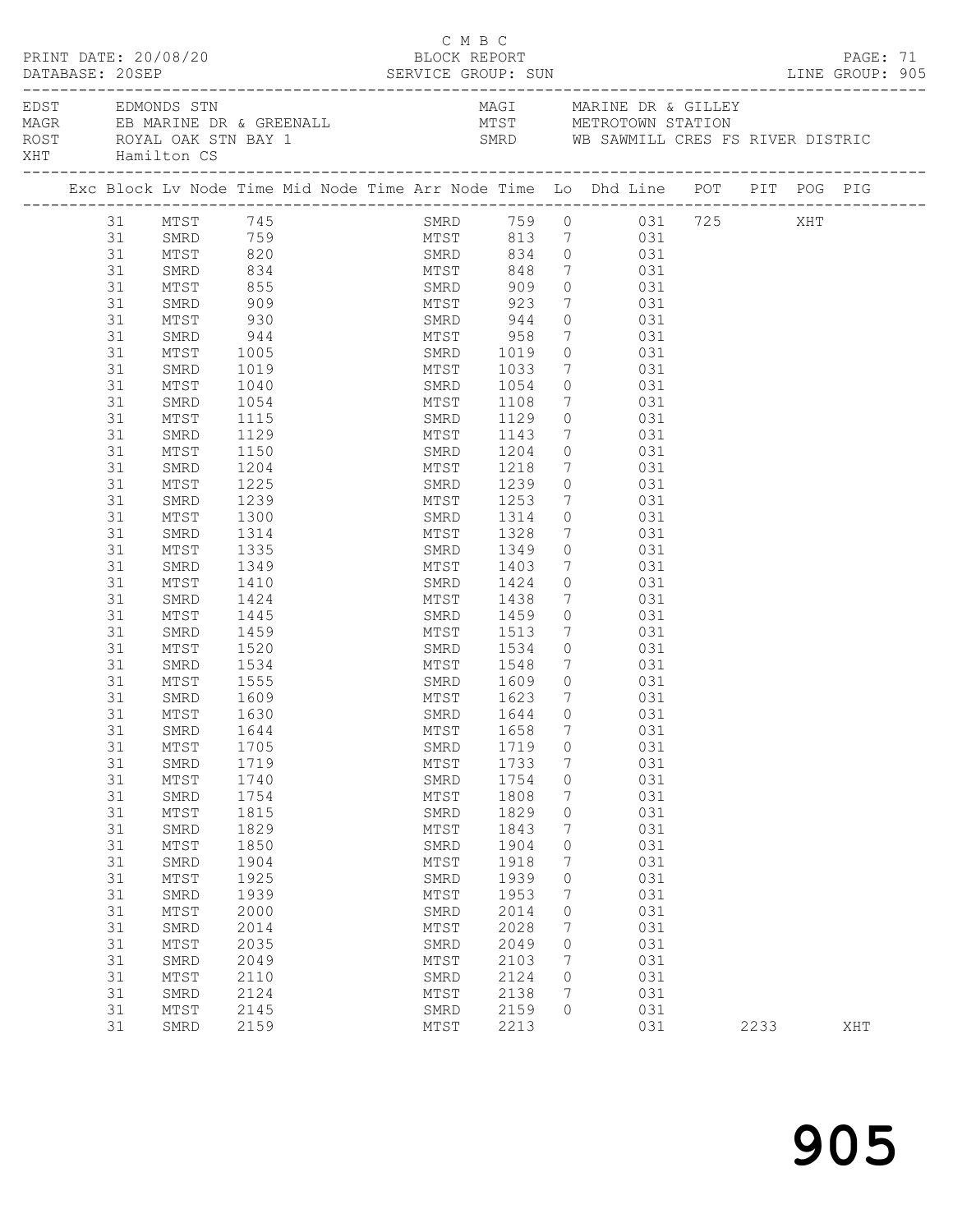### C M B C<br>BLOCK REPORT

#### SERVICE GROUP: SUN

|  |    |          |      |                     |                     |         |                 | Exc Block Lv Node Time Mid Node Time Arr Node Time Lo Dhd Line POT PIT POG PIG |  |  |
|--|----|----------|------|---------------------|---------------------|---------|-----------------|--------------------------------------------------------------------------------|--|--|
|  | 32 | EDST 820 |      |                     |                     |         |                 | MTST 836 14 147 805 XHT                                                        |  |  |
|  | 32 | MTST     | 850  |                     | EDST 904 11         |         |                 | 147                                                                            |  |  |
|  | 32 | EDST     | 915  |                     | MAGI 921 ROST 928 2 |         |                 | 148                                                                            |  |  |
|  | 32 | ROST     | 930  | MAGI 936 EDST       |                     | 942 8   |                 | 148                                                                            |  |  |
|  | 32 | EDST     | 950  |                     | MTST                | 1006    |                 | 147<br>14                                                                      |  |  |
|  | 32 | MTST     | 1020 |                     | EDST                | 1035 10 |                 | 147                                                                            |  |  |
|  | 32 | EDST     |      | 1045 MAGI 1051 ROST |                     | 1058 2  |                 | 148                                                                            |  |  |
|  | 32 | ROST     | 1100 | MAGI 1106 EDST      |                     | 1112    |                 | $8 \overline{)}$<br>148                                                        |  |  |
|  | 32 | EDST     | 1120 |                     | MTST                | 1136    |                 | 147<br>14 \,                                                                   |  |  |
|  | 32 | MTST     | 1150 |                     | EDST                | 1205    | 10 <sub>1</sub> | 147                                                                            |  |  |
|  | 32 | EDST     | 1215 | MAGI 1221 ROST      |                     | 1228    | $\overline{2}$  | 148                                                                            |  |  |
|  | 32 | ROST     | 1230 | MAGI 1236 EDST      |                     | 1242    |                 | 148<br>$8 \overline{)}$                                                        |  |  |
|  | 32 | EDST     | 1250 |                     | MTST                | 1306 14 |                 | 147                                                                            |  |  |
|  | 32 | MTST     | 1320 |                     | EDST                | 1337 8  |                 | 147                                                                            |  |  |
|  | 32 | EDST     |      | 1345 MAGI 1351 ROST |                     | 1358 2  |                 | 148                                                                            |  |  |
|  | 32 | ROST     | 1400 | MAGI 1406 EDST      |                     | 1412    |                 | $8 - 8$<br>148                                                                 |  |  |
|  | 32 | EDST     | 1420 |                     | MTST                | 1436    |                 | 147<br>14 and $\overline{a}$                                                   |  |  |
|  | 32 | MTST     | 1450 |                     | EDST                | 1507    |                 | $8\overline{)}$<br>147                                                         |  |  |
|  | 32 | EDST     | 1515 | MAGI 1521 ROST      |                     | 1528    |                 | $\overline{2}$<br>148                                                          |  |  |
|  | 32 | ROST     | 1530 | MAGI 1536 EDST      |                     | 1542    |                 | 8 <sup>1</sup><br>148                                                          |  |  |
|  | 32 | EDST     | 1550 |                     | MTST                | 1606 14 |                 | 147                                                                            |  |  |
|  | 32 | MTST     | 1620 |                     | EDST                | 1637 8  |                 | 147                                                                            |  |  |
|  | 32 | EDST     | 1645 | MAGI 1651 ROST      |                     | 1658 2  |                 | 148                                                                            |  |  |
|  | 32 | ROST     | 1700 | MAGI 1706 EDST      |                     | 1712    |                 | $8 - 8$<br>148                                                                 |  |  |
|  | 32 | EDST     | 1720 |                     | MTST                | 1736    |                 | 14 \,<br>147                                                                   |  |  |
|  | 32 | MTST     | 1750 |                     | EDST                | 1806    |                 | $9 \left( \frac{1}{2} \right)$<br>147                                          |  |  |
|  | 32 | EDST     | 1815 | MAGI 1821 ROST      |                     | 1828    |                 | $\overline{2}$<br>148                                                          |  |  |
|  | 32 | ROST     | 1830 | MAGI 1836 EDST      |                     | 1842    |                 | $8 \overline{)}$<br>148                                                        |  |  |
|  | 32 | EDST     | 1850 |                     | MTST                | 1905 15 |                 | 147                                                                            |  |  |
|  | 32 | MTST     | 1920 |                     | EDST                | 1936 9  |                 | 147                                                                            |  |  |

 32 EDST 1945 MAGI 1951 ROST 1958 2 148 32 ROST 2000 MAGI 2006 EDST 2012 8 148

 32 MTST 2050 EDST 2106 9 147 32 EDST 2115 MAGI 2121 ROST 2128 2 148 32 ROST 2130 MAGI 2136 EDST 2142 8 148

32 EDST 2020 MTST 2035 15 147

32 EDST 2150 MTST 2204 16 147<br>32 MTST 2220 EDST 2236 147

905

2251 XHT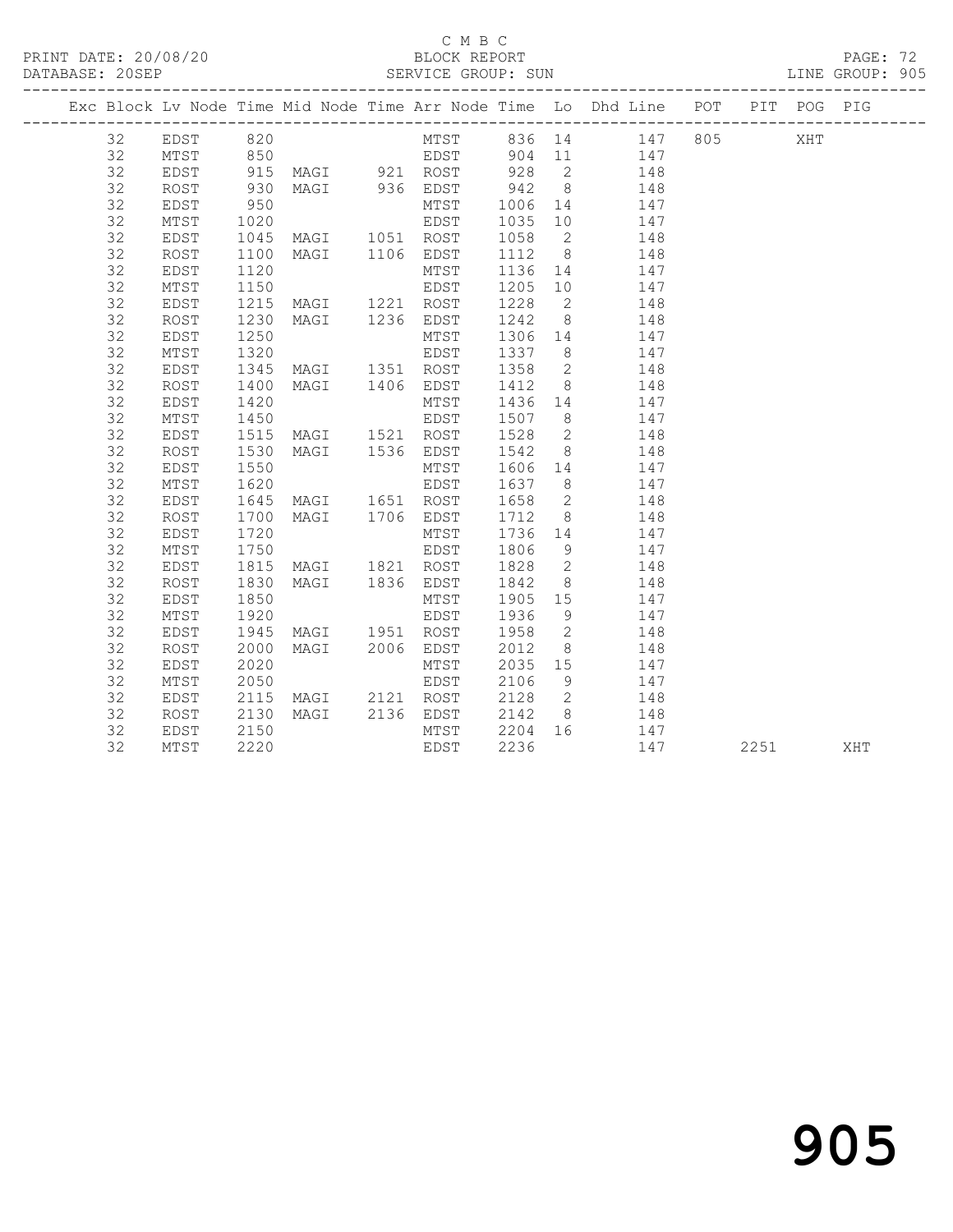PRINT DATE: 20/08/20 BLOCK REPORT PAGE: 73

#### C M B C<br>BLOCK REPORT

#### DATABASE: 20SEP SERVICE GROUP: SUN

|    |      |      |      |      |      |        |      | Exc Block Ly Node Time Mid Node Time Arr Node Time Lo Dhd Line | POT | PTT | POG PIG |  |
|----|------|------|------|------|------|--------|------|----------------------------------------------------------------|-----|-----|---------|--|
| 33 | EDST | 850  |      |      | MTST | 906 14 |      | 147                                                            | 835 |     | XHT     |  |
| 33 | MTST | 920  |      |      | EDST | 934    | - 11 | 147                                                            |     |     |         |  |
| 33 | EDST | 945  | MAGI | 951  | ROST | 958    | - 2  | 148                                                            |     |     |         |  |
| 33 | ROST | 1000 | MAGI | 1006 | EDST | 1012   | - 8  | 148                                                            |     |     |         |  |
| 33 | EDST | 1020 |      |      | MTST | 1036   | 14   | 147                                                            |     |     |         |  |
| 33 | MTST | 1050 |      |      | EDST | 1105   | 1 O  | 147                                                            |     |     |         |  |

 33 EDST 1115 MAGI 1121 ROST 1128 2 148 33 ROST 1130 MAGI 1136 EDST 1144 6 148 33 EDST 1150 MTST 1206 14 147 33 MTST 1220 EDST 1237 8 147 33 EDST 1245 MAGI 1251 ROST 1258 2 148 33 ROST 1300 MAGI 1306 EDST 1312 8 148 33 EDST 1320 MTST 1336 14 147 33 MTST 1350 EDST 1407 8 147 33 EDST 1415 MAGI 1421 ROST 1428 2 148 33 ROST 1430 MAGI 1436 EDST 1442 8 148 33 EDST 1450 MTST 1506 14 147 33 MTST 1520 EDST 1537 8 147 33 EDST 1545 MAGI 1551 ROST 1558 2 148 33 ROST 1600 MAGI 1606 EDST 1612 8 148 33 EDST 1620 MTST 1636 14 147 33 MTST 1650 EDST 1707 8 147 33 EDST 1715 MAGI 1721 ROST 1728 2 148 33 ROST 1730 MAGI 1736 EDST 1744 6 148 33 EDST 1750 MTST 1806 14 147 33 MTST 1820 EDST 1836 9 147 33 EDST 1845 MAGI 1851 ROST 1858 2 148 33 ROST 1900 MAGI 1906 EDST 1912 8 148 33 EDST 1920 MTST 1935 15 147 33 MTST 1950 EDST 2006 9 147 33 EDST 2015 MAGI 2021 ROST 2028 2 148 33 ROST 2030 MAGI 2036 EDST 2042 8 148 33 EDST 2050 MTST 2104 16 147 33 MTST 2120 EDST 2136 9 147 33 EDST 2145 MAGI 2151 ROST 2158 2 148 33 ROST 2200 MAGI 2206 EDST 2212 8 148

33 EDST 2220 MTST 2234 147 2254 XHT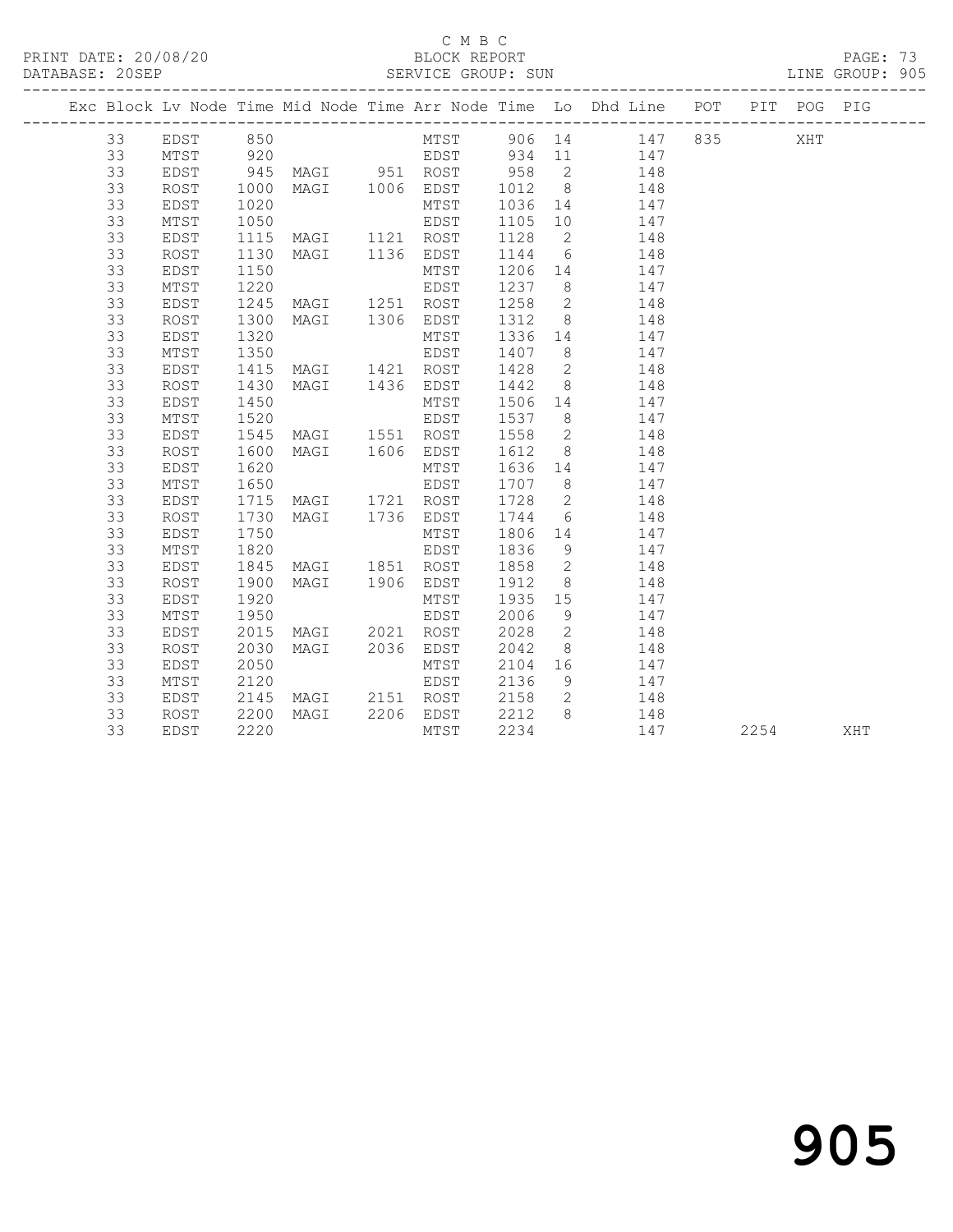PRINT DATE: 20/08/20 BLOCK REPORT BATABASE: 20SEP

### C M B C<br>BLOCK REPORT

PAGE: 74<br>LINE GROUP: 905

|  |    |             |      |                |           |         |                | Exc Block Lv Node Time Mid Node Time Arr Node Time Lo Dhd Line POT PIT POG PIG |      |     |     |
|--|----|-------------|------|----------------|-----------|---------|----------------|--------------------------------------------------------------------------------|------|-----|-----|
|  | 34 |             |      |                |           |         |                | ROST 900 MAGI 906 EDST 912 8 148 840                                           |      | XHT |     |
|  | 34 | EDST        | 920  |                |           |         |                | MTST 936 14 147                                                                |      |     |     |
|  | 34 | MTST        | 950  | <b>EDST</b>    |           |         |                | 1004 11 147                                                                    |      |     |     |
|  | 34 | EDST        | 1015 | MAGI 1021 ROST |           | 1028    |                | 2 148                                                                          |      |     |     |
|  | 34 | ROST        | 1030 | MAGI 1036 EDST |           |         |                | 1042 8 148                                                                     |      |     |     |
|  | 34 | EDST        | 1050 |                | MTST      | 1106    |                | 14 147                                                                         |      |     |     |
|  | 34 | MTST        | 1120 |                | EDST      | 1135    |                | 10 147                                                                         |      |     |     |
|  | 34 | EDST        | 1145 | MAGI 1151 ROST |           | 1158    | $\overline{2}$ | 148                                                                            |      |     |     |
|  | 34 | <b>ROST</b> | 1200 | MAGI 1206 EDST |           | 1214 6  |                | 148                                                                            |      |     |     |
|  | 34 | EDST        | 1220 |                | MTST      | 1236 14 |                | 147                                                                            |      |     |     |
|  | 34 | MTST        | 1250 |                | EDST      | 1307 8  |                | 147                                                                            |      |     |     |
|  | 34 | EDST        | 1315 | MAGI 1321 ROST |           | 1328    | $\overline{2}$ | 148                                                                            |      |     |     |
|  | 34 | ROST        | 1330 | MAGI 1336 EDST |           | 1342    | 8 <sup>8</sup> | 148                                                                            |      |     |     |
|  | 34 | EDST        | 1350 |                | MTST      |         |                | 1406 14 147                                                                    |      |     |     |
|  | 34 | MTST        | 1420 |                | EDST      |         |                | 1437 8 147                                                                     |      |     |     |
|  | 34 | EDST        | 1445 | MAGI 1451 ROST |           | 1458    |                | 2 148                                                                          |      |     |     |
|  | 34 | ROST        | 1500 | MAGI 1506 EDST |           | 1512    |                | 8 148                                                                          |      |     |     |
|  | 34 | EDST        | 1520 |                | MTST      |         |                | 1536 14 147                                                                    |      |     |     |
|  | 34 | MTST        | 1550 |                | EDST      | 1607    | 8 <sup>8</sup> | 147                                                                            |      |     |     |
|  | 34 | EDST        | 1615 | MAGI 1621 ROST |           | 1628    | $\overline{2}$ | 148                                                                            |      |     |     |
|  | 34 | ROST        | 1630 | MAGI 1636 EDST |           | 1642    | 8 <sup>8</sup> | 148                                                                            |      |     |     |
|  | 34 | EDST        | 1650 |                | MTST      | 1706 14 |                | 147                                                                            |      |     |     |
|  | 34 | MTST        | 1720 |                | EDST      | 1736    | 9              | 147                                                                            |      |     |     |
|  | 34 | EDST        | 1745 | MAGI 1751 ROST |           | 1758    | $\overline{2}$ | 148                                                                            |      |     |     |
|  | 34 | ROST        | 1800 | MAGI 1806 EDST |           | 1812    | 8 <sup>8</sup> | 148                                                                            |      |     |     |
|  | 34 | EDST        | 1820 |                | MTST      | 1835 15 |                | 147                                                                            |      |     |     |
|  | 34 | MTST        | 1850 |                | EDST      | 1906    | 9              | 147                                                                            |      |     |     |
|  | 34 | EDST        | 1915 | MAGI 1921 ROST |           | 1928    |                | 2 148                                                                          |      |     |     |
|  | 34 | ROST        | 1930 | MAGI 1936 EDST |           | 1942    |                | 8<br>148                                                                       |      |     |     |
|  | 34 | EDST        | 1950 |                | MTST      | 2005    |                | 15 147                                                                         |      |     |     |
|  | 34 | MTST        | 2020 |                | EDST      | 2036    | 9              | 147                                                                            |      |     |     |
|  | 34 | EDST        | 2045 | MAGI 2051 ROST |           | 2058    | $\overline{2}$ | 148                                                                            |      |     |     |
|  | 34 | ROST        | 2100 | MAGI           | 2106 EDST | 2112    | 8 <sup>1</sup> | 148                                                                            |      |     |     |
|  | 34 | EDST        | 2120 |                | MTST      | 2134 16 |                | 147                                                                            |      |     |     |
|  | 34 | MTST        | 2150 |                | EDST      | 2206    | 9              | 147                                                                            |      |     |     |
|  | 34 | EDST        |      | 2215 MAGI      | 2221 ROST | 2228    |                | 148                                                                            | 2243 |     | XHT |

# 905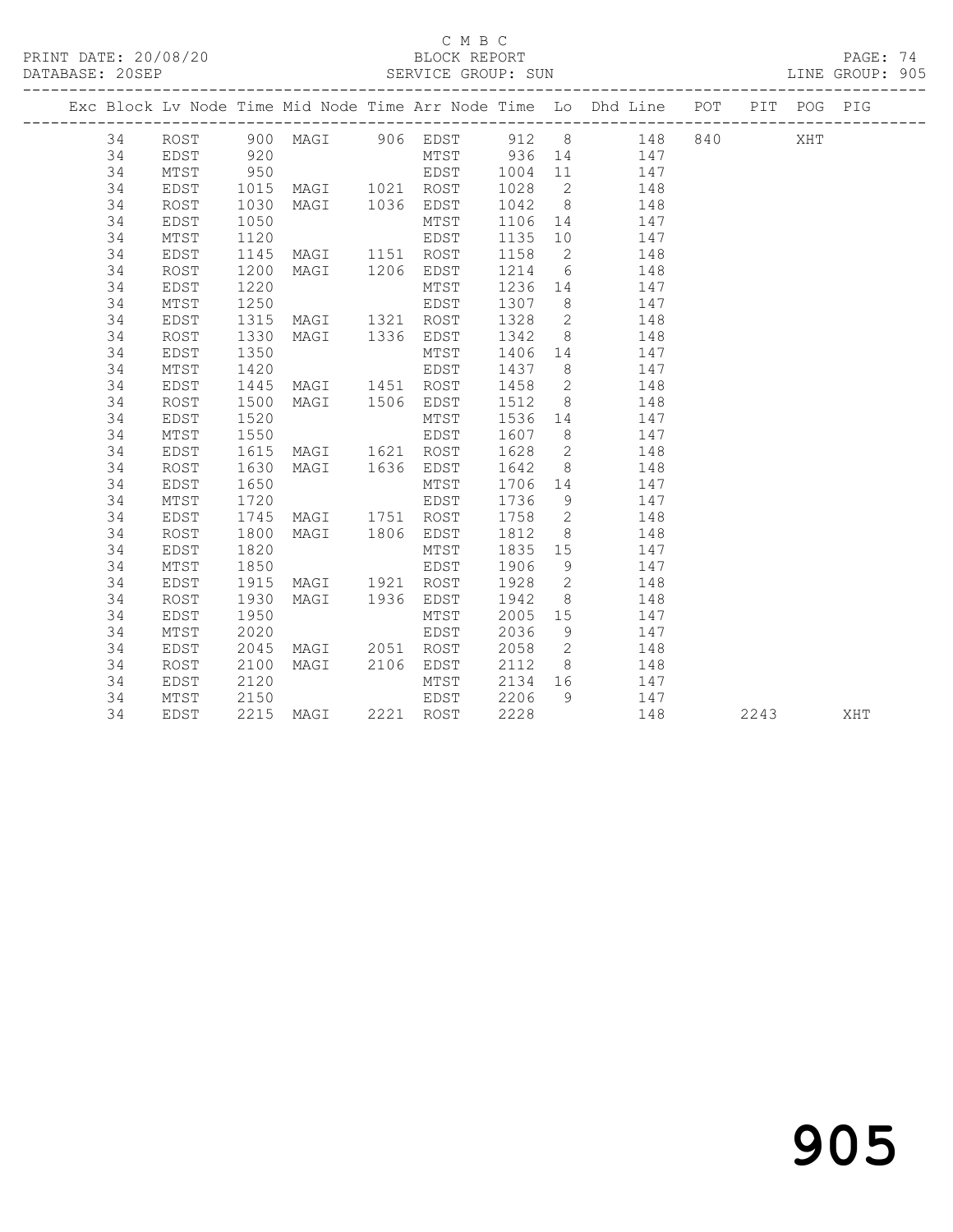PRINT DATE: 20/08/20 BLOCK REPORT PAGE: 75

# C M B C<br>BLOCK REPORT

|  | DATABASE: 20SEP |                 |                   |  | SERVICE GROUP: SUN |         |                |                                                                                |  | LINE GROUP: 905 |  |
|--|-----------------|-----------------|-------------------|--|--------------------|---------|----------------|--------------------------------------------------------------------------------|--|-----------------|--|
|  |                 |                 |                   |  |                    |         |                | Exc Block Lv Node Time Mid Node Time Arr Node Time Lo Dhd Line POT PIT POG PIG |  |                 |  |
|  | 35              | MTST 935        |                   |  |                    |         |                | MAGR 942 0 146 915 XHT                                                         |  |                 |  |
|  | 35              | MAGR            | 942               |  |                    |         |                | MTST 950 15 146                                                                |  |                 |  |
|  | 35              | MTST            | 1005              |  |                    |         |                | MAGR 1012 0 146                                                                |  |                 |  |
|  | 35              | MAGR            | 1012              |  | MTST               | 1020 15 |                | 146                                                                            |  |                 |  |
|  | 35              | MTST            | 1035              |  | MAGR               |         |                | $1042$ 0 $146$                                                                 |  |                 |  |
|  | 35              | MAGR            | 1042              |  | MTST               |         |                | 1050 15 146                                                                    |  |                 |  |
|  | 35              | MTST            | 1105              |  | MAGR               |         |                | 1112 0 146                                                                     |  |                 |  |
|  | 35              | MAGR            | 1112              |  | MTST               | 1120 15 |                | 146                                                                            |  |                 |  |
|  | 35              | MTST            | $\frac{1}{1135}$  |  | MAGR               | 1142 0  |                | 146                                                                            |  |                 |  |
|  | 35              | MAGR            | 1142              |  | MTST               |         |                | 1150 15 146                                                                    |  |                 |  |
|  | 35              | MTST            | 1205              |  | MAGR               | 1212    |                | $0 \qquad \qquad 146$                                                          |  |                 |  |
|  | 35              | MAGR            | 1212              |  | MTST               | 1220 15 |                | 146                                                                            |  |                 |  |
|  | 35              | MTST            | $\frac{1}{1235}$  |  | MAGR               | 1242 0  |                | 146                                                                            |  |                 |  |
|  | 35              | MAGR            | 1242              |  | MTST               |         |                | 1250 15 146                                                                    |  |                 |  |
|  | 35              | MTST            | 1305              |  | MAGR               |         |                | 1312 0 146                                                                     |  |                 |  |
|  | 35              | MAGR            | 1312<br>1335      |  | MTST               | 1320 15 |                | 146                                                                            |  |                 |  |
|  | 35              | MTST            |                   |  | MAGR               | 1342 0  |                | 146                                                                            |  |                 |  |
|  | 35              | MAGR            | 1342              |  | MTST               |         |                | 1350 15 146                                                                    |  |                 |  |
|  | 35              | MTST            | 1405              |  | MAGR               | 1412    |                | $0 \t 146$                                                                     |  |                 |  |
|  | 35              | MAGR            | 1412              |  | MTST               |         |                | 1420 15 146                                                                    |  |                 |  |
|  | 35              | MTST            | 1435              |  | MAGR               | 1442 0  |                | 146<br>1450 15 146                                                             |  |                 |  |
|  | 35              | MAGR            | 1442              |  | MTST               |         |                |                                                                                |  |                 |  |
|  | 35              | MTST            | 1505              |  | MAGR               |         |                | 1512 0 146                                                                     |  |                 |  |
|  | 35              | MAGR            | 1512              |  | MTST               |         |                | 1520 15 146                                                                    |  |                 |  |
|  | 35<br>35        | MTST            | 1535<br>1542      |  | MAGR<br>MTST       | 1542 0  |                | 146<br>1550 15 146                                                             |  |                 |  |
|  |                 | MAGR            |                   |  |                    |         |                |                                                                                |  |                 |  |
|  | 35<br>35        | MTST            | 1605              |  | MAGR<br>MTST       | 1620 15 |                | 1612 0 146                                                                     |  |                 |  |
|  | 35              | MAGR<br>MTST    | 1612<br>1635      |  | MAGR               | 1642 0  |                | 146<br>146                                                                     |  |                 |  |
|  | 35              | MAGR            | 1642              |  | MTST               |         |                | $1650$ $15$ $146$                                                              |  |                 |  |
|  | 35              | MTST            | 1705              |  | MAGR               |         |                | 1712 0 146                                                                     |  |                 |  |
|  | 35              | MAGR            | 1712              |  | MTST               | 1720 15 |                | 146                                                                            |  |                 |  |
|  | 35              | MTST            | 1735              |  | MAGR               | 1742 0  |                | 146                                                                            |  |                 |  |
|  | 35              | MAGR            | $\frac{1}{1}$ 742 |  | MTST               | 1750 15 |                | 146                                                                            |  |                 |  |
|  | 35              | MTST            | 1805              |  | MAGR               |         |                | 1812 0 146                                                                     |  |                 |  |
|  | 35              | MAGR            | 1812              |  | MTST               |         |                | 1820 15 146                                                                    |  |                 |  |
|  | 35              | MTST            |                   |  | MAGR               | 1842 0  |                | 146                                                                            |  |                 |  |
|  | 35              | MAGR            | 1835<br>1842      |  | MTST               | 1850 15 |                | 146                                                                            |  |                 |  |
|  | 35              | MTST 1905       |                   |  |                    |         |                | MAGR 1912 0 146                                                                |  |                 |  |
|  | 35              | MAGR            | 1912              |  | MTST               | 1920 15 |                | 146                                                                            |  |                 |  |
|  | 35              | MTST            | 1935              |  | MAGR               | 1942    | $\overline{0}$ | 146                                                                            |  |                 |  |
|  | 35              | MAGR            | 1942              |  | MTST               | 1950    | 15             | 146                                                                            |  |                 |  |
|  | 35              | MTST            | 2005              |  | MAGR               | 2012    | $\overline{0}$ | 146                                                                            |  |                 |  |
|  | 35              | MAGR            | 2012              |  | MTST               | 2020    | 15             | 146                                                                            |  |                 |  |
|  | 35              | $\mathtt{MTST}$ | 2035              |  | MAGR               | 2042    | $\overline{0}$ | 146                                                                            |  |                 |  |
|  | 35              | MAGR            | 2042              |  | MTST               | 2050    | 15             | 146                                                                            |  |                 |  |
|  | 35              | MTST            | 2105              |  | MAGR               | 2112    | $\overline{0}$ | 146                                                                            |  |                 |  |
|  | 35              | MAGR            | 2112              |  | MTST               | 2120 15 |                | 146                                                                            |  |                 |  |
|  |                 |                 |                   |  |                    |         |                |                                                                                |  |                 |  |

 35 MTST 2135 MAGR 2142 0 146 35 MAGR 2142 MTST 2150 15 146 35 MTST 2205 MAGR 2212 0 146 35 MAGR 2212 MTST 2220 15 146 35 MTST 2235 MAGR 2242 0 146

35 MAGR 2242 MTST 2250 146 2310 XHT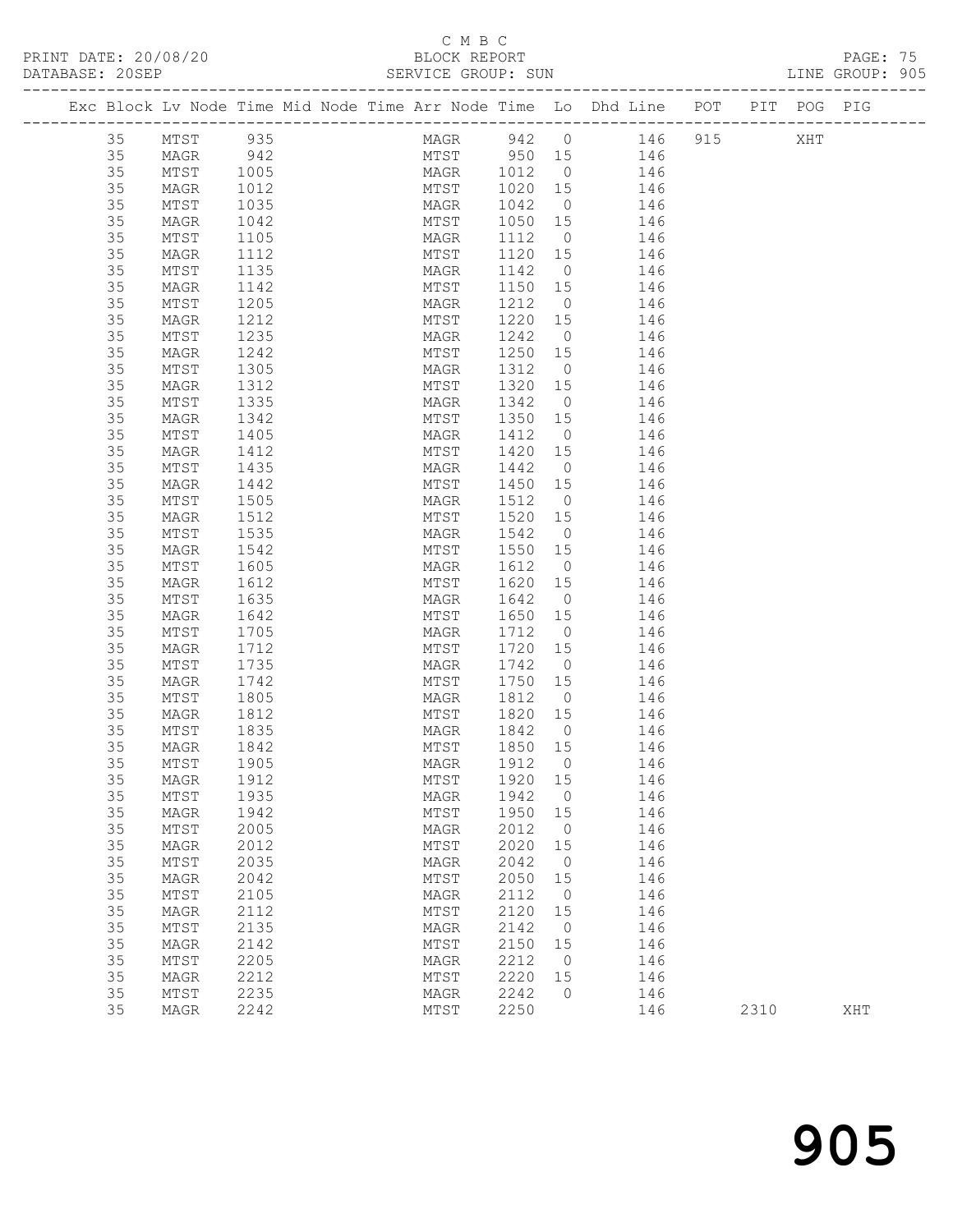| PRINT DATE: 20/08/20<br>DATABASE: 20SEP SERVICE GROUP: SUN LINE GROUP: 920 |                                                                                                                                                                                                                |                                                                                                                                                                                                                                                                                                                                                                                      |                                                                                                                                                                                                                              |  |  | BLOCK REPORT                                                                                          | C M B C |                                                                                                                                                                                                                                                                                   |                                                                                                                                                                |                                                                                                                                                                                                                                                                                |                                                                                                |                        |      | PAGE: 76 |  |
|----------------------------------------------------------------------------|----------------------------------------------------------------------------------------------------------------------------------------------------------------------------------------------------------------|--------------------------------------------------------------------------------------------------------------------------------------------------------------------------------------------------------------------------------------------------------------------------------------------------------------------------------------------------------------------------------------|------------------------------------------------------------------------------------------------------------------------------------------------------------------------------------------------------------------------------|--|--|-------------------------------------------------------------------------------------------------------|---------|-----------------------------------------------------------------------------------------------------------------------------------------------------------------------------------------------------------------------------------------------------------------------------------|----------------------------------------------------------------------------------------------------------------------------------------------------------------|--------------------------------------------------------------------------------------------------------------------------------------------------------------------------------------------------------------------------------------------------------------------------------|------------------------------------------------------------------------------------------------|------------------------|------|----------|--|
| XHT Hamilton CS                                                            |                                                                                                                                                                                                                |                                                                                                                                                                                                                                                                                                                                                                                      |                                                                                                                                                                                                                              |  |  |                                                                                                       |         |                                                                                                                                                                                                                                                                                   |                                                                                                                                                                |                                                                                                                                                                                                                                                                                |                                                                                                |                        |      |          |  |
|                                                                            |                                                                                                                                                                                                                | Exc Block Lv Node Time Mid Node Time Arr Node Time Lo Dhd Line POT PIT POG PIG                                                                                                                                                                                                                                                                                                       |                                                                                                                                                                                                                              |  |  |                                                                                                       |         |                                                                                                                                                                                                                                                                                   |                                                                                                                                                                |                                                                                                                                                                                                                                                                                |                                                                                                |                        |      |          |  |
|                                                                            | 41<br>41<br>41<br>41<br>41<br>41<br>41<br>41<br>41<br>41<br>41<br>41<br>41<br>41<br>41<br>41<br>41<br>41<br>41<br>41<br>41<br>41<br>41<br>41<br>41<br>41<br>41<br>41<br>41<br>41<br>41<br>41<br>41<br>41<br>41 | ULP 820<br>WBVI 836<br>ULP 900 WBVI 916<br>WBVI 916 ULP 930 10<br>ULP 940 WBVI 956 0<br>ULP 940 WBVI 956 0<br>TITE 1010 10<br>WBVI 956<br>ULP 1020<br>WBVI<br>ULP<br>WBVI<br>ULP<br>WBVI<br>ULP<br>WBVI<br>ULP<br>WBVI<br>ULP<br>WBVI<br>ULP<br>WBVI<br>ULP<br>WBVI<br>ULP<br>WBVI<br>ULP<br>WBVI<br>ULP<br>WBVI<br>ULP<br>WBVI<br>ULP<br>WBVI<br>41 ULP 1900<br>WBVI<br>ULP<br>WBVI | 1036<br>1100<br>1116<br>1140<br>1156<br>1220<br>1236<br>1300<br>1316<br>1340<br>1356<br>1420<br>1434<br>1500<br>1514<br>1540<br>1554<br>1620<br>1634<br>1700<br>1714<br>1740<br>1754<br>1820<br>1834<br>1914<br>1940<br>1954 |  |  | ULP<br>WBVI<br>ULP<br>WBVI<br>WBVI<br>$ULP$ <sup>-</sup><br>ULP<br>ULP<br>WBVI<br>ULP                 |         | ULP 1010 10<br>WBVI 1036 0<br>WBVI 1116<br>1130 10<br>1156<br>ULP 1210 10<br>WBVI 1236<br>1250<br>1316<br>1434 0<br>1449 11<br>WBVI 1514<br>1529 11<br>1609 11<br>WBVI 1634<br>ULP 1649 11<br>WBVI 1714 0<br>ULP 1729 11<br>WBVI 1834 0<br>ULP 1849 11<br>1929 11<br>1954<br>2009 | $\overline{0}$<br>$\overline{0}$<br>$\overline{0}$<br>$\overline{0}$<br>10<br>$\overline{0}$<br>$\overline{0}$<br>$\overline{0}$<br>11                         | ULP 850 10 068<br>WBVI 916 0 068<br>ULP 930 10 068<br>068<br>068<br>ULP 1050 10 068<br>068<br>068<br>068<br>068<br>068<br>$ULP$ 1331 9 068<br>WBVI 1356 0 068<br>ULP 1411 9 068<br>$0$ 068<br>068<br>$0 0 068$<br>068<br>WBVI 1754 0 068<br>ULP 1809 11 068<br>WBVI 1914 0 068 | 068<br>068<br>068<br>068<br>068<br>068<br>068<br>068<br>068<br>068<br>068<br>068<br>068<br>068 | WBVI 836 0 068 735 XHT |      |          |  |
|                                                                            | 41<br>41<br>41<br>41<br>41<br>41<br>41<br>41<br>41<br>41<br>41<br>41<br>41<br>41                                                                                                                               | ULP<br>WBVI<br>ULP<br>WBVI<br>ULP<br>WBVI<br>ULP<br>WBVI<br>ULP<br>WBVI<br>ULP<br>WBVI<br>ULP<br>WBVI                                                                                                                                                                                                                                                                                | 2020<br>2034<br>2100<br>2114<br>2140<br>2154<br>2220<br>2234<br>2300<br>2314<br>2340<br>2354<br>2420<br>2434                                                                                                                 |  |  | WBVI<br>ULP<br>WBVI<br>ULP<br>WBVI<br>ULP<br>WBVI<br>ULP<br>WBVI<br>ULP<br>WBVI<br>ULP<br>WBVI<br>ULP |         | 2034<br>2049<br>2114<br>2128<br>2154<br>2208<br>2234<br>2248<br>2314<br>2328<br>2354<br>2408<br>2434<br>2448                                                                                                                                                                      | $\overline{0}$<br>11<br>$\overline{0}$<br>12<br>$\overline{0}$<br>12<br>$\overline{0}$<br>12<br>$\overline{0}$<br>12<br>$\overline{0}$<br>12<br>$\overline{0}$ |                                                                                                                                                                                                                                                                                | 068<br>068<br>068<br>068<br>068<br>068<br>068<br>068<br>068<br>068<br>068<br>068<br>068<br>068 |                        | 2523 | XHT      |  |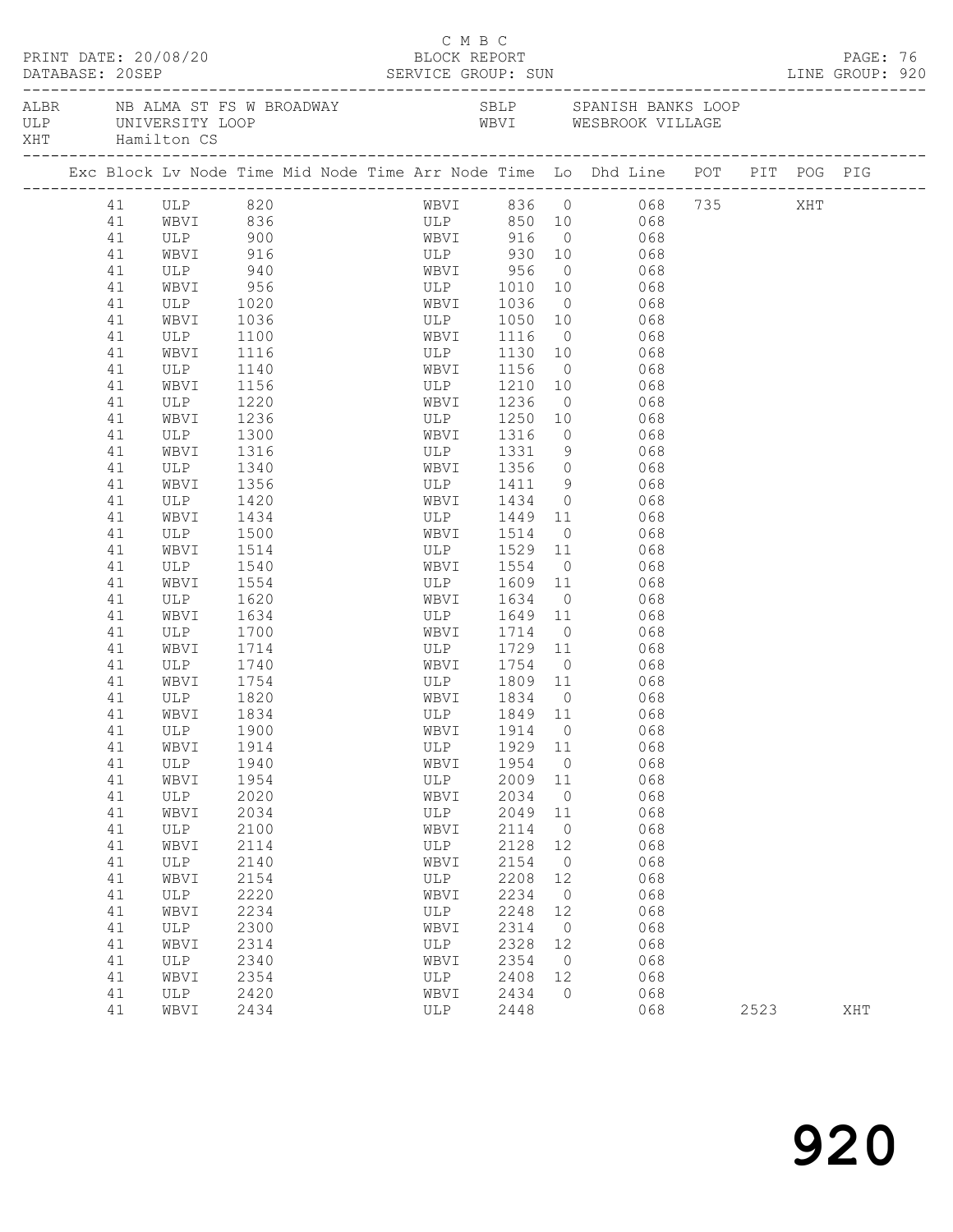## C M B C<br>BLOCK REPORT

PRINT DATE: 20/08/20 BLOCK REPORT PAGE: 77 SERVICE GROUP: SUN ------------------------------------------------------------------------------------------------- Exc Block Lv Node Time Mid Node Time Arr Node Time Lo Dhd Line POT PIT POG PIG ------------------------------------------------------------------------------------------------- SB 43 ALBR 700 SBLP 706 7 042 620 XHT SB 43 SBLP 713 ALBR 725 5 042 SB 43 SBLP 713 ALBR 725 5 042 SB 43 ALBR 730 SBLP 736 7 042 SB 43 SBLP 743 ALBR 755 5 042 SB 43 ALBR 800 SBLP 806 7 042 SB 43 SBLP 813 ALBR 825 5 042 SB 43 ALBR 830 SBLP 836 7 042 SB 43 SBLP 843 ALBR 855 5 042 SB 43 ALBR 900 SBLP 906 7 042 SB 43 SBLP 913 ALBR 925 5 042 SB 43 ALBR 930 SBLP 936 7 042 SB 43 SBLP 943 ALBR 955 5 042 SB 43 ALBR 1000 SBLP 1006 7 042 SB 43 SBLP 1013 ALBR 1025 5 042 SB 43 ALBR 1030 SBLP 1036 7 042 SB 43 SBLP 1043 ALBR 1055 5 042 SB 43 ALBR 1100 SBLP 1106 7 042 SB 43 SBLP 1113 ALBR 1125 5 042 SB 43 ALBR 1130 SBLP 1136 7 042 SB 43 SBLP 1143 ALBR 1155 5 042 SB 43 ALBR 1200 SBLP 1206 7 042 SB 43 SBLP 1213 ALBR 1225 5 042 SB 43 ALBR 1230 SBLP 1237 6 042 SB 43 SBLP 1243 ALBR 1255 5 042 SB 43 ALBR 1300 SBLP 1307 6 042 SB 43 SBLP 1313 ALBR 1325 5 042 SB 43 ALBR 1330 SBLP 1337 6 042 SB 43 SBLP 1343 ALBR 1355 5 042 SB 43 ALBR 1400 SBLP 1407 6 042 SB 43 SBLP 1413 ALBR 1425 5 042 SB 43 ALBR 1430 SBLP 1437 6 042 SB 43 SBLP 1443 ALBR 1455 5 042 SB 43 ALBR 1500 SBLP 1507 6 042 SB 43 SBLP 1513 ALBR 1525 5 042 SB 43 ALBR 1530 SBLP 1537 6 042 SB 43 SBLP 1543 ALBR 1555 5 042 SB 43 ALBR 1600 SBLP 1607 6 042 SB 43 SBLP 1613 ALBR 1625 5 042 SB 43 ALBR 1630 SBLP 1637 6 042 SB 43 SBLP 1643 ALBR 1655 5 042 SB 43 ALBR 1700 SBLP 1707 6 042 SB 43 SBLP 1713 ALBR 1725 5 042 SB 43 ALBR 1730 SBLP 1737 6 042 SB 43 SBLP 1743 ALBR 1755 5 042 SB 43 ALBR 1800 SBLP 1807 6 042 SB 43 SBLP 1813 ALBR 1825 5 042 SB 43 ALBR 1830 SBLP 1837 6 042 SB 43 SBLP 1843 ALBR 1855 5 042 SB 43 ALBR 1900 SBLP 1907 6 042 SB 43 SBLP 1913 ALBR 1925 5 042 SB 43 ALBR 1930 SBLP 1937 6 042 SB 43 SBLP 1943 ALBR 1955 042 2035 XHT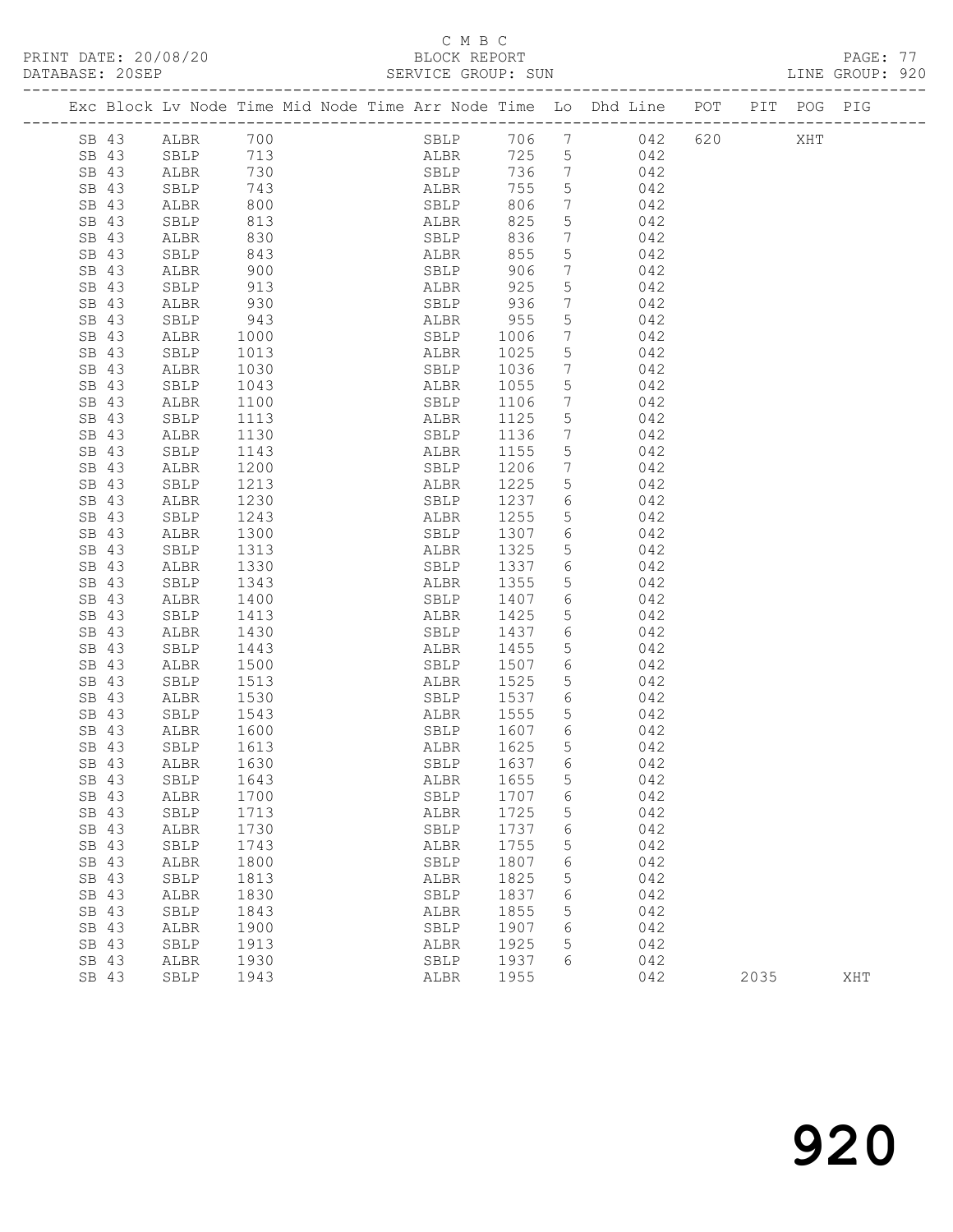| 1252 12 AV & 52 ST<br>1A67 1A AV & 67 ST<br>SDRC SOUTH DELTA REC CENTRE TENS TRIMES TO TENS TRAWWASSEN FIRST NATIONS<br>XHT Hamilton CS<br>Exc Block Lv Node Time Mid Node Time Arr Node Time Lo Dhd Line POT PIT POG PIG<br>TENS 700 1252 712 SDRC 716 19 609 620 XHT<br>51 SDRC 735 1253 740 TENS 752 8 609<br>51 TENS 800 1252 812 SDRC 816 19 609<br>51<br>SDRC<br>51<br>TFNS<br>51<br>SDRC<br>1AEB 940 SDRC 957 8 614<br>51<br>1005<br>1016<br>1016<br>1016<br>1035 1253<br>1040 TFNS<br>1054<br>1054<br>105<br>1035 1253<br>1040 TFNS<br>1054<br>1054<br>609<br>1100<br>1252<br>1113<br>SDRC<br>1118<br>1054<br>60<br>1054<br>60<br>109<br>1054<br>609<br>51<br>SDRC<br>51<br>1A67<br>SDRC<br>51<br>SDRC<br>TFNS<br>51<br>51<br>SDRC<br>1130<br>1AEB 1140 0 614<br>51<br>1140<br>1205<br>1205<br>1216<br>1216<br>1228 7 619<br>1AEB<br>51<br>SDRC<br>1A67<br>51<br>1235 1253 1240 TFNS 1254 6 609<br>51<br>SDRC<br>51<br>1300 1252 1313 SDRC 1318 12 609<br>1330 1AEB 1340 0 614<br>1340 SDRC 1357 8 614<br>TFNS<br>51<br>SDRC<br>1AEB<br>51<br>1405<br>1405<br>1416<br>1416<br>1416<br>1416<br>1467<br>1416<br>1467<br>1416<br>1416<br>SDRC<br>1428<br>7<br>619<br>619<br>1455<br>1253<br>1440 TFNS<br>1454<br>6 609<br>1500<br>1252<br>1514<br>SDRC<br>1519<br>1154<br>1600<br>1519<br>1154<br>1609<br>51<br>SDRC<br>51<br>1A67<br>51<br>${\tt SDRC}$<br>TFNS<br>51<br>1AEB 1540<br>$0$ 614<br>51<br>1530<br>SDRC<br>SDRC 1557 8 614<br>51<br>1AEB<br>1540<br>1605<br>1615<br>1A67 1615 0 619<br>SDRC 1627 8 619<br>51<br>SDRC<br>1A67<br>51<br>1635 1253 1640 TFNS 1653 7 609<br>51<br>SDRC<br>1252 1713 SDRC 1717 13 609<br>51<br>TFNS<br>1700<br>51<br>1730<br>1740<br>1AEB 1740 0 614<br>SDRC 1757 8 614<br>SDRC<br>1AEB<br>51<br>51 SDRC 1805 1A67 1815 0 619<br>8<br>51<br>1827<br>619<br>1A67<br>1815<br>SDRC<br>51<br>1835<br>1852<br>609<br>SDRC<br>1253<br>1839 TFNS<br>8<br>609<br>51<br>TFNS<br>1900<br>1252<br>1913<br>${\tt SDRC}$<br>1917<br>13<br>51<br>1930<br>1940<br>614<br>SDRC<br>1AEB<br>$\circ$ | PRINT DATE: 20/08/20 |      |      |  | C M B C | BLOCK REPORT |     |     |  | PAGE: 78 |  |
|--------------------------------------------------------------------------------------------------------------------------------------------------------------------------------------------------------------------------------------------------------------------------------------------------------------------------------------------------------------------------------------------------------------------------------------------------------------------------------------------------------------------------------------------------------------------------------------------------------------------------------------------------------------------------------------------------------------------------------------------------------------------------------------------------------------------------------------------------------------------------------------------------------------------------------------------------------------------------------------------------------------------------------------------------------------------------------------------------------------------------------------------------------------------------------------------------------------------------------------------------------------------------------------------------------------------------------------------------------------------------------------------------------------------------------------------------------------------------------------------------------------------------------------------------------------------------------------------------------------------------------------------------------------------------------------------------------------------------------------------------------------------------------------------------------------------------------------------------------------------------------------------------------------------------------------------------------------------------------------------------------------------------------|----------------------|------|------|--|---------|--------------|-----|-----|--|----------|--|
|                                                                                                                                                                                                                                                                                                                                                                                                                                                                                                                                                                                                                                                                                                                                                                                                                                                                                                                                                                                                                                                                                                                                                                                                                                                                                                                                                                                                                                                                                                                                                                                                                                                                                                                                                                                                                                                                                                                                                                                                                                |                      |      |      |  |         |              |     |     |  |          |  |
|                                                                                                                                                                                                                                                                                                                                                                                                                                                                                                                                                                                                                                                                                                                                                                                                                                                                                                                                                                                                                                                                                                                                                                                                                                                                                                                                                                                                                                                                                                                                                                                                                                                                                                                                                                                                                                                                                                                                                                                                                                |                      |      |      |  |         |              |     |     |  |          |  |
|                                                                                                                                                                                                                                                                                                                                                                                                                                                                                                                                                                                                                                                                                                                                                                                                                                                                                                                                                                                                                                                                                                                                                                                                                                                                                                                                                                                                                                                                                                                                                                                                                                                                                                                                                                                                                                                                                                                                                                                                                                |                      |      |      |  |         |              |     |     |  |          |  |
|                                                                                                                                                                                                                                                                                                                                                                                                                                                                                                                                                                                                                                                                                                                                                                                                                                                                                                                                                                                                                                                                                                                                                                                                                                                                                                                                                                                                                                                                                                                                                                                                                                                                                                                                                                                                                                                                                                                                                                                                                                |                      |      |      |  |         |              |     |     |  |          |  |
|                                                                                                                                                                                                                                                                                                                                                                                                                                                                                                                                                                                                                                                                                                                                                                                                                                                                                                                                                                                                                                                                                                                                                                                                                                                                                                                                                                                                                                                                                                                                                                                                                                                                                                                                                                                                                                                                                                                                                                                                                                |                      |      |      |  |         |              |     |     |  |          |  |
|                                                                                                                                                                                                                                                                                                                                                                                                                                                                                                                                                                                                                                                                                                                                                                                                                                                                                                                                                                                                                                                                                                                                                                                                                                                                                                                                                                                                                                                                                                                                                                                                                                                                                                                                                                                                                                                                                                                                                                                                                                |                      |      |      |  |         |              |     |     |  |          |  |
|                                                                                                                                                                                                                                                                                                                                                                                                                                                                                                                                                                                                                                                                                                                                                                                                                                                                                                                                                                                                                                                                                                                                                                                                                                                                                                                                                                                                                                                                                                                                                                                                                                                                                                                                                                                                                                                                                                                                                                                                                                |                      |      |      |  |         |              |     |     |  |          |  |
|                                                                                                                                                                                                                                                                                                                                                                                                                                                                                                                                                                                                                                                                                                                                                                                                                                                                                                                                                                                                                                                                                                                                                                                                                                                                                                                                                                                                                                                                                                                                                                                                                                                                                                                                                                                                                                                                                                                                                                                                                                |                      |      |      |  |         |              |     |     |  |          |  |
|                                                                                                                                                                                                                                                                                                                                                                                                                                                                                                                                                                                                                                                                                                                                                                                                                                                                                                                                                                                                                                                                                                                                                                                                                                                                                                                                                                                                                                                                                                                                                                                                                                                                                                                                                                                                                                                                                                                                                                                                                                |                      |      |      |  |         |              |     |     |  |          |  |
|                                                                                                                                                                                                                                                                                                                                                                                                                                                                                                                                                                                                                                                                                                                                                                                                                                                                                                                                                                                                                                                                                                                                                                                                                                                                                                                                                                                                                                                                                                                                                                                                                                                                                                                                                                                                                                                                                                                                                                                                                                |                      |      |      |  |         |              |     |     |  |          |  |
|                                                                                                                                                                                                                                                                                                                                                                                                                                                                                                                                                                                                                                                                                                                                                                                                                                                                                                                                                                                                                                                                                                                                                                                                                                                                                                                                                                                                                                                                                                                                                                                                                                                                                                                                                                                                                                                                                                                                                                                                                                |                      |      |      |  |         |              |     |     |  |          |  |
|                                                                                                                                                                                                                                                                                                                                                                                                                                                                                                                                                                                                                                                                                                                                                                                                                                                                                                                                                                                                                                                                                                                                                                                                                                                                                                                                                                                                                                                                                                                                                                                                                                                                                                                                                                                                                                                                                                                                                                                                                                |                      |      |      |  |         |              |     |     |  |          |  |
|                                                                                                                                                                                                                                                                                                                                                                                                                                                                                                                                                                                                                                                                                                                                                                                                                                                                                                                                                                                                                                                                                                                                                                                                                                                                                                                                                                                                                                                                                                                                                                                                                                                                                                                                                                                                                                                                                                                                                                                                                                |                      |      |      |  |         |              |     |     |  |          |  |
|                                                                                                                                                                                                                                                                                                                                                                                                                                                                                                                                                                                                                                                                                                                                                                                                                                                                                                                                                                                                                                                                                                                                                                                                                                                                                                                                                                                                                                                                                                                                                                                                                                                                                                                                                                                                                                                                                                                                                                                                                                |                      |      |      |  |         |              |     |     |  |          |  |
|                                                                                                                                                                                                                                                                                                                                                                                                                                                                                                                                                                                                                                                                                                                                                                                                                                                                                                                                                                                                                                                                                                                                                                                                                                                                                                                                                                                                                                                                                                                                                                                                                                                                                                                                                                                                                                                                                                                                                                                                                                |                      |      |      |  |         |              |     |     |  |          |  |
|                                                                                                                                                                                                                                                                                                                                                                                                                                                                                                                                                                                                                                                                                                                                                                                                                                                                                                                                                                                                                                                                                                                                                                                                                                                                                                                                                                                                                                                                                                                                                                                                                                                                                                                                                                                                                                                                                                                                                                                                                                |                      |      |      |  |         |              |     |     |  |          |  |
|                                                                                                                                                                                                                                                                                                                                                                                                                                                                                                                                                                                                                                                                                                                                                                                                                                                                                                                                                                                                                                                                                                                                                                                                                                                                                                                                                                                                                                                                                                                                                                                                                                                                                                                                                                                                                                                                                                                                                                                                                                |                      |      |      |  |         |              |     |     |  |          |  |
|                                                                                                                                                                                                                                                                                                                                                                                                                                                                                                                                                                                                                                                                                                                                                                                                                                                                                                                                                                                                                                                                                                                                                                                                                                                                                                                                                                                                                                                                                                                                                                                                                                                                                                                                                                                                                                                                                                                                                                                                                                |                      |      |      |  |         |              |     |     |  |          |  |
|                                                                                                                                                                                                                                                                                                                                                                                                                                                                                                                                                                                                                                                                                                                                                                                                                                                                                                                                                                                                                                                                                                                                                                                                                                                                                                                                                                                                                                                                                                                                                                                                                                                                                                                                                                                                                                                                                                                                                                                                                                |                      |      |      |  |         |              |     |     |  |          |  |
|                                                                                                                                                                                                                                                                                                                                                                                                                                                                                                                                                                                                                                                                                                                                                                                                                                                                                                                                                                                                                                                                                                                                                                                                                                                                                                                                                                                                                                                                                                                                                                                                                                                                                                                                                                                                                                                                                                                                                                                                                                |                      |      |      |  |         |              |     |     |  |          |  |
|                                                                                                                                                                                                                                                                                                                                                                                                                                                                                                                                                                                                                                                                                                                                                                                                                                                                                                                                                                                                                                                                                                                                                                                                                                                                                                                                                                                                                                                                                                                                                                                                                                                                                                                                                                                                                                                                                                                                                                                                                                |                      |      |      |  |         |              |     |     |  |          |  |
|                                                                                                                                                                                                                                                                                                                                                                                                                                                                                                                                                                                                                                                                                                                                                                                                                                                                                                                                                                                                                                                                                                                                                                                                                                                                                                                                                                                                                                                                                                                                                                                                                                                                                                                                                                                                                                                                                                                                                                                                                                |                      |      |      |  |         |              |     |     |  |          |  |
|                                                                                                                                                                                                                                                                                                                                                                                                                                                                                                                                                                                                                                                                                                                                                                                                                                                                                                                                                                                                                                                                                                                                                                                                                                                                                                                                                                                                                                                                                                                                                                                                                                                                                                                                                                                                                                                                                                                                                                                                                                |                      |      |      |  |         |              |     |     |  |          |  |
|                                                                                                                                                                                                                                                                                                                                                                                                                                                                                                                                                                                                                                                                                                                                                                                                                                                                                                                                                                                                                                                                                                                                                                                                                                                                                                                                                                                                                                                                                                                                                                                                                                                                                                                                                                                                                                                                                                                                                                                                                                |                      |      |      |  |         |              |     |     |  |          |  |
|                                                                                                                                                                                                                                                                                                                                                                                                                                                                                                                                                                                                                                                                                                                                                                                                                                                                                                                                                                                                                                                                                                                                                                                                                                                                                                                                                                                                                                                                                                                                                                                                                                                                                                                                                                                                                                                                                                                                                                                                                                |                      |      |      |  |         |              |     |     |  |          |  |
|                                                                                                                                                                                                                                                                                                                                                                                                                                                                                                                                                                                                                                                                                                                                                                                                                                                                                                                                                                                                                                                                                                                                                                                                                                                                                                                                                                                                                                                                                                                                                                                                                                                                                                                                                                                                                                                                                                                                                                                                                                |                      |      |      |  |         |              |     |     |  |          |  |
|                                                                                                                                                                                                                                                                                                                                                                                                                                                                                                                                                                                                                                                                                                                                                                                                                                                                                                                                                                                                                                                                                                                                                                                                                                                                                                                                                                                                                                                                                                                                                                                                                                                                                                                                                                                                                                                                                                                                                                                                                                |                      |      |      |  |         |              |     |     |  |          |  |
|                                                                                                                                                                                                                                                                                                                                                                                                                                                                                                                                                                                                                                                                                                                                                                                                                                                                                                                                                                                                                                                                                                                                                                                                                                                                                                                                                                                                                                                                                                                                                                                                                                                                                                                                                                                                                                                                                                                                                                                                                                |                      |      |      |  |         |              |     |     |  |          |  |
|                                                                                                                                                                                                                                                                                                                                                                                                                                                                                                                                                                                                                                                                                                                                                                                                                                                                                                                                                                                                                                                                                                                                                                                                                                                                                                                                                                                                                                                                                                                                                                                                                                                                                                                                                                                                                                                                                                                                                                                                                                |                      |      |      |  |         |              |     |     |  |          |  |
|                                                                                                                                                                                                                                                                                                                                                                                                                                                                                                                                                                                                                                                                                                                                                                                                                                                                                                                                                                                                                                                                                                                                                                                                                                                                                                                                                                                                                                                                                                                                                                                                                                                                                                                                                                                                                                                                                                                                                                                                                                |                      |      |      |  |         |              |     |     |  |          |  |
|                                                                                                                                                                                                                                                                                                                                                                                                                                                                                                                                                                                                                                                                                                                                                                                                                                                                                                                                                                                                                                                                                                                                                                                                                                                                                                                                                                                                                                                                                                                                                                                                                                                                                                                                                                                                                                                                                                                                                                                                                                |                      |      |      |  |         |              |     |     |  |          |  |
|                                                                                                                                                                                                                                                                                                                                                                                                                                                                                                                                                                                                                                                                                                                                                                                                                                                                                                                                                                                                                                                                                                                                                                                                                                                                                                                                                                                                                                                                                                                                                                                                                                                                                                                                                                                                                                                                                                                                                                                                                                |                      |      |      |  |         |              |     |     |  |          |  |
|                                                                                                                                                                                                                                                                                                                                                                                                                                                                                                                                                                                                                                                                                                                                                                                                                                                                                                                                                                                                                                                                                                                                                                                                                                                                                                                                                                                                                                                                                                                                                                                                                                                                                                                                                                                                                                                                                                                                                                                                                                |                      |      |      |  |         |              |     |     |  |          |  |
|                                                                                                                                                                                                                                                                                                                                                                                                                                                                                                                                                                                                                                                                                                                                                                                                                                                                                                                                                                                                                                                                                                                                                                                                                                                                                                                                                                                                                                                                                                                                                                                                                                                                                                                                                                                                                                                                                                                                                                                                                                |                      |      |      |  |         |              |     |     |  |          |  |
|                                                                                                                                                                                                                                                                                                                                                                                                                                                                                                                                                                                                                                                                                                                                                                                                                                                                                                                                                                                                                                                                                                                                                                                                                                                                                                                                                                                                                                                                                                                                                                                                                                                                                                                                                                                                                                                                                                                                                                                                                                |                      |      |      |  |         |              |     |     |  |          |  |
|                                                                                                                                                                                                                                                                                                                                                                                                                                                                                                                                                                                                                                                                                                                                                                                                                                                                                                                                                                                                                                                                                                                                                                                                                                                                                                                                                                                                                                                                                                                                                                                                                                                                                                                                                                                                                                                                                                                                                                                                                                |                      |      |      |  |         |              |     |     |  |          |  |
|                                                                                                                                                                                                                                                                                                                                                                                                                                                                                                                                                                                                                                                                                                                                                                                                                                                                                                                                                                                                                                                                                                                                                                                                                                                                                                                                                                                                                                                                                                                                                                                                                                                                                                                                                                                                                                                                                                                                                                                                                                |                      |      |      |  |         |              |     |     |  |          |  |
|                                                                                                                                                                                                                                                                                                                                                                                                                                                                                                                                                                                                                                                                                                                                                                                                                                                                                                                                                                                                                                                                                                                                                                                                                                                                                                                                                                                                                                                                                                                                                                                                                                                                                                                                                                                                                                                                                                                                                                                                                                | 51                   | 1AEB | 1940 |  | SDRC    | 1957         | - 8 | 614 |  |          |  |
| 51<br>2005<br>2015<br>619<br>SDRC<br>1A67<br>$\overline{0}$                                                                                                                                                                                                                                                                                                                                                                                                                                                                                                                                                                                                                                                                                                                                                                                                                                                                                                                                                                                                                                                                                                                                                                                                                                                                                                                                                                                                                                                                                                                                                                                                                                                                                                                                                                                                                                                                                                                                                                    |                      |      |      |  |         |              |     |     |  |          |  |
| 51<br>${\tt SDRC}$<br>2025<br>619<br>1A67<br>2015<br>10                                                                                                                                                                                                                                                                                                                                                                                                                                                                                                                                                                                                                                                                                                                                                                                                                                                                                                                                                                                                                                                                                                                                                                                                                                                                                                                                                                                                                                                                                                                                                                                                                                                                                                                                                                                                                                                                                                                                                                        |                      |      |      |  |         |              |     |     |  |          |  |
| 51<br>2035 1253<br>2052<br>609<br>SDRC<br>2039 TFNS<br>2121<br>XHT                                                                                                                                                                                                                                                                                                                                                                                                                                                                                                                                                                                                                                                                                                                                                                                                                                                                                                                                                                                                                                                                                                                                                                                                                                                                                                                                                                                                                                                                                                                                                                                                                                                                                                                                                                                                                                                                                                                                                             |                      |      |      |  |         |              |     |     |  |          |  |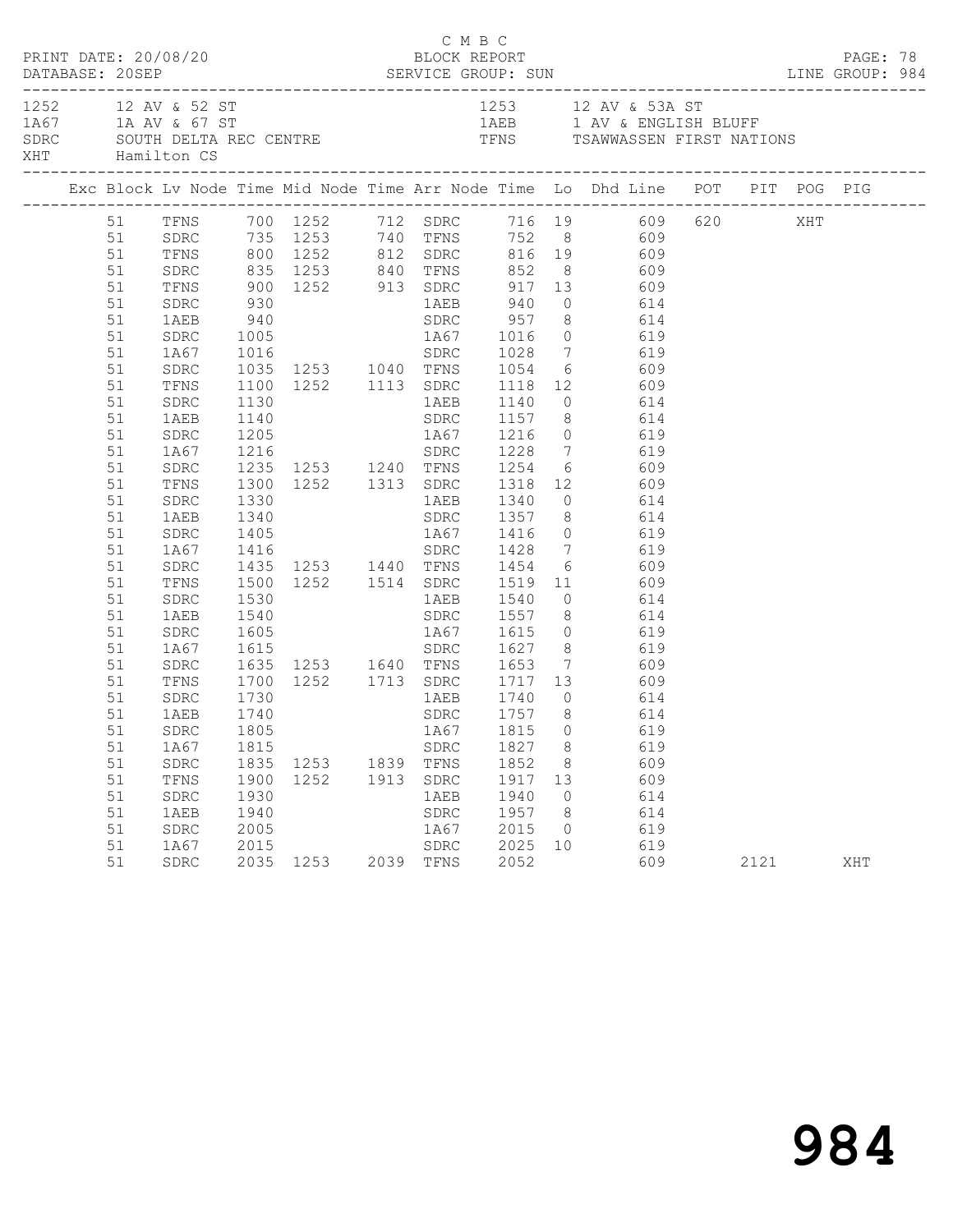PRINT DATE: 20/08/20 BLOCK REPORT DATABASE: 20SEP

#### C M B C<br>BLOCK REPORT

PAGE: 79<br>LINE GROUP: 984

|  |    |              |      |           |      |      |      |                 | Exc Block Lv Node Time Mid Node Time Arr Node Time Lo Dhd Line POT |     |      | PIT POG PIG |     |
|--|----|--------------|------|-----------|------|------|------|-----------------|--------------------------------------------------------------------|-----|------|-------------|-----|
|  | 52 | SDRC         | 905  |           |      | 1A67 | 915  | $\circ$         | 619                                                                | 825 |      | XHT         |     |
|  | 52 | 1A67         | 915  |           |      | SDRC | 927  | 8 <sup>8</sup>  | 619                                                                |     |      |             |     |
|  | 52 | SDRC         | 935  | 1253 940  |      | TFNS | 954  | 6               | 609                                                                |     |      |             |     |
|  | 52 | TFNS         | 1000 | 1252 1013 |      | SDRC | 1017 | 13              | 609                                                                |     |      |             |     |
|  | 52 | ${\tt SDRC}$ | 1030 |           |      | 1AEB | 1040 | $\overline{0}$  | 614                                                                |     |      |             |     |
|  | 52 | 1AEB         | 1040 |           |      | SDRC | 1057 | 8               | 614                                                                |     |      |             |     |
|  | 52 | SDRC         | 1105 |           |      | 1A67 | 1116 | $\circ$         | 619                                                                |     |      |             |     |
|  | 52 | 1A67         | 1116 |           |      | SDRC | 1128 | $7\phantom{.0}$ | 619                                                                |     |      |             |     |
|  | 52 | SDRC         | 1135 | 1253 1140 |      | TFNS | 1154 | 6               | 609                                                                |     |      |             |     |
|  | 52 | TFNS         | 1200 | 1252 1213 |      | SDRC | 1218 | 12              | 609                                                                |     |      |             |     |
|  | 52 | SDRC         | 1230 |           |      | 1AEB | 1240 | $\circ$         | 614                                                                |     |      |             |     |
|  | 52 | 1AEB         | 1240 |           |      | SDRC | 1257 | 8 <sup>8</sup>  | 614                                                                |     |      |             |     |
|  | 52 | SDRC         | 1305 |           |      | 1A67 | 1316 | $\circ$         | 619                                                                |     |      |             |     |
|  | 52 | 1A67         | 1316 |           |      | SDRC | 1328 | $\overline{7}$  | 619                                                                |     |      |             |     |
|  | 52 | SDRC         | 1335 | 1253 1340 |      | TFNS | 1354 | 6               | 609                                                                |     |      |             |     |
|  | 52 | TFNS         | 1400 | 1252 1413 |      | SDRC | 1418 | 12              | 609                                                                |     |      |             |     |
|  | 52 | SDRC         | 1430 |           |      | 1AEB | 1440 | $\overline{0}$  | 614                                                                |     |      |             |     |
|  | 52 | 1AEB         | 1440 |           |      | SDRC | 1457 | 8 <sup>8</sup>  | 614                                                                |     |      |             |     |
|  | 52 | ${\tt SDRC}$ | 1505 |           |      | 1A67 | 1515 | $\overline{0}$  | 619                                                                |     |      |             |     |
|  | 52 | 1A67         | 1515 |           |      | SDRC | 1527 | 8 <sup>8</sup>  | 619                                                                |     |      |             |     |
|  | 52 | SDRC         | 1535 | 1253 1540 |      | TFNS | 1554 | 6               | 609                                                                |     |      |             |     |
|  | 52 | TFNS         | 1600 | 1252 1613 |      | SDRC | 1617 | 13              | 609                                                                |     |      |             |     |
|  | 52 | SDRC         | 1630 |           |      | 1AEB | 1640 | $\overline{0}$  | 614                                                                |     |      |             |     |
|  | 52 | 1AEB         | 1640 |           |      | SDRC | 1657 | 8 <sup>8</sup>  | 614                                                                |     |      |             |     |
|  | 52 | SDRC         | 1705 |           |      | 1A67 | 1715 | $\overline{0}$  | 619                                                                |     |      |             |     |
|  | 52 | 1A67         | 1715 |           |      | SDRC | 1727 | 8 <sup>8</sup>  | 619                                                                |     |      |             |     |
|  | 52 | SDRC         | 1735 | 1253 1739 |      | TFNS | 1752 | 8               | 609                                                                |     |      |             |     |
|  | 52 | TFNS         | 1800 | 1252      | 1813 | SDRC | 1817 | 13              | 609                                                                |     |      |             |     |
|  | 52 | SDRC         | 1830 |           |      | 1AEB | 1840 | $\overline{0}$  | 614                                                                |     |      |             |     |
|  | 52 | 1AEB         | 1840 |           |      | SDRC | 1857 | 8               | 614                                                                |     |      |             |     |
|  | 52 | SDRC         | 1905 |           |      | 1A67 | 1915 | $\circ$         | 619                                                                |     |      |             |     |
|  | 52 | 1A67         | 1915 |           |      | SDRC | 1926 | 9               | 619                                                                |     |      |             |     |
|  | 52 | SDRC         | 1935 | 1253 1939 |      | TFNS | 1952 | 8               | 609                                                                |     |      |             |     |
|  | 52 | TFNS         | 2000 | 1252      | 2011 | SDRC | 2015 |                 | 609                                                                |     | 2041 |             | XHT |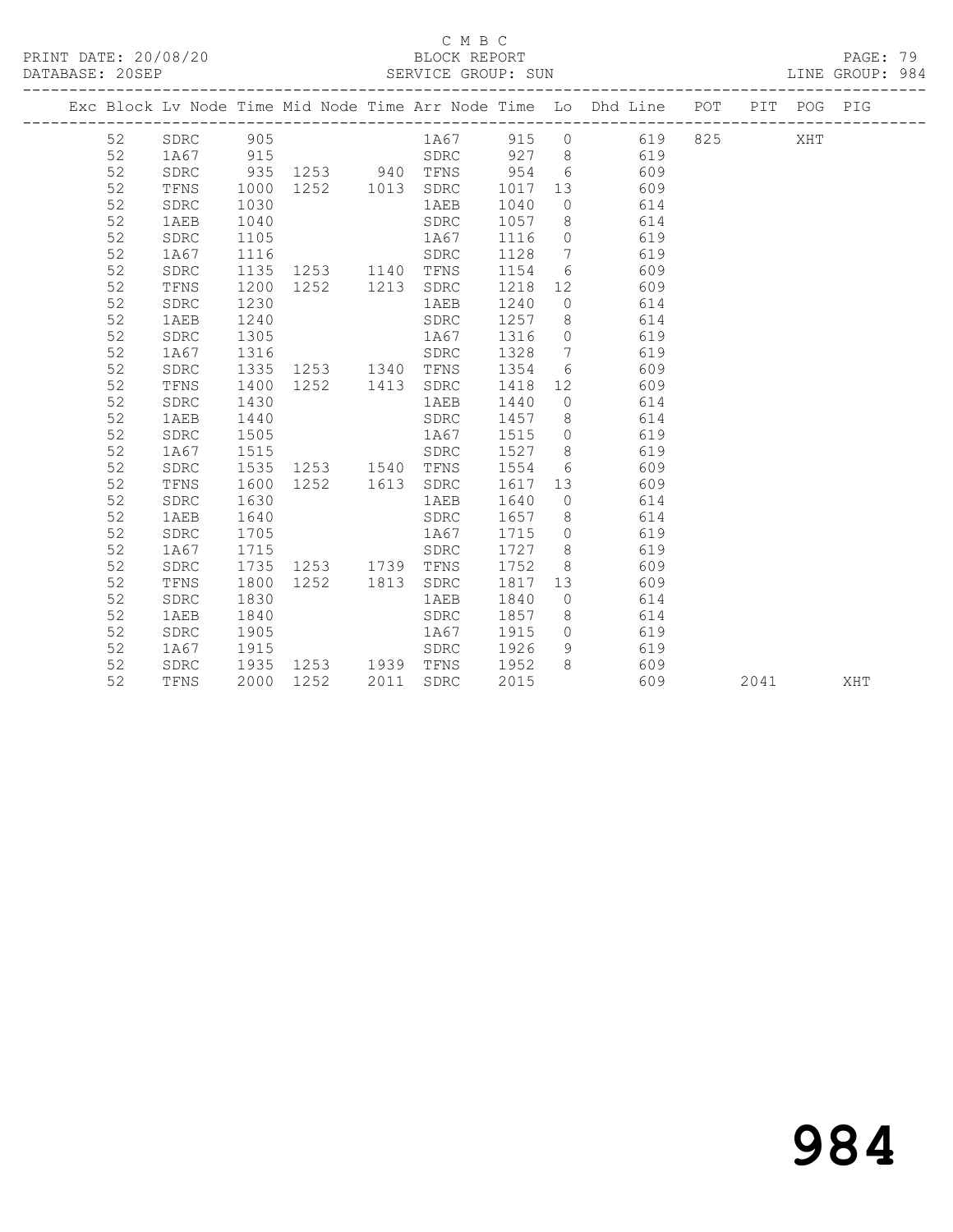| PRINT DATE: 20/08/20<br>DATABASE: 20SEP SERVICE GROUP: SUN LINE GROUP: 986<br>DATABASE: 20SEP |  |          |                                           |                                                                                |  | BLOCK REPORT | C M B C |                                     |                |                                                                                  |     |                        |      | PAGE: 80 |  |
|-----------------------------------------------------------------------------------------------|--|----------|-------------------------------------------|--------------------------------------------------------------------------------|--|--------------|---------|-------------------------------------|----------------|----------------------------------------------------------------------------------|-----|------------------------|------|----------|--|
|                                                                                               |  |          | 46RR 46A ST & RIVER RD<br>XHT Hamilton CS | HP62 HOLLY PARK & 62 ST CADA LADX LADNER EXCHANGE                              |  |              |         |                                     |                |                                                                                  |     | FECO FERRY & COMMODORE |      |          |  |
|                                                                                               |  |          |                                           | Exc Block Lv Node Time Mid Node Time Arr Node Time Lo Dhd Line POT PIT POG PIG |  |              |         |                                     |                |                                                                                  |     |                        |      |          |  |
|                                                                                               |  |          |                                           | 71 LADX 845<br>71 46RR 852<br>71 LADX 920                                      |  |              |         |                                     |                |                                                                                  |     | 46RR 852 0 616 810 XHT |      |          |  |
|                                                                                               |  |          |                                           |                                                                                |  |              |         |                                     |                |                                                                                  |     |                        |      |          |  |
|                                                                                               |  |          |                                           |                                                                                |  |              |         |                                     |                |                                                                                  |     |                        |      |          |  |
|                                                                                               |  | 71       | HP62                                      | 927 LADX 932 8 617                                                             |  |              |         |                                     |                |                                                                                  |     |                        |      |          |  |
|                                                                                               |  | 71       | LADX                                      | $940$<br>949<br>1005                                                           |  |              |         | FECO 949 0 618                      |                |                                                                                  |     |                        |      |          |  |
|                                                                                               |  | 71       | FECO<br>LADX                              |                                                                                |  |              |         | LADX 958<br>46RR 1011               |                | $\begin{array}{ccc} 7 & \phantom{00} & 618 \\ 0 & \phantom{0} & 616 \end{array}$ |     |                        |      |          |  |
|                                                                                               |  | 71       |                                           |                                                                                |  |              |         | LADX 1022                           |                | 18 616                                                                           |     |                        |      |          |  |
|                                                                                               |  | 71<br>71 | 46RR                                      | 1011<br>1040                                                                   |  |              |         |                                     | $\overline{0}$ |                                                                                  |     |                        |      |          |  |
|                                                                                               |  | 71       | LADX                                      | 1048                                                                           |  |              |         | HP62 1048                           |                | 617                                                                              | 617 |                        |      |          |  |
|                                                                                               |  | 71       | HP62<br>LADX                              | 1100                                                                           |  |              |         | LADX 1053<br>FECO 1110              | $\overline{0}$ | $\frac{1}{2}$                                                                    | 618 |                        |      |          |  |
|                                                                                               |  | 71       | FECO                                      | 1110                                                                           |  |              |         | LADX 1121 4 618                     |                |                                                                                  |     |                        |      |          |  |
|                                                                                               |  | 71       | LADX                                      | 1125                                                                           |  |              |         | 46RR 1131                           |                | 0 616                                                                            |     |                        |      |          |  |
|                                                                                               |  | 71       | 46RR                                      | 1131                                                                           |  |              |         |                                     |                | 18 616                                                                           |     |                        |      |          |  |
|                                                                                               |  | 71       | LADX                                      | 1200                                                                           |  |              |         | LADX 1142<br>HP62 1208              | $\overline{0}$ |                                                                                  | 617 |                        |      |          |  |
|                                                                                               |  | 71       | HP62                                      | 1208                                                                           |  |              |         | LADX 1213                           |                | 7 617                                                                            |     |                        |      |          |  |
|                                                                                               |  | 71       | LADX                                      | 1220                                                                           |  |              |         | FECO 1230                           | $\overline{0}$ | 618                                                                              |     |                        |      |          |  |
|                                                                                               |  | 71       | FECO                                      | 1230                                                                           |  | LADX         |         |                                     |                | $\frac{4}{2}$ 618                                                                |     |                        |      |          |  |
|                                                                                               |  | 71       | LADX                                      | 1245                                                                           |  |              |         | LADX 1241<br>46RR 1252              | $\overline{0}$ |                                                                                  | 616 |                        |      |          |  |
|                                                                                               |  | 71       | 46RR                                      | 1252                                                                           |  |              |         | LADX 1303 17 616                    |                |                                                                                  |     |                        |      |          |  |
|                                                                                               |  | 71       | LADX                                      | 1320                                                                           |  |              |         | HP62 1328                           | $\overline{0}$ | 617                                                                              |     |                        |      |          |  |
|                                                                                               |  | 71       | HP62                                      | 1328                                                                           |  | LADX         |         |                                     |                | 7 617                                                                            |     |                        |      |          |  |
|                                                                                               |  | 71       | LADX                                      | 1340                                                                           |  |              |         | LADX 1333<br>FECO 1350<br>LADX 1401 |                |                                                                                  |     |                        |      |          |  |
|                                                                                               |  | 71       | FECO                                      | 1350                                                                           |  |              |         |                                     |                | $\begin{array}{ccc} 0 & & 618 \\ 4 & & 618 \end{array}$                          |     |                        |      |          |  |
|                                                                                               |  | 71       | LADX                                      | 1405                                                                           |  |              |         | 46RR 1411                           |                | 0 616                                                                            |     |                        |      |          |  |
|                                                                                               |  | 71       | 46RR                                      | 1411                                                                           |  | LADX         |         | 1422                                |                | 18 616                                                                           |     |                        |      |          |  |
|                                                                                               |  | 71       | LADX                                      | 1440                                                                           |  |              |         |                                     | $\overline{0}$ |                                                                                  | 617 |                        |      |          |  |
|                                                                                               |  | 71       | HP62                                      |                                                                                |  |              |         |                                     |                | 8 617                                                                            |     |                        |      |          |  |
|                                                                                               |  | 71       | LADX                                      | $1447$<br>1500<br>1500                                                         |  |              |         | FECO 1509 0 618                     |                |                                                                                  |     |                        |      |          |  |
|                                                                                               |  | 71       | FECO                                      | 1509                                                                           |  |              |         | LADX 1519 6 618                     |                |                                                                                  |     |                        |      |          |  |
|                                                                                               |  | 71       | LADX                                      | 1525                                                                           |  |              |         | 46RR 1531 0 616<br>LADX 1542 18 616 |                |                                                                                  |     |                        |      |          |  |
|                                                                                               |  | 71       | 46RR                                      | 1531                                                                           |  |              |         |                                     |                |                                                                                  |     |                        |      |          |  |
|                                                                                               |  |          | 71 LADX 1600                              |                                                                                |  |              |         | HP62 1607 0 617                     |                |                                                                                  |     |                        |      |          |  |
|                                                                                               |  | 71       | HP62                                      | 1607                                                                           |  | LADX         |         | 1612                                | 8              |                                                                                  | 617 |                        |      |          |  |
|                                                                                               |  | 71       | LADX                                      | 1620                                                                           |  | FECO         |         | 1629                                | $\circ$        |                                                                                  | 618 |                        |      |          |  |
|                                                                                               |  | 71       | FECO                                      | 1629                                                                           |  | LADX         |         | 1639                                | 6              |                                                                                  | 618 |                        |      |          |  |
|                                                                                               |  | 71       | LADX                                      | 1645                                                                           |  | 46RR         |         | 1651                                | 0              |                                                                                  | 616 |                        |      |          |  |
|                                                                                               |  | 71       | 46RR                                      | 1651                                                                           |  | LADX         |         | 1702                                | 18             |                                                                                  | 616 |                        |      |          |  |
|                                                                                               |  | 71       | LADX                                      | 1720                                                                           |  | HP62         |         | 1727                                | 0              |                                                                                  | 617 |                        |      |          |  |
|                                                                                               |  | 71       | HP62                                      | 1727                                                                           |  | LADX         |         | 1732                                | 8              |                                                                                  | 617 |                        |      |          |  |
|                                                                                               |  | 71       | LADX                                      | 1740                                                                           |  | FECO         |         | 1749                                | 0              |                                                                                  | 618 |                        |      |          |  |
|                                                                                               |  | 71       | FECO                                      | 1749                                                                           |  | LADX         |         | 1759                                | 6              |                                                                                  | 618 |                        |      |          |  |
|                                                                                               |  | 71       | LADX                                      | 1805                                                                           |  | 46RR         |         | 1811                                | $\circ$        |                                                                                  | 616 |                        |      |          |  |
|                                                                                               |  | 71       | 46RR                                      | 1811                                                                           |  | LADX         |         | 1822                                | 18             |                                                                                  | 616 |                        |      |          |  |
|                                                                                               |  | 71       | LADX                                      | 1840                                                                           |  | HP62         |         | 1847                                | $\Omega$       |                                                                                  | 617 |                        |      |          |  |
|                                                                                               |  | 71       | HP62                                      | 1847                                                                           |  | LADX         |         | 1852                                |                |                                                                                  | 617 |                        | 1927 | XHT      |  |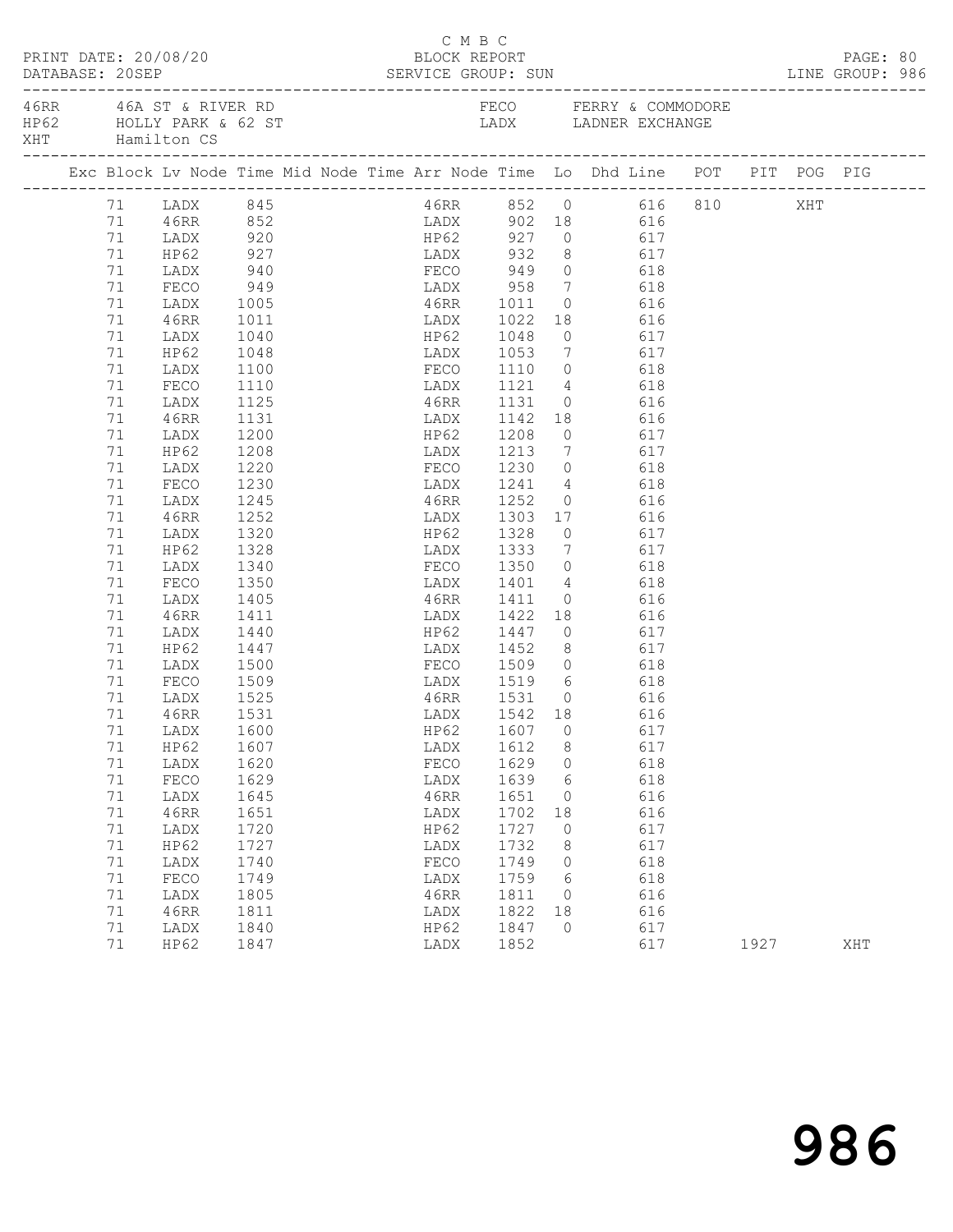PRINT DATE: 20/08/20 BLOCK REPORT PAGE: 81 DATABASE: 20SEP

# C M B C<br>BLOCK REPORT

| DAIADASE. ZUSEF |      |      |  | ODAVICE GAOUF, OUN |         |                |                                                                                |  |     | DINE GROUP. 200 |
|-----------------|------|------|--|--------------------|---------|----------------|--------------------------------------------------------------------------------|--|-----|-----------------|
|                 |      |      |  |                    |         |                | Exc Block Lv Node Time Mid Node Time Arr Node Time Lo Dhd Line POT PIT POG PIG |  |     |                 |
| 72 LADX         |      | 925  |  |                    |         |                | 46RR 932 0 616 850                                                             |  | XHT |                 |
| 72              | 46RR | 932  |  |                    |         |                | LADX 942 18 616                                                                |  |     |                 |
| 72              | LADX | 1000 |  |                    |         |                | HP62 1008 0 617                                                                |  |     |                 |
| 72              | HP62 | 1008 |  |                    |         |                | LADX 1013 7 617                                                                |  |     |                 |
| 72              | LADX | 1020 |  |                    |         |                | FECO 1029 0 618                                                                |  |     |                 |
| 72              | FECO | 1029 |  |                    |         |                | LADX 1038 7 618                                                                |  |     |                 |
| 72              | LADX | 1045 |  | 46RR 1051 0        |         |                | 616                                                                            |  |     |                 |
| 72              | 46RR | 1051 |  | LADX 1102 18       |         |                | 616                                                                            |  |     |                 |
| 72              | LADX | 1120 |  | HP62               | 1127 0  |                | 617                                                                            |  |     |                 |
| 72              | HP62 | 1127 |  | LADX               | 1132 8  |                | 617                                                                            |  |     |                 |
| 72              | LADX | 1140 |  | FECO               | 1150 0  |                | 618                                                                            |  |     |                 |
| 72              | FECO | 1150 |  | LADX               | 1201    | 4              | 618                                                                            |  |     |                 |
| 72              | LADX | 1205 |  | 46RR               | 1211    | $\overline{0}$ | 616                                                                            |  |     |                 |
| 72              | 46RR | 1211 |  | LADX               | 1223    | 17             | 616                                                                            |  |     |                 |
| 72              | LADX | 1240 |  | HP62               | 1248    | $\circ$        | 617                                                                            |  |     |                 |
| 72              | HP62 | 1248 |  | LADX               | 1253    | 7              | 617                                                                            |  |     |                 |
| 72              | LADX | 1300 |  | FECO               | 1310    |                | $0$ 618                                                                        |  |     |                 |
| 72              | FECO | 1310 |  | LADX               | 1321    |                | 4 618                                                                          |  |     |                 |
| 72              | LADX | 1325 |  | 46RR               | 1332    |                | 0 616                                                                          |  |     |                 |
| 72              | 46RR | 1332 |  | LADX               | 1343 17 |                | 616                                                                            |  |     |                 |
| 72              | LADX | 1400 |  |                    |         |                | HP62 1407 0 617                                                                |  |     |                 |
| 72              | HP62 | 1407 |  |                    |         |                | LADX 1412 8 617                                                                |  |     |                 |
| 72              | LADX | 1420 |  | FECO 1430          |         |                | $0$ 618                                                                        |  |     |                 |
| 72              | FECO | 1430 |  | LADX               | 1441 4  |                | 618                                                                            |  |     |                 |
| 72              | LADX | 1445 |  | 46RR               | 1451    |                | $\overline{0}$<br>616                                                          |  |     |                 |
| 72              | 46RR | 1451 |  | LADX               | 1502 18 |                | 616                                                                            |  |     |                 |
| 72              | LADX | 1520 |  | HP62               | 1527 0  |                | 617                                                                            |  |     |                 |
| 72              | HP62 | 1527 |  | LADX               | 1532 8  |                | 617                                                                            |  |     |                 |
| 72              | LADX | 1540 |  | FECO               | 1549 0  |                | 618                                                                            |  |     |                 |
| 72              | FECO | 1549 |  | LADX               | 1559 6  |                | 618                                                                            |  |     |                 |
| 72              | LADX | 1605 |  | 46RR               | 1611    | $\overline{0}$ | 616                                                                            |  |     |                 |
| 72              | 46RR | 1611 |  | LADX               | 1622 18 |                | 616                                                                            |  |     |                 |
| 72              | LADX | 1640 |  | HP62               | 1647    | $\Omega$       | 617                                                                            |  |     |                 |

 72 LADX 1640 HP62 1647 0 617 72 HP62 1647 LADX 1652 8 617 72 LADX 1700 FECO 1709 0 618 72 FECO 1709 LADX 1719 6 618 72 LADX 1725 46RR 1731 0 616

 72 LADX 1800 HP62 1807 0 617 72 HP62 1807 LADX 1812 8 617 72 LADX 1820 FECO 1829 0 618 72 FECO 1829 LADX 1839 6 618 72 LADX 1845 46RR 1851 0 616

72 46RR 1731 LADX 1742 18 616

72 46RR 1851 LADX 1900 616 1935 XHT